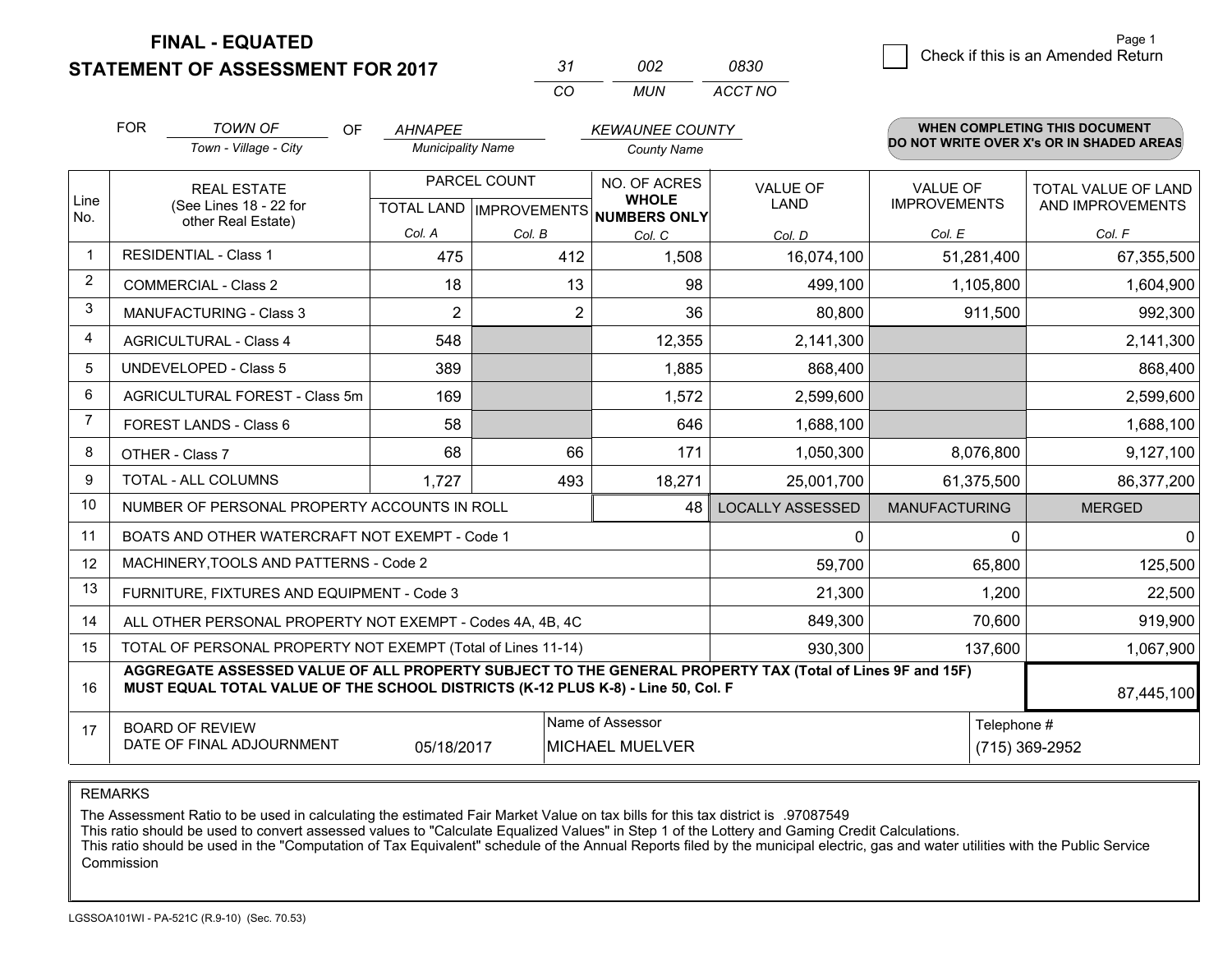*YEAR CO MUN ACCT NO* <sup>2017</sup> <sup>31</sup> <sup>002</sup> <sup>0830</sup>

Do not confuse FOREST LANDS (Line 7) with FOREST CROPS (in this section) - They are **NOT** the same

|    |                                                               |                 |              | Private Forest Crop - Reg Class @ 10¢ per acre                                 |                                                                              | Private Forest Crop - Reg Class @ \$2.52 per acre     |                                                                    |               |                    |  |
|----|---------------------------------------------------------------|-----------------|--------------|--------------------------------------------------------------------------------|------------------------------------------------------------------------------|-------------------------------------------------------|--------------------------------------------------------------------|---------------|--------------------|--|
| 18 | (a) PARCELS                                                   | (b) ACRES       |              |                                                                                | (c) ASSESSED VALUE<br>(d) PARCELS                                            |                                                       | (e) ACRES                                                          |               | (f) ASSESSED VALUE |  |
|    |                                                               |                 |              |                                                                                |                                                                              |                                                       |                                                                    |               |                    |  |
|    | Private Forest Crop - Special Class @ 20¢ per acre            |                 |              |                                                                                | Entered Before 2005 Managed Forest - Ferrous Mining CLOSED @ \$8.27 per acre |                                                       |                                                                    |               |                    |  |
| 19 | (a) PARCELS                                                   | (b) ACRES       |              | (c) ASSESSED VALUE                                                             |                                                                              | (d) PARCELS                                           | (e) ACRES                                                          |               | (f) ASSESSED VALUE |  |
|    |                                                               |                 |              |                                                                                |                                                                              |                                                       |                                                                    |               |                    |  |
|    |                                                               |                 |              | Entered Before 2005 Managed Forest - OPEN @ \$.79 per acre                     |                                                                              |                                                       | Entered Before 2005 Managed Forest - CLOSED @ \$1.87 per acre      |               |                    |  |
| 20 | (a) PARCELS                                                   | (b) ACRES       |              | (c) ASSESSED VALUE                                                             |                                                                              | (d) PARCELS                                           | (e) ACRES                                                          |               | (f) ASSESSED VALUE |  |
|    |                                                               | 20<br>50.000    |              |                                                                                | 23<br>361.88                                                                 |                                                       |                                                                    | 1,411,100     |                    |  |
|    | Entered After 2004 Managed Forest - OPEN @<br>\$2.14 per acre |                 |              |                                                                                |                                                                              |                                                       | Entered After 2004 Managed Forest - CLOSED @ \$10.68 per acre      |               |                    |  |
| 21 | (a) PARCELS                                                   | (b) ACRES       |              | (c) ASSESSED VALUE                                                             |                                                                              | (d) PARCELS<br>(e) ACRES                              |                                                                    |               | (f) ASSESSED VALUE |  |
|    |                                                               |                 |              |                                                                                |                                                                              |                                                       |                                                                    |               |                    |  |
|    |                                                               |                 |              |                                                                                |                                                                              | 29                                                    | 698.32                                                             |               | 1,774,100          |  |
| 22 | (a) County Forest Cropland Acres                              |                 |              | (b) Federal Acres                                                              |                                                                              | (d) County (NOT FOREST CROP) Acres<br>(c) State Acres |                                                                    |               | (e) Other Acres    |  |
|    |                                                               |                 |              |                                                                                | 158.62                                                                       |                                                       | 144.89                                                             |               | 38.15              |  |
|    |                                                               |                 |              | Assessed Value of Omitted Property From Prior Years (Sec. 70.44)               |                                                                              |                                                       | Assessed Value of Sec. 70.43 Corrections of Errors by Assessors    |               |                    |  |
| 23 |                                                               | (a) REAL ESTATE |              | (b) PERSONAL                                                                   |                                                                              |                                                       | (c1) REAL ESTATE                                                   |               | (c2) PERSONAL      |  |
|    |                                                               |                 |              |                                                                                |                                                                              |                                                       |                                                                    |               |                    |  |
|    |                                                               |                 |              | Manufacturing Equated Value of Omitted Property From Prior Years (Sec. 70.995) |                                                                              |                                                       | Mfg. Equated Value of Sec.70.43 Corrections of Errors by Assessors |               |                    |  |
|    | (d) REAL ESTATE                                               |                 | (e) PERSONAL |                                                                                |                                                                              | (f1) REAL ESTATE                                      |                                                                    | (f2) PERSONAL |                    |  |
|    |                                                               |                 |              |                                                                                |                                                                              |                                                       |                                                                    |               |                    |  |

## **SPECIAL DISTRICTS**

| Line<br>No. | Enter 6-digit<br><b>Special District</b> | <b>Account</b><br><b>Number</b> | <b>Special District Name</b> | <b>Locally Assessed Value</b><br>of Real Estate and | Mfg Value of Real Estate<br>and Personal Property | <b>Merged Value of</b><br><b>Real Estate and</b> |
|-------------|------------------------------------------|---------------------------------|------------------------------|-----------------------------------------------------|---------------------------------------------------|--------------------------------------------------|
|             | Code (Col. A)                            | (Col. B)                        | (Col. C)                     | Personal Property (Col. D)                          | (Col. E)                                          | Personal Property (Col. F)                       |
| 24          |                                          |                                 |                              |                                                     |                                                   |                                                  |
| 25          |                                          |                                 |                              |                                                     |                                                   |                                                  |
| 26          |                                          |                                 |                              |                                                     |                                                   |                                                  |
| 27          |                                          |                                 |                              |                                                     |                                                   |                                                  |
| 28          |                                          |                                 |                              |                                                     |                                                   |                                                  |
| 29          |                                          |                                 |                              |                                                     |                                                   |                                                  |
| 30          |                                          |                                 |                              |                                                     |                                                   |                                                  |
| 31          |                                          |                                 |                              |                                                     |                                                   |                                                  |
| 32          |                                          |                                 |                              |                                                     |                                                   |                                                  |
| 33          |                                          |                                 |                              |                                                     |                                                   |                                                  |
| 34          |                                          |                                 |                              |                                                     |                                                   |                                                  |
| 35          |                                          |                                 |                              |                                                     |                                                   |                                                  |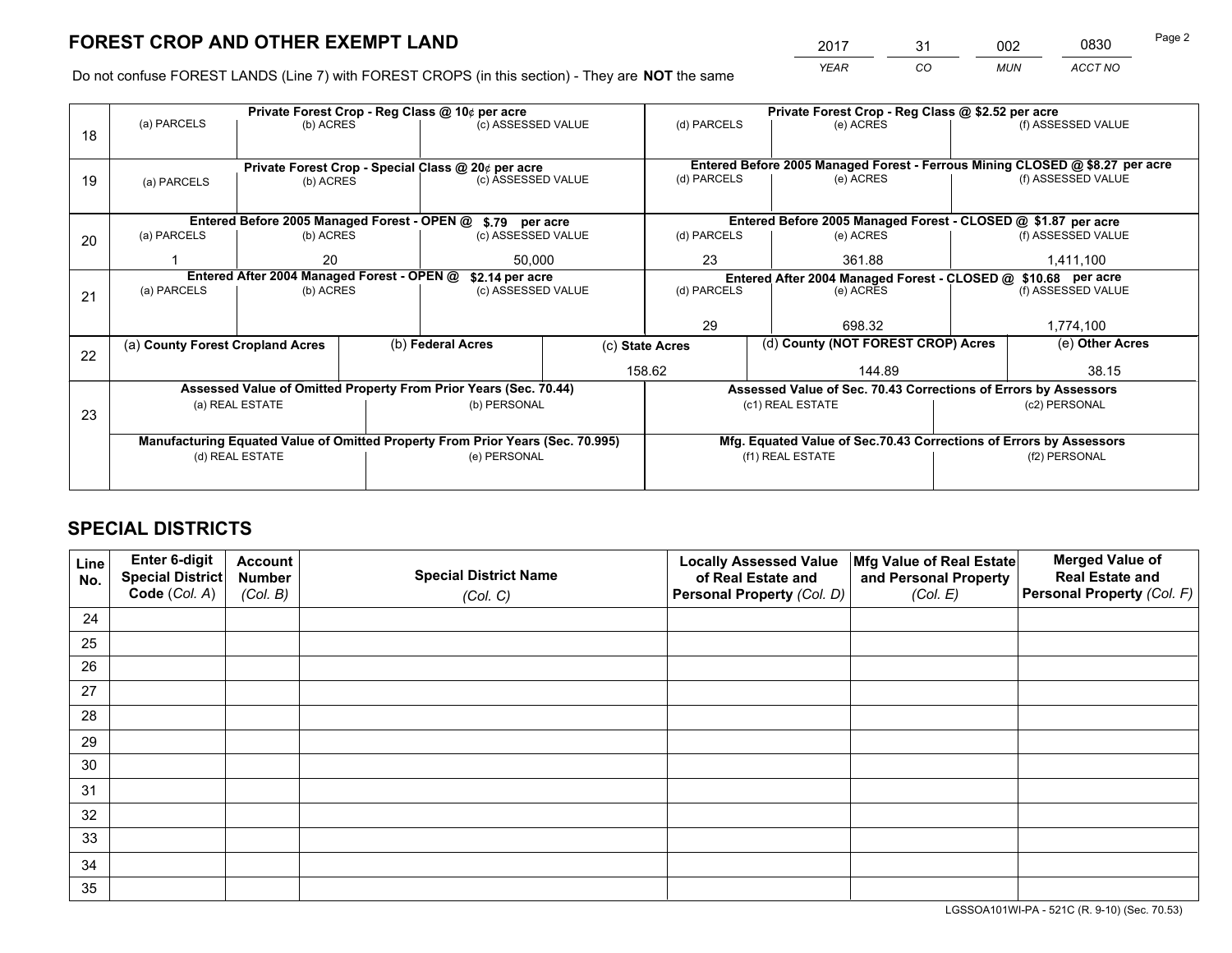|             |                                                                 |                                             |                                                         | <b>YEAR</b>                                                                       | CO<br><b>MUN</b>                                              | ACCT NO                                                                        |
|-------------|-----------------------------------------------------------------|---------------------------------------------|---------------------------------------------------------|-----------------------------------------------------------------------------------|---------------------------------------------------------------|--------------------------------------------------------------------------------|
| Line<br>No. | <b>Enter 6-digit</b><br><b>School District</b><br>Code (Col. A) | <b>Account</b><br><b>Number</b><br>(Col. B) | <b>School District Name</b><br>(Col. C)                 | <b>Locally Assessed Value</b><br>of Real Estate and<br>Personal Property (Col. D) | Mfg Value of Real Estate<br>and Personal Property<br>(Col. E) | <b>Merged Value of</b><br><b>Real Estate and</b><br>Personal Property (Col. F) |
|             | A. SCHOOL DISTRICTS (K-8 and K-12)                              |                                             |                                                         |                                                                                   |                                                               |                                                                                |
| 36          | 310070                                                          | 0189                                        | SCH D OF ALGOMA                                         | 86,315,200                                                                        | 1,129,900                                                     | 87,445,100                                                                     |
| 37          |                                                                 |                                             |                                                         |                                                                                   |                                                               |                                                                                |
| 38          |                                                                 |                                             |                                                         |                                                                                   |                                                               |                                                                                |
| 39          |                                                                 |                                             |                                                         |                                                                                   |                                                               |                                                                                |
| 40          |                                                                 |                                             |                                                         |                                                                                   |                                                               |                                                                                |
| 41<br>42    |                                                                 |                                             |                                                         |                                                                                   |                                                               |                                                                                |
| 43          |                                                                 |                                             |                                                         |                                                                                   |                                                               |                                                                                |
|             |                                                                 |                                             |                                                         |                                                                                   |                                                               |                                                                                |
| 44<br>45    |                                                                 |                                             |                                                         |                                                                                   |                                                               |                                                                                |
| 46          |                                                                 |                                             |                                                         |                                                                                   |                                                               |                                                                                |
| 47          |                                                                 |                                             |                                                         |                                                                                   |                                                               |                                                                                |
| 48          |                                                                 |                                             |                                                         |                                                                                   |                                                               |                                                                                |
| 49          |                                                                 |                                             |                                                         |                                                                                   |                                                               |                                                                                |
| 50          |                                                                 |                                             | TOTAL ASSESSED VALUE OF SCHOOL DISTRICTS (K-8 and K-12) | 86,315,200                                                                        | 1,129,900                                                     | 87,445,100                                                                     |
|             | <b>B.</b><br>UNION HIGH SCHOOL DISTRICTS                        |                                             |                                                         |                                                                                   |                                                               |                                                                                |
| 51          |                                                                 |                                             |                                                         |                                                                                   |                                                               |                                                                                |
| 52          |                                                                 |                                             |                                                         |                                                                                   |                                                               |                                                                                |
| 53          |                                                                 |                                             |                                                         |                                                                                   |                                                               |                                                                                |
| 54          |                                                                 |                                             |                                                         |                                                                                   |                                                               |                                                                                |
| 55          |                                                                 |                                             | TOTAL ASSESSED VALUE OF UNION HIGH SCHOOLS              |                                                                                   |                                                               |                                                                                |
|             | C.<br><b>TECHNICAL COLLEGE DISTRICTS</b>                        |                                             |                                                         |                                                                                   |                                                               |                                                                                |
| 56          | 001300                                                          | 0012                                        | NORTHEAST WISCONSIN TECH COLLEGE<br><b>GNBY</b>         | 86,315,200                                                                        | 1,129,900                                                     | 87,445,100                                                                     |
| 57<br>58    |                                                                 |                                             |                                                         |                                                                                   |                                                               |                                                                                |
| 59          |                                                                 |                                             | TOTAL ASSESSED VALUE OF TECHNICAL COLLEGES              | 86,315,200                                                                        | 1,129,900                                                     | 87,445,100                                                                     |
|             |                                                                 |                                             |                                                         |                                                                                   |                                                               |                                                                                |

31

002

 *I hereby certify, to the best of my knowledge and belief, this form is complete and correct.*

**SCHOOL DISTRICTS**

| Print name of preparer | Title                    |                | Date (MM / DD / CCYY) |
|------------------------|--------------------------|----------------|-----------------------|
|                        |                          |                |                       |
| Signature of preparer  | Contact Telephone Number | E-mail address |                       |
|                        | $\overline{\phantom{0}}$ |                |                       |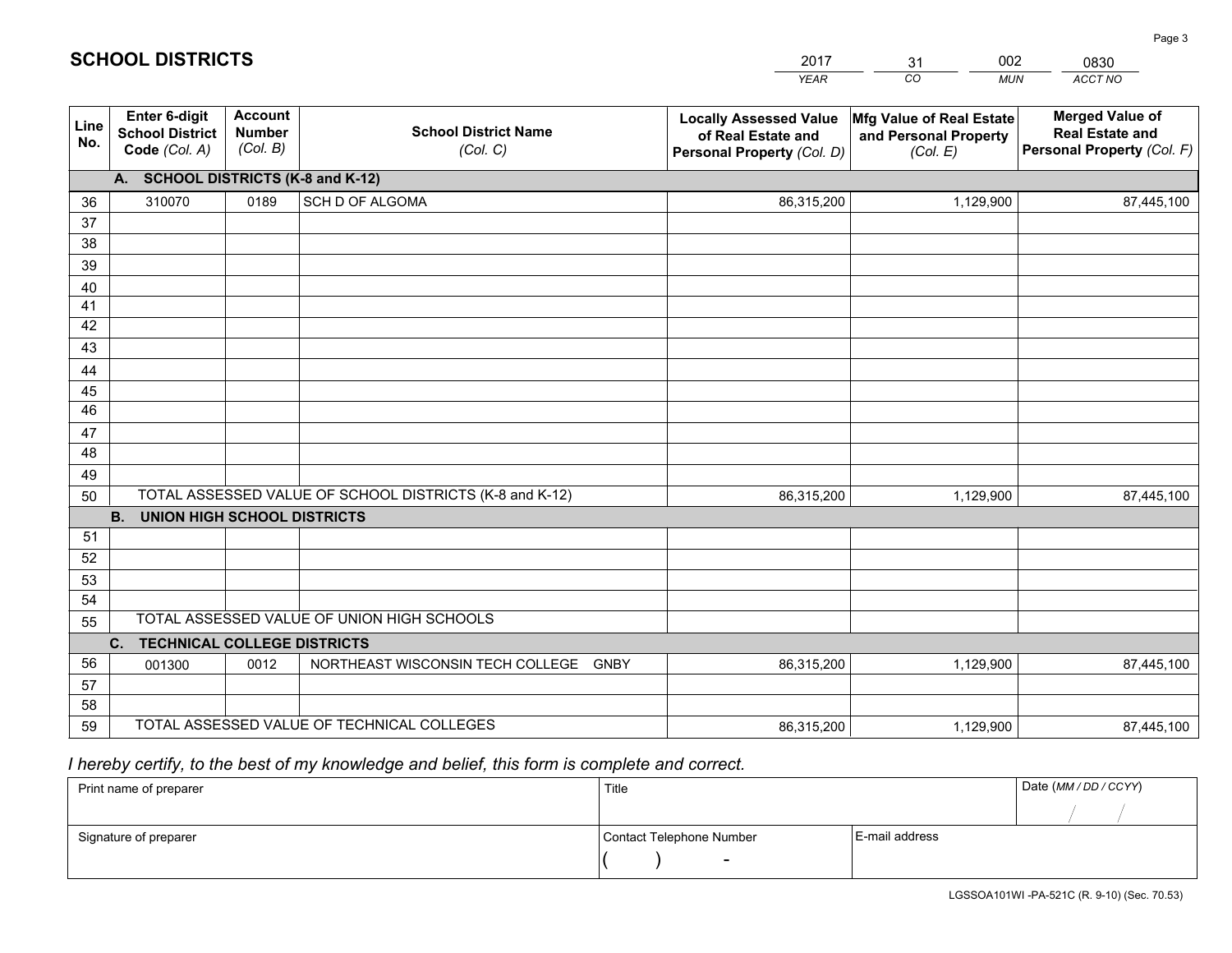### **HIGHLIGHTS**

- 1. Complete the Statement of Assessment after the Board of Review. Reflect any changes made there.
- 2. Use black ink to complete.
- 3. Line 16 must equal Line 50, Col D.
- 4. Line 55 must equal the total of K-8 schools listed on lines 36-49. Do not include K-12 schools in this comparision.
- 5. Line 59, Col. D must equal Line 16.
- 6. Special District, School District and Technical College District values must include both real estate and personal property. Examples of Special districts are: town sanitary districts, public inland lake protection and rehabilitation districts, and metropolitan sewerage districts.
- 7. DO NOT INCLUDE Manufacturing property values.DOR will print these values on the final SOA.

SHARON GROSBEIER TOWN OF AHNAPEE N9043 ASH DR

SHARON GROSBEIER<br>TOWN OF AHNAPEE

ALGOMA, WI 54201 - 9567

ALGOMA, WI 54201 - 9567

N9043 ASH DR

 8. Accuracy of this form is very important. The values reported directly affect the equalized value DOR calculates for school and special districts.

#### **Page 1:**

 If not prefilled, enter the tax year,county and municipal code,municipal type, municipal name and county name on the top of form.

Check the Amended box, if filing an amended / corrected SOA.

 Report the parcel count, acres and assessed value of taxable general property, total parcel count, (real and personal), total acres, and values from final figures set by the Board of Review.

- A. Real Estate land and improvements (buildings, etc.) is reported on lines 1 8, total line 9.
- B. Personal Property is reported on lines 11 14, Column D, total line 15.
- C. To complete this report, use the computer produced summary of the assessment roll that shows these amounts.
- D. Use whole numbers only.
- E. Add each line across and each column down to verify entries.

### **Page 2:**

- A. Report Special Items (not subject to general property tax).
- 1. Private Forest Croplands and Managed Forest Lands are reported on lines 18,19, 20 and 21. Be sure to report assessed values **NOT** taxes.
- 2. You should have copies of the orders of entry, orders of withdrawal, etc., to update your assessment roll.
	- 3. Show hundredths of acres (e.g. 39.75).
- 4. Tax exempt lands are reported on line 22.
- 5. Omitted property and sec. 70.43, Wis. Stats., corrections of errors by assessor are reported on line 23. Report real estate and personal property separately. These should be for **prior years**, not something found on the current assessment roll after the board of review.
- B. Special District (Lines 24-35) Include the value of both real and personal property.

 The Department of Revenue (DOR) preprints much of the information regarding names and codes for schools, special districts,etc. If a district is not listed, enter the name and value only, DOR will enter the proper code.

## **Page 3 School Districts:**

Include the value of both real and personal property.

Report School District (regular, elementary, union high school, and technical college).

- 1. Regular (K-12) and Elementary (K-8) school values are reported on lines 36-49, total on line 50.
- 2. Union High School (UHS) (use only if elementary schools are listed on lines 36-49) are reported on lines 51-54. UHS total value (line 55) must equal to the total **elementary school** values reported on lines 36-49. Do notinclude K-12 schools in this comparison.
- 3. Technical College values are reported on lines 56-58, total on line 59.
- 4. Use the computer summary that shows these amounts to complete this report.

#### **This form is due the second Monday in June. File this report only after your Board of Review is complete.**

 *If you have questions: Return forms to:*

 Email: lgs@wisconsin.gov Wisconsin Department of RevenueCall:  $(608)$  266-2569 or  $(608)$  264-6892 Fax number: (608) 264-6887 PO Box 8971

Local Government Services Section 6-97 Madison WI 53708-8971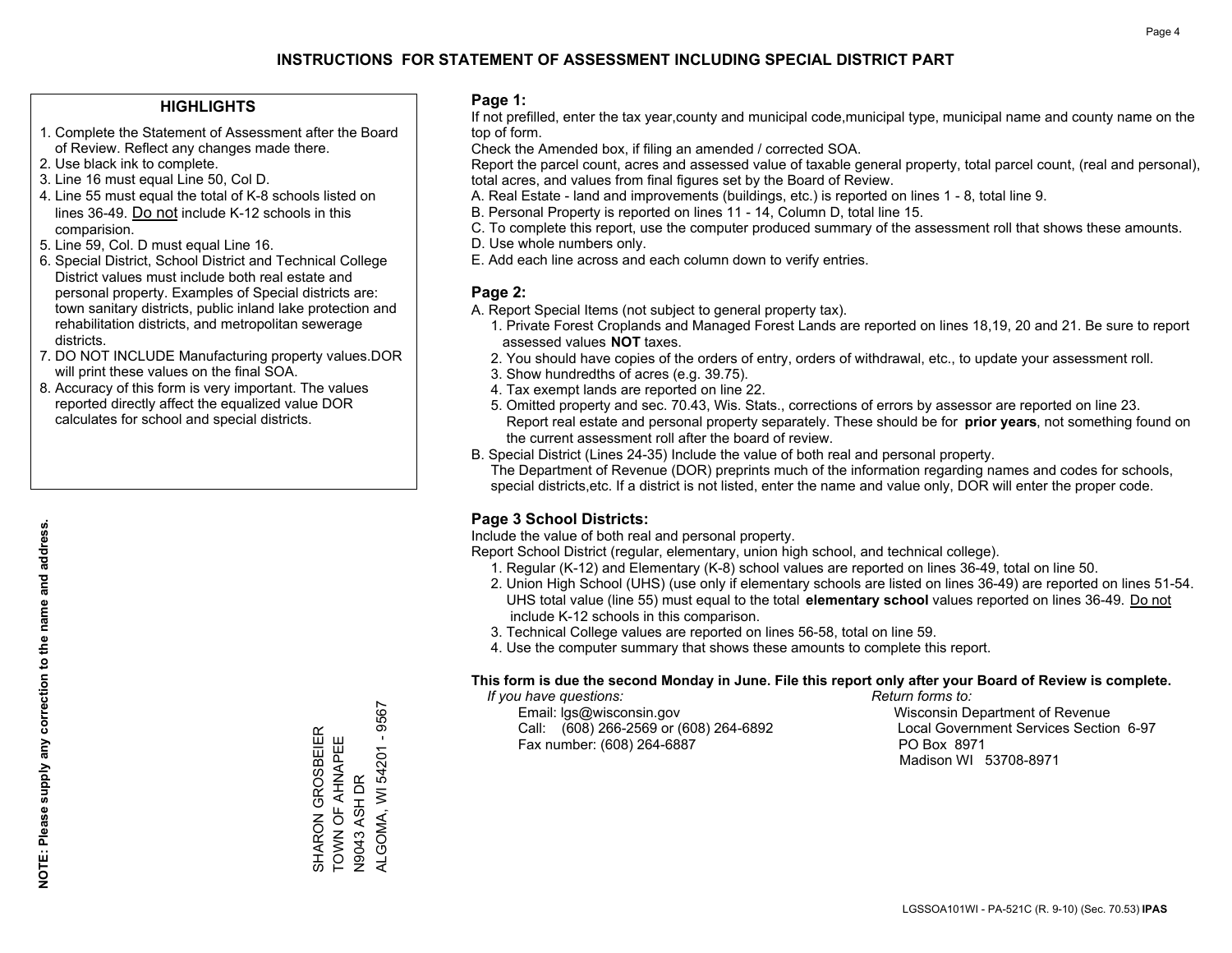**STATEMENT OF ASSESSMENT FOR 2017** 

| -31 | ∩∩⊿   | 0831    |
|-----|-------|---------|
| CO. | MI IN | ACCT NO |

|                | <b>FOR</b>                                                                                                                                                                                   | <b>TOWN OF</b><br><b>OF</b>                                  | <b>CARLTON</b>           |                                                     | <b>KEWAUNEE COUNTY</b> |                         |                      | <b>WHEN COMPLETING THIS DOCUMENT</b><br>DO NOT WRITE OVER X's OR IN SHADED AREAS |
|----------------|----------------------------------------------------------------------------------------------------------------------------------------------------------------------------------------------|--------------------------------------------------------------|--------------------------|-----------------------------------------------------|------------------------|-------------------------|----------------------|----------------------------------------------------------------------------------|
|                |                                                                                                                                                                                              | Town - Village - City                                        | <b>Municipality Name</b> |                                                     | <b>County Name</b>     |                         |                      |                                                                                  |
|                | <b>REAL ESTATE</b>                                                                                                                                                                           |                                                              |                          | PARCEL COUNT                                        | NO. OF ACRES           | <b>VALUE OF</b>         | <b>VALUE OF</b>      | TOTAL VALUE OF LAND                                                              |
| Line<br>No.    | (See Lines 18 - 22 for<br>other Real Estate)                                                                                                                                                 |                                                              |                          | <b>WHOLE</b><br>TOTAL LAND MPROVEMENTS NUMBERS ONLY | <b>LAND</b>            | <b>IMPROVEMENTS</b>     | AND IMPROVEMENTS     |                                                                                  |
|                |                                                                                                                                                                                              |                                                              | Col. A                   | Col. B                                              | Col. C                 | Col. D                  | Col. E               | Col. F                                                                           |
| -1             |                                                                                                                                                                                              | <b>RESIDENTIAL - Class 1</b>                                 | 328                      | 305                                                 | 703                    | 8,951,900               | 36,258,400           | 45,210,300                                                                       |
| $\overline{2}$ |                                                                                                                                                                                              | <b>COMMERCIAL - Class 2</b>                                  | 23                       | 16                                                  | 200                    | 3,254,800               | 13,724,900           | 16,979,700                                                                       |
| 3              |                                                                                                                                                                                              | <b>MANUFACTURING - Class 3</b>                               | 3                        | 3                                                   | 43                     | 76,400                  | 2,954,400            | 3,030,800                                                                        |
| 4              |                                                                                                                                                                                              | <b>AGRICULTURAL - Class 4</b>                                | 726                      |                                                     | 15,925                 | 3,021,200               |                      | 3,021,200                                                                        |
| 5              |                                                                                                                                                                                              | <b>UNDEVELOPED - Class 5</b>                                 | 581                      |                                                     | 2,513                  | 2,153,000               |                      | 2,153,000                                                                        |
| 6              |                                                                                                                                                                                              | AGRICULTURAL FOREST - Class 5m                               | 157                      |                                                     | 1.800                  | 2,263,700               |                      | 2,263,700                                                                        |
| 7              |                                                                                                                                                                                              | FOREST LANDS - Class 6                                       | 49                       |                                                     | 854                    | 2,155,800               |                      | 2,155,800                                                                        |
| 8              |                                                                                                                                                                                              | OTHER - Class 7                                              | 201                      | 199                                                 | 420                    | 2,570,700               | 24,342,400           | 26,913,100                                                                       |
| 9              |                                                                                                                                                                                              | TOTAL - ALL COLUMNS                                          | 2,068                    | 523                                                 | 22,458                 | 24,447,500              | 77,280,100           | 101,727,600                                                                      |
| 10             |                                                                                                                                                                                              | NUMBER OF PERSONAL PROPERTY ACCOUNTS IN ROLL                 |                          |                                                     | 125                    | <b>LOCALLY ASSESSED</b> | <b>MANUFACTURING</b> | <b>MERGED</b>                                                                    |
| 11             |                                                                                                                                                                                              | BOATS AND OTHER WATERCRAFT NOT EXEMPT - Code 1               |                          |                                                     |                        | $\mathbf{0}$            | $\Omega$             | $\Omega$                                                                         |
| 12             |                                                                                                                                                                                              | MACHINERY, TOOLS AND PATTERNS - Code 2                       |                          |                                                     |                        | 2,948,800               | 389,800              | 3,338,600                                                                        |
| 13             |                                                                                                                                                                                              | FURNITURE, FIXTURES AND EQUIPMENT - Code 3                   |                          |                                                     |                        | 46,700                  | 2,800                | 49,500                                                                           |
| 14             |                                                                                                                                                                                              | ALL OTHER PERSONAL PROPERTY NOT EXEMPT - Codes 4A, 4B, 4C    |                          |                                                     |                        | 268,100                 | 300                  | 268,400                                                                          |
| 15             |                                                                                                                                                                                              | TOTAL OF PERSONAL PROPERTY NOT EXEMPT (Total of Lines 11-14) |                          |                                                     | 3,263,600              | 392,900                 | 3,656,500            |                                                                                  |
| 16             | AGGREGATE ASSESSED VALUE OF ALL PROPERTY SUBJECT TO THE GENERAL PROPERTY TAX (Total of Lines 9F and 15F)<br>MUST EQUAL TOTAL VALUE OF THE SCHOOL DISTRICTS (K-12 PLUS K-8) - Line 50, Col. F |                                                              |                          |                                                     |                        |                         | 105,384,100          |                                                                                  |
| 17             | Name of Assessor<br>Telephone #<br><b>BOARD OF REVIEW</b><br>DATE OF FINAL ADJOURNMENT<br>07/13/2017<br><b>MELISSA DARON</b>                                                                 |                                                              |                          |                                                     |                        |                         | (920) 776-1353       |                                                                                  |

REMARKS

The Assessment Ratio to be used in calculating the estimated Fair Market Value on tax bills for this tax district is .972458252

This ratio should be used to convert assessed values to "Calculate Equalized Values" in Step 1 of the Lottery and Gaming Credit Calculations.<br>This ratio should be used in the "Computation of Tax Equivalent" schedule of the Commission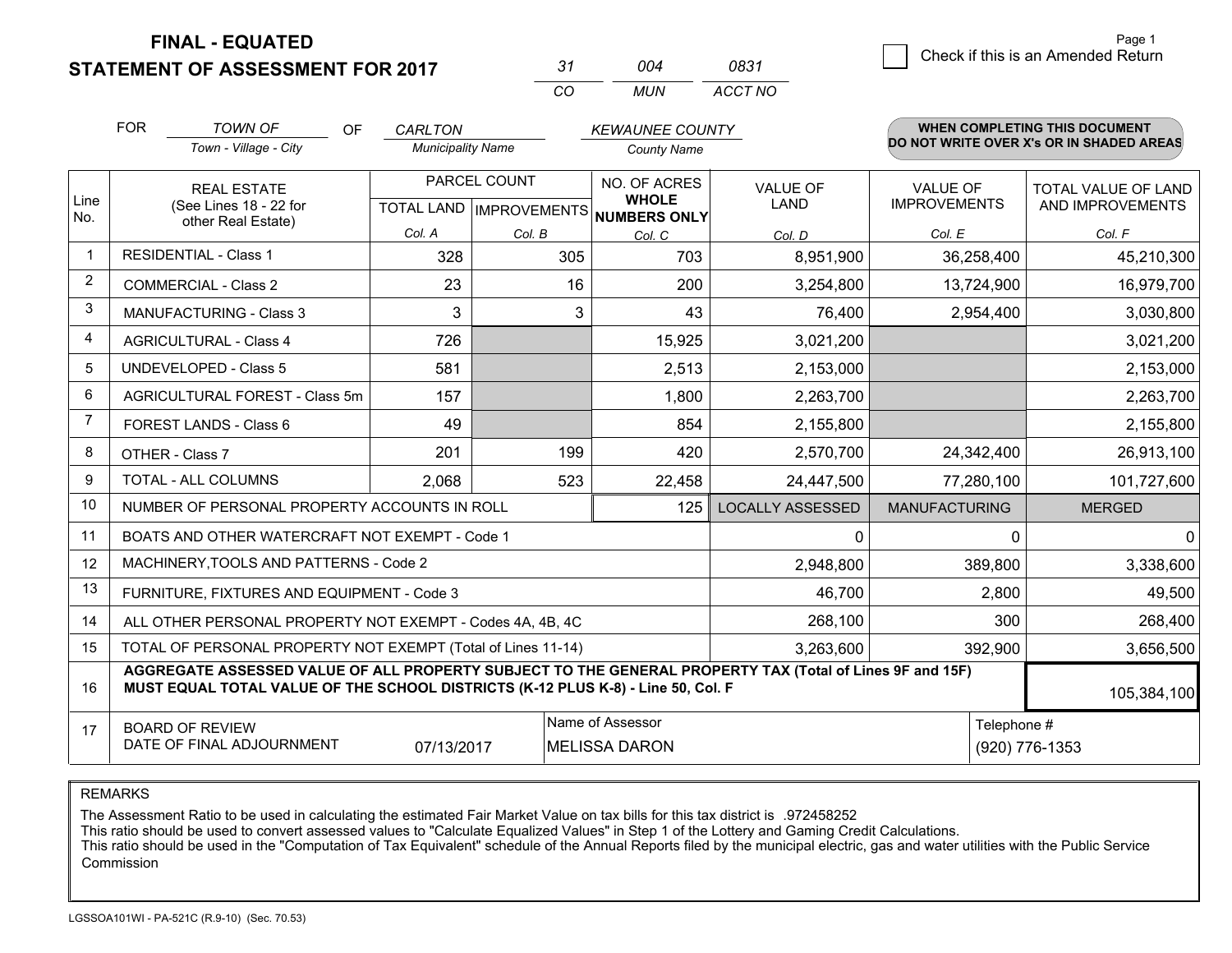*YEAR CO MUN ACCT NO* <sup>2017</sup> <sup>31</sup> <sup>004</sup> <sup>0831</sup>

Do not confuse FOREST LANDS (Line 7) with FOREST CROPS (in this section) - They are **NOT** the same

|    | Private Forest Crop - Reg Class @ 10¢ per acre                                 |                                                                 |  |                                                                  |       |                                                                              | Private Forest Crop - Reg Class @ \$2.52 per acre               |  |                    |  |
|----|--------------------------------------------------------------------------------|-----------------------------------------------------------------|--|------------------------------------------------------------------|-------|------------------------------------------------------------------------------|-----------------------------------------------------------------|--|--------------------|--|
| 18 | (a) PARCELS                                                                    | (b) ACRES                                                       |  | (c) ASSESSED VALUE                                               |       | (d) PARCELS                                                                  | (e) ACRES                                                       |  | (f) ASSESSED VALUE |  |
|    |                                                                                |                                                                 |  |                                                                  |       | Entered Before 2005 Managed Forest - Ferrous Mining CLOSED @ \$8.27 per acre |                                                                 |  |                    |  |
| 19 | (a) PARCELS                                                                    | Private Forest Crop - Special Class @ 20¢ per acre<br>(b) ACRES |  | (c) ASSESSED VALUE                                               |       | (d) PARCELS                                                                  | (e) ACRES                                                       |  | (f) ASSESSED VALUE |  |
|    |                                                                                |                                                                 |  |                                                                  |       |                                                                              |                                                                 |  |                    |  |
|    |                                                                                | Entered Before 2005 Managed Forest - OPEN @                     |  | \$.79 per acre                                                   |       |                                                                              | Entered Before 2005 Managed Forest - CLOSED @ \$1.87 per acre   |  |                    |  |
| 20 | (a) PARCELS                                                                    | (b) ACRES                                                       |  | (c) ASSESSED VALUE                                               |       | (d) PARCELS                                                                  | (e) ACRES                                                       |  | (f) ASSESSED VALUE |  |
|    |                                                                                |                                                                 |  |                                                                  |       |                                                                              | 40                                                              |  | 100.000            |  |
|    | Entered After 2004 Managed Forest - OPEN @<br>\$2.14 per acre                  |                                                                 |  |                                                                  |       | Entered After 2004 Managed Forest - CLOSED @ \$10.68 per acre                |                                                                 |  |                    |  |
| 21 | (a) PARCELS                                                                    | (b) ACRES                                                       |  | (c) ASSESSED VALUE                                               |       | (d) PARCELS<br>(e) ACRES                                                     |                                                                 |  | (f) ASSESSED VALUE |  |
|    |                                                                                |                                                                 |  |                                                                  |       |                                                                              |                                                                 |  |                    |  |
|    |                                                                                |                                                                 |  |                                                                  |       | 5                                                                            | 102.08                                                          |  | 255,200            |  |
| 22 | (a) County Forest Cropland Acres                                               |                                                                 |  | (b) Federal Acres                                                |       | (d) County (NOT FOREST CROP) Acres<br>(c) State Acres                        |                                                                 |  | (e) Other Acres    |  |
|    |                                                                                |                                                                 |  |                                                                  | 75.02 |                                                                              | .3                                                              |  | 60.39              |  |
|    |                                                                                |                                                                 |  | Assessed Value of Omitted Property From Prior Years (Sec. 70.44) |       |                                                                              | Assessed Value of Sec. 70.43 Corrections of Errors by Assessors |  |                    |  |
| 23 |                                                                                | (a) REAL ESTATE                                                 |  | (b) PERSONAL                                                     |       |                                                                              | (c1) REAL ESTATE                                                |  | (c2) PERSONAL      |  |
|    |                                                                                |                                                                 |  |                                                                  |       |                                                                              |                                                                 |  |                    |  |
|    | Manufacturing Equated Value of Omitted Property From Prior Years (Sec. 70.995) |                                                                 |  |                                                                  |       | Mfg. Equated Value of Sec.70.43 Corrections of Errors by Assessors           |                                                                 |  |                    |  |
|    | (d) REAL ESTATE                                                                |                                                                 |  | (e) PERSONAL                                                     |       | (f1) REAL ESTATE                                                             |                                                                 |  | (f2) PERSONAL      |  |
|    |                                                                                |                                                                 |  |                                                                  |       |                                                                              |                                                                 |  |                    |  |

## **SPECIAL DISTRICTS**

| Line<br>No. | Enter 6-digit<br>Special District<br>Code (Col. A) | <b>Account</b><br><b>Number</b> | <b>Special District Name</b> | <b>Locally Assessed Value</b><br>of Real Estate and | Mfg Value of Real Estate<br>and Personal Property | <b>Merged Value of</b><br><b>Real Estate and</b><br>Personal Property (Col. F) |
|-------------|----------------------------------------------------|---------------------------------|------------------------------|-----------------------------------------------------|---------------------------------------------------|--------------------------------------------------------------------------------|
|             |                                                    | (Col. B)                        | (Col. C)                     | Personal Property (Col. D)                          | (Col. E)                                          |                                                                                |
| 24          |                                                    |                                 |                              |                                                     |                                                   |                                                                                |
| 25          |                                                    |                                 |                              |                                                     |                                                   |                                                                                |
| 26          |                                                    |                                 |                              |                                                     |                                                   |                                                                                |
| 27          |                                                    |                                 |                              |                                                     |                                                   |                                                                                |
| 28          |                                                    |                                 |                              |                                                     |                                                   |                                                                                |
| 29          |                                                    |                                 |                              |                                                     |                                                   |                                                                                |
| 30          |                                                    |                                 |                              |                                                     |                                                   |                                                                                |
| 31          |                                                    |                                 |                              |                                                     |                                                   |                                                                                |
| 32          |                                                    |                                 |                              |                                                     |                                                   |                                                                                |
| 33          |                                                    |                                 |                              |                                                     |                                                   |                                                                                |
| 34          |                                                    |                                 |                              |                                                     |                                                   |                                                                                |
| 35          |                                                    |                                 |                              |                                                     |                                                   |                                                                                |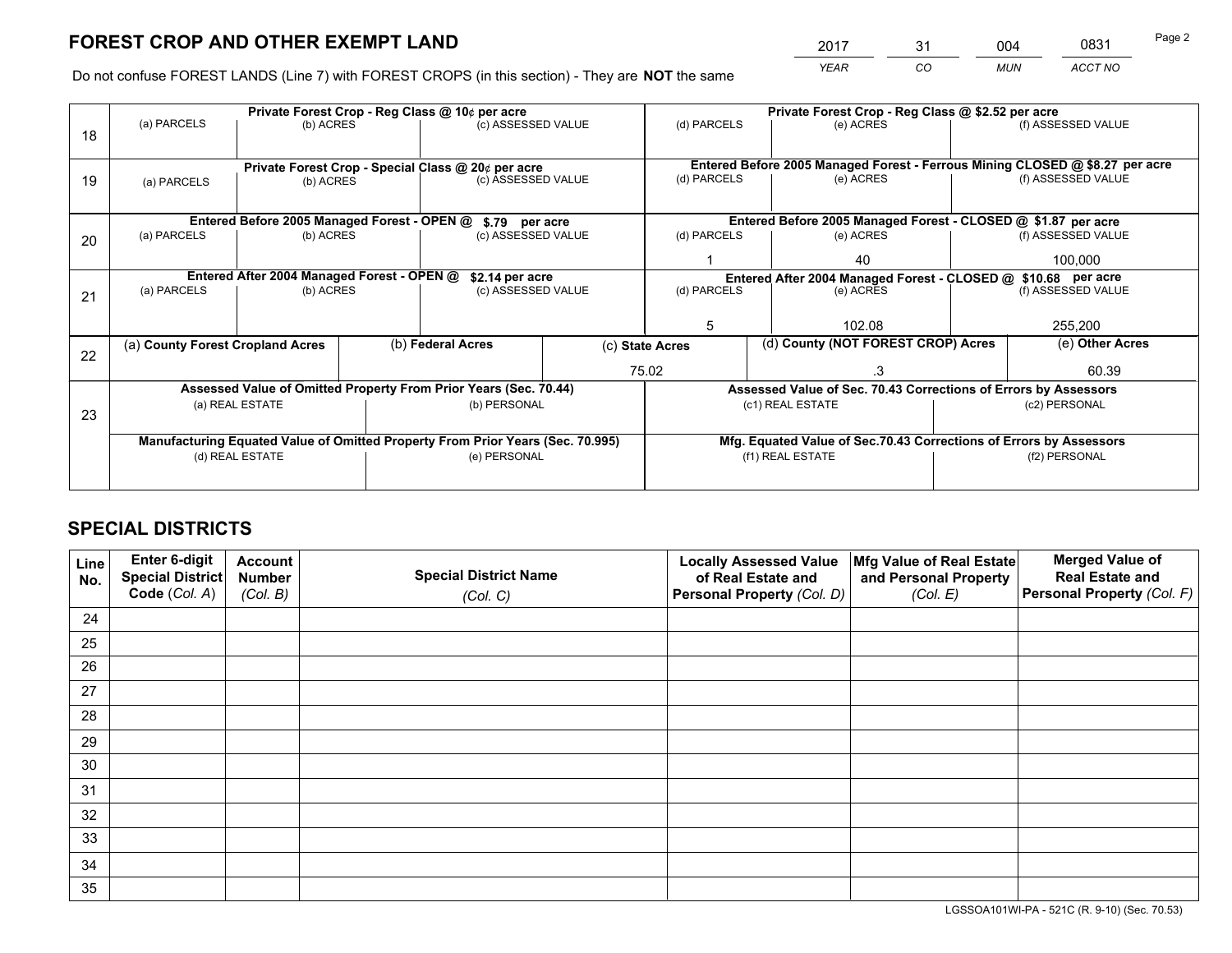|             |                                                                 |                                             |                                                         | <b>YEAR</b>                                                                       | CO<br><b>MUN</b>                                              | ACCT NO                                                                        |
|-------------|-----------------------------------------------------------------|---------------------------------------------|---------------------------------------------------------|-----------------------------------------------------------------------------------|---------------------------------------------------------------|--------------------------------------------------------------------------------|
| Line<br>No. | <b>Enter 6-digit</b><br><b>School District</b><br>Code (Col. A) | <b>Account</b><br><b>Number</b><br>(Col. B) | <b>School District Name</b><br>(Col. C)                 | <b>Locally Assessed Value</b><br>of Real Estate and<br>Personal Property (Col. D) | Mfg Value of Real Estate<br>and Personal Property<br>(Col. E) | <b>Merged Value of</b><br><b>Real Estate and</b><br>Personal Property (Col. F) |
|             | A. SCHOOL DISTRICTS (K-8 and K-12)                              |                                             |                                                         |                                                                                   |                                                               |                                                                                |
| 36          | 312814                                                          | 0190                                        | <b>SCH D OF KEWAUNEE</b>                                | 101,960,400                                                                       | 3,423,700                                                     | 105,384,100                                                                    |
| 37          |                                                                 |                                             |                                                         |                                                                                   |                                                               |                                                                                |
| 38          |                                                                 |                                             |                                                         |                                                                                   |                                                               |                                                                                |
| 39          |                                                                 |                                             |                                                         |                                                                                   |                                                               |                                                                                |
| 40          |                                                                 |                                             |                                                         |                                                                                   |                                                               |                                                                                |
| 41          |                                                                 |                                             |                                                         |                                                                                   |                                                               |                                                                                |
| 42          |                                                                 |                                             |                                                         |                                                                                   |                                                               |                                                                                |
| 43          |                                                                 |                                             |                                                         |                                                                                   |                                                               |                                                                                |
| 44<br>45    |                                                                 |                                             |                                                         |                                                                                   |                                                               |                                                                                |
| 46          |                                                                 |                                             |                                                         |                                                                                   |                                                               |                                                                                |
| 47          |                                                                 |                                             |                                                         |                                                                                   |                                                               |                                                                                |
| 48          |                                                                 |                                             |                                                         |                                                                                   |                                                               |                                                                                |
| 49          |                                                                 |                                             |                                                         |                                                                                   |                                                               |                                                                                |
| 50          |                                                                 |                                             | TOTAL ASSESSED VALUE OF SCHOOL DISTRICTS (K-8 and K-12) | 101,960,400                                                                       | 3,423,700                                                     | 105,384,100                                                                    |
|             | <b>B.</b><br><b>UNION HIGH SCHOOL DISTRICTS</b>                 |                                             |                                                         |                                                                                   |                                                               |                                                                                |
| 51          |                                                                 |                                             |                                                         |                                                                                   |                                                               |                                                                                |
| 52          |                                                                 |                                             |                                                         |                                                                                   |                                                               |                                                                                |
| 53          |                                                                 |                                             |                                                         |                                                                                   |                                                               |                                                                                |
| 54          |                                                                 |                                             |                                                         |                                                                                   |                                                               |                                                                                |
| 55          |                                                                 |                                             | TOTAL ASSESSED VALUE OF UNION HIGH SCHOOLS              |                                                                                   |                                                               |                                                                                |
|             | C.<br><b>TECHNICAL COLLEGE DISTRICTS</b>                        |                                             |                                                         |                                                                                   |                                                               |                                                                                |
| 56          | 001300                                                          | 0012                                        | NORTHEAST WISCONSIN TECH COLLEGE<br><b>GNBY</b>         | 101,960,400                                                                       | 3,423,700                                                     | 105,384,100                                                                    |
| 57          |                                                                 |                                             |                                                         |                                                                                   |                                                               |                                                                                |
| 58          |                                                                 |                                             |                                                         |                                                                                   |                                                               |                                                                                |
| 59          |                                                                 |                                             | TOTAL ASSESSED VALUE OF TECHNICAL COLLEGES              | 101,960,400                                                                       | 3,423,700                                                     | 105,384,100                                                                    |

31

004

 *I hereby certify, to the best of my knowledge and belief, this form is complete and correct.*

**SCHOOL DISTRICTS**

| Print name of preparer | Title                    |                | Date (MM / DD / CCYY) |
|------------------------|--------------------------|----------------|-----------------------|
|                        |                          |                |                       |
| Signature of preparer  | Contact Telephone Number | E-mail address |                       |
|                        | $\overline{\phantom{a}}$ |                |                       |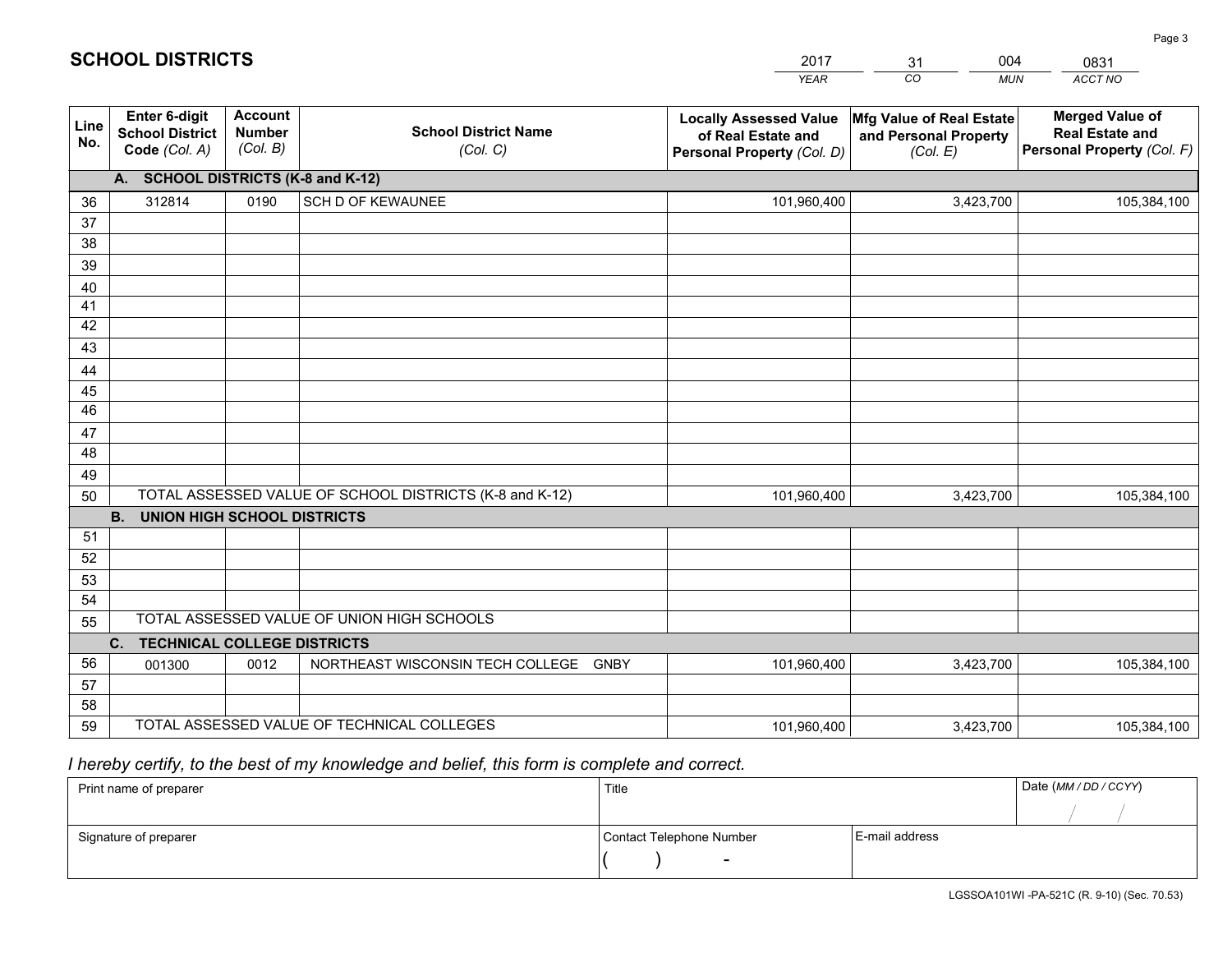### **HIGHLIGHTS**

- 1. Complete the Statement of Assessment after the Board of Review. Reflect any changes made there.
- 2. Use black ink to complete.
- 3. Line 16 must equal Line 50, Col D.
- 4. Line 55 must equal the total of K-8 schools listed on lines 36-49. Do not include K-12 schools in this comparision.
- 5. Line 59, Col. D must equal Line 16.
- 6. Special District, School District and Technical College District values must include both real estate and personal property. Examples of Special districts are: town sanitary districts, public inland lake protection and rehabilitation districts, and metropolitan sewerage districts.
- 7. DO NOT INCLUDE Manufacturing property values.DOR will print these values on the final SOA.
- 8. Accuracy of this form is very important. The values reported directly affect the equalized value DOR calculates for school and special districts.

#### **Page 1:**

 If not prefilled, enter the tax year,county and municipal code,municipal type, municipal name and county name on the top of form.

Check the Amended box, if filing an amended / corrected SOA.

 Report the parcel count, acres and assessed value of taxable general property, total parcel count, (real and personal), total acres, and values from final figures set by the Board of Review.

- A. Real Estate land and improvements (buildings, etc.) is reported on lines 1 8, total line 9.
- B. Personal Property is reported on lines 11 14, Column D, total line 15.
- C. To complete this report, use the computer produced summary of the assessment roll that shows these amounts.
- D. Use whole numbers only.
- E. Add each line across and each column down to verify entries.

### **Page 2:**

- A. Report Special Items (not subject to general property tax).
- 1. Private Forest Croplands and Managed Forest Lands are reported on lines 18,19, 20 and 21. Be sure to report assessed values **NOT** taxes.
- 2. You should have copies of the orders of entry, orders of withdrawal, etc., to update your assessment roll.
	- 3. Show hundredths of acres (e.g. 39.75).
- 4. Tax exempt lands are reported on line 22.
- 5. Omitted property and sec. 70.43, Wis. Stats., corrections of errors by assessor are reported on line 23. Report real estate and personal property separately. These should be for **prior years**, not something found on the current assessment roll after the board of review.
- B. Special District (Lines 24-35) Include the value of both real and personal property.
- The Department of Revenue (DOR) preprints much of the information regarding names and codes for schools, special districts,etc. If a district is not listed, enter the name and value only, DOR will enter the proper code.

## **Page 3 School Districts:**

Include the value of both real and personal property.

Report School District (regular, elementary, union high school, and technical college).

- 1. Regular (K-12) and Elementary (K-8) school values are reported on lines 36-49, total on line 50.
- 2. Union High School (UHS) (use only if elementary schools are listed on lines 36-49) are reported on lines 51-54. UHS total value (line 55) must equal to the total **elementary school** values reported on lines 36-49. Do notinclude K-12 schools in this comparison.
- 3. Technical College values are reported on lines 56-58, total on line 59.
- 4. Use the computer summary that shows these amounts to complete this report.

#### **This form is due the second Monday in June. File this report only after your Board of Review is complete.**

 *If you have questions: Return forms to:*

 Email: lgs@wisconsin.gov Wisconsin Department of RevenueCall:  $(608)$  266-2569 or  $(608)$  264-6892 Fax number: (608) 264-6887 PO Box 8971

Local Government Services Section 6-97 Madison WI 53708-8971

9348 KEWAUNEE, WI 54216 - 9348  $\mathbf{I}$ KEWAUNEE, WI 54216 **U890 TOWN HALL RD** N890 TOWN HALL RD TOWN OF CARLTON LINDA SINKULA<br>TOWN OF CARLTON LINDA SINKULA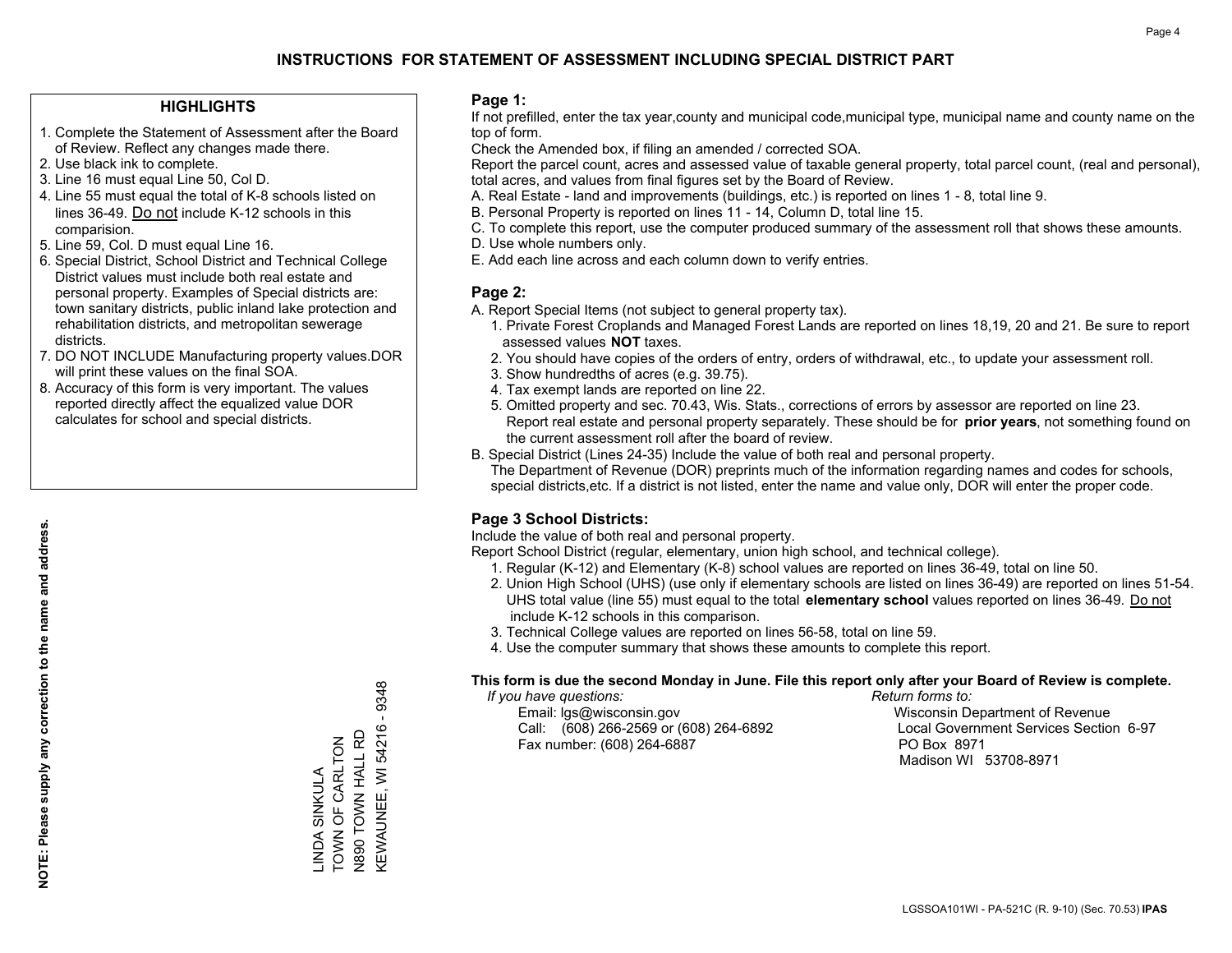## **STATEMENT OF ASSESSMENT FOR 2017**

| -37 | 006 | 0832    |
|-----|-----|---------|
| cо  | MUN | ACCT NO |

|                         | <b>FOR</b><br><b>TOWN OF</b><br><b>OF</b><br>Town - Village - City                                                                                                                           | CASCO<br><b>Municipality Name</b> |                                           | <b>KEWAUNEE COUNTY</b><br><b>County Name</b> |                                |                                        | <b>WHEN COMPLETING THIS DOCUMENT</b><br>DO NOT WRITE OVER X's OR IN SHADED AREAS |
|-------------------------|----------------------------------------------------------------------------------------------------------------------------------------------------------------------------------------------|-----------------------------------|-------------------------------------------|----------------------------------------------|--------------------------------|----------------------------------------|----------------------------------------------------------------------------------|
| Line<br>No.             | <b>REAL ESTATE</b><br>(See Lines 18 - 22 for<br>other Real Estate)                                                                                                                           |                                   | PARCEL COUNT<br>TOTAL LAND   IMPROVEMENTS |                                              | <b>VALUE OF</b><br><b>LAND</b> | <b>VALUE OF</b><br><b>IMPROVEMENTS</b> | TOTAL VALUE OF LAND<br>AND IMPROVEMENTS                                          |
|                         |                                                                                                                                                                                              | Col. A                            | Col. B                                    | NUMBERS ONLY<br>Col. C                       | Col. D                         | Col. E                                 | Col. F                                                                           |
| $\overline{\mathbf{1}}$ | <b>RESIDENTIAL - Class 1</b>                                                                                                                                                                 | 497                               | 438                                       | 1,308                                        | 11,012,100                     | 52,399,400                             | 63,411,500                                                                       |
| 2                       | <b>COMMERCIAL - Class 2</b>                                                                                                                                                                  | 27                                | 17                                        | 128                                          | 826,000                        | 2,111,400                              | 2,937,400                                                                        |
| 3                       | <b>MANUFACTURING - Class 3</b>                                                                                                                                                               | $\mathbf 0$                       | 0                                         | $\Omega$                                     | 0                              | 0                                      | $\mathbf{0}$                                                                     |
| 4                       | <b>AGRICULTURAL - Class 4</b>                                                                                                                                                                | 619                               |                                           | 13,281                                       | 2,369,000                      |                                        | 2,369,000                                                                        |
| 5                       | <b>UNDEVELOPED - Class 5</b>                                                                                                                                                                 | 312                               |                                           | 1,331                                        | 1,513,600                      |                                        | 1,513,600                                                                        |
| 6                       | AGRICULTURAL FOREST - Class 5m                                                                                                                                                               | 301                               |                                           | 3,100                                        | 4,650,800                      |                                        | 4,650,800                                                                        |
| $\overline{7}$          | FOREST LANDS - Class 6                                                                                                                                                                       | 49                                |                                           | 639                                          | 1,891,800                      |                                        | 1,891,800                                                                        |
| 8                       | OTHER - Class 7                                                                                                                                                                              | 95                                | 92                                        | 225                                          | 1,522,800                      | 10,807,100                             | 12,329,900                                                                       |
| 9                       | TOTAL - ALL COLUMNS                                                                                                                                                                          | 1,900                             | 547                                       | 20,012                                       | 23,786,100                     | 65,317,900                             | 89,104,000                                                                       |
| 10                      | NUMBER OF PERSONAL PROPERTY ACCOUNTS IN ROLL                                                                                                                                                 |                                   |                                           | 49                                           | <b>LOCALLY ASSESSED</b>        | <b>MANUFACTURING</b>                   | <b>MERGED</b>                                                                    |
| 11                      | BOATS AND OTHER WATERCRAFT NOT EXEMPT - Code 1                                                                                                                                               |                                   |                                           |                                              | 0                              | $\Omega$                               | $\mathbf{0}$                                                                     |
| 12                      | MACHINERY, TOOLS AND PATTERNS - Code 2                                                                                                                                                       |                                   |                                           |                                              | 280,250                        | 4,600                                  | 284,850                                                                          |
| 13                      | FURNITURE, FIXTURES AND EQUIPMENT - Code 3                                                                                                                                                   |                                   |                                           |                                              | 109,950                        | $\Omega$                               | 109,950                                                                          |
| 14                      | ALL OTHER PERSONAL PROPERTY NOT EXEMPT - Codes 4A, 4B, 4C                                                                                                                                    |                                   |                                           |                                              | 76,300                         | 100                                    | 76,400                                                                           |
| 15                      | TOTAL OF PERSONAL PROPERTY NOT EXEMPT (Total of Lines 11-14)                                                                                                                                 |                                   | 466,500                                   | 4,700                                        | 471,200                        |                                        |                                                                                  |
| 16                      | AGGREGATE ASSESSED VALUE OF ALL PROPERTY SUBJECT TO THE GENERAL PROPERTY TAX (Total of Lines 9F and 15F)<br>MUST EQUAL TOTAL VALUE OF THE SCHOOL DISTRICTS (K-12 PLUS K-8) - Line 50, Col. F |                                   |                                           |                                              |                                |                                        | 89,575,200                                                                       |
| 17                      | Name of Assessor<br>Telephone #<br><b>BOARD OF REVIEW</b><br>DATE OF FINAL ADJOURNMENT<br>05/18/2017<br><b>BILL GERRITS</b>                                                                  |                                   |                                           |                                              |                                | (920) 851-0074                         |                                                                                  |

REMARKS

The Assessment Ratio to be used in calculating the estimated Fair Market Value on tax bills for this tax district is .880969897<br>This ratio should be used to convert assessed values to "Calculate Equalized Values" in Step 1 Commission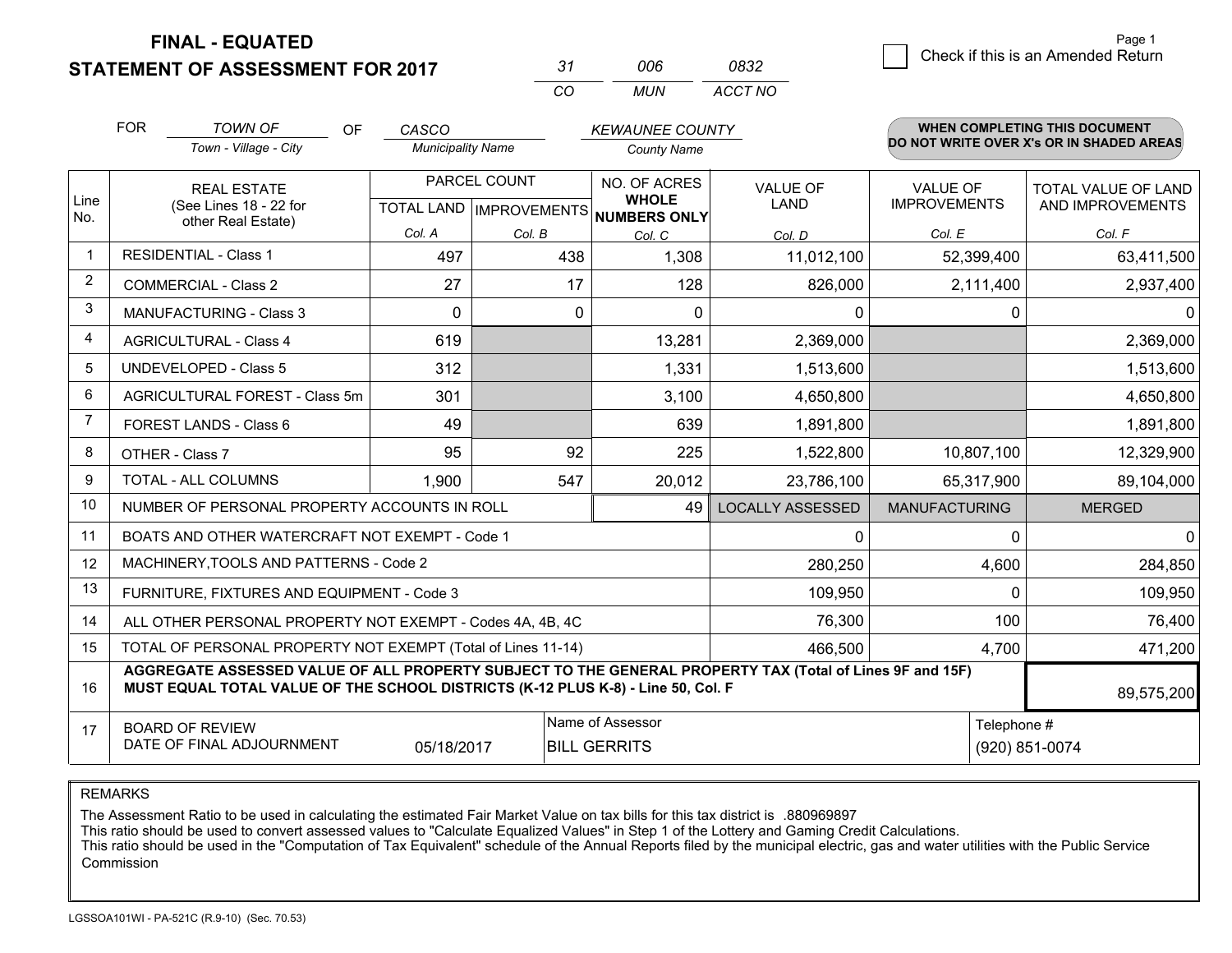*YEAR CO MUN ACCT NO* <sup>2017</sup> <sup>31</sup> <sup>006</sup> <sup>0832</sup> Page 2

Do not confuse FOREST LANDS (Line 7) with FOREST CROPS (in this section) - They are **NOT** the same

|    |                                                                                |                 |  | Private Forest Crop - Reg Class @ 10¢ per acre                   |                                                               | Private Forest Crop - Reg Class @ \$2.52 per acre                            |                                                                    |            |                    |  |
|----|--------------------------------------------------------------------------------|-----------------|--|------------------------------------------------------------------|---------------------------------------------------------------|------------------------------------------------------------------------------|--------------------------------------------------------------------|------------|--------------------|--|
| 18 | (a) PARCELS                                                                    | (b) ACRES       |  | (c) ASSESSED VALUE                                               |                                                               | (d) PARCELS                                                                  | (e) ACRES                                                          |            | (f) ASSESSED VALUE |  |
|    | 2                                                                              | 49.25           |  | 147,800                                                          |                                                               |                                                                              | 40                                                                 |            | 120,000            |  |
|    |                                                                                |                 |  | Private Forest Crop - Special Class @ 20¢ per acre               |                                                               | Entered Before 2005 Managed Forest - Ferrous Mining CLOSED @ \$8.27 per acre |                                                                    |            |                    |  |
| 19 | (a) PARCELS                                                                    | (b) ACRES       |  | (c) ASSESSED VALUE                                               |                                                               | (d) PARCELS                                                                  | (e) ACRES                                                          |            | (f) ASSESSED VALUE |  |
|    |                                                                                |                 |  |                                                                  |                                                               |                                                                              |                                                                    |            |                    |  |
|    |                                                                                |                 |  | Entered Before 2005 Managed Forest - OPEN @ \$.79 per acre       |                                                               |                                                                              | Entered Before 2005 Managed Forest - CLOSED @ \$1.87 per acre      |            |                    |  |
| 20 | (a) PARCELS                                                                    | (b) ACRES       |  | (c) ASSESSED VALUE                                               |                                                               | (d) PARCELS                                                                  | (e) ACRES                                                          |            | (f) ASSESSED VALUE |  |
|    |                                                                                | 77<br>153.000   |  |                                                                  | 54                                                            | 1.004.56                                                                     |                                                                    | 2,418,200  |                    |  |
|    | Entered After 2004 Managed Forest - OPEN @<br>\$2.14 per acre                  |                 |  |                                                                  | Entered After 2004 Managed Forest - CLOSED @ \$10.68 per acre |                                                                              |                                                                    |            |                    |  |
| 21 | (a) PARCELS                                                                    | (b) ACRES       |  | (c) ASSESSED VALUE                                               |                                                               | (d) PARCELS<br>(e) ACRES                                                     |                                                                    |            | (f) ASSESSED VALUE |  |
|    |                                                                                |                 |  |                                                                  |                                                               |                                                                              |                                                                    |            |                    |  |
|    |                                                                                |                 |  |                                                                  |                                                               | 21                                                                           | 527.46                                                             |            | 1,388,900          |  |
| 22 | (a) County Forest Cropland Acres                                               |                 |  | (b) Federal Acres                                                |                                                               | (d) County (NOT FOREST CROP) Acres<br>(c) State Acres                        |                                                                    |            | (e) Other Acres    |  |
|    |                                                                                |                 |  |                                                                  | 803.91                                                        |                                                                              | 57.57                                                              |            | 39.87              |  |
|    |                                                                                |                 |  | Assessed Value of Omitted Property From Prior Years (Sec. 70.44) |                                                               |                                                                              | Assessed Value of Sec. 70.43 Corrections of Errors by Assessors    |            |                    |  |
|    |                                                                                | (a) REAL ESTATE |  | (b) PERSONAL                                                     |                                                               |                                                                              | (c1) REAL ESTATE                                                   |            | (c2) PERSONAL      |  |
| 23 |                                                                                |                 |  |                                                                  |                                                               |                                                                              |                                                                    |            |                    |  |
|    | Manufacturing Equated Value of Omitted Property From Prior Years (Sec. 70.995) |                 |  |                                                                  |                                                               |                                                                              | Mfg. Equated Value of Sec.70.43 Corrections of Errors by Assessors |            |                    |  |
|    |                                                                                | (d) REAL ESTATE |  | (e) PERSONAL                                                     |                                                               | (f1) REAL ESTATE                                                             |                                                                    |            | (f2) PERSONAL      |  |
|    |                                                                                |                 |  |                                                                  |                                                               |                                                                              |                                                                    | $-116,700$ |                    |  |

## **SPECIAL DISTRICTS**

| Line<br>No. | Enter 6-digit<br><b>Special District</b> | <b>Account</b><br><b>Number</b> | <b>Special District Name</b> | <b>Locally Assessed Value</b><br>of Real Estate and | Mfg Value of Real Estate<br>and Personal Property | <b>Merged Value of</b><br><b>Real Estate and</b> |
|-------------|------------------------------------------|---------------------------------|------------------------------|-----------------------------------------------------|---------------------------------------------------|--------------------------------------------------|
|             | Code (Col. A)                            | (Col. B)                        | (Col. C)                     | Personal Property (Col. D)                          | (Col. E)                                          | Personal Property (Col. F)                       |
| 24          |                                          |                                 |                              |                                                     |                                                   |                                                  |
| 25          |                                          |                                 |                              |                                                     |                                                   |                                                  |
| 26          |                                          |                                 |                              |                                                     |                                                   |                                                  |
| 27          |                                          |                                 |                              |                                                     |                                                   |                                                  |
| 28          |                                          |                                 |                              |                                                     |                                                   |                                                  |
| 29          |                                          |                                 |                              |                                                     |                                                   |                                                  |
| 30          |                                          |                                 |                              |                                                     |                                                   |                                                  |
| 31          |                                          |                                 |                              |                                                     |                                                   |                                                  |
| 32          |                                          |                                 |                              |                                                     |                                                   |                                                  |
| 33          |                                          |                                 |                              |                                                     |                                                   |                                                  |
| 34          |                                          |                                 |                              |                                                     |                                                   |                                                  |
| 35          |                                          |                                 |                              |                                                     |                                                   |                                                  |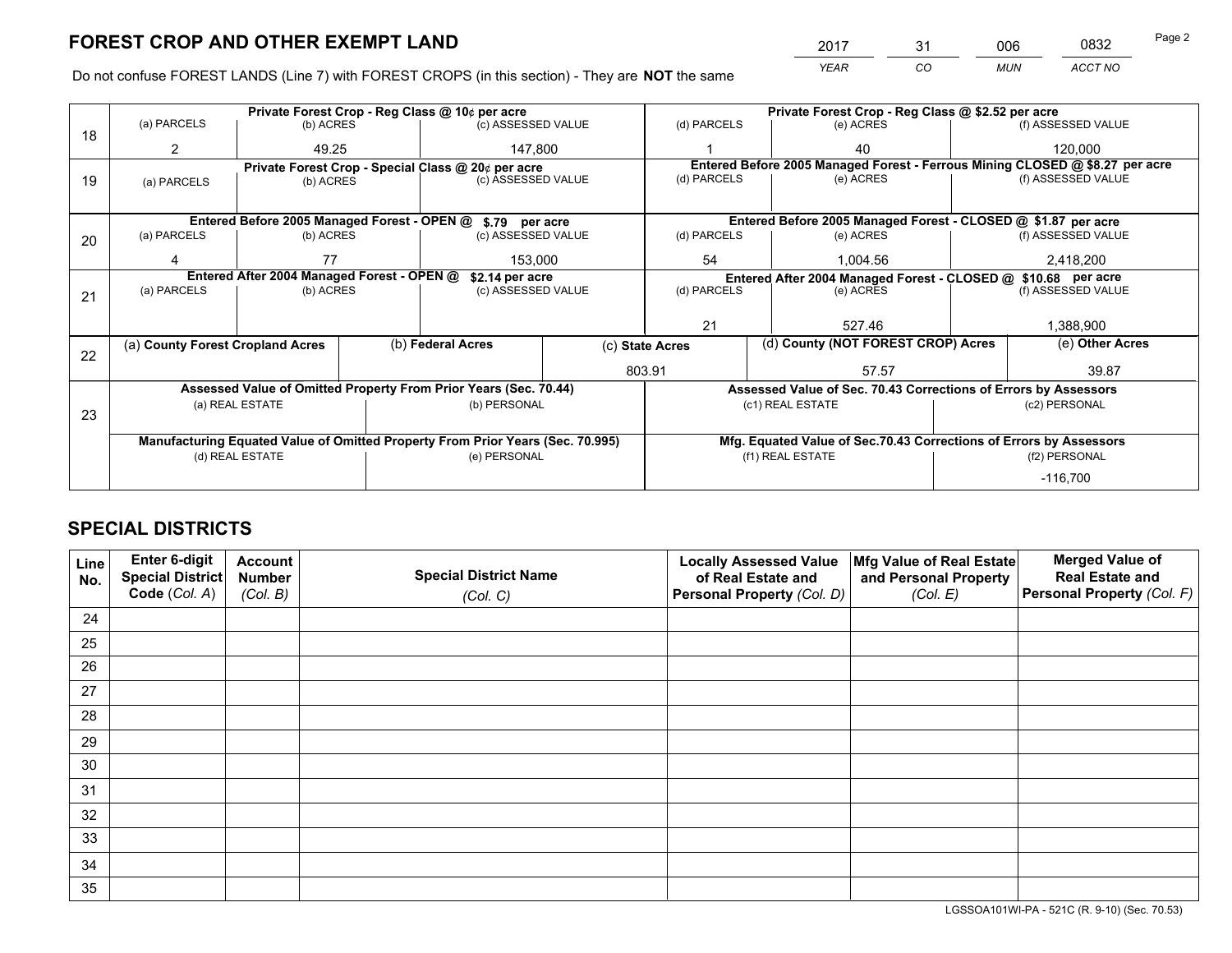|             |                                                          |                                             |                                                         | <b>YEAR</b>                                                                       | CO<br><b>MUN</b>                                              | ACCT NO                                                                        |
|-------------|----------------------------------------------------------|---------------------------------------------|---------------------------------------------------------|-----------------------------------------------------------------------------------|---------------------------------------------------------------|--------------------------------------------------------------------------------|
| Line<br>No. | Enter 6-digit<br><b>School District</b><br>Code (Col. A) | <b>Account</b><br><b>Number</b><br>(Col. B) | <b>School District Name</b><br>(Col. C)                 | <b>Locally Assessed Value</b><br>of Real Estate and<br>Personal Property (Col. D) | Mfg Value of Real Estate<br>and Personal Property<br>(Col. E) | <b>Merged Value of</b><br><b>Real Estate and</b><br>Personal Property (Col. F) |
|             | A. SCHOOL DISTRICTS (K-8 and K-12)                       |                                             |                                                         |                                                                                   |                                                               |                                                                                |
| 36          | 310070                                                   | 0189                                        | SCH D OF ALGOMA                                         | 13,675,900                                                                        |                                                               | 13,675,900                                                                     |
| 37          | 312814                                                   | 0190                                        | <b>SCH D OF KEWAUNEE</b>                                | 17,209,300                                                                        |                                                               | 17,209,300                                                                     |
| 38          | 313220                                                   | 0191                                        | SCH D OF LUXEMBURG-CASCO                                | 58,685,300                                                                        | 4,700                                                         | 58,690,000                                                                     |
| 39          |                                                          |                                             |                                                         |                                                                                   |                                                               |                                                                                |
| 40          |                                                          |                                             |                                                         |                                                                                   |                                                               |                                                                                |
| 41          |                                                          |                                             |                                                         |                                                                                   |                                                               |                                                                                |
| 42          |                                                          |                                             |                                                         |                                                                                   |                                                               |                                                                                |
| 43          |                                                          |                                             |                                                         |                                                                                   |                                                               |                                                                                |
| 44          |                                                          |                                             |                                                         |                                                                                   |                                                               |                                                                                |
| 45<br>46    |                                                          |                                             |                                                         |                                                                                   |                                                               |                                                                                |
|             |                                                          |                                             |                                                         |                                                                                   |                                                               |                                                                                |
| 47<br>48    |                                                          |                                             |                                                         |                                                                                   |                                                               |                                                                                |
|             |                                                          |                                             |                                                         |                                                                                   |                                                               |                                                                                |
| 49<br>50    |                                                          |                                             | TOTAL ASSESSED VALUE OF SCHOOL DISTRICTS (K-8 and K-12) | 89,570,500                                                                        | 4,700                                                         | 89,575,200                                                                     |
|             | <b>UNION HIGH SCHOOL DISTRICTS</b><br><b>B.</b>          |                                             |                                                         |                                                                                   |                                                               |                                                                                |
| 51          |                                                          |                                             |                                                         |                                                                                   |                                                               |                                                                                |
| 52          |                                                          |                                             |                                                         |                                                                                   |                                                               |                                                                                |
| 53          |                                                          |                                             |                                                         |                                                                                   |                                                               |                                                                                |
| 54          |                                                          |                                             |                                                         |                                                                                   |                                                               |                                                                                |
| 55          |                                                          |                                             | TOTAL ASSESSED VALUE OF UNION HIGH SCHOOLS              |                                                                                   |                                                               |                                                                                |
|             | C.<br><b>TECHNICAL COLLEGE DISTRICTS</b>                 |                                             |                                                         |                                                                                   |                                                               |                                                                                |
| 56          | 001300                                                   | 0012                                        | NORTHEAST WISCONSIN TECH COLLEGE GNBY                   | 89,570,500                                                                        | 4,700                                                         | 89,575,200                                                                     |
| 57          |                                                          |                                             |                                                         |                                                                                   |                                                               |                                                                                |
| 58          |                                                          |                                             |                                                         |                                                                                   |                                                               |                                                                                |
| 59          |                                                          |                                             | TOTAL ASSESSED VALUE OF TECHNICAL COLLEGES              | 89,570,500                                                                        | 4,700                                                         | 89,575,200                                                                     |

31

006

 *I hereby certify, to the best of my knowledge and belief, this form is complete and correct.*

**SCHOOL DISTRICTS**

| Print name of preparer | Title                    |                | Date (MM / DD / CCYY) |
|------------------------|--------------------------|----------------|-----------------------|
|                        |                          |                |                       |
| Signature of preparer  | Contact Telephone Number | E-mail address |                       |
|                        | $\sim$                   |                |                       |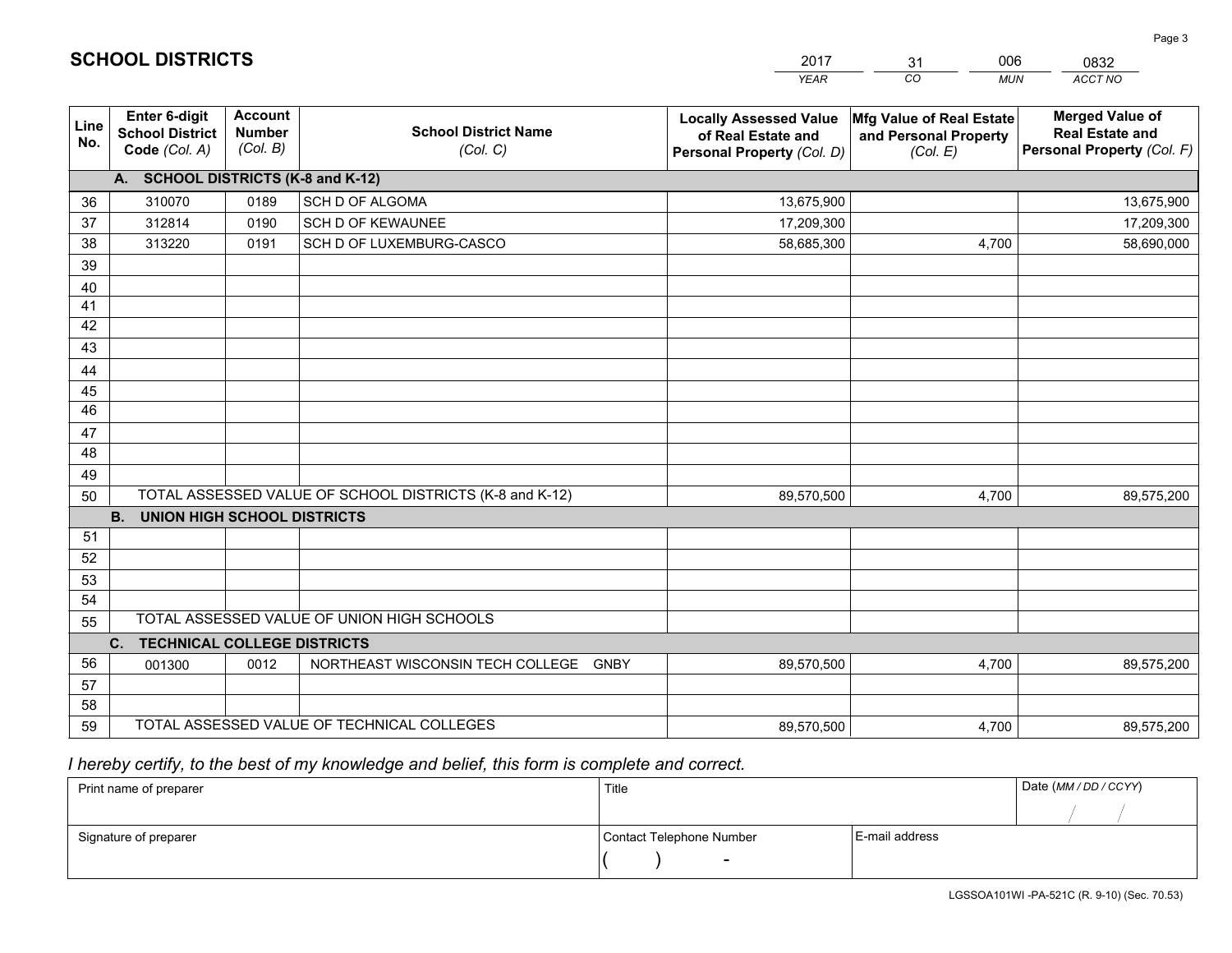### **HIGHLIGHTS**

- 1. Complete the Statement of Assessment after the Board of Review. Reflect any changes made there.
- 2. Use black ink to complete.
- 3. Line 16 must equal Line 50, Col D.
- 4. Line 55 must equal the total of K-8 schools listed on lines 36-49. Do not include K-12 schools in this comparision.
- 5. Line 59, Col. D must equal Line 16.
- 6. Special District, School District and Technical College District values must include both real estate and personal property. Examples of Special districts are: town sanitary districts, public inland lake protection and rehabilitation districts, and metropolitan sewerage districts.
- 7. DO NOT INCLUDE Manufacturing property values.DOR will print these values on the final SOA.
- 8. Accuracy of this form is very important. The values reported directly affect the equalized value DOR calculates for school and special districts.

#### **Page 1:**

 If not prefilled, enter the tax year,county and municipal code,municipal type, municipal name and county name on the top of form.

Check the Amended box, if filing an amended / corrected SOA.

 Report the parcel count, acres and assessed value of taxable general property, total parcel count, (real and personal), total acres, and values from final figures set by the Board of Review.

- A. Real Estate land and improvements (buildings, etc.) is reported on lines 1 8, total line 9.
- B. Personal Property is reported on lines 11 14, Column D, total line 15.
- C. To complete this report, use the computer produced summary of the assessment roll that shows these amounts.
- D. Use whole numbers only.
- E. Add each line across and each column down to verify entries.

## **Page 2:**

- A. Report Special Items (not subject to general property tax).
- 1. Private Forest Croplands and Managed Forest Lands are reported on lines 18,19, 20 and 21. Be sure to report assessed values **NOT** taxes.
- 2. You should have copies of the orders of entry, orders of withdrawal, etc., to update your assessment roll.
	- 3. Show hundredths of acres (e.g. 39.75).
- 4. Tax exempt lands are reported on line 22.
- 5. Omitted property and sec. 70.43, Wis. Stats., corrections of errors by assessor are reported on line 23. Report real estate and personal property separately. These should be for **prior years**, not something found on the current assessment roll after the board of review.
- B. Special District (Lines 24-35) Include the value of both real and personal property.

 The Department of Revenue (DOR) preprints much of the information regarding names and codes for schools, special districts,etc. If a district is not listed, enter the name and value only, DOR will enter the proper code.

## **Page 3 School Districts:**

Include the value of both real and personal property.

Report School District (regular, elementary, union high school, and technical college).

- 1. Regular (K-12) and Elementary (K-8) school values are reported on lines 36-49, total on line 50.
- 2. Union High School (UHS) (use only if elementary schools are listed on lines 36-49) are reported on lines 51-54. UHS total value (line 55) must equal to the total **elementary school** values reported on lines 36-49. Do notinclude K-12 schools in this comparison.
- 3. Technical College values are reported on lines 56-58, total on line 59.
- 4. Use the computer summary that shows these amounts to complete this report.

#### **This form is due the second Monday in June. File this report only after your Board of Review is complete.**

 *If you have questions: Return forms to:*

 Email: lgs@wisconsin.gov Wisconsin Department of RevenueCall:  $(608)$  266-2569 or  $(608)$  264-6892 Fax number: (608) 264-6887 PO Box 8971

Local Government Services Section 6-97 Madison WI 53708-8971

N6884 COUNTY RD C CASCO, WI 54205 - 9703

CASCO, WI 54205 - 9703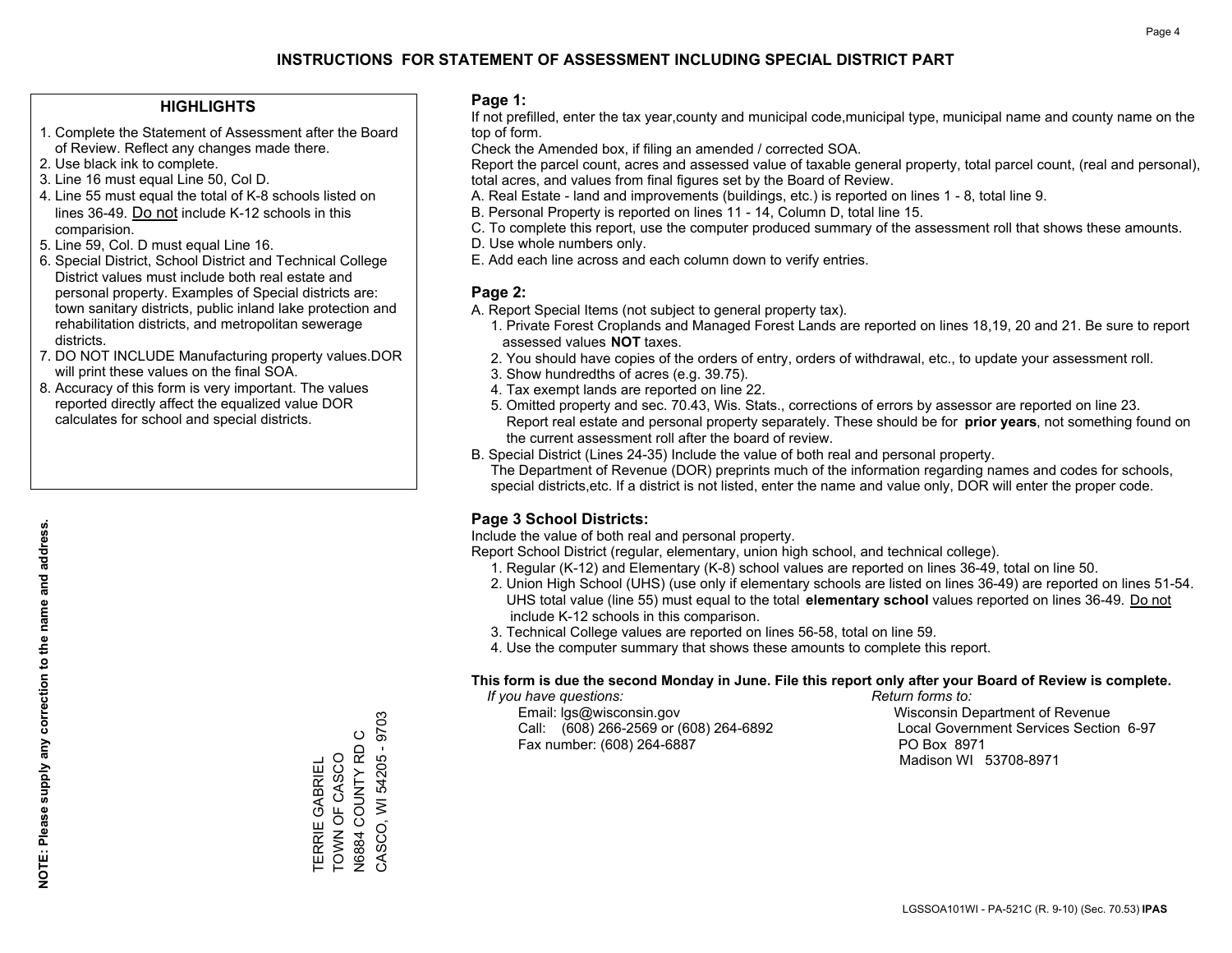**STATEMENT OF ASSESSMENT FOR 2017** 

| -31 | nnr  | 0833    |
|-----|------|---------|
| CO. | MUN. | ACCT NO |

|                | <b>FOR</b><br><b>TOWN OF</b><br>OF<br><b>FRANKLIN</b><br><b>Municipality Name</b>                                                                                                            |                                                              |              | <b>KEWAUNEE COUNTY</b>                               |                    | WHEN COMPLETING THIS DOCUMENT<br>DO NOT WRITE OVER X's OR IN SHADED AREAS |                      |                     |  |
|----------------|----------------------------------------------------------------------------------------------------------------------------------------------------------------------------------------------|--------------------------------------------------------------|--------------|------------------------------------------------------|--------------------|---------------------------------------------------------------------------|----------------------|---------------------|--|
|                |                                                                                                                                                                                              | Town - Village - City                                        |              |                                                      | <b>County Name</b> |                                                                           |                      |                     |  |
|                | <b>REAL ESTATE</b>                                                                                                                                                                           |                                                              | PARCEL COUNT |                                                      | NO. OF ACRES       | <b>VALUE OF</b>                                                           | <b>VALUE OF</b>      | TOTAL VALUE OF LAND |  |
| Line<br>No.    | (See Lines 18 - 22 for<br>other Real Estate)                                                                                                                                                 |                                                              |              | <b>WHOLE</b><br>TOTAL LAND IMPROVEMENTS NUMBERS ONLY | <b>LAND</b>        | <b>IMPROVEMENTS</b>                                                       | AND IMPROVEMENTS     |                     |  |
|                |                                                                                                                                                                                              |                                                              | Col. A       | Col. B                                               | Col. C             | Col. D                                                                    | Col. E               | Col. F              |  |
| $\mathbf{1}$   | <b>RESIDENTIAL - Class 1</b>                                                                                                                                                                 |                                                              | 398          | 366                                                  | 857                | 9,287,800                                                                 | 47,625,600           | 56,913,400          |  |
| $\overline{2}$ | <b>COMMERCIAL - Class 2</b>                                                                                                                                                                  |                                                              | 18           | 13                                                   | 79                 | 522,300                                                                   | 1,439,500            | 1,961,800           |  |
| 3              |                                                                                                                                                                                              | <b>MANUFACTURING - Class 3</b>                               | $\Omega$     | 0                                                    | $\Omega$           | $\mathbf{0}$                                                              | 0                    | 0                   |  |
| $\overline{4}$ | <b>AGRICULTURAL - Class 4</b>                                                                                                                                                                |                                                              | 675          |                                                      | 13,646             | 2,645,700                                                                 |                      | 2,645,700           |  |
| 5              | <b>UNDEVELOPED - Class 5</b>                                                                                                                                                                 |                                                              | 504          |                                                      | 1,916              | 1,083,500                                                                 |                      | 1,083,500           |  |
| 6              |                                                                                                                                                                                              | AGRICULTURAL FOREST - Class 5m                               | 340          |                                                      | 3,620              | 4,674,600                                                                 |                      | 4,674,600           |  |
| $\overline{7}$ | FOREST LANDS - Class 6                                                                                                                                                                       |                                                              | 88           |                                                      | 1,326              | 3,296,100                                                                 |                      | 3,296,100           |  |
| 8              | OTHER - Class 7                                                                                                                                                                              |                                                              | 120          | 120                                                  | 243                | 1,962,700                                                                 | 19,788,600           | 21,751,300          |  |
| 9              | TOTAL - ALL COLUMNS                                                                                                                                                                          |                                                              | 2,143        | 499                                                  | 21,687             | 23,472,700                                                                | 68,853,700           | 92,326,400          |  |
| 10             |                                                                                                                                                                                              | NUMBER OF PERSONAL PROPERTY ACCOUNTS IN ROLL                 |              |                                                      | 24                 | <b>LOCALLY ASSESSED</b>                                                   | <b>MANUFACTURING</b> | <b>MERGED</b>       |  |
| 11             |                                                                                                                                                                                              | BOATS AND OTHER WATERCRAFT NOT EXEMPT - Code 1               |              |                                                      |                    | 0                                                                         | 0                    | $\Omega$            |  |
| 12             |                                                                                                                                                                                              | MACHINERY, TOOLS AND PATTERNS - Code 2                       |              |                                                      |                    | 149,960                                                                   | 137,800              | 287,760             |  |
| 13             |                                                                                                                                                                                              | FURNITURE, FIXTURES AND EQUIPMENT - Code 3                   |              |                                                      |                    | 78,090                                                                    | 22,500               | 100,590             |  |
| 14             |                                                                                                                                                                                              | ALL OTHER PERSONAL PROPERTY NOT EXEMPT - Codes 4A, 4B, 4C    |              |                                                      |                    | 28,810                                                                    | 200                  | 29,010              |  |
| 15             |                                                                                                                                                                                              | TOTAL OF PERSONAL PROPERTY NOT EXEMPT (Total of Lines 11-14) |              |                                                      | 256,860            | 160,500                                                                   | 417,360              |                     |  |
| 16             | AGGREGATE ASSESSED VALUE OF ALL PROPERTY SUBJECT TO THE GENERAL PROPERTY TAX (Total of Lines 9F and 15F)<br>MUST EQUAL TOTAL VALUE OF THE SCHOOL DISTRICTS (K-12 PLUS K-8) - Line 50, Col. F |                                                              |              |                                                      |                    |                                                                           | 92,743,760           |                     |  |
| 17             | <b>BOARD OF REVIEW</b>                                                                                                                                                                       |                                                              |              |                                                      | Name of Assessor   |                                                                           |                      | Telephone #         |  |
|                |                                                                                                                                                                                              | DATE OF FINAL ADJOURNMENT                                    | 06/10/2017   |                                                      |                    | ACTION APPRAISERS AND CONSULTANTS                                         |                      | (920) 766-7323      |  |

REMARKS

The Assessment Ratio to be used in calculating the estimated Fair Market Value on tax bills for this tax district is .948516369

This ratio should be used to convert assessed values to "Calculate Equalized Values" in Step 1 of the Lottery and Gaming Credit Calculations.<br>This ratio should be used in the "Computation of Tax Equivalent" schedule of the Commission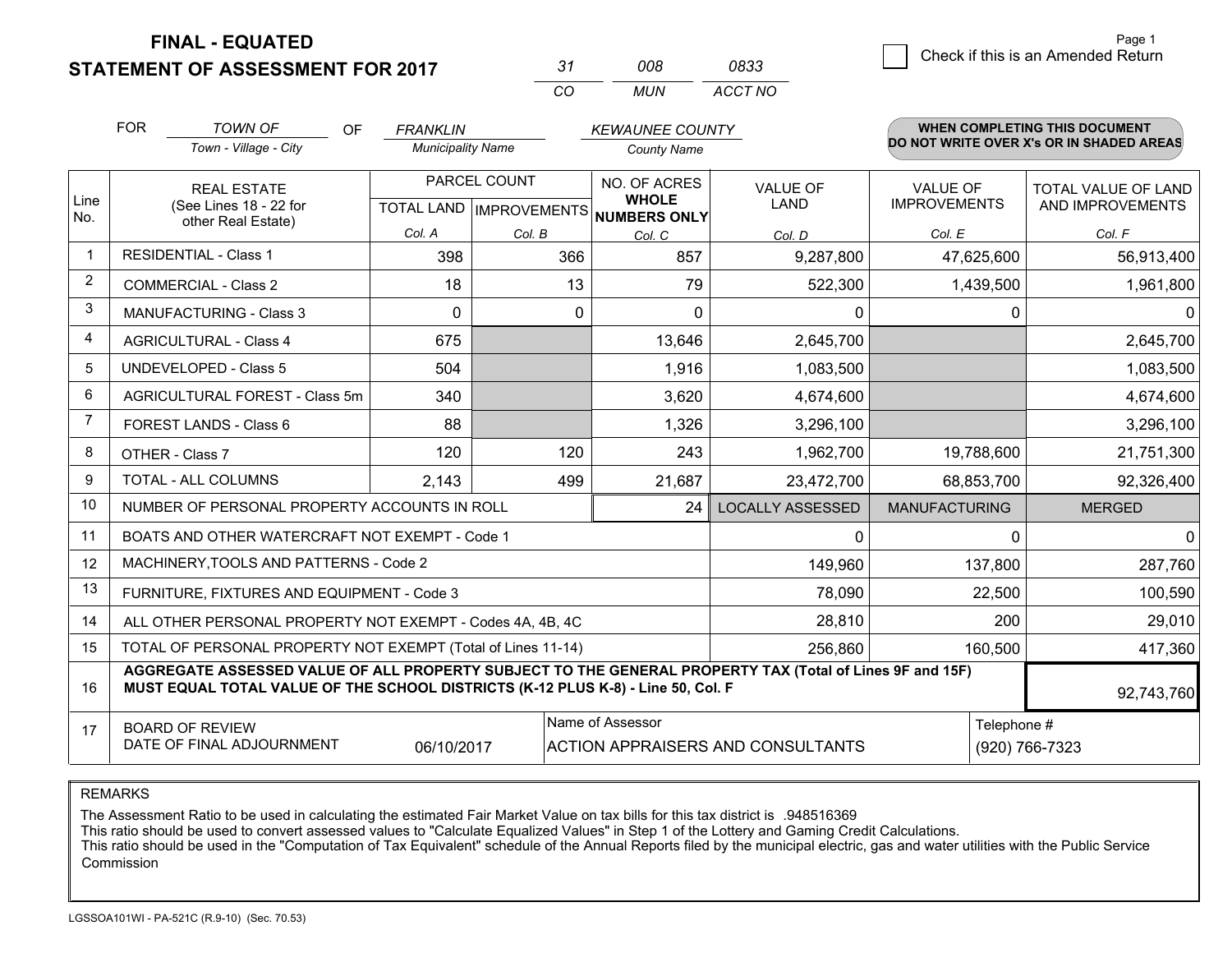*YEAR CO MUN ACCT NO* <sup>2017</sup> <sup>31</sup> <sup>008</sup> <sup>0833</sup>

Do not confuse FOREST LANDS (Line 7) with FOREST CROPS (in this section) - They are **NOT** the same

|    |                                                                                |                 |  | Private Forest Crop - Reg Class @ 10¢ per acre                   |                  | Private Forest Crop - Reg Class @ \$2.52 per acre                                   |                                                                    |               |                    |
|----|--------------------------------------------------------------------------------|-----------------|--|------------------------------------------------------------------|------------------|-------------------------------------------------------------------------------------|--------------------------------------------------------------------|---------------|--------------------|
| 18 | (a) PARCELS                                                                    | (b) ACRES       |  | (c) ASSESSED VALUE                                               |                  | (d) PARCELS                                                                         | (e) ACRES                                                          |               | (f) ASSESSED VALUE |
|    |                                                                                |                 |  |                                                                  |                  |                                                                                     |                                                                    |               |                    |
|    | Private Forest Crop - Special Class @ 20¢ per acre                             |                 |  |                                                                  |                  | Entered Before 2005 Managed Forest - Ferrous Mining CLOSED @ \$8.27 per acre        |                                                                    |               |                    |
| 19 | (a) PARCELS                                                                    | (b) ACRES       |  | (c) ASSESSED VALUE                                               |                  | (d) PARCELS                                                                         | (e) ACRES                                                          |               | (f) ASSESSED VALUE |
|    |                                                                                |                 |  |                                                                  |                  |                                                                                     |                                                                    |               |                    |
|    |                                                                                |                 |  | Entered Before 2005 Managed Forest - OPEN @ \$.79 per acre       |                  |                                                                                     | Entered Before 2005 Managed Forest - CLOSED @ \$1.87 per acre      |               |                    |
| 20 | (a) PARCELS                                                                    | (b) ACRES       |  | (c) ASSESSED VALUE                                               |                  | (d) PARCELS                                                                         | (e) ACRES                                                          |               | (f) ASSESSED VALUE |
|    | 5                                                                              | 102<br>188,500  |  |                                                                  | 37               | 656.39                                                                              |                                                                    | 1,643,500     |                    |
|    | Entered After 2004 Managed Forest - OPEN @<br>\$2.14 per acre                  |                 |  |                                                                  |                  | Entered After 2004 Managed Forest - CLOSED @ \$10.68 per acre<br>(f) ASSESSED VALUE |                                                                    |               |                    |
| 21 | (a) PARCELS                                                                    | (b) ACRES       |  | (c) ASSESSED VALUE                                               | (d) PARCELS      |                                                                                     | (e) ACRES                                                          |               |                    |
|    |                                                                                |                 |  |                                                                  |                  |                                                                                     |                                                                    |               |                    |
|    |                                                                                |                 |  |                                                                  |                  | 22                                                                                  | 423.93                                                             |               | 1,011,300          |
| 22 | (a) County Forest Cropland Acres                                               |                 |  | (b) Federal Acres                                                |                  | (c) State Acres                                                                     | (d) County (NOT FOREST CROP) Acres                                 |               | (e) Other Acres    |
|    |                                                                                |                 |  |                                                                  |                  |                                                                                     | 102.41                                                             | 16.08         |                    |
|    |                                                                                |                 |  | Assessed Value of Omitted Property From Prior Years (Sec. 70.44) |                  |                                                                                     | Assessed Value of Sec. 70.43 Corrections of Errors by Assessors    |               |                    |
| 23 |                                                                                | (a) REAL ESTATE |  | (b) PERSONAL                                                     |                  |                                                                                     | (c1) REAL ESTATE                                                   | (c2) PERSONAL |                    |
|    |                                                                                |                 |  |                                                                  |                  |                                                                                     |                                                                    |               |                    |
|    | Manufacturing Equated Value of Omitted Property From Prior Years (Sec. 70.995) |                 |  |                                                                  |                  |                                                                                     | Mfg. Equated Value of Sec.70.43 Corrections of Errors by Assessors |               |                    |
|    | (e) PERSONAL<br>(d) REAL ESTATE                                                |                 |  |                                                                  | (f1) REAL ESTATE |                                                                                     | (f2) PERSONAL                                                      |               |                    |
|    |                                                                                |                 |  |                                                                  |                  |                                                                                     |                                                                    |               |                    |

## **SPECIAL DISTRICTS**

| Line<br>No. | Enter 6-digit<br>Special District<br>Code (Col. A) | <b>Account</b><br><b>Number</b> | <b>Special District Name</b> | <b>Locally Assessed Value</b><br>of Real Estate and | Mfg Value of Real Estate<br>and Personal Property | <b>Merged Value of</b><br><b>Real Estate and</b><br>Personal Property (Col. F) |
|-------------|----------------------------------------------------|---------------------------------|------------------------------|-----------------------------------------------------|---------------------------------------------------|--------------------------------------------------------------------------------|
|             |                                                    | (Col. B)                        | (Col. C)                     | Personal Property (Col. D)                          | (Col. E)                                          |                                                                                |
| 24          |                                                    |                                 |                              |                                                     |                                                   |                                                                                |
| 25          |                                                    |                                 |                              |                                                     |                                                   |                                                                                |
| 26          |                                                    |                                 |                              |                                                     |                                                   |                                                                                |
| 27          |                                                    |                                 |                              |                                                     |                                                   |                                                                                |
| 28          |                                                    |                                 |                              |                                                     |                                                   |                                                                                |
| 29          |                                                    |                                 |                              |                                                     |                                                   |                                                                                |
| 30          |                                                    |                                 |                              |                                                     |                                                   |                                                                                |
| 31          |                                                    |                                 |                              |                                                     |                                                   |                                                                                |
| 32          |                                                    |                                 |                              |                                                     |                                                   |                                                                                |
| 33          |                                                    |                                 |                              |                                                     |                                                   |                                                                                |
| 34          |                                                    |                                 |                              |                                                     |                                                   |                                                                                |
| 35          |                                                    |                                 |                              |                                                     |                                                   |                                                                                |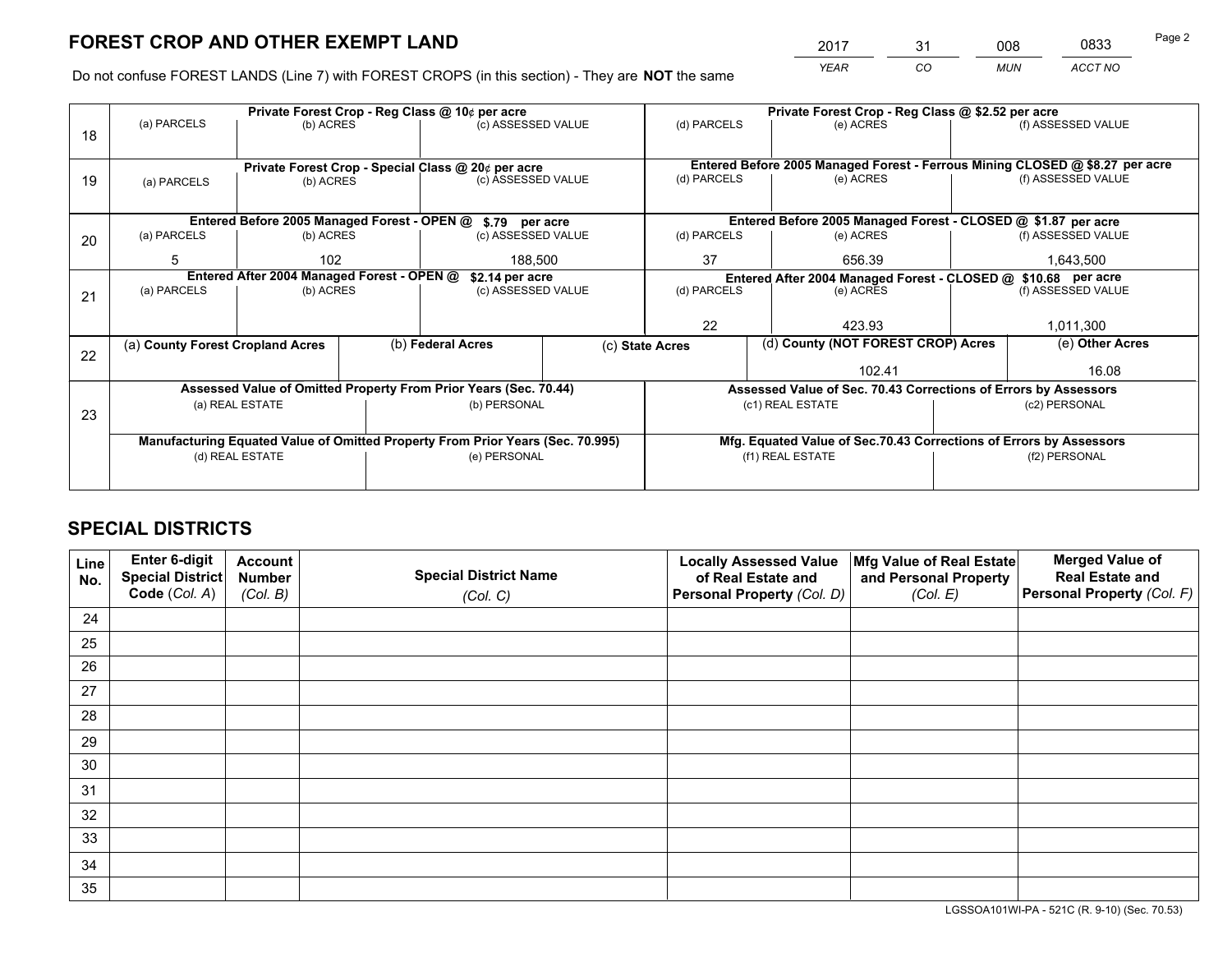|                       |                                                                 |                                             |                                                         | <b>YEAR</b>                                                                       | CO<br><b>MUN</b>                                              | ACCT NO                                                                        |
|-----------------------|-----------------------------------------------------------------|---------------------------------------------|---------------------------------------------------------|-----------------------------------------------------------------------------------|---------------------------------------------------------------|--------------------------------------------------------------------------------|
| Line<br>No.           | <b>Enter 6-digit</b><br><b>School District</b><br>Code (Col. A) | <b>Account</b><br><b>Number</b><br>(Col. B) | <b>School District Name</b><br>(Col. C)                 | <b>Locally Assessed Value</b><br>of Real Estate and<br>Personal Property (Col. D) | Mfg Value of Real Estate<br>and Personal Property<br>(Col. E) | <b>Merged Value of</b><br><b>Real Estate and</b><br>Personal Property (Col. F) |
|                       | A. SCHOOL DISTRICTS (K-8 and K-12)                              |                                             |                                                         |                                                                                   |                                                               |                                                                                |
| 36                    | 051407                                                          | 0034                                        | <b>SCH D OF DENMARK</b>                                 | 45,123,950                                                                        | 20,100                                                        | 45,144,050                                                                     |
| 37                    | 312814                                                          | 0190                                        | <b>SCH D OF KEWAUNEE</b>                                | 47,459,310                                                                        | 140,400                                                       | 47,599,710                                                                     |
| 38                    |                                                                 |                                             |                                                         |                                                                                   |                                                               |                                                                                |
| 39                    |                                                                 |                                             |                                                         |                                                                                   |                                                               |                                                                                |
| 40                    |                                                                 |                                             |                                                         |                                                                                   |                                                               |                                                                                |
| 41                    |                                                                 |                                             |                                                         |                                                                                   |                                                               |                                                                                |
| 42                    |                                                                 |                                             |                                                         |                                                                                   |                                                               |                                                                                |
| 43                    |                                                                 |                                             |                                                         |                                                                                   |                                                               |                                                                                |
| 44                    |                                                                 |                                             |                                                         |                                                                                   |                                                               |                                                                                |
| 45<br>$\overline{46}$ |                                                                 |                                             |                                                         |                                                                                   |                                                               |                                                                                |
|                       |                                                                 |                                             |                                                         |                                                                                   |                                                               |                                                                                |
| 47<br>48              |                                                                 |                                             |                                                         |                                                                                   |                                                               |                                                                                |
| 49                    |                                                                 |                                             |                                                         |                                                                                   |                                                               |                                                                                |
| 50                    |                                                                 |                                             | TOTAL ASSESSED VALUE OF SCHOOL DISTRICTS (K-8 and K-12) | 92,583,260                                                                        | 160,500                                                       | 92,743,760                                                                     |
|                       | <b>B.</b><br><b>UNION HIGH SCHOOL DISTRICTS</b>                 |                                             |                                                         |                                                                                   |                                                               |                                                                                |
| 51                    |                                                                 |                                             |                                                         |                                                                                   |                                                               |                                                                                |
| 52                    |                                                                 |                                             |                                                         |                                                                                   |                                                               |                                                                                |
| 53                    |                                                                 |                                             |                                                         |                                                                                   |                                                               |                                                                                |
| 54                    |                                                                 |                                             |                                                         |                                                                                   |                                                               |                                                                                |
| 55                    |                                                                 |                                             | TOTAL ASSESSED VALUE OF UNION HIGH SCHOOLS              |                                                                                   |                                                               |                                                                                |
|                       | C.<br><b>TECHNICAL COLLEGE DISTRICTS</b>                        |                                             |                                                         |                                                                                   |                                                               |                                                                                |
| 56                    | 001300                                                          | 0012                                        | NORTHEAST WISCONSIN TECH COLLEGE GNBY                   | 92,583,260                                                                        | 160,500                                                       | 92,743,760                                                                     |
| 57                    |                                                                 |                                             |                                                         |                                                                                   |                                                               |                                                                                |
| 58                    |                                                                 |                                             |                                                         |                                                                                   |                                                               |                                                                                |
| 59                    |                                                                 |                                             | TOTAL ASSESSED VALUE OF TECHNICAL COLLEGES              | 92,583,260                                                                        | 160,500                                                       | 92,743,760                                                                     |

31

008

 *I hereby certify, to the best of my knowledge and belief, this form is complete and correct.*

**SCHOOL DISTRICTS**

| Print name of preparer | Title                    |                | Date (MM/DD/CCYY) |
|------------------------|--------------------------|----------------|-------------------|
|                        |                          |                |                   |
| Signature of preparer  | Contact Telephone Number | E-mail address |                   |
|                        | $\overline{\phantom{a}}$ |                |                   |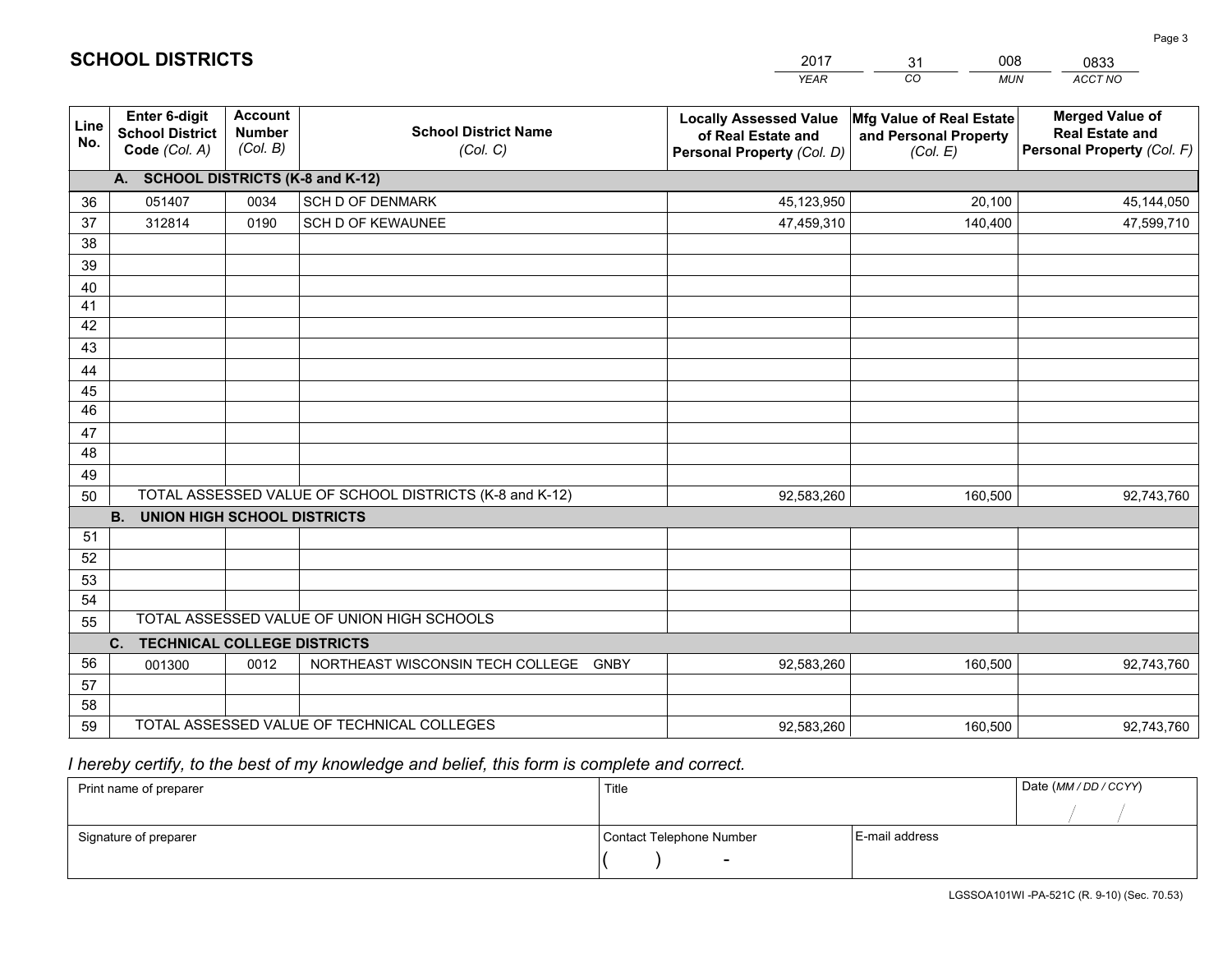### **HIGHLIGHTS**

- 1. Complete the Statement of Assessment after the Board of Review. Reflect any changes made there.
- 2. Use black ink to complete.
- 3. Line 16 must equal Line 50, Col D.
- 4. Line 55 must equal the total of K-8 schools listed on lines 36-49. Do not include K-12 schools in this comparision.
- 5. Line 59, Col. D must equal Line 16.
- 6. Special District, School District and Technical College District values must include both real estate and personal property. Examples of Special districts are: town sanitary districts, public inland lake protection and rehabilitation districts, and metropolitan sewerage districts.
- 7. DO NOT INCLUDE Manufacturing property values.DOR will print these values on the final SOA.

JOAN RAISLEGER TOWN OF FRANKLIN N2020 SLEEPY HOLLOW RD KEWAUNEE, WI 54216

TOWN OF FRANKLIN JOAN RAISLEGER

V2020 SLEEPY HOLLOW RD KEWAUNEE, WI 54216

 8. Accuracy of this form is very important. The values reported directly affect the equalized value DOR calculates for school and special districts.

#### **Page 1:**

 If not prefilled, enter the tax year,county and municipal code,municipal type, municipal name and county name on the top of form.

Check the Amended box, if filing an amended / corrected SOA.

 Report the parcel count, acres and assessed value of taxable general property, total parcel count, (real and personal), total acres, and values from final figures set by the Board of Review.

- A. Real Estate land and improvements (buildings, etc.) is reported on lines 1 8, total line 9.
- B. Personal Property is reported on lines 11 14, Column D, total line 15.
- C. To complete this report, use the computer produced summary of the assessment roll that shows these amounts.
- D. Use whole numbers only.
- E. Add each line across and each column down to verify entries.

#### **Page 2:**

- A. Report Special Items (not subject to general property tax).
- 1. Private Forest Croplands and Managed Forest Lands are reported on lines 18,19, 20 and 21. Be sure to report assessed values **NOT** taxes.
- 2. You should have copies of the orders of entry, orders of withdrawal, etc., to update your assessment roll.
	- 3. Show hundredths of acres (e.g. 39.75).
- 4. Tax exempt lands are reported on line 22.
- 5. Omitted property and sec. 70.43, Wis. Stats., corrections of errors by assessor are reported on line 23. Report real estate and personal property separately. These should be for **prior years**, not something found on the current assessment roll after the board of review.
- B. Special District (Lines 24-35) Include the value of both real and personal property.
- The Department of Revenue (DOR) preprints much of the information regarding names and codes for schools, special districts,etc. If a district is not listed, enter the name and value only, DOR will enter the proper code.

## **Page 3 School Districts:**

Include the value of both real and personal property.

Report School District (regular, elementary, union high school, and technical college).

- 1. Regular (K-12) and Elementary (K-8) school values are reported on lines 36-49, total on line 50.
- 2. Union High School (UHS) (use only if elementary schools are listed on lines 36-49) are reported on lines 51-54. UHS total value (line 55) must equal to the total **elementary school** values reported on lines 36-49. Do notinclude K-12 schools in this comparison.
- 3. Technical College values are reported on lines 56-58, total on line 59.
- 4. Use the computer summary that shows these amounts to complete this report.

#### **This form is due the second Monday in June. File this report only after your Board of Review is complete.**

 *If you have questions: Return forms to:*

 Email: lgs@wisconsin.gov Wisconsin Department of RevenueCall:  $(608)$  266-2569 or  $(608)$  264-6892 Fax number: (608) 264-6887 PO Box 8971

Local Government Services Section 6-97 Madison WI 53708-8971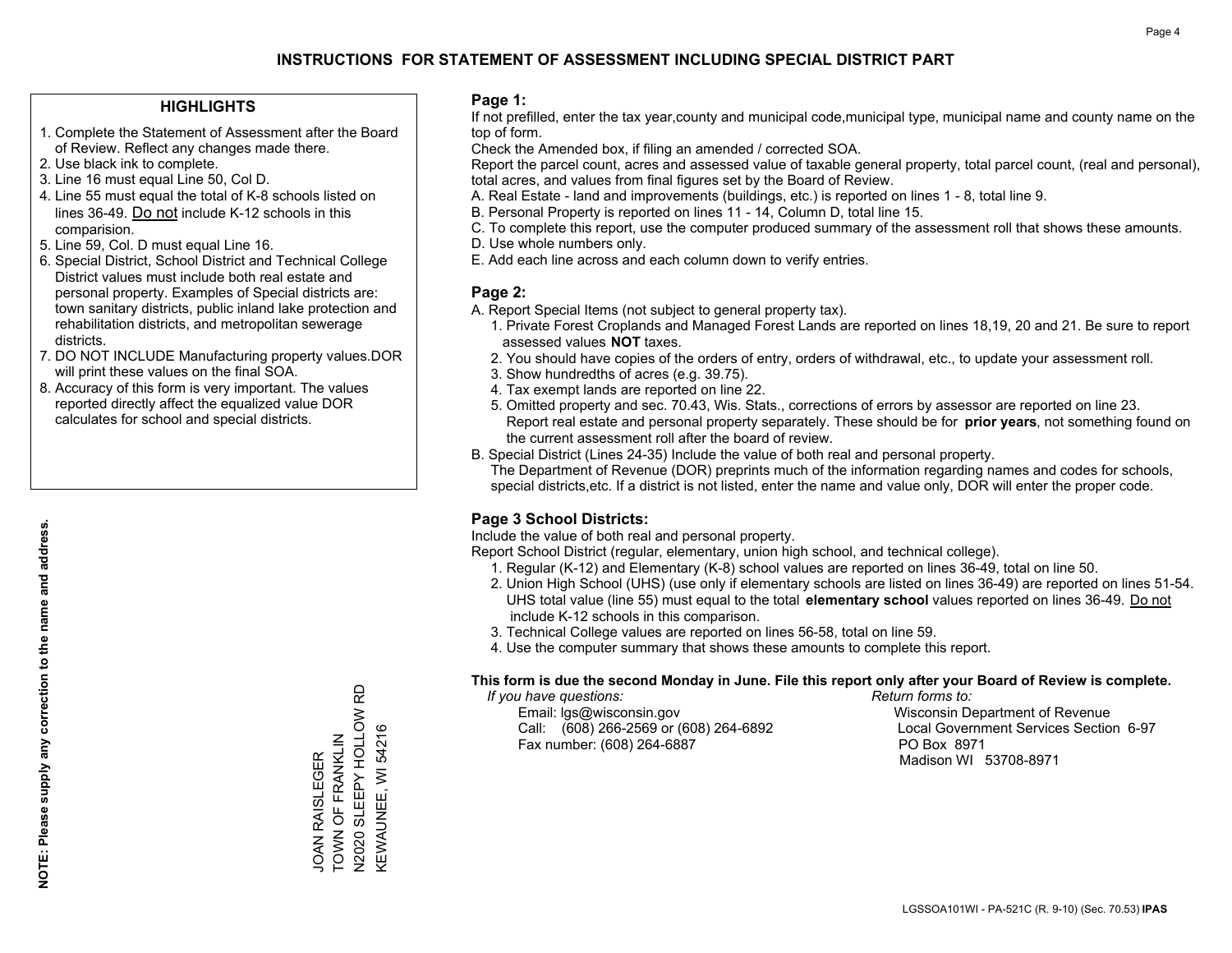**STATEMENT OF ASSESSMENT FOR 2017** 

| 31  | 010 | 0834    |
|-----|-----|---------|
| CO. | MUN | ACCT NO |

|                | <b>FOR</b>                                                                                                                                                                                   | <b>TOWN OF</b><br><b>OF</b>                                  | <b>LINCOLN</b>           |              | <b>KEWAUNEE COUNTY</b>                              |                         |                      |                | <b>WHEN COMPLETING THIS DOCUMENT</b><br>DO NOT WRITE OVER X's OR IN SHADED AREAS |
|----------------|----------------------------------------------------------------------------------------------------------------------------------------------------------------------------------------------|--------------------------------------------------------------|--------------------------|--------------|-----------------------------------------------------|-------------------------|----------------------|----------------|----------------------------------------------------------------------------------|
|                |                                                                                                                                                                                              | Town - Village - City                                        | <b>Municipality Name</b> |              | <b>County Name</b>                                  |                         |                      |                |                                                                                  |
|                | <b>REAL ESTATE</b>                                                                                                                                                                           |                                                              |                          | PARCEL COUNT | NO. OF ACRES                                        | <b>VALUE OF</b>         | <b>VALUE OF</b>      |                | TOTAL VALUE OF LAND                                                              |
| Line<br>No.    |                                                                                                                                                                                              | (See Lines 18 - 22 for<br>other Real Estate)                 |                          |              | <b>WHOLE</b><br>TOTAL LAND MPROVEMENTS NUMBERS ONLY | <b>LAND</b>             | <b>IMPROVEMENTS</b>  |                | AND IMPROVEMENTS                                                                 |
|                |                                                                                                                                                                                              |                                                              | Col. A                   | Col. B       | Col. C                                              | Col. D                  | Col. E               |                | Col. F                                                                           |
| $\mathbf{1}$   |                                                                                                                                                                                              | <b>RESIDENTIAL - Class 1</b>                                 | 366                      | 354          | 783                                                 | 6,416,000               | 41,447,500           |                | 47,863,500                                                                       |
| $\overline{2}$ |                                                                                                                                                                                              | <b>COMMERCIAL - Class 2</b>                                  | 10                       | 9            | 25                                                  | 179,900                 |                      | 740,100        | 920,000                                                                          |
| 3              |                                                                                                                                                                                              | MANUFACTURING - Class 3                                      | $\Omega$                 | 0            | $\Omega$                                            | 0                       |                      | 0              | $\Omega$                                                                         |
| 4              |                                                                                                                                                                                              | <b>AGRICULTURAL - Class 4</b>                                | 595                      |              | 13,394                                              | 2,617,400               |                      |                | 2,617,400                                                                        |
| 5              |                                                                                                                                                                                              | <b>UNDEVELOPED - Class 5</b>                                 | 431                      |              | 1,432                                               | 816,200                 |                      |                | 816,200                                                                          |
| 6              |                                                                                                                                                                                              | AGRICULTURAL FOREST - Class 5m                               | 176                      |              | 2,105                                               | 2,067,300               |                      |                | 2,067,300                                                                        |
| 7              |                                                                                                                                                                                              | FOREST LANDS - Class 6                                       | 145                      |              | 2,654                                               | 5,299,600               |                      |                | 5,299,600                                                                        |
| 8              |                                                                                                                                                                                              | OTHER - Class 7                                              | 113                      | 110          | 345                                                 | 1,660,600               | 36,939,700           |                | 38,600,300                                                                       |
| 9              |                                                                                                                                                                                              | TOTAL - ALL COLUMNS                                          | 1,836                    | 473          | 20,738                                              | 19,057,000              | 79,127,300           |                | 98,184,300                                                                       |
| 10             |                                                                                                                                                                                              | NUMBER OF PERSONAL PROPERTY ACCOUNTS IN ROLL                 |                          |              | 19                                                  | <b>LOCALLY ASSESSED</b> | <b>MANUFACTURING</b> |                | <b>MERGED</b>                                                                    |
| 11             |                                                                                                                                                                                              | BOATS AND OTHER WATERCRAFT NOT EXEMPT - Code 1               |                          |              |                                                     | 0                       |                      | 0              | $\Omega$                                                                         |
| 12             |                                                                                                                                                                                              | MACHINERY, TOOLS AND PATTERNS - Code 2                       |                          |              |                                                     | 171,100                 |                      | $\mathbf 0$    | 171,100                                                                          |
| 13             |                                                                                                                                                                                              | FURNITURE, FIXTURES AND EQUIPMENT - Code 3                   |                          |              |                                                     | 3,700                   |                      | 0              | 3,700                                                                            |
| 14             |                                                                                                                                                                                              | ALL OTHER PERSONAL PROPERTY NOT EXEMPT - Codes 4A, 4B, 4C    |                          |              |                                                     | 39,100                  |                      | $\mathbf 0$    | 39,100                                                                           |
| 15             |                                                                                                                                                                                              | TOTAL OF PERSONAL PROPERTY NOT EXEMPT (Total of Lines 11-14) |                          |              |                                                     | 213,900                 |                      | 0              | 213,900                                                                          |
| 16             | AGGREGATE ASSESSED VALUE OF ALL PROPERTY SUBJECT TO THE GENERAL PROPERTY TAX (Total of Lines 9F and 15F)<br>MUST EQUAL TOTAL VALUE OF THE SCHOOL DISTRICTS (K-12 PLUS K-8) - Line 50, Col. F |                                                              |                          |              |                                                     |                         | 98,398,200           |                |                                                                                  |
| 17             |                                                                                                                                                                                              | <b>BOARD OF REVIEW</b>                                       |                          |              | Name of Assessor                                    |                         |                      | Telephone #    |                                                                                  |
|                |                                                                                                                                                                                              | DATE OF FINAL ADJOURNMENT                                    | 05/27/2017               |              | <b>JOSEPH A. JERABEK</b>                            |                         |                      | (920) 304-1951 |                                                                                  |

REMARKS

The Assessment Ratio to be used in calculating the estimated Fair Market Value on tax bills for this tax district is .96092086

This ratio should be used to convert assessed values to "Calculate Equalized Values" in Step 1 of the Lottery and Gaming Credit Calculations.<br>This ratio should be used in the "Computation of Tax Equivalent" schedule of the Commission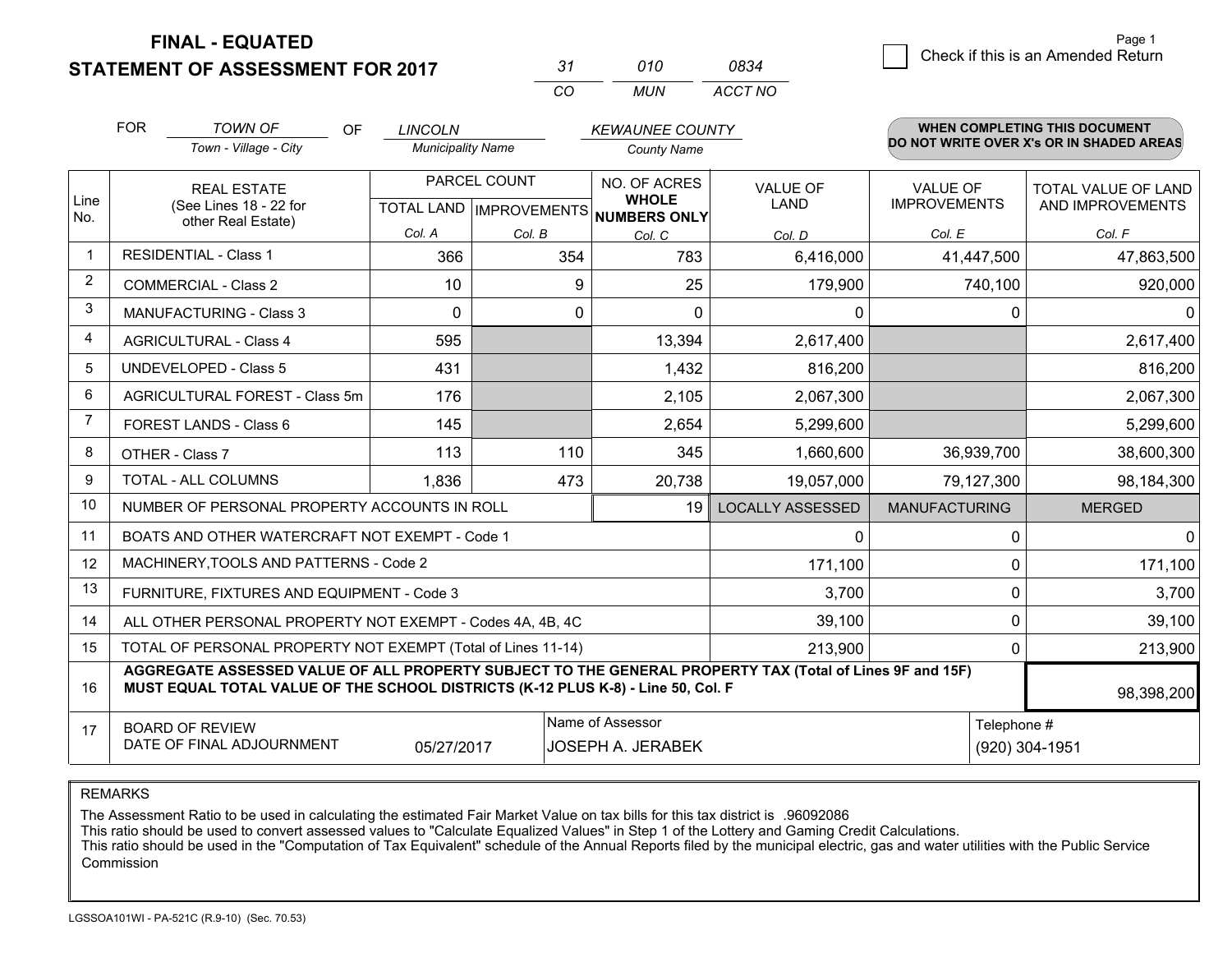*YEAR CO MUN ACCT NO* <sup>2017</sup> <sup>31</sup> <sup>010</sup> <sup>0834</sup>

Do not confuse FOREST LANDS (Line 7) with FOREST CROPS (in this section) - They are **NOT** the same

|    | Private Forest Crop - Reg Class @ 10¢ per acre                |                 |  |                                                                                |                 | Private Forest Crop - Reg Class @ \$2.52 per acre |                                                               |                                                                    |  |                                                                              |  |
|----|---------------------------------------------------------------|-----------------|--|--------------------------------------------------------------------------------|-----------------|---------------------------------------------------|---------------------------------------------------------------|--------------------------------------------------------------------|--|------------------------------------------------------------------------------|--|
| 18 | (a) PARCELS                                                   | (b) ACRES       |  | (c) ASSESSED VALUE                                                             |                 | (d) PARCELS                                       |                                                               | (e) ACRES                                                          |  | (f) ASSESSED VALUE                                                           |  |
|    |                                                               |                 |  |                                                                                |                 |                                                   |                                                               | 40                                                                 |  | 80,000                                                                       |  |
|    |                                                               |                 |  | Private Forest Crop - Special Class @ 20¢ per acre                             |                 |                                                   |                                                               |                                                                    |  | Entered Before 2005 Managed Forest - Ferrous Mining CLOSED @ \$8.27 per acre |  |
| 19 | (a) PARCELS                                                   | (b) ACRES       |  | (c) ASSESSED VALUE                                                             |                 | (d) PARCELS                                       |                                                               | (e) ACRES                                                          |  | (f) ASSESSED VALUE                                                           |  |
|    |                                                               |                 |  |                                                                                |                 |                                                   |                                                               |                                                                    |  |                                                                              |  |
|    |                                                               |                 |  | Entered Before 2005 Managed Forest - OPEN @ \$.79 per acre                     |                 |                                                   |                                                               | Entered Before 2005 Managed Forest - CLOSED @ \$1.87 per acre      |  |                                                                              |  |
| 20 | (a) PARCELS                                                   | (b) ACRES       |  | (c) ASSESSED VALUE                                                             |                 | (d) PARCELS                                       |                                                               | (e) ACRES                                                          |  | (f) ASSESSED VALUE                                                           |  |
|    | 2                                                             | 40              |  |                                                                                | 80.000<br>45    |                                                   |                                                               | 966.03                                                             |  | 1,942,500                                                                    |  |
|    | Entered After 2004 Managed Forest - OPEN @<br>\$2.14 per acre |                 |  |                                                                                |                 |                                                   | Entered After 2004 Managed Forest - CLOSED @ \$10.68 per acre |                                                                    |  |                                                                              |  |
| 21 | (a) PARCELS                                                   | (b) ACRES       |  | (c) ASSESSED VALUE                                                             |                 | (d) PARCELS<br>(e) ACRES                          |                                                               | (f) ASSESSED VALUE                                                 |  |                                                                              |  |
|    |                                                               |                 |  |                                                                                |                 |                                                   |                                                               |                                                                    |  |                                                                              |  |
|    |                                                               |                 |  |                                                                                |                 | 37                                                |                                                               | 992.14                                                             |  | 1,984,800                                                                    |  |
| 22 | (a) County Forest Cropland Acres                              |                 |  | (b) Federal Acres                                                              | (c) State Acres |                                                   |                                                               | (d) County (NOT FOREST CROP) Acres                                 |  | (e) Other Acres                                                              |  |
|    |                                                               |                 |  |                                                                                |                 | 25.24                                             |                                                               | .32                                                                |  | 26.23                                                                        |  |
|    |                                                               |                 |  | Assessed Value of Omitted Property From Prior Years (Sec. 70.44)               |                 |                                                   |                                                               | Assessed Value of Sec. 70.43 Corrections of Errors by Assessors    |  |                                                                              |  |
|    |                                                               | (a) REAL ESTATE |  | (b) PERSONAL                                                                   |                 |                                                   |                                                               | (c1) REAL ESTATE                                                   |  | (c2) PERSONAL                                                                |  |
| 23 |                                                               |                 |  |                                                                                |                 |                                                   |                                                               |                                                                    |  |                                                                              |  |
|    |                                                               |                 |  | Manufacturing Equated Value of Omitted Property From Prior Years (Sec. 70.995) |                 |                                                   |                                                               | Mfg. Equated Value of Sec.70.43 Corrections of Errors by Assessors |  |                                                                              |  |
|    | (e) PERSONAL<br>(d) REAL ESTATE                               |                 |  |                                                                                |                 | (f1) REAL ESTATE                                  |                                                               | (f2) PERSONAL                                                      |  |                                                                              |  |
|    |                                                               |                 |  |                                                                                |                 |                                                   |                                                               |                                                                    |  |                                                                              |  |

## **SPECIAL DISTRICTS**

| Line<br>No. | Enter 6-digit<br>Special District<br>Code (Col. A) | <b>Account</b><br><b>Number</b> | <b>Special District Name</b> | <b>Locally Assessed Value</b><br>of Real Estate and | Mfg Value of Real Estate<br>and Personal Property | <b>Merged Value of</b><br><b>Real Estate and</b><br>Personal Property (Col. F) |
|-------------|----------------------------------------------------|---------------------------------|------------------------------|-----------------------------------------------------|---------------------------------------------------|--------------------------------------------------------------------------------|
|             |                                                    | (Col. B)                        | (Col. C)                     | Personal Property (Col. D)                          | (Col. E)                                          |                                                                                |
| 24          |                                                    |                                 |                              |                                                     |                                                   |                                                                                |
| 25          |                                                    |                                 |                              |                                                     |                                                   |                                                                                |
| 26          |                                                    |                                 |                              |                                                     |                                                   |                                                                                |
| 27          |                                                    |                                 |                              |                                                     |                                                   |                                                                                |
| 28          |                                                    |                                 |                              |                                                     |                                                   |                                                                                |
| 29          |                                                    |                                 |                              |                                                     |                                                   |                                                                                |
| 30          |                                                    |                                 |                              |                                                     |                                                   |                                                                                |
| 31          |                                                    |                                 |                              |                                                     |                                                   |                                                                                |
| 32          |                                                    |                                 |                              |                                                     |                                                   |                                                                                |
| 33          |                                                    |                                 |                              |                                                     |                                                   |                                                                                |
| 34          |                                                    |                                 |                              |                                                     |                                                   |                                                                                |
| 35          |                                                    |                                 |                              |                                                     |                                                   |                                                                                |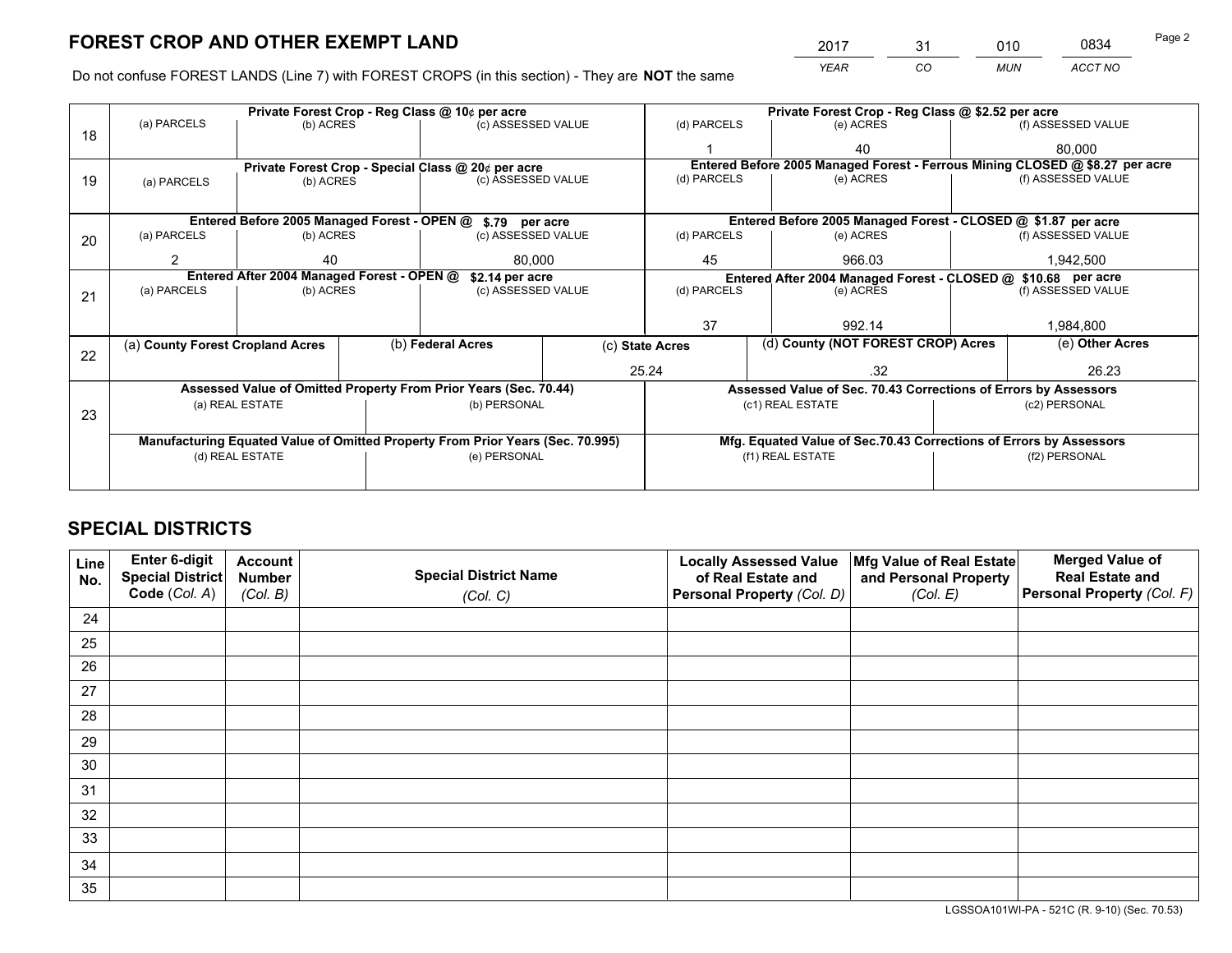|             |                                                          |                                             |                                                         | <b>YEAR</b>                                                                       | CO<br><b>MUN</b>                                              | ACCT NO                                                                        |
|-------------|----------------------------------------------------------|---------------------------------------------|---------------------------------------------------------|-----------------------------------------------------------------------------------|---------------------------------------------------------------|--------------------------------------------------------------------------------|
| Line<br>No. | Enter 6-digit<br><b>School District</b><br>Code (Col. A) | <b>Account</b><br><b>Number</b><br>(Col. B) | <b>School District Name</b><br>(Col. C)                 | <b>Locally Assessed Value</b><br>of Real Estate and<br>Personal Property (Col. D) | Mfg Value of Real Estate<br>and Personal Property<br>(Col. E) | <b>Merged Value of</b><br><b>Real Estate and</b><br>Personal Property (Col. F) |
|             | A. SCHOOL DISTRICTS (K-8 and K-12)                       |                                             |                                                         |                                                                                   |                                                               |                                                                                |
| 36          | 310070                                                   | 0189                                        | SCH D OF ALGOMA                                         | 38,885,000                                                                        |                                                               | 38,885,000                                                                     |
| 37          | 313220                                                   | 0191                                        | SCH D OF LUXEMBURG-CASCO                                | 59,513,200                                                                        |                                                               | 59,513,200                                                                     |
| 38          |                                                          |                                             |                                                         |                                                                                   |                                                               |                                                                                |
| 39          |                                                          |                                             |                                                         |                                                                                   |                                                               |                                                                                |
| 40          |                                                          |                                             |                                                         |                                                                                   |                                                               |                                                                                |
| 41          |                                                          |                                             |                                                         |                                                                                   |                                                               |                                                                                |
| 42          |                                                          |                                             |                                                         |                                                                                   |                                                               |                                                                                |
| 43          |                                                          |                                             |                                                         |                                                                                   |                                                               |                                                                                |
| 44          |                                                          |                                             |                                                         |                                                                                   |                                                               |                                                                                |
| 45          |                                                          |                                             |                                                         |                                                                                   |                                                               |                                                                                |
| 46          |                                                          |                                             |                                                         |                                                                                   |                                                               |                                                                                |
| 47          |                                                          |                                             |                                                         |                                                                                   |                                                               |                                                                                |
| 48          |                                                          |                                             |                                                         |                                                                                   |                                                               |                                                                                |
| 49          |                                                          |                                             |                                                         |                                                                                   |                                                               |                                                                                |
| 50          | B <sub>1</sub><br><b>UNION HIGH SCHOOL DISTRICTS</b>     |                                             | TOTAL ASSESSED VALUE OF SCHOOL DISTRICTS (K-8 and K-12) | 98,398,200                                                                        |                                                               | 98,398,200                                                                     |
| 51          |                                                          |                                             |                                                         |                                                                                   |                                                               |                                                                                |
| 52          |                                                          |                                             |                                                         |                                                                                   |                                                               |                                                                                |
| 53          |                                                          |                                             |                                                         |                                                                                   |                                                               |                                                                                |
| 54          |                                                          |                                             |                                                         |                                                                                   |                                                               |                                                                                |
| 55          |                                                          |                                             | TOTAL ASSESSED VALUE OF UNION HIGH SCHOOLS              |                                                                                   |                                                               |                                                                                |
|             | C. TECHNICAL COLLEGE DISTRICTS                           |                                             |                                                         |                                                                                   |                                                               |                                                                                |
| 56          | 001300                                                   | 0012                                        | NORTHEAST WISCONSIN TECH COLLEGE<br><b>GNBY</b>         | 98,398,200                                                                        |                                                               | 98,398,200                                                                     |
| 57          |                                                          |                                             |                                                         |                                                                                   |                                                               |                                                                                |
| 58          |                                                          |                                             |                                                         |                                                                                   |                                                               |                                                                                |
| 59          |                                                          |                                             | TOTAL ASSESSED VALUE OF TECHNICAL COLLEGES              | 98,398,200                                                                        |                                                               | 98,398,200                                                                     |

31

010

 *I hereby certify, to the best of my knowledge and belief, this form is complete and correct.*

**SCHOOL DISTRICTS**

| Print name of preparer | Title                    |                | Date (MM / DD / CCYY) |
|------------------------|--------------------------|----------------|-----------------------|
|                        |                          |                |                       |
| Signature of preparer  | Contact Telephone Number | E-mail address |                       |
|                        | $\sim$                   |                |                       |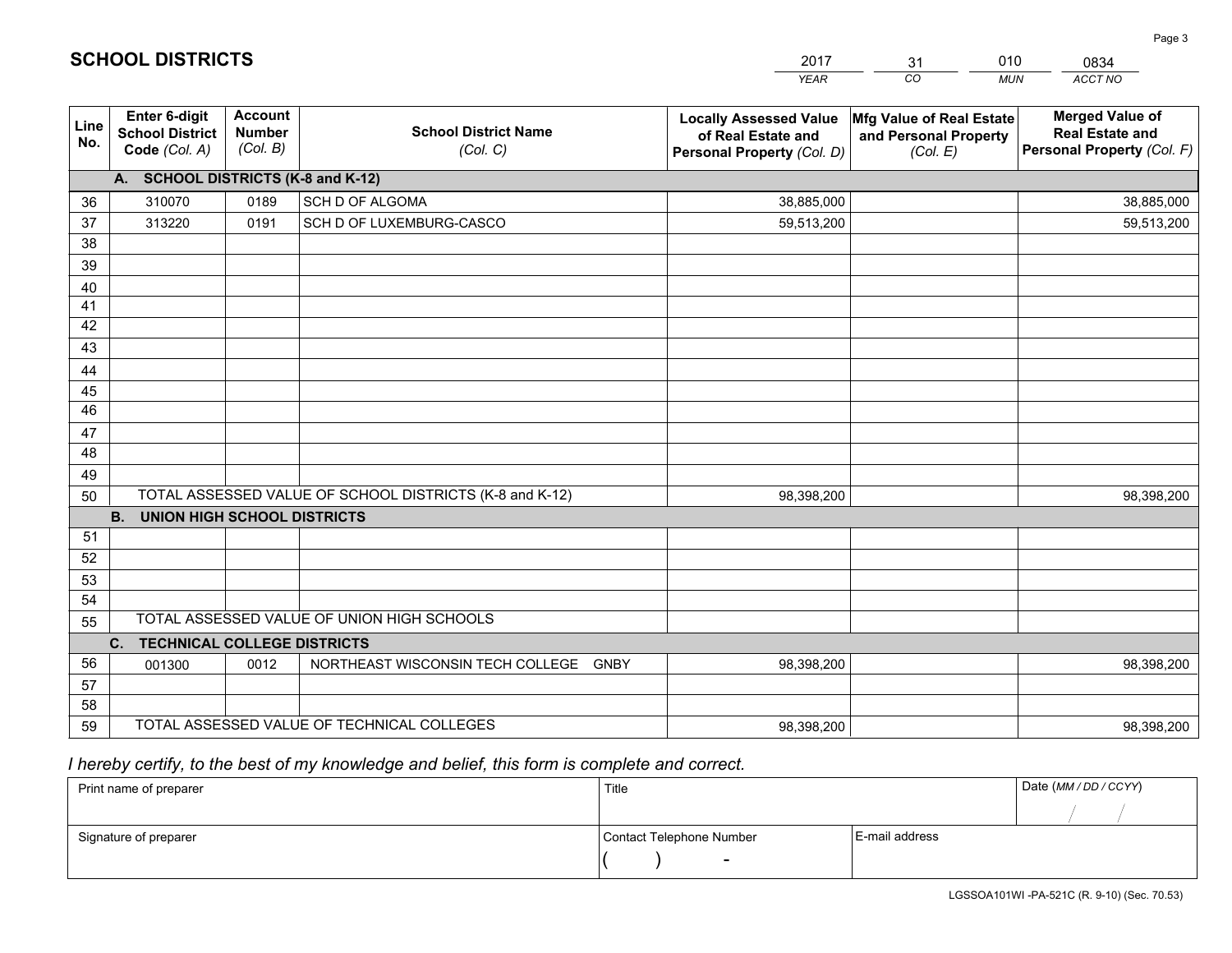### **HIGHLIGHTS**

- 1. Complete the Statement of Assessment after the Board of Review. Reflect any changes made there.
- 2. Use black ink to complete.
- 3. Line 16 must equal Line 50, Col D.
- 4. Line 55 must equal the total of K-8 schools listed on lines 36-49. Do not include K-12 schools in this comparision.
- 5. Line 59, Col. D must equal Line 16.
- 6. Special District, School District and Technical College District values must include both real estate and personal property. Examples of Special districts are: town sanitary districts, public inland lake protection and rehabilitation districts, and metropolitan sewerage districts.
- 7. DO NOT INCLUDE Manufacturing property values.DOR will print these values on the final SOA.
- 8. Accuracy of this form is very important. The values reported directly affect the equalized value DOR calculates for school and special districts.

#### **Page 1:**

 If not prefilled, enter the tax year,county and municipal code,municipal type, municipal name and county name on the top of form.

Check the Amended box, if filing an amended / corrected SOA.

 Report the parcel count, acres and assessed value of taxable general property, total parcel count, (real and personal), total acres, and values from final figures set by the Board of Review.

- A. Real Estate land and improvements (buildings, etc.) is reported on lines 1 8, total line 9.
- B. Personal Property is reported on lines 11 14, Column D, total line 15.
- C. To complete this report, use the computer produced summary of the assessment roll that shows these amounts.
- D. Use whole numbers only.
- E. Add each line across and each column down to verify entries.

### **Page 2:**

- A. Report Special Items (not subject to general property tax).
- 1. Private Forest Croplands and Managed Forest Lands are reported on lines 18,19, 20 and 21. Be sure to report assessed values **NOT** taxes.
- 2. You should have copies of the orders of entry, orders of withdrawal, etc., to update your assessment roll.
	- 3. Show hundredths of acres (e.g. 39.75).
- 4. Tax exempt lands are reported on line 22.
- 5. Omitted property and sec. 70.43, Wis. Stats., corrections of errors by assessor are reported on line 23. Report real estate and personal property separately. These should be for **prior years**, not something found on the current assessment roll after the board of review.
- B. Special District (Lines 24-35) Include the value of both real and personal property.
- The Department of Revenue (DOR) preprints much of the information regarding names and codes for schools, special districts,etc. If a district is not listed, enter the name and value only, DOR will enter the proper code.

## **Page 3 School Districts:**

Include the value of both real and personal property.

Report School District (regular, elementary, union high school, and technical college).

- 1. Regular (K-12) and Elementary (K-8) school values are reported on lines 36-49, total on line 50.
- 2. Union High School (UHS) (use only if elementary schools are listed on lines 36-49) are reported on lines 51-54. UHS total value (line 55) must equal to the total **elementary school** values reported on lines 36-49. Do notinclude K-12 schools in this comparison.
- 3. Technical College values are reported on lines 56-58, total on line 59.
- 4. Use the computer summary that shows these amounts to complete this report.

#### **This form is due the second Monday in June. File this report only after your Board of Review is complete.**

 *If you have questions: Return forms to:*

 Email: lgs@wisconsin.gov Wisconsin Department of RevenueCall:  $(608)$  266-2569 or  $(608)$  264-6892 Fax number: (608) 264-6887 PO Box 8971

Local Government Services Section 6-97 Madison WI 53708-8971

ALGOMA, WI 54201 - 9701 ALGOMA, WI 54201 - 9701  $\mathtt{\mathtt{a}}$ N9275 COUNTY ROAD P N9275 COUNTY ROAD VIARY ANN SALMON MARY ANN SALMON TOWN OF LINCOLN TOWN OF LINCOLN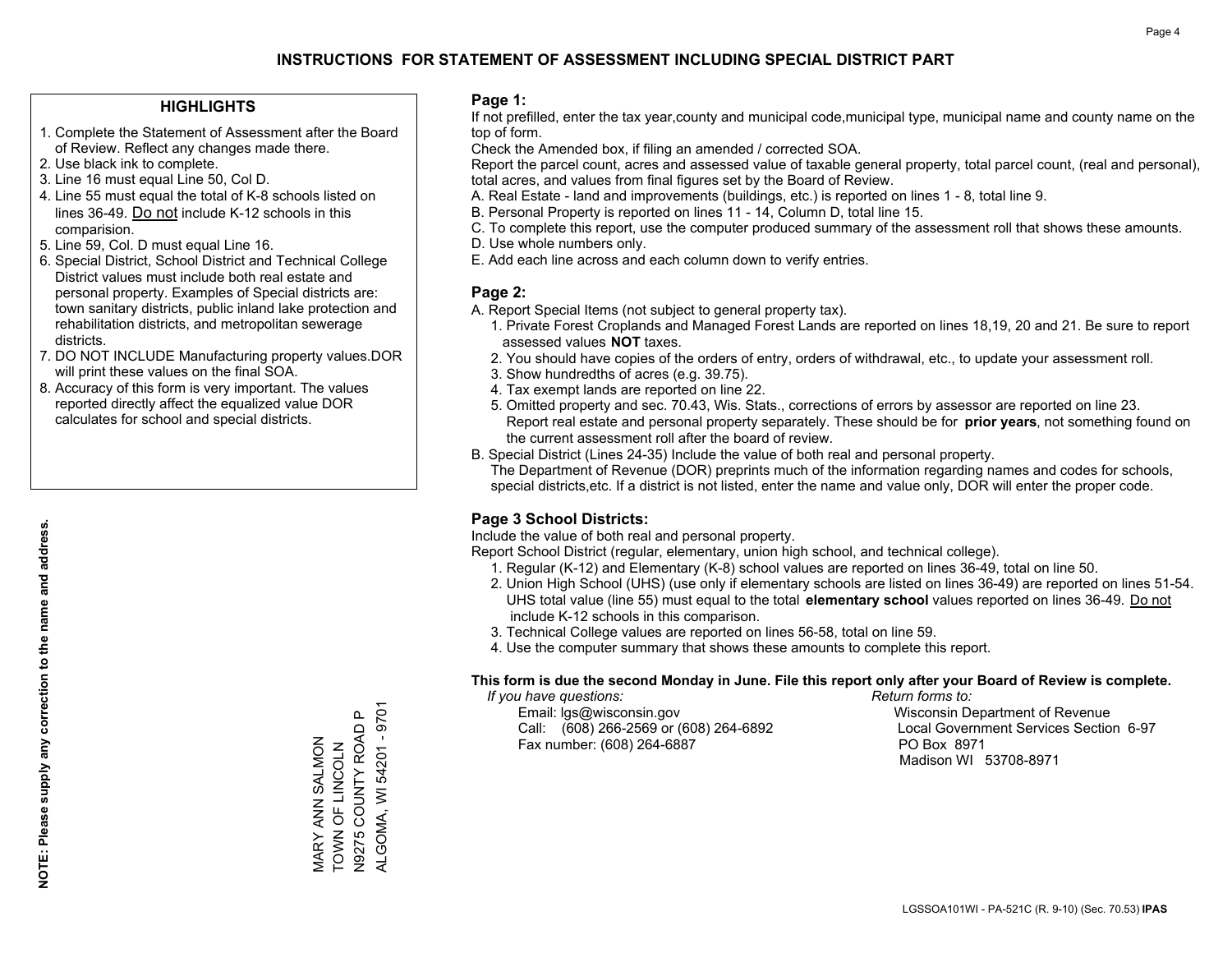**STATEMENT OF ASSESSMENT FOR 2017** 

| 31  | 012 | 0835    |
|-----|-----|---------|
| CO. | MUN | ACCT NO |

|                | <b>FOR</b><br><b>TOWN OF</b><br>OF.<br>Town - Village - City                                                                                                                                                | <b>LUXEMBURG</b><br><b>Municipality Name</b> |                                           | <b>KEWAUNEE COUNTY</b><br><b>County Name</b> |                                                                                |                      | <b>WHEN COMPLETING THIS DOCUMENT</b><br>DO NOT WRITE OVER X's OR IN SHADED AREAS |
|----------------|-------------------------------------------------------------------------------------------------------------------------------------------------------------------------------------------------------------|----------------------------------------------|-------------------------------------------|----------------------------------------------|--------------------------------------------------------------------------------|----------------------|----------------------------------------------------------------------------------|
| Line<br>No.    | <b>REAL ESTATE</b><br>(See Lines 18 - 22 for<br>other Real Estate)                                                                                                                                          |                                              | PARCEL COUNT<br>TOTAL LAND   IMPROVEMENTS |                                              | NO. OF ACRES<br><b>VALUE OF</b><br><b>WHOLE</b><br>LAND<br><b>NUMBERS ONLY</b> |                      | TOTAL VALUE OF LAND<br>AND IMPROVEMENTS                                          |
|                |                                                                                                                                                                                                             | Col. A                                       | Col. B                                    | Col. C                                       | Col. D                                                                         | Col. E               | Col. F                                                                           |
|                | <b>RESIDENTIAL - Class 1</b>                                                                                                                                                                                | 523                                          | 491                                       | 1,082                                        | 10,640,400                                                                     | 78,473,000           | 89,113,400                                                                       |
| 2              | <b>COMMERCIAL - Class 2</b>                                                                                                                                                                                 | 35                                           | 28                                        | 99                                           | 656,300                                                                        | 3,638,900            | 4,295,200                                                                        |
| 3              | <b>MANUFACTURING - Class 3</b>                                                                                                                                                                              | $\Omega$                                     | 0                                         | $\Omega$                                     | 0                                                                              | 0                    | $\mathbf{0}$                                                                     |
| 4              | <b>AGRICULTURAL - Class 4</b>                                                                                                                                                                               | 683                                          |                                           | 15,901                                       | 3,145,000                                                                      |                      | 3,145,000                                                                        |
| 5              | UNDEVELOPED - Class 5                                                                                                                                                                                       | 420                                          |                                           | 1,244                                        | 662,100                                                                        |                      | 662,100                                                                          |
| 6              | AGRICULTURAL FOREST - Class 5m                                                                                                                                                                              | 189                                          |                                           | 1,571                                        | 1,539,900                                                                      |                      | 1,539,900                                                                        |
| $\overline{7}$ | FOREST LANDS - Class 6                                                                                                                                                                                      | 59                                           |                                           | 819                                          | 1,586,000                                                                      |                      | 1,586,000                                                                        |
| 8              | OTHER - Class 7                                                                                                                                                                                             | 132                                          | 132                                       | 293                                          | 1,867,600                                                                      | 24,126,700           | 25,994,300                                                                       |
| 9              | TOTAL - ALL COLUMNS                                                                                                                                                                                         | 2,041                                        | 651                                       | 21,009                                       | 20,097,300                                                                     | 106,238,600          | 126,335,900                                                                      |
| 10             | NUMBER OF PERSONAL PROPERTY ACCOUNTS IN ROLL                                                                                                                                                                |                                              |                                           | 51                                           | <b>LOCALLY ASSESSED</b>                                                        | <b>MANUFACTURING</b> | <b>MERGED</b>                                                                    |
| 11             | BOATS AND OTHER WATERCRAFT NOT EXEMPT - Code 1                                                                                                                                                              |                                              |                                           |                                              | 0                                                                              | $\Omega$             | $\Omega$                                                                         |
| 12             | MACHINERY, TOOLS AND PATTERNS - Code 2                                                                                                                                                                      |                                              |                                           |                                              | 1,422,790                                                                      | 2,900                | 1,425,690                                                                        |
| 13             | FURNITURE, FIXTURES AND EQUIPMENT - Code 3                                                                                                                                                                  |                                              |                                           |                                              | 187,660                                                                        | 900                  | 188,560                                                                          |
| 14             | ALL OTHER PERSONAL PROPERTY NOT EXEMPT - Codes 4A, 4B, 4C                                                                                                                                                   |                                              |                                           |                                              | 60,320                                                                         | 100                  | 60,420                                                                           |
| 15             | TOTAL OF PERSONAL PROPERTY NOT EXEMPT (Total of Lines 11-14)                                                                                                                                                |                                              |                                           |                                              | 1,670,770                                                                      | 3,900                | 1,674,670                                                                        |
| 16             | AGGREGATE ASSESSED VALUE OF ALL PROPERTY SUBJECT TO THE GENERAL PROPERTY TAX (Total of Lines 9F and 15F)<br>MUST EQUAL TOTAL VALUE OF THE SCHOOL DISTRICTS (K-12 PLUS K-8) - Line 50, Col. F<br>128,010,570 |                                              |                                           |                                              |                                                                                |                      |                                                                                  |
| 17             | Name of Assessor<br>Telephone #<br><b>BOARD OF REVIEW</b><br>DATE OF FINAL ADJOURNMENT<br>(920) 766-7323<br>06/21/2017<br><b>ACTION APPRAISERS AND CONSULTANTS</b>                                          |                                              |                                           |                                              |                                                                                |                      |                                                                                  |

REMARKS

The Assessment Ratio to be used in calculating the estimated Fair Market Value on tax bills for this tax district is .907094741

This ratio should be used to convert assessed values to "Calculate Equalized Values" in Step 1 of the Lottery and Gaming Credit Calculations.<br>This ratio should be used in the "Computation of Tax Equivalent" schedule of the Commission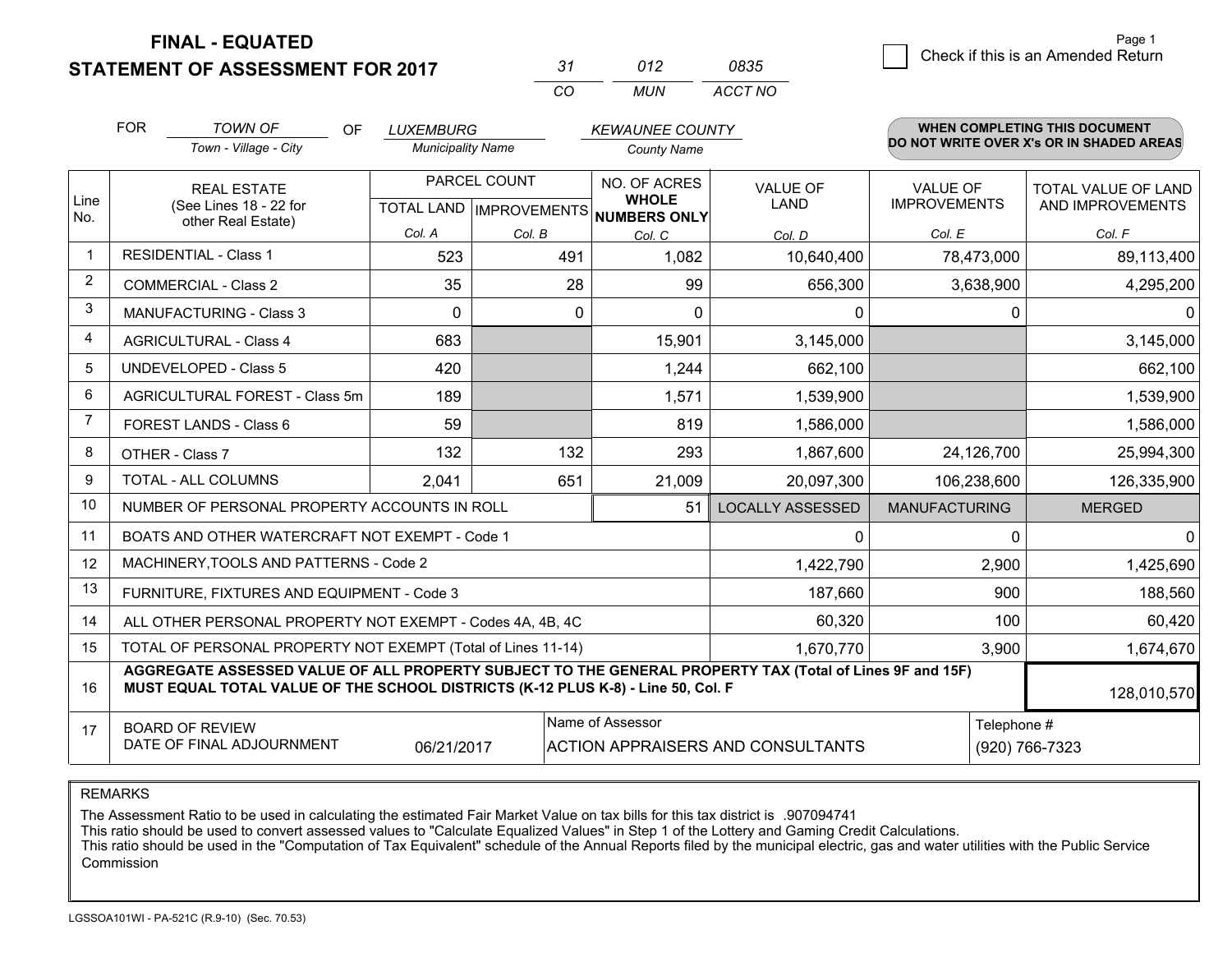*YEAR CO MUN ACCT NO* <sup>2017</sup> <sup>31</sup> <sup>012</sup> <sup>0835</sup>

Do not confuse FOREST LANDS (Line 7) with FOREST CROPS (in this section) - They are **NOT** the same

|    |                                                                                |                 |  | Private Forest Crop - Reg Class @ 10¢ per acre                   |                 | Private Forest Crop - Reg Class @ \$2.52 per acre |                  |                                    |                                                               |                                                                              |  |
|----|--------------------------------------------------------------------------------|-----------------|--|------------------------------------------------------------------|-----------------|---------------------------------------------------|------------------|------------------------------------|---------------------------------------------------------------|------------------------------------------------------------------------------|--|
| 18 | (a) PARCELS                                                                    | (b) ACRES       |  | (c) ASSESSED VALUE                                               |                 | (d) PARCELS                                       |                  | (e) ACRES                          |                                                               | (f) ASSESSED VALUE                                                           |  |
|    |                                                                                |                 |  |                                                                  |                 |                                                   |                  |                                    |                                                               |                                                                              |  |
|    |                                                                                |                 |  | Private Forest Crop - Special Class @ 20¢ per acre               |                 |                                                   |                  |                                    |                                                               | Entered Before 2005 Managed Forest - Ferrous Mining CLOSED @ \$8.27 per acre |  |
| 19 | (a) PARCELS                                                                    | (b) ACRES       |  | (c) ASSESSED VALUE                                               |                 | (d) PARCELS                                       |                  | (e) ACRES                          |                                                               | (f) ASSESSED VALUE                                                           |  |
|    |                                                                                |                 |  |                                                                  |                 |                                                   |                  |                                    |                                                               |                                                                              |  |
|    |                                                                                |                 |  | Entered Before 2005 Managed Forest - OPEN @ \$.79 per acre       |                 |                                                   |                  |                                    |                                                               | Entered Before 2005 Managed Forest - CLOSED @ \$1.87 per acre                |  |
| 20 | (a) PARCELS                                                                    | (b) ACRES       |  | (c) ASSESSED VALUE                                               |                 | (d) PARCELS                                       |                  | (e) ACRES                          |                                                               | (f) ASSESSED VALUE                                                           |  |
|    |                                                                                | 21.000<br>10    |  |                                                                  | 5<br>97.99      |                                                   |                  | 201.600                            |                                                               |                                                                              |  |
|    | Entered After 2004 Managed Forest - OPEN @<br>\$2.14 per acre                  |                 |  |                                                                  |                 |                                                   |                  |                                    | Entered After 2004 Managed Forest - CLOSED @ \$10.68 per acre |                                                                              |  |
| 21 | (a) PARCELS                                                                    | (b) ACRES       |  | (c) ASSESSED VALUE                                               |                 | (d) PARCELS<br>(e) ACRES                          |                  |                                    | (f) ASSESSED VALUE                                            |                                                                              |  |
|    |                                                                                |                 |  |                                                                  |                 |                                                   |                  |                                    |                                                               |                                                                              |  |
|    |                                                                                |                 |  |                                                                  |                 | 9<br>164.92                                       |                  |                                    | 311,500                                                       |                                                                              |  |
| 22 | (a) County Forest Cropland Acres                                               |                 |  | (b) Federal Acres                                                | (c) State Acres |                                                   |                  | (d) County (NOT FOREST CROP) Acres |                                                               | (e) Other Acres                                                              |  |
|    |                                                                                |                 |  |                                                                  | 130.87          |                                                   |                  | 5.34                               |                                                               | 757.71                                                                       |  |
|    |                                                                                |                 |  | Assessed Value of Omitted Property From Prior Years (Sec. 70.44) |                 |                                                   |                  |                                    |                                                               | Assessed Value of Sec. 70.43 Corrections of Errors by Assessors              |  |
| 23 |                                                                                | (a) REAL ESTATE |  | (b) PERSONAL                                                     |                 |                                                   | (c1) REAL ESTATE |                                    |                                                               | (c2) PERSONAL                                                                |  |
|    |                                                                                |                 |  |                                                                  |                 |                                                   |                  |                                    |                                                               |                                                                              |  |
|    | Manufacturing Equated Value of Omitted Property From Prior Years (Sec. 70.995) |                 |  |                                                                  |                 |                                                   |                  |                                    |                                                               | Mfg. Equated Value of Sec.70.43 Corrections of Errors by Assessors           |  |
|    |                                                                                | (d) REAL ESTATE |  | (e) PERSONAL                                                     |                 |                                                   | (f1) REAL ESTATE |                                    |                                                               | (f2) PERSONAL                                                                |  |
|    |                                                                                |                 |  |                                                                  |                 |                                                   |                  |                                    |                                                               |                                                                              |  |

## **SPECIAL DISTRICTS**

| Line<br>No. | Enter 6-digit<br><b>Special District</b><br>Code (Col. A) | <b>Account</b><br><b>Number</b><br>(Col. B) | <b>Special District Name</b><br>(Col. C) | <b>Locally Assessed Value</b><br>of Real Estate and<br>Personal Property (Col. D) | Mfg Value of Real Estate<br>and Personal Property<br>(Col. E) | <b>Merged Value of</b><br><b>Real Estate and</b><br>Personal Property (Col. F) |
|-------------|-----------------------------------------------------------|---------------------------------------------|------------------------------------------|-----------------------------------------------------------------------------------|---------------------------------------------------------------|--------------------------------------------------------------------------------|
| 24          | 055040                                                    | 0026                                        | <b>GREEN BAY METRO SEWER DISTRICT</b>    | 12,813,130                                                                        | 3,900                                                         | 12,817,030                                                                     |
| 25          |                                                           |                                             |                                          |                                                                                   |                                                               |                                                                                |
| 26          |                                                           |                                             |                                          |                                                                                   |                                                               |                                                                                |
| 27          |                                                           |                                             |                                          |                                                                                   |                                                               |                                                                                |
| 28          |                                                           |                                             |                                          |                                                                                   |                                                               |                                                                                |
| 29          |                                                           |                                             |                                          |                                                                                   |                                                               |                                                                                |
| 30          |                                                           |                                             |                                          |                                                                                   |                                                               |                                                                                |
| 31          |                                                           |                                             |                                          |                                                                                   |                                                               |                                                                                |
| 32          |                                                           |                                             |                                          |                                                                                   |                                                               |                                                                                |
| 33          |                                                           |                                             |                                          |                                                                                   |                                                               |                                                                                |
| 34          |                                                           |                                             |                                          |                                                                                   |                                                               |                                                                                |
| 35          |                                                           |                                             |                                          |                                                                                   |                                                               |                                                                                |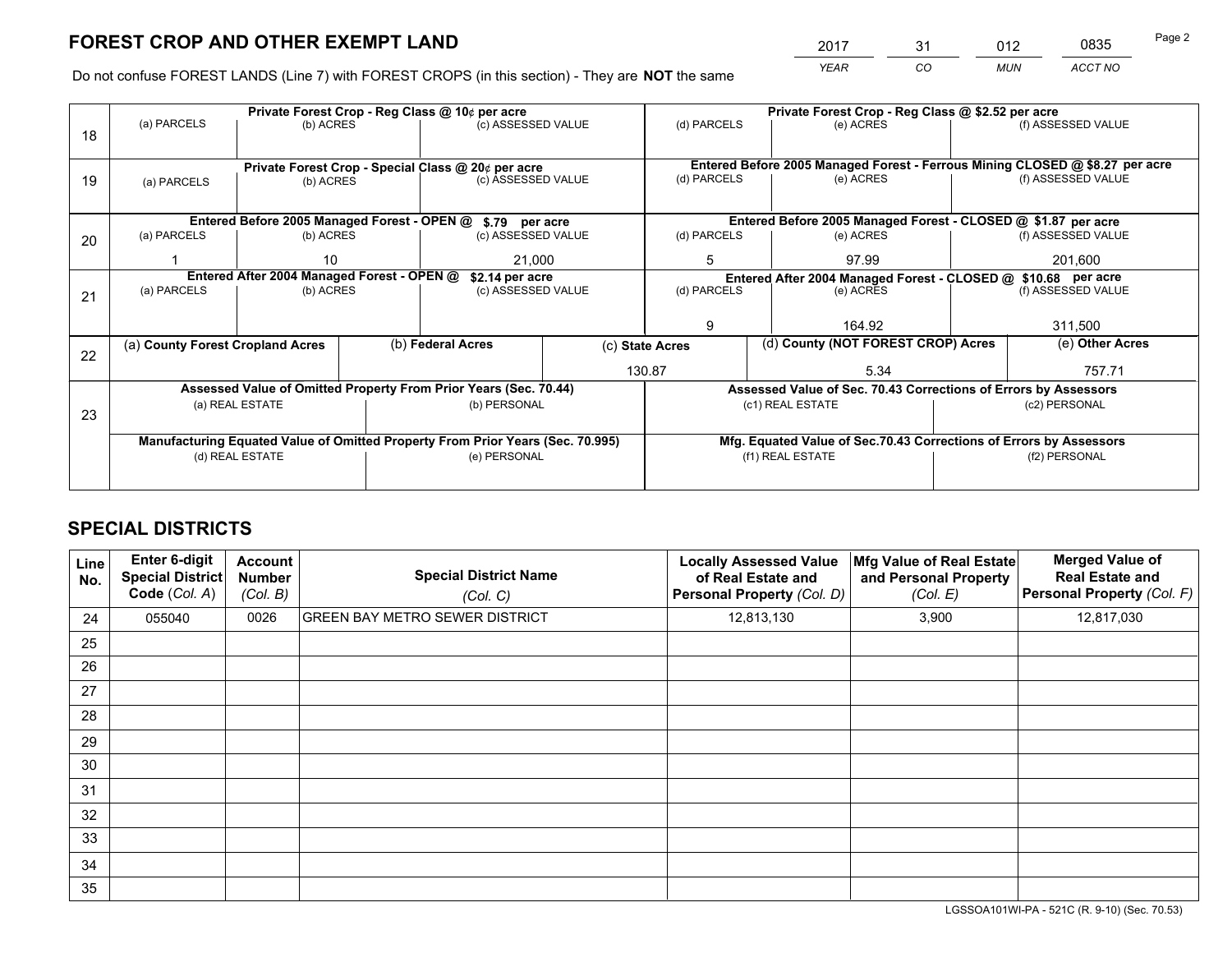|             |                                                                 |                                             |                                                         | <b>YEAR</b>                                                                       | CO<br><b>MUN</b>                                              | ACCT NO                                                                        |
|-------------|-----------------------------------------------------------------|---------------------------------------------|---------------------------------------------------------|-----------------------------------------------------------------------------------|---------------------------------------------------------------|--------------------------------------------------------------------------------|
| Line<br>No. | <b>Enter 6-digit</b><br><b>School District</b><br>Code (Col. A) | <b>Account</b><br><b>Number</b><br>(Col. B) | <b>School District Name</b><br>(Col. C)                 | <b>Locally Assessed Value</b><br>of Real Estate and<br>Personal Property (Col. D) | Mfg Value of Real Estate<br>and Personal Property<br>(Col. E) | <b>Merged Value of</b><br><b>Real Estate and</b><br>Personal Property (Col. F) |
|             | <b>SCHOOL DISTRICTS (K-8 and K-12)</b><br>A.                    |                                             |                                                         |                                                                                   |                                                               |                                                                                |
| 36          | 313220                                                          | 0191                                        | SCH D OF LUXEMBURG-CASCO                                | 128,006,670                                                                       | 3,900                                                         | 128,010,570                                                                    |
| 37          |                                                                 |                                             |                                                         |                                                                                   |                                                               |                                                                                |
| 38          |                                                                 |                                             |                                                         |                                                                                   |                                                               |                                                                                |
| 39          |                                                                 |                                             |                                                         |                                                                                   |                                                               |                                                                                |
| 40          |                                                                 |                                             |                                                         |                                                                                   |                                                               |                                                                                |
| 41<br>42    |                                                                 |                                             |                                                         |                                                                                   |                                                               |                                                                                |
| 43          |                                                                 |                                             |                                                         |                                                                                   |                                                               |                                                                                |
| 44          |                                                                 |                                             |                                                         |                                                                                   |                                                               |                                                                                |
| 45          |                                                                 |                                             |                                                         |                                                                                   |                                                               |                                                                                |
| 46          |                                                                 |                                             |                                                         |                                                                                   |                                                               |                                                                                |
| 47          |                                                                 |                                             |                                                         |                                                                                   |                                                               |                                                                                |
| 48          |                                                                 |                                             |                                                         |                                                                                   |                                                               |                                                                                |
| 49          |                                                                 |                                             |                                                         |                                                                                   |                                                               |                                                                                |
| 50          |                                                                 |                                             | TOTAL ASSESSED VALUE OF SCHOOL DISTRICTS (K-8 and K-12) | 128,006,670                                                                       | 3,900                                                         | 128,010,570                                                                    |
|             | <b>B.</b><br><b>UNION HIGH SCHOOL DISTRICTS</b>                 |                                             |                                                         |                                                                                   |                                                               |                                                                                |
| 51          |                                                                 |                                             |                                                         |                                                                                   |                                                               |                                                                                |
| 52          |                                                                 |                                             |                                                         |                                                                                   |                                                               |                                                                                |
| 53<br>54    |                                                                 |                                             |                                                         |                                                                                   |                                                               |                                                                                |
| 55          |                                                                 |                                             | TOTAL ASSESSED VALUE OF UNION HIGH SCHOOLS              |                                                                                   |                                                               |                                                                                |
|             | $C_{1}$<br><b>TECHNICAL COLLEGE DISTRICTS</b>                   |                                             |                                                         |                                                                                   |                                                               |                                                                                |
| 56          | 001300                                                          | 0012                                        | NORTHEAST WISCONSIN TECH COLLEGE GNBY                   | 128,006,670                                                                       | 3,900                                                         | 128,010,570                                                                    |
| 57          |                                                                 |                                             |                                                         |                                                                                   |                                                               |                                                                                |
| 58          |                                                                 |                                             |                                                         |                                                                                   |                                                               |                                                                                |
| 59          |                                                                 |                                             | TOTAL ASSESSED VALUE OF TECHNICAL COLLEGES              | 128,006,670                                                                       | 3,900                                                         | 128,010,570                                                                    |

31

012

## *I hereby certify, to the best of my knowledge and belief, this form is complete and correct.*

**SCHOOL DISTRICTS**

| Print name of preparer | Title                    |                | Date (MM / DD / CCYY) |
|------------------------|--------------------------|----------------|-----------------------|
|                        |                          |                |                       |
| Signature of preparer  | Contact Telephone Number | E-mail address |                       |
|                        | $\overline{\phantom{0}}$ |                |                       |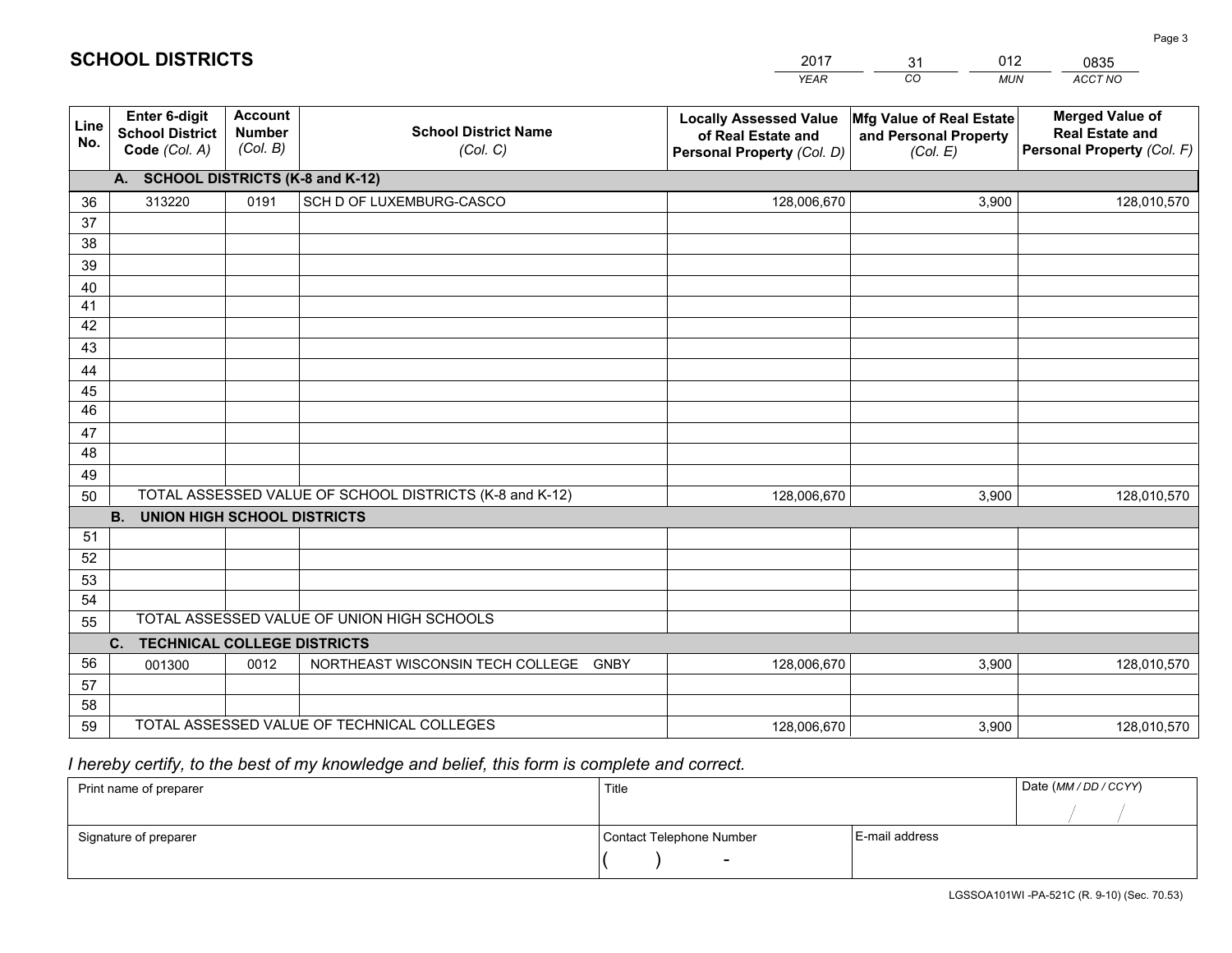### **HIGHLIGHTS**

- 1. Complete the Statement of Assessment after the Board of Review. Reflect any changes made there.
- 2. Use black ink to complete.
- 3. Line 16 must equal Line 50, Col D.
- 4. Line 55 must equal the total of K-8 schools listed on lines 36-49. Do not include K-12 schools in this comparision.
- 5. Line 59, Col. D must equal Line 16.
- 6. Special District, School District and Technical College District values must include both real estate and personal property. Examples of Special districts are: town sanitary districts, public inland lake protection and rehabilitation districts, and metropolitan sewerage districts.
- 7. DO NOT INCLUDE Manufacturing property values.DOR will print these values on the final SOA.
- 8. Accuracy of this form is very important. The values reported directly affect the equalized value DOR calculates for school and special districts.

#### **Page 1:**

 If not prefilled, enter the tax year,county and municipal code,municipal type, municipal name and county name on the top of form.

Check the Amended box, if filing an amended / corrected SOA.

 Report the parcel count, acres and assessed value of taxable general property, total parcel count, (real and personal), total acres, and values from final figures set by the Board of Review.

- A. Real Estate land and improvements (buildings, etc.) is reported on lines 1 8, total line 9.
- B. Personal Property is reported on lines 11 14, Column D, total line 15.
- C. To complete this report, use the computer produced summary of the assessment roll that shows these amounts.
- D. Use whole numbers only.
- E. Add each line across and each column down to verify entries.

## **Page 2:**

- A. Report Special Items (not subject to general property tax).
- 1. Private Forest Croplands and Managed Forest Lands are reported on lines 18,19, 20 and 21. Be sure to report assessed values **NOT** taxes.
- 2. You should have copies of the orders of entry, orders of withdrawal, etc., to update your assessment roll.
	- 3. Show hundredths of acres (e.g. 39.75).
- 4. Tax exempt lands are reported on line 22.
- 5. Omitted property and sec. 70.43, Wis. Stats., corrections of errors by assessor are reported on line 23. Report real estate and personal property separately. These should be for **prior years**, not something found on the current assessment roll after the board of review.
- B. Special District (Lines 24-35) Include the value of both real and personal property.

 The Department of Revenue (DOR) preprints much of the information regarding names and codes for schools, special districts,etc. If a district is not listed, enter the name and value only, DOR will enter the proper code.

## **Page 3 School Districts:**

Include the value of both real and personal property.

Report School District (regular, elementary, union high school, and technical college).

- 1. Regular (K-12) and Elementary (K-8) school values are reported on lines 36-49, total on line 50.
- 2. Union High School (UHS) (use only if elementary schools are listed on lines 36-49) are reported on lines 51-54. UHS total value (line 55) must equal to the total **elementary school** values reported on lines 36-49. Do notinclude K-12 schools in this comparison.
- 3. Technical College values are reported on lines 56-58, total on line 59.
- 4. Use the computer summary that shows these amounts to complete this report.

#### **This form is due the second Monday in June. File this report only after your Board of Review is complete.**

 *If you have questions: Return forms to:*

 Email: lgs@wisconsin.gov Wisconsin Department of RevenueCall:  $(608)$  266-2569 or  $(608)$  264-6892 Fax number: (608) 264-6887 PO Box 8971

Local Government Services Section 6-97 Madison WI 53708-8971

LUXEMBURG, WI 54217 - 8101 LUXEMBURG, WI 54217 - 8101 **V5112 RENDEZVOUS RD** N5112 RENDEZVOUS RD VIARILYN BARRETT<br>TOWN OF LUXEMBURG TOWN OF LUXEMBURG MARILYN BARRETT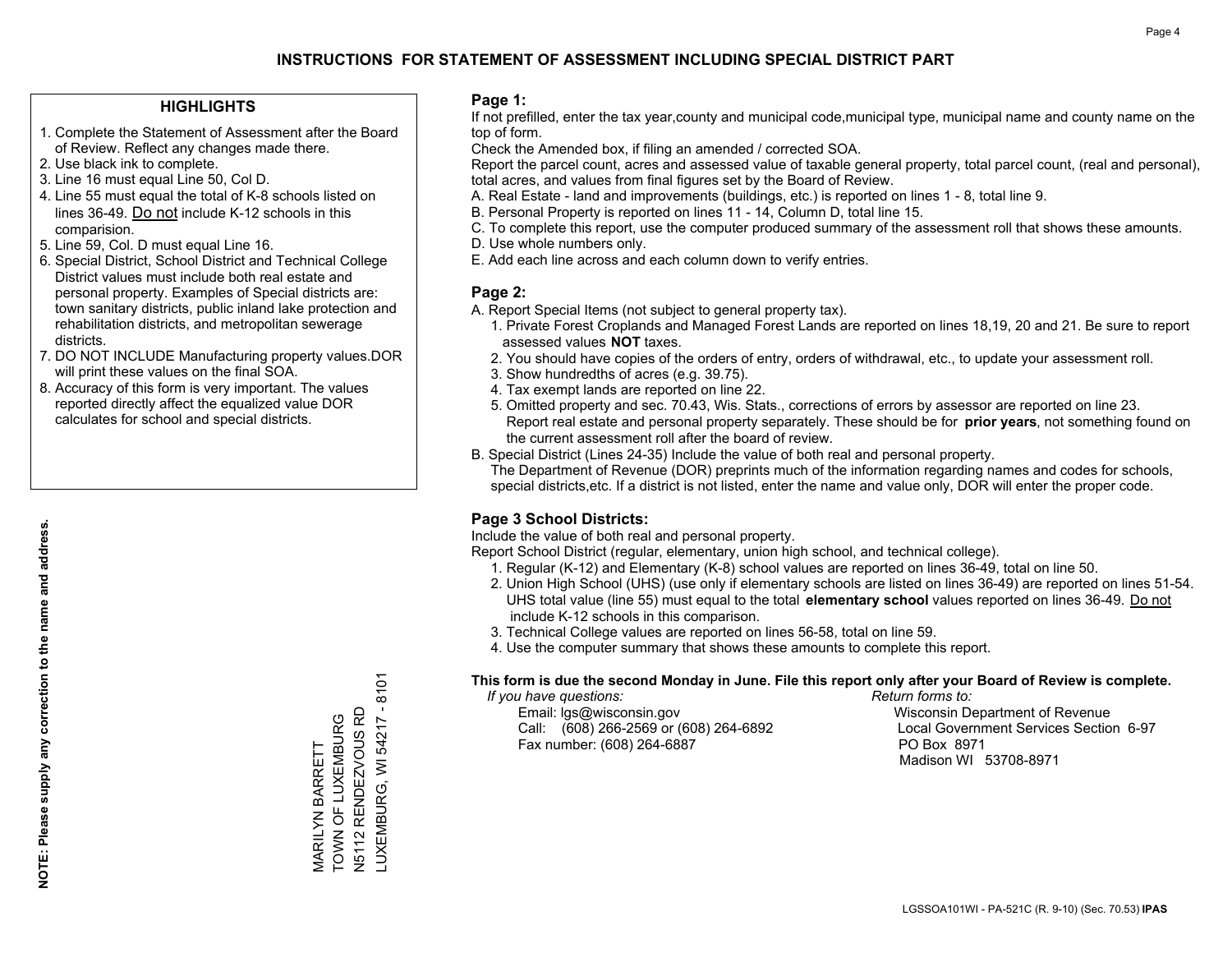**STATEMENT OF ASSESSMENT FOR 2017** 

| -31 | 014 | 0836    |
|-----|-----|---------|
| cо  | MUN | ACCT NO |

|                | <b>FOR</b>                                                                                                                                                                                   | <b>TOWN OF</b><br>OF.                                        | <b>MONTPELIER</b>        |              | <b>KEWAUNEE COUNTY</b>                                               |                                |                                        | WHEN COMPLETING THIS DOCUMENT                  |
|----------------|----------------------------------------------------------------------------------------------------------------------------------------------------------------------------------------------|--------------------------------------------------------------|--------------------------|--------------|----------------------------------------------------------------------|--------------------------------|----------------------------------------|------------------------------------------------|
|                |                                                                                                                                                                                              | Town - Village - City                                        | <b>Municipality Name</b> |              | <b>County Name</b>                                                   |                                |                                        | DO NOT WRITE OVER X's OR IN SHADED AREAS       |
| Line<br>No.    |                                                                                                                                                                                              | <b>REAL ESTATE</b><br>(See Lines 18 - 22 for                 |                          | PARCEL COUNT | NO. OF ACRES<br><b>WHOLE</b><br>TOTAL LAND IMPROVEMENTS NUMBERS ONLY | <b>VALUE OF</b><br><b>LAND</b> | <b>VALUE OF</b><br><b>IMPROVEMENTS</b> | <b>TOTAL VALUE OF LAND</b><br>AND IMPROVEMENTS |
|                |                                                                                                                                                                                              | other Real Estate)                                           | Col. A                   | Col. B       | Col. C                                                               | Col. D                         | Col. E                                 | Col. F                                         |
|                |                                                                                                                                                                                              | <b>RESIDENTIAL - Class 1</b>                                 | 416                      | 403          | 1,058                                                                | 7,384,000                      | 64,675,800                             | 72,059,800                                     |
| $\overline{2}$ |                                                                                                                                                                                              | <b>COMMERCIAL - Class 2</b>                                  | 18                       | 14           | 37                                                                   | 220,500                        | 1,112,700                              | 1,333,200                                      |
| 3              |                                                                                                                                                                                              | <b>MANUFACTURING - Class 3</b>                               |                          |              | 27                                                                   | 89,100                         | 14,914,000                             | 15,003,100                                     |
| 4              |                                                                                                                                                                                              | <b>AGRICULTURAL - Class 4</b>                                | 694                      |              | 15,521                                                               | 2,604,100                      |                                        | 2,604,100                                      |
| 5              |                                                                                                                                                                                              | <b>UNDEVELOPED - Class 5</b>                                 | 515                      |              | 1,796                                                                | 1,502,200                      |                                        | 1,502,200                                      |
| 6              |                                                                                                                                                                                              | AGRICULTURAL FOREST - Class 5m                               | 222                      |              | 2,552                                                                | 3,598,900                      |                                        | 3,598,900                                      |
| $\overline{7}$ |                                                                                                                                                                                              | FOREST LANDS - Class 6                                       | 52                       |              | 753                                                                  | 2,165,400                      |                                        | 2,165,400                                      |
| 8              |                                                                                                                                                                                              | OTHER - Class 7                                              | 186                      | 187          | 387                                                                  | 1,856,500                      | 23,211,300                             | 25,067,800                                     |
| 9              |                                                                                                                                                                                              | TOTAL - ALL COLUMNS                                          | 2,104                    | 605          | 22,131                                                               | 19,420,700                     | 103,913,800                            | 123,334,500                                    |
| 10             |                                                                                                                                                                                              | NUMBER OF PERSONAL PROPERTY ACCOUNTS IN ROLL                 |                          |              | 40                                                                   | <b>LOCALLY ASSESSED</b>        | <b>MANUFACTURING</b>                   | <b>MERGED</b>                                  |
| 11             |                                                                                                                                                                                              | BOATS AND OTHER WATERCRAFT NOT EXEMPT - Code 1               |                          |              |                                                                      | 0                              | $\Omega$                               | $\mathbf{0}$                                   |
| 12             |                                                                                                                                                                                              | MACHINERY, TOOLS AND PATTERNS - Code 2                       |                          |              |                                                                      | 501,199                        | 1,677,100                              | 2,178,299                                      |
| 13             |                                                                                                                                                                                              | FURNITURE, FIXTURES AND EQUIPMENT - Code 3                   |                          |              |                                                                      | 22,207                         | 54,900                                 | 77,107                                         |
| 14             |                                                                                                                                                                                              | ALL OTHER PERSONAL PROPERTY NOT EXEMPT - Codes 4A, 4B, 4C    |                          |              |                                                                      | 175,494                        | 4,700                                  | 180,194                                        |
| 15             |                                                                                                                                                                                              | TOTAL OF PERSONAL PROPERTY NOT EXEMPT (Total of Lines 11-14) |                          | 698,900      | 1,736,700                                                            | 2,435,600                      |                                        |                                                |
| 16             | AGGREGATE ASSESSED VALUE OF ALL PROPERTY SUBJECT TO THE GENERAL PROPERTY TAX (Total of Lines 9F and 15F)<br>MUST EQUAL TOTAL VALUE OF THE SCHOOL DISTRICTS (K-12 PLUS K-8) - Line 50, Col. F |                                                              |                          |              |                                                                      |                                | 125,770,100                            |                                                |
| 17             | Name of Assessor<br>Telephone #<br><b>BOARD OF REVIEW</b><br>DATE OF FINAL ADJOURNMENT<br><b>TODD ANDERSON</b><br>(715) 845-2022<br>05/08/2017                                               |                                                              |                          |              |                                                                      |                                |                                        |                                                |

REMARKS

The Assessment Ratio to be used in calculating the estimated Fair Market Value on tax bills for this tax district is .937694206

This ratio should be used to convert assessed values to "Calculate Equalized Values" in Step 1 of the Lottery and Gaming Credit Calculations.<br>This ratio should be used in the "Computation of Tax Equivalent" schedule of the Commission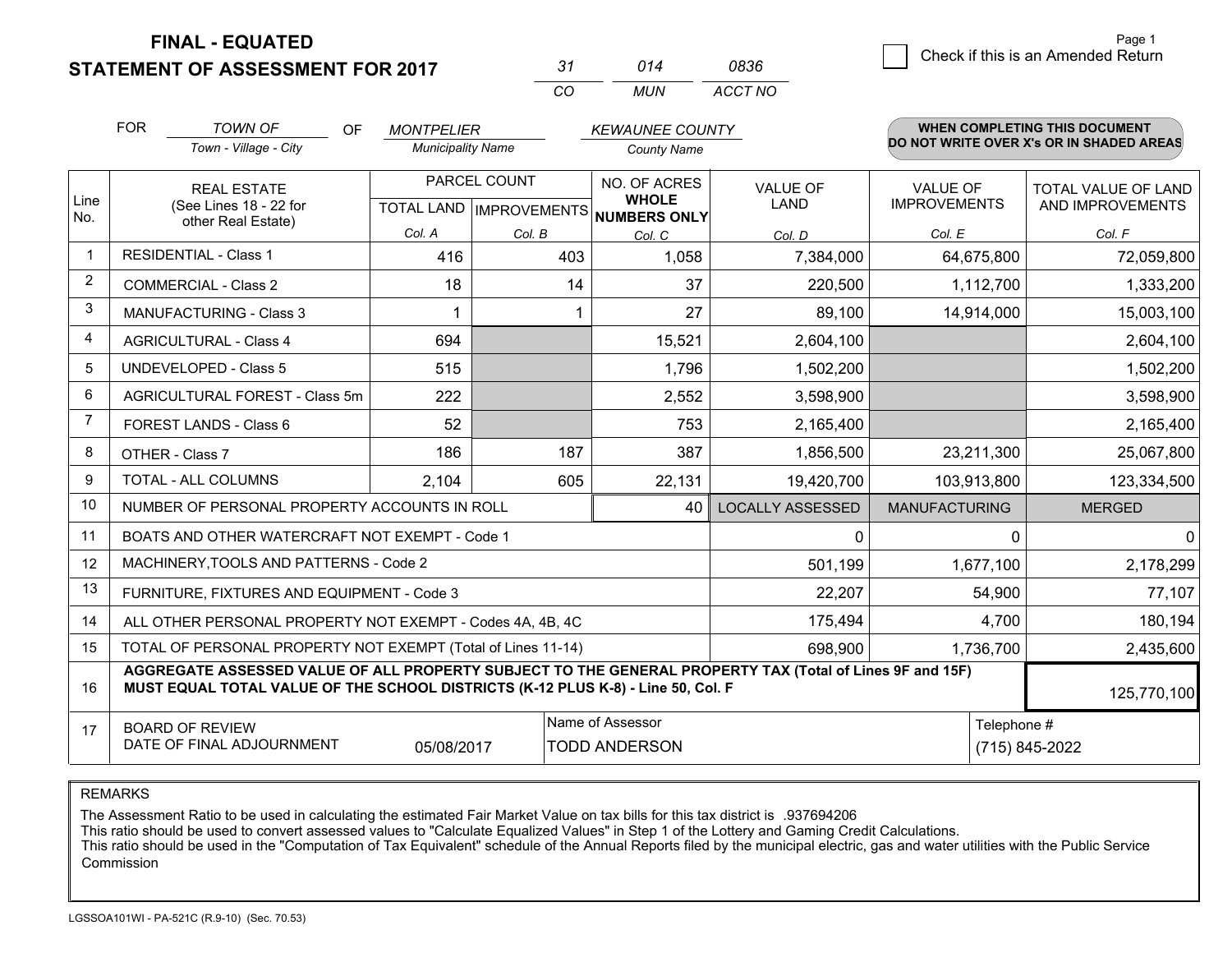*YEAR CO MUN ACCT NO* <sup>2017</sup> <sup>31</sup> <sup>014</sup> <sup>0836</sup>

Do not confuse FOREST LANDS (Line 7) with FOREST CROPS (in this section) - They are **NOT** the same

|    |                                                                                |                                             |  | Private Forest Crop - Reg Class @ 10¢ per acre                   |  | Private Forest Crop - Reg Class @ \$2.52 per acre                            |                                                                 |               |                    |
|----|--------------------------------------------------------------------------------|---------------------------------------------|--|------------------------------------------------------------------|--|------------------------------------------------------------------------------|-----------------------------------------------------------------|---------------|--------------------|
| 18 | (a) PARCELS                                                                    | (b) ACRES                                   |  | (c) ASSESSED VALUE                                               |  | (d) PARCELS                                                                  | (e) ACRES                                                       |               | (f) ASSESSED VALUE |
|    |                                                                                |                                             |  |                                                                  |  |                                                                              |                                                                 |               |                    |
|    | Private Forest Crop - Special Class @ 20¢ per acre                             |                                             |  |                                                                  |  | Entered Before 2005 Managed Forest - Ferrous Mining CLOSED @ \$8.27 per acre |                                                                 |               |                    |
| 19 | (a) PARCELS                                                                    | (b) ACRES                                   |  | (c) ASSESSED VALUE                                               |  | (d) PARCELS                                                                  | (e) ACRES                                                       |               | (f) ASSESSED VALUE |
|    |                                                                                |                                             |  |                                                                  |  |                                                                              |                                                                 |               |                    |
|    |                                                                                | Entered Before 2005 Managed Forest - OPEN @ |  | \$.79 per acre                                                   |  |                                                                              | Entered Before 2005 Managed Forest - CLOSED @ \$1.87 per acre   |               |                    |
| 20 | (a) PARCELS                                                                    | (b) ACRES                                   |  | (c) ASSESSED VALUE                                               |  | (d) PARCELS                                                                  | (e) ACRES                                                       |               | (f) ASSESSED VALUE |
|    |                                                                                |                                             |  |                                                                  |  | 26                                                                           | 447.1                                                           |               | 917.800            |
|    | Entered After 2004 Managed Forest - OPEN @<br>\$2.14 per acre                  |                                             |  |                                                                  |  | Entered After 2004 Managed Forest - CLOSED @ \$10.68 per acre                |                                                                 |               |                    |
| 21 | (a) PARCELS                                                                    | (b) ACRES                                   |  | (c) ASSESSED VALUE                                               |  | (d) PARCELS                                                                  | (e) ACRES                                                       |               | (f) ASSESSED VALUE |
|    |                                                                                |                                             |  |                                                                  |  |                                                                              |                                                                 |               |                    |
|    |                                                                                |                                             |  |                                                                  |  | 11                                                                           | 221.52                                                          |               | 574,700            |
| 22 | (a) County Forest Cropland Acres                                               |                                             |  | (b) Federal Acres                                                |  | (d) County (NOT FOREST CROP) Acres<br>(c) State Acres                        |                                                                 |               | (e) Other Acres    |
|    |                                                                                |                                             |  |                                                                  |  | 61.44                                                                        | 61.69                                                           |               | 27.1               |
|    |                                                                                |                                             |  | Assessed Value of Omitted Property From Prior Years (Sec. 70.44) |  |                                                                              | Assessed Value of Sec. 70.43 Corrections of Errors by Assessors |               |                    |
| 23 |                                                                                | (a) REAL ESTATE                             |  | (b) PERSONAL                                                     |  |                                                                              | (c1) REAL ESTATE                                                |               | (c2) PERSONAL      |
|    |                                                                                |                                             |  |                                                                  |  |                                                                              |                                                                 |               |                    |
|    | Manufacturing Equated Value of Omitted Property From Prior Years (Sec. 70.995) |                                             |  |                                                                  |  | Mfg. Equated Value of Sec.70.43 Corrections of Errors by Assessors           |                                                                 |               |                    |
|    | (d) REAL ESTATE                                                                |                                             |  | (e) PERSONAL                                                     |  | (f1) REAL ESTATE                                                             |                                                                 | (f2) PERSONAL |                    |
|    |                                                                                |                                             |  |                                                                  |  |                                                                              |                                                                 |               |                    |

## **SPECIAL DISTRICTS**

| Line<br>No. | Enter 6-digit<br>Special District<br>Code (Col. A) | <b>Account</b><br><b>Number</b><br>(Col. B) | <b>Special District Name</b><br>(Col. C) | <b>Locally Assessed Value</b><br>of Real Estate and<br>Personal Property (Col. D) | Mfg Value of Real Estate<br>and Personal Property<br>(Col. E) | <b>Merged Value of</b><br><b>Real Estate and</b><br>Personal Property (Col. F) |
|-------------|----------------------------------------------------|---------------------------------------------|------------------------------------------|-----------------------------------------------------------------------------------|---------------------------------------------------------------|--------------------------------------------------------------------------------|
| 24          |                                                    |                                             |                                          |                                                                                   |                                                               |                                                                                |
| 25          |                                                    |                                             |                                          |                                                                                   |                                                               |                                                                                |
| 26          |                                                    |                                             |                                          |                                                                                   |                                                               |                                                                                |
| 27          |                                                    |                                             |                                          |                                                                                   |                                                               |                                                                                |
| 28          |                                                    |                                             |                                          |                                                                                   |                                                               |                                                                                |
| 29          |                                                    |                                             |                                          |                                                                                   |                                                               |                                                                                |
| 30          |                                                    |                                             |                                          |                                                                                   |                                                               |                                                                                |
| 31          |                                                    |                                             |                                          |                                                                                   |                                                               |                                                                                |
| 32          |                                                    |                                             |                                          |                                                                                   |                                                               |                                                                                |
| 33          |                                                    |                                             |                                          |                                                                                   |                                                               |                                                                                |
| 34          |                                                    |                                             |                                          |                                                                                   |                                                               |                                                                                |
| 35          |                                                    |                                             |                                          |                                                                                   |                                                               |                                                                                |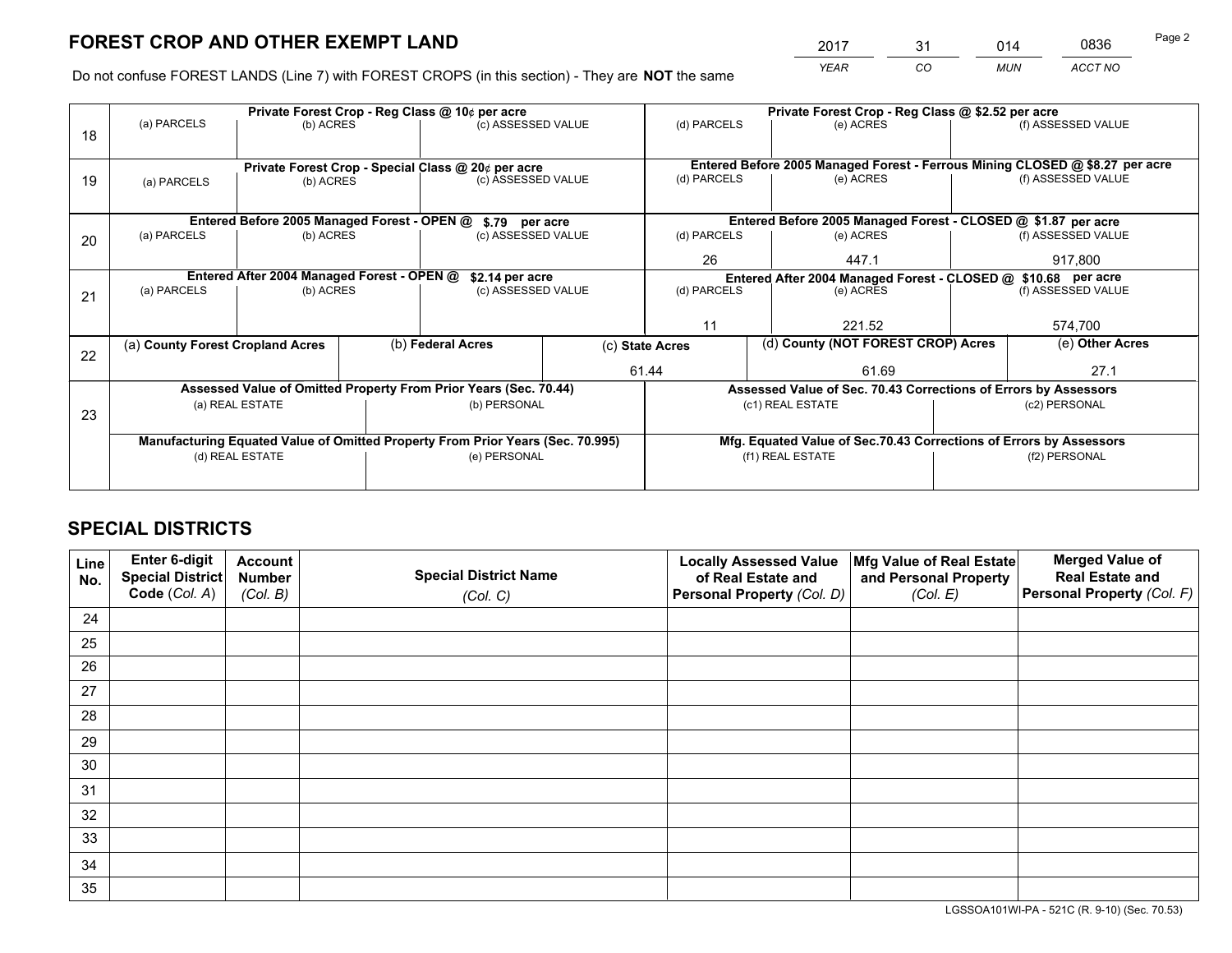|             |                                                                 |                                             |                                                         | <b>YEAR</b>                                                                       | CO<br><b>MUN</b>                                              | ACCT NO                                                                        |
|-------------|-----------------------------------------------------------------|---------------------------------------------|---------------------------------------------------------|-----------------------------------------------------------------------------------|---------------------------------------------------------------|--------------------------------------------------------------------------------|
| Line<br>No. | <b>Enter 6-digit</b><br><b>School District</b><br>Code (Col. A) | <b>Account</b><br><b>Number</b><br>(Col. B) | <b>School District Name</b><br>(Col. C)                 | <b>Locally Assessed Value</b><br>of Real Estate and<br>Personal Property (Col. D) | Mfg Value of Real Estate<br>and Personal Property<br>(Col. E) | <b>Merged Value of</b><br><b>Real Estate and</b><br>Personal Property (Col. F) |
|             | A. SCHOOL DISTRICTS (K-8 and K-12)                              |                                             |                                                         |                                                                                   |                                                               |                                                                                |
| 36          | 312814                                                          | 0190                                        | SCH D OF KEWAUNEE                                       | 35,029,424                                                                        | 16,739,800                                                    | 51,769,224                                                                     |
| 37          | 313220                                                          | 0191                                        | SCH D OF LUXEMBURG-CASCO                                | 74,000,876                                                                        |                                                               | 74,000,876                                                                     |
| 38          |                                                                 |                                             |                                                         |                                                                                   |                                                               |                                                                                |
| 39          |                                                                 |                                             |                                                         |                                                                                   |                                                               |                                                                                |
| 40          |                                                                 |                                             |                                                         |                                                                                   |                                                               |                                                                                |
| 41          |                                                                 |                                             |                                                         |                                                                                   |                                                               |                                                                                |
| 42          |                                                                 |                                             |                                                         |                                                                                   |                                                               |                                                                                |
| 43          |                                                                 |                                             |                                                         |                                                                                   |                                                               |                                                                                |
| 44<br>45    |                                                                 |                                             |                                                         |                                                                                   |                                                               |                                                                                |
| 46          |                                                                 |                                             |                                                         |                                                                                   |                                                               |                                                                                |
| 47          |                                                                 |                                             |                                                         |                                                                                   |                                                               |                                                                                |
| 48          |                                                                 |                                             |                                                         |                                                                                   |                                                               |                                                                                |
| 49          |                                                                 |                                             |                                                         |                                                                                   |                                                               |                                                                                |
| 50          |                                                                 |                                             | TOTAL ASSESSED VALUE OF SCHOOL DISTRICTS (K-8 and K-12) | 109,030,300                                                                       | 16,739,800                                                    | 125,770,100                                                                    |
|             | <b>B.</b><br><b>UNION HIGH SCHOOL DISTRICTS</b>                 |                                             |                                                         |                                                                                   |                                                               |                                                                                |
| 51          |                                                                 |                                             |                                                         |                                                                                   |                                                               |                                                                                |
| 52          |                                                                 |                                             |                                                         |                                                                                   |                                                               |                                                                                |
| 53          |                                                                 |                                             |                                                         |                                                                                   |                                                               |                                                                                |
| 54          |                                                                 |                                             |                                                         |                                                                                   |                                                               |                                                                                |
| 55          |                                                                 |                                             | TOTAL ASSESSED VALUE OF UNION HIGH SCHOOLS              |                                                                                   |                                                               |                                                                                |
|             | C.<br><b>TECHNICAL COLLEGE DISTRICTS</b>                        |                                             |                                                         |                                                                                   |                                                               |                                                                                |
| 56          | 001300                                                          | 0012                                        | NORTHEAST WISCONSIN TECH COLLEGE<br><b>GNBY</b>         | 109,030,300                                                                       | 16,739,800                                                    | 125,770,100                                                                    |
| 57          |                                                                 |                                             |                                                         |                                                                                   |                                                               |                                                                                |
| 58<br>59    |                                                                 |                                             | TOTAL ASSESSED VALUE OF TECHNICAL COLLEGES              | 109,030,300                                                                       |                                                               |                                                                                |
|             |                                                                 |                                             |                                                         |                                                                                   | 16,739,800                                                    | 125,770,100                                                                    |

31

014

 *I hereby certify, to the best of my knowledge and belief, this form is complete and correct.*

**SCHOOL DISTRICTS**

| Print name of preparer | Title                    |                | Date (MM / DD / CCYY) |
|------------------------|--------------------------|----------------|-----------------------|
|                        |                          |                |                       |
| Signature of preparer  | Contact Telephone Number | E-mail address |                       |
|                        | $\sim$                   |                |                       |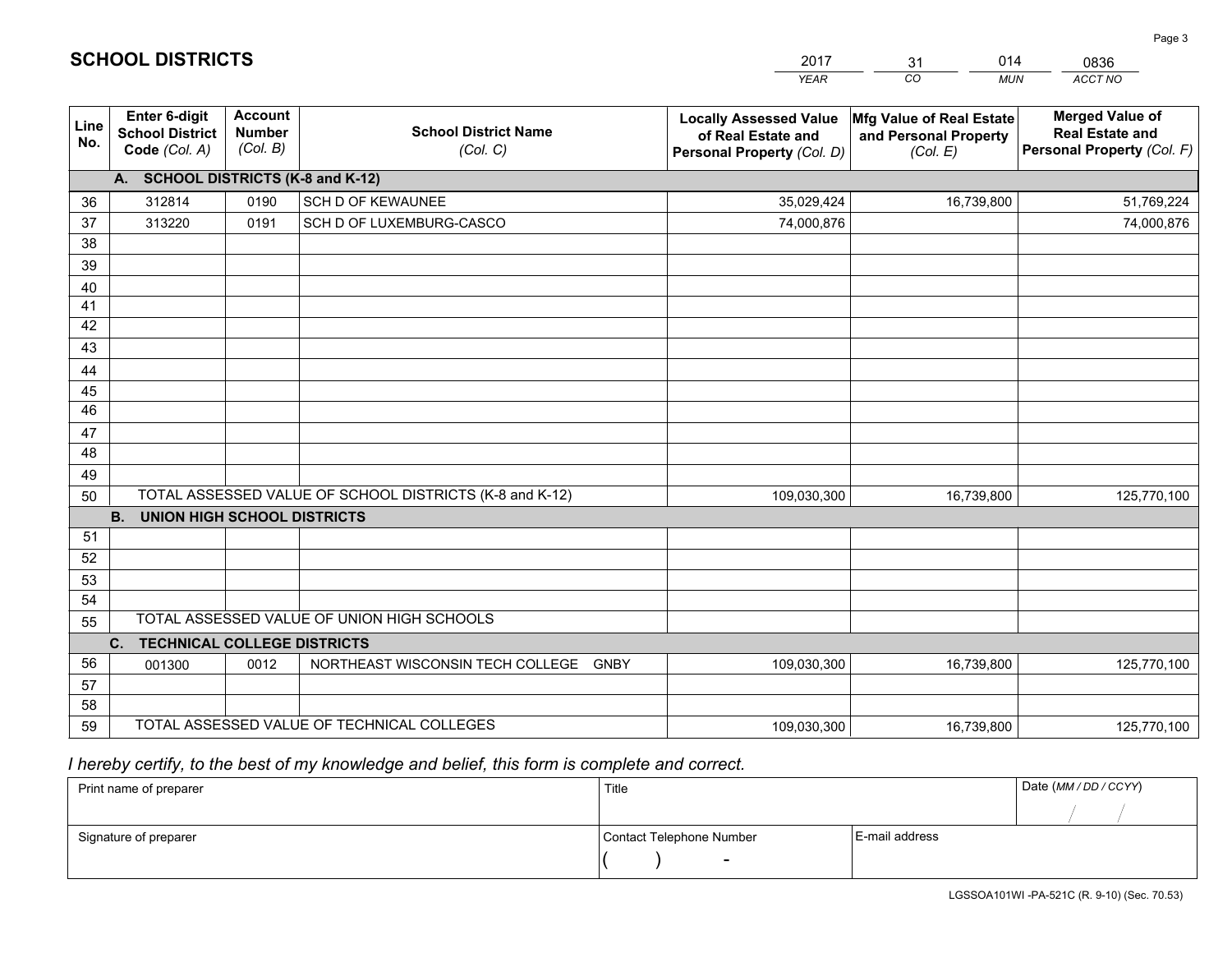### **HIGHLIGHTS**

- 1. Complete the Statement of Assessment after the Board of Review. Reflect any changes made there.
- 2. Use black ink to complete.
- 3. Line 16 must equal Line 50, Col D.
- 4. Line 55 must equal the total of K-8 schools listed on lines 36-49. Do not include K-12 schools in this comparision.
- 5. Line 59, Col. D must equal Line 16.
- 6. Special District, School District and Technical College District values must include both real estate and personal property. Examples of Special districts are: town sanitary districts, public inland lake protection and rehabilitation districts, and metropolitan sewerage districts.
- 7. DO NOT INCLUDE Manufacturing property values.DOR will print these values on the final SOA.
- 8. Accuracy of this form is very important. The values reported directly affect the equalized value DOR calculates for school and special districts.

#### **Page 1:**

 If not prefilled, enter the tax year,county and municipal code,municipal type, municipal name and county name on the top of form.

Check the Amended box, if filing an amended / corrected SOA.

 Report the parcel count, acres and assessed value of taxable general property, total parcel count, (real and personal), total acres, and values from final figures set by the Board of Review.

- A. Real Estate land and improvements (buildings, etc.) is reported on lines 1 8, total line 9.
- B. Personal Property is reported on lines 11 14, Column D, total line 15.
- C. To complete this report, use the computer produced summary of the assessment roll that shows these amounts.
- D. Use whole numbers only.
- E. Add each line across and each column down to verify entries.

## **Page 2:**

- A. Report Special Items (not subject to general property tax).
- 1. Private Forest Croplands and Managed Forest Lands are reported on lines 18,19, 20 and 21. Be sure to report assessed values **NOT** taxes.
- 2. You should have copies of the orders of entry, orders of withdrawal, etc., to update your assessment roll.
	- 3. Show hundredths of acres (e.g. 39.75).
- 4. Tax exempt lands are reported on line 22.
- 5. Omitted property and sec. 70.43, Wis. Stats., corrections of errors by assessor are reported on line 23. Report real estate and personal property separately. These should be for **prior years**, not something found on the current assessment roll after the board of review.
- B. Special District (Lines 24-35) Include the value of both real and personal property.
- The Department of Revenue (DOR) preprints much of the information regarding names and codes for schools, special districts,etc. If a district is not listed, enter the name and value only, DOR will enter the proper code.

## **Page 3 School Districts:**

Include the value of both real and personal property.

Report School District (regular, elementary, union high school, and technical college).

- 1. Regular (K-12) and Elementary (K-8) school values are reported on lines 36-49, total on line 50.
- 2. Union High School (UHS) (use only if elementary schools are listed on lines 36-49) are reported on lines 51-54. UHS total value (line 55) must equal to the total **elementary school** values reported on lines 36-49. Do notinclude K-12 schools in this comparison.
- 3. Technical College values are reported on lines 56-58, total on line 59.
- 4. Use the computer summary that shows these amounts to complete this report.

#### **This form is due the second Monday in June. File this report only after your Board of Review is complete.**

 *If you have questions: Return forms to:*

 Email: lgs@wisconsin.gov Wisconsin Department of RevenueCall:  $(608)$  266-2569 or  $(608)$  264-6892 Fax number: (608) 264-6887 PO Box 8971

Local Government Services Section 6-97 Madison WI 53708-8971

LUXEMBURG, WI 54217 - 7431 LUXEMBURG, WI 54217 - 7431 TOWN OF MONTPELIER SHAEFER OSHEFSKY<br>TOWN OF MONTPELIER SHAEFER OSHEFSKY N2643 COUNTY RD V N2643 COUNTY RD V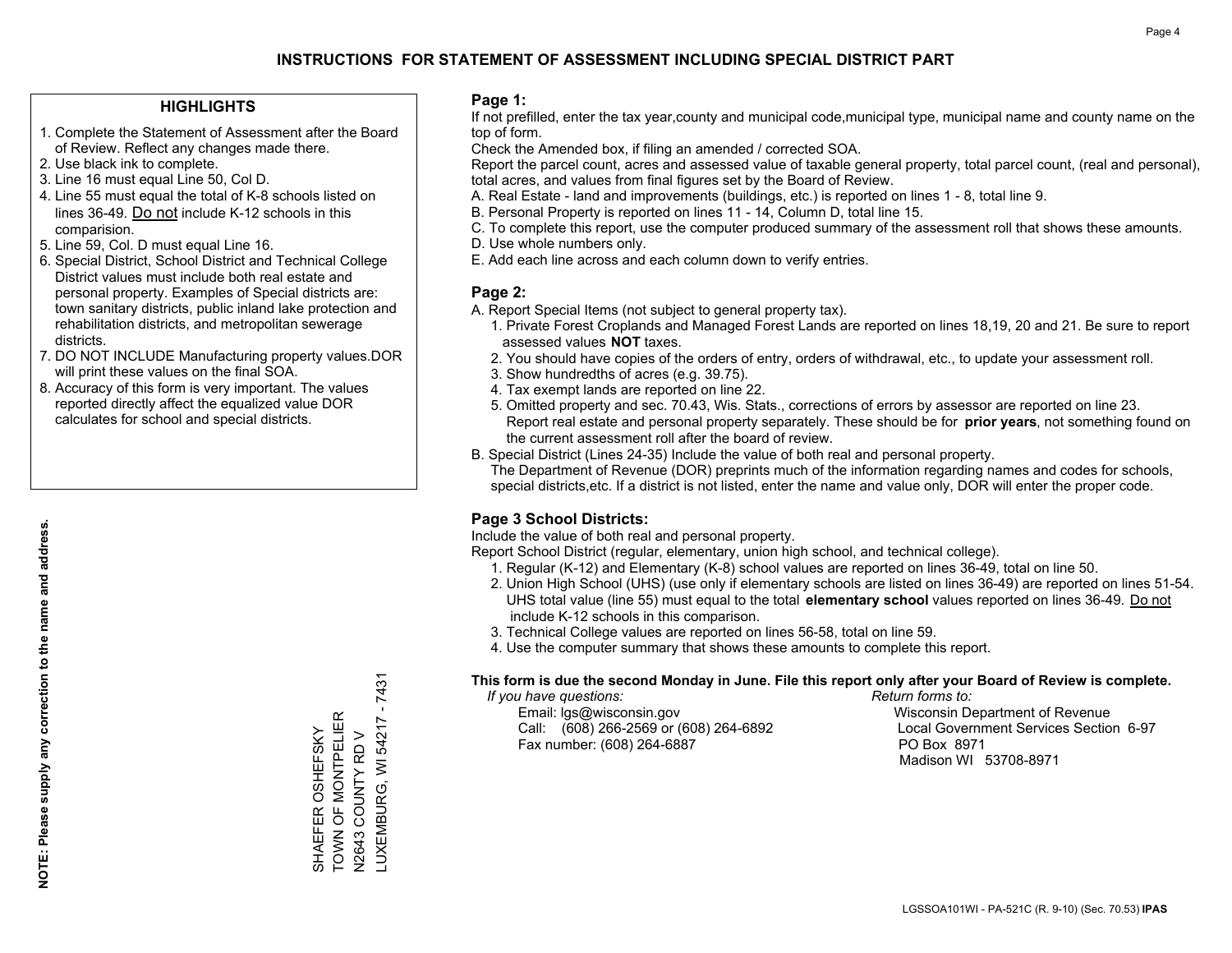**STATEMENT OF ASSESSMENT FOR 2017** 

| -31 | 016 | 0837    |
|-----|-----|---------|
| ΩO  | MUN | ACCT NO |

|                | <b>FOR</b>                                                                                                                                                                                   | <b>TOWN OF</b><br><b>OF</b>                                  | <b>PIERCE</b>            |               | <b>KEWAUNEE COUNTY</b>              |                         |                                        | <b>WHEN COMPLETING THIS DOCUMENT</b>           |
|----------------|----------------------------------------------------------------------------------------------------------------------------------------------------------------------------------------------|--------------------------------------------------------------|--------------------------|---------------|-------------------------------------|-------------------------|----------------------------------------|------------------------------------------------|
|                |                                                                                                                                                                                              | Town - Village - City                                        | <b>Municipality Name</b> |               | <b>County Name</b>                  |                         |                                        | DO NOT WRITE OVER X's OR IN SHADED AREAS       |
| Line           | <b>REAL ESTATE</b><br>(See Lines 18 - 22 for                                                                                                                                                 |                                                              | PARCEL COUNT             |               | NO. OF ACRES<br><b>WHOLE</b>        | <b>VALUE OF</b><br>LAND | <b>VALUE OF</b><br><b>IMPROVEMENTS</b> | <b>TOTAL VALUE OF LAND</b><br>AND IMPROVEMENTS |
| No.            |                                                                                                                                                                                              | other Real Estate)                                           | Col. A                   |               | TOTAL LAND MPROVEMENTS NUMBERS ONLY |                         |                                        |                                                |
| $\mathbf 1$    |                                                                                                                                                                                              | <b>RESIDENTIAL - Class 1</b>                                 | 495                      | Col. B<br>411 | Col. C<br>1,457                     | Col. D<br>16,046,700    | Col. E<br>47,456,300                   | Col. F<br>63,503,000                           |
| $\overline{2}$ |                                                                                                                                                                                              |                                                              |                          |               |                                     |                         |                                        |                                                |
|                |                                                                                                                                                                                              | <b>COMMERCIAL - Class 2</b>                                  | 24                       | 19            | 134                                 | 903,300                 | 2,284,000                              | 3,187,300                                      |
| 3              |                                                                                                                                                                                              | MANUFACTURING - Class 3                                      | $\Omega$                 | $\mathbf 0$   | $\Omega$                            | $\mathbf 0$             | $\mathbf 0$                            | $\Omega$                                       |
| 4              |                                                                                                                                                                                              | <b>AGRICULTURAL - Class 4</b>                                | 295                      |               | 6,592                               | 1,207,300               |                                        | 1,207,300                                      |
| 5              |                                                                                                                                                                                              | <b>UNDEVELOPED - Class 5</b>                                 | 270                      |               | 1,570                               | 1,727,400               |                                        | 1,727,400                                      |
| 6              |                                                                                                                                                                                              | AGRICULTURAL FOREST - Class 5m                               | 107                      |               | 726                                 | 967,300                 |                                        | 967,300                                        |
| $\overline{7}$ |                                                                                                                                                                                              | FOREST LANDS - Class 6                                       | 41                       |               | 470                                 | 1,209,900               |                                        | 1,209,900                                      |
| 8              |                                                                                                                                                                                              | OTHER - Class 7                                              | 36                       | 36            | 134                                 | 574,100                 | 7,504,500                              | 8,078,600                                      |
| 9              |                                                                                                                                                                                              | TOTAL - ALL COLUMNS                                          | 1,268                    | 466           | 11,083                              | 22,636,000              | 57,244,800                             | 79,880,800                                     |
| 10             |                                                                                                                                                                                              | NUMBER OF PERSONAL PROPERTY ACCOUNTS IN ROLL                 |                          |               | 32                                  | <b>LOCALLY ASSESSED</b> | <b>MANUFACTURING</b>                   | <b>MERGED</b>                                  |
| 11             |                                                                                                                                                                                              | BOATS AND OTHER WATERCRAFT NOT EXEMPT - Code 1               |                          |               |                                     | $\Omega$                | 0                                      | $\mathbf{0}$                                   |
| 12             |                                                                                                                                                                                              | MACHINERY, TOOLS AND PATTERNS - Code 2                       |                          |               |                                     | 79,000                  | 0                                      | 79,000                                         |
| 13             |                                                                                                                                                                                              | FURNITURE, FIXTURES AND EQUIPMENT - Code 3                   |                          |               |                                     | 58,100                  | $\mathbf 0$                            | 58,100                                         |
| 14             |                                                                                                                                                                                              | ALL OTHER PERSONAL PROPERTY NOT EXEMPT - Codes 4A, 4B, 4C    |                          |               |                                     | 57,100                  | 0                                      | 57,100                                         |
| 15             |                                                                                                                                                                                              | TOTAL OF PERSONAL PROPERTY NOT EXEMPT (Total of Lines 11-14) |                          |               | 194,200                             | 0                       | 194,200                                |                                                |
| 16             | AGGREGATE ASSESSED VALUE OF ALL PROPERTY SUBJECT TO THE GENERAL PROPERTY TAX (Total of Lines 9F and 15F)<br>MUST EQUAL TOTAL VALUE OF THE SCHOOL DISTRICTS (K-12 PLUS K-8) - Line 50, Col. F |                                                              |                          |               |                                     |                         | 80,075,000                             |                                                |
| 17             |                                                                                                                                                                                              | <b>BOARD OF REVIEW</b>                                       |                          |               | Name of Assessor                    |                         | Telephone #                            |                                                |
|                | DATE OF FINAL ADJOURNMENT<br>06/19/2017<br>(920) 776-1353<br><b>MELISSA DARON</b>                                                                                                            |                                                              |                          |               |                                     |                         |                                        |                                                |

REMARKS

The Assessment Ratio to be used in calculating the estimated Fair Market Value on tax bills for this tax district is .914094

This ratio should be used to convert assessed values to "Calculate Equalized Values" in Step 1 of the Lottery and Gaming Credit Calculations.<br>This ratio should be used in the "Computation of Tax Equivalent" schedule of the Commission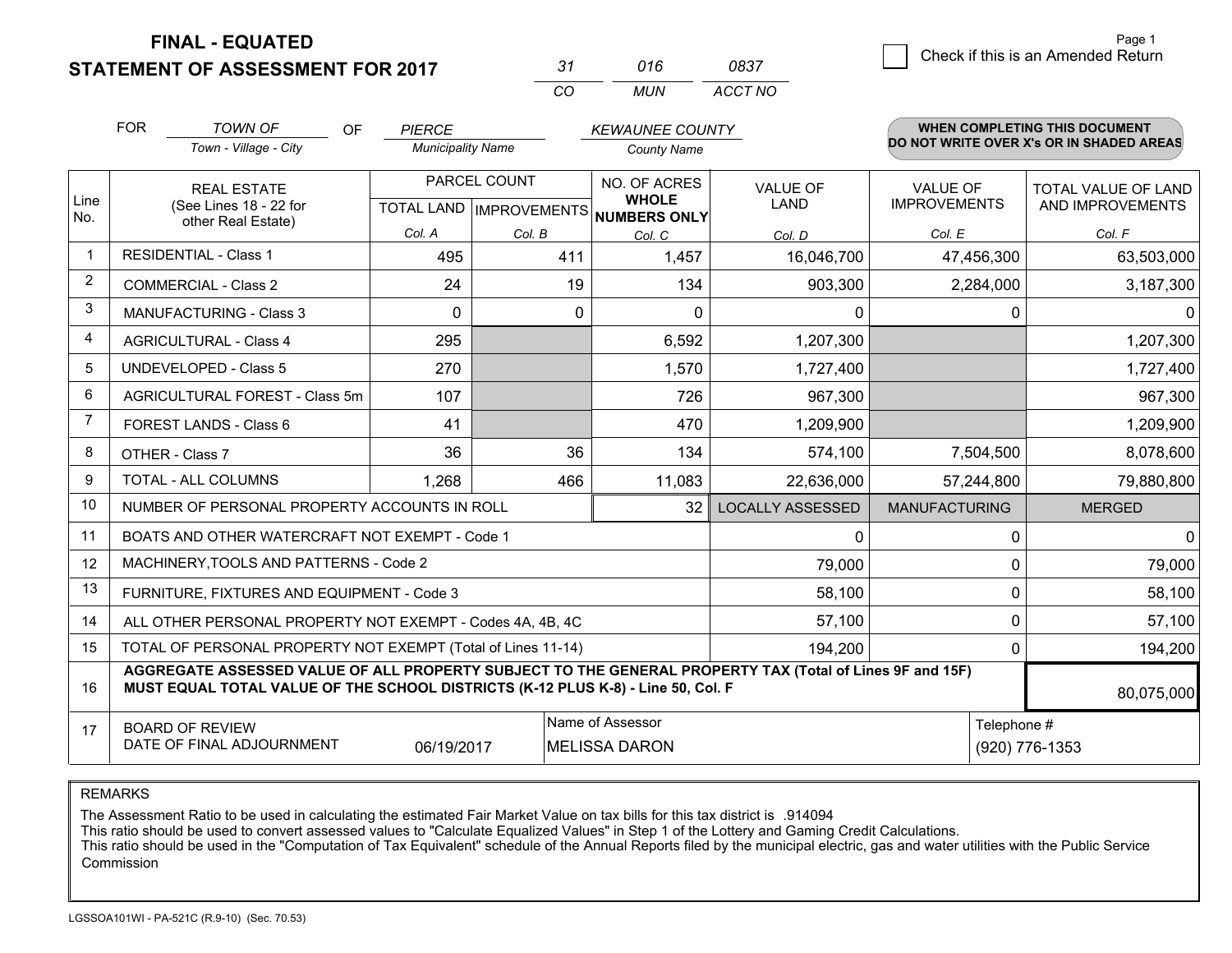*YEAR CO MUN ACCT NO* <sup>2017</sup> <sup>31</sup> <sup>016</sup> <sup>0837</sup>

Do not confuse FOREST LANDS (Line 7) with FOREST CROPS (in this section) - They are **NOT** the same

|    |                                                                                |                                                                                |  | Private Forest Crop - Reg Class @ 10¢ per acre                   |                                   | Private Forest Crop - Reg Class @ \$2.52 per acre                            |                                                                    |               |                    |
|----|--------------------------------------------------------------------------------|--------------------------------------------------------------------------------|--|------------------------------------------------------------------|-----------------------------------|------------------------------------------------------------------------------|--------------------------------------------------------------------|---------------|--------------------|
| 18 | (a) PARCELS                                                                    | (b) ACRES                                                                      |  | (c) ASSESSED VALUE                                               |                                   | (d) PARCELS                                                                  | (e) ACRES                                                          |               | (f) ASSESSED VALUE |
|    |                                                                                |                                                                                |  |                                                                  |                                   | Entered Before 2005 Managed Forest - Ferrous Mining CLOSED @ \$8.27 per acre |                                                                    |               |                    |
| 19 |                                                                                | Private Forest Crop - Special Class @ 20¢ per acre<br>(b) ACRES<br>(a) PARCELS |  | (c) ASSESSED VALUE                                               |                                   | (d) PARCELS                                                                  | (e) ACRES                                                          |               | (f) ASSESSED VALUE |
|    |                                                                                |                                                                                |  |                                                                  |                                   |                                                                              |                                                                    |               |                    |
|    |                                                                                | Entered Before 2005 Managed Forest - OPEN @                                    |  | \$.79 per acre                                                   |                                   |                                                                              | Entered Before 2005 Managed Forest - CLOSED @ \$1.87 per acre      |               |                    |
| 20 | (a) PARCELS                                                                    | (b) ACRES                                                                      |  | (c) ASSESSED VALUE                                               |                                   | (d) PARCELS                                                                  | (e) ACRES                                                          |               | (f) ASSESSED VALUE |
|    |                                                                                |                                                                                |  |                                                                  |                                   | 21                                                                           | 267.14                                                             |               | 937.400            |
|    | Entered After 2004 Managed Forest - OPEN @<br>\$2.14 per acre                  |                                                                                |  |                                                                  |                                   |                                                                              | Entered After 2004 Managed Forest - CLOSED @ \$10.68 per acre      |               |                    |
| 21 | (a) PARCELS                                                                    | (b) ACRES                                                                      |  |                                                                  | (d) PARCELS<br>(c) ASSESSED VALUE |                                                                              | (e) ACRES                                                          |               |                    |
|    |                                                                                |                                                                                |  |                                                                  |                                   |                                                                              |                                                                    |               |                    |
|    |                                                                                |                                                                                |  |                                                                  |                                   | 5<br>113                                                                     |                                                                    | 293,800       |                    |
| 22 | (a) County Forest Cropland Acres                                               |                                                                                |  | (b) Federal Acres                                                |                                   | (d) County (NOT FOREST CROP) Acres<br>(c) State Acres                        |                                                                    |               | (e) Other Acres    |
|    |                                                                                |                                                                                |  |                                                                  |                                   | 151.85                                                                       | 41.2                                                               |               | 121.67             |
|    |                                                                                |                                                                                |  | Assessed Value of Omitted Property From Prior Years (Sec. 70.44) |                                   |                                                                              | Assessed Value of Sec. 70.43 Corrections of Errors by Assessors    |               |                    |
| 23 |                                                                                | (a) REAL ESTATE                                                                |  | (b) PERSONAL                                                     |                                   |                                                                              | (c1) REAL ESTATE                                                   |               | (c2) PERSONAL      |
|    |                                                                                |                                                                                |  |                                                                  |                                   |                                                                              |                                                                    |               |                    |
|    | Manufacturing Equated Value of Omitted Property From Prior Years (Sec. 70.995) |                                                                                |  |                                                                  |                                   |                                                                              | Mfg. Equated Value of Sec.70.43 Corrections of Errors by Assessors |               |                    |
|    | (d) REAL ESTATE                                                                |                                                                                |  | (e) PERSONAL                                                     |                                   | (f1) REAL ESTATE                                                             |                                                                    | (f2) PERSONAL |                    |
|    |                                                                                |                                                                                |  |                                                                  |                                   |                                                                              |                                                                    |               |                    |

## **SPECIAL DISTRICTS**

| Line<br>No. | Enter 6-digit<br>Special District<br>Code (Col. A) | <b>Account</b><br><b>Number</b> | <b>Special District Name</b> | <b>Locally Assessed Value</b><br>of Real Estate and | Mfg Value of Real Estate<br>and Personal Property | <b>Merged Value of</b><br><b>Real Estate and</b><br>Personal Property (Col. F) |
|-------------|----------------------------------------------------|---------------------------------|------------------------------|-----------------------------------------------------|---------------------------------------------------|--------------------------------------------------------------------------------|
|             |                                                    | (Col. B)                        | (Col. C)                     | Personal Property (Col. D)                          | (Col. E)                                          |                                                                                |
| 24          |                                                    |                                 |                              |                                                     |                                                   |                                                                                |
| 25          |                                                    |                                 |                              |                                                     |                                                   |                                                                                |
| 26          |                                                    |                                 |                              |                                                     |                                                   |                                                                                |
| 27          |                                                    |                                 |                              |                                                     |                                                   |                                                                                |
| 28          |                                                    |                                 |                              |                                                     |                                                   |                                                                                |
| 29          |                                                    |                                 |                              |                                                     |                                                   |                                                                                |
| 30          |                                                    |                                 |                              |                                                     |                                                   |                                                                                |
| 31          |                                                    |                                 |                              |                                                     |                                                   |                                                                                |
| 32          |                                                    |                                 |                              |                                                     |                                                   |                                                                                |
| 33          |                                                    |                                 |                              |                                                     |                                                   |                                                                                |
| 34          |                                                    |                                 |                              |                                                     |                                                   |                                                                                |
| 35          |                                                    |                                 |                              |                                                     |                                                   |                                                                                |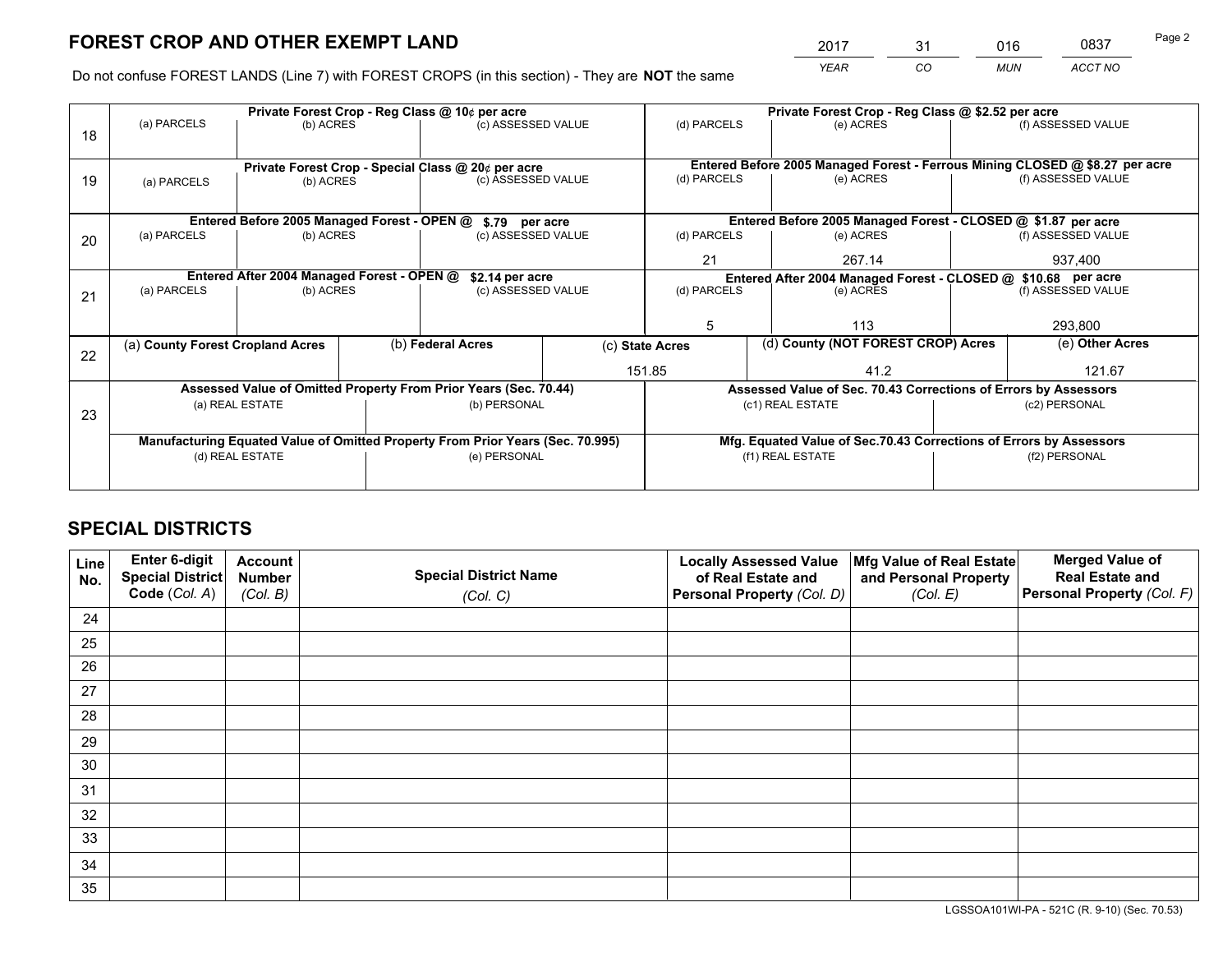|             |                                                                 |                                             |                                                         | <b>YEAR</b>                                                                       | CO<br><b>MUN</b>                                                              | ACCT NO                                                                        |
|-------------|-----------------------------------------------------------------|---------------------------------------------|---------------------------------------------------------|-----------------------------------------------------------------------------------|-------------------------------------------------------------------------------|--------------------------------------------------------------------------------|
| Line<br>No. | <b>Enter 6-digit</b><br><b>School District</b><br>Code (Col. A) | <b>Account</b><br><b>Number</b><br>(Col. B) | <b>School District Name</b><br>(Col. C)                 | <b>Locally Assessed Value</b><br>of Real Estate and<br>Personal Property (Col. D) | $ \mathsf{Mfg}$ Value of Real Estate $ $<br>and Personal Property<br>(Col. E) | <b>Merged Value of</b><br><b>Real Estate and</b><br>Personal Property (Col. F) |
|             | A. SCHOOL DISTRICTS (K-8 and K-12)                              |                                             |                                                         |                                                                                   |                                                                               |                                                                                |
| 36          | 310070                                                          | 0189                                        | SCH D OF ALGOMA                                         | 47,305,600                                                                        |                                                                               | 47,305,600                                                                     |
| 37          | 312814                                                          | 0190                                        | SCH D OF KEWAUNEE                                       | 32,769,400                                                                        |                                                                               | 32,769,400                                                                     |
| 38          |                                                                 |                                             |                                                         |                                                                                   |                                                                               |                                                                                |
| 39          |                                                                 |                                             |                                                         |                                                                                   |                                                                               |                                                                                |
| 40          |                                                                 |                                             |                                                         |                                                                                   |                                                                               |                                                                                |
| 41          |                                                                 |                                             |                                                         |                                                                                   |                                                                               |                                                                                |
| 42          |                                                                 |                                             |                                                         |                                                                                   |                                                                               |                                                                                |
| 43          |                                                                 |                                             |                                                         |                                                                                   |                                                                               |                                                                                |
| 44          |                                                                 |                                             |                                                         |                                                                                   |                                                                               |                                                                                |
| 45<br>46    |                                                                 |                                             |                                                         |                                                                                   |                                                                               |                                                                                |
| 47          |                                                                 |                                             |                                                         |                                                                                   |                                                                               |                                                                                |
| 48          |                                                                 |                                             |                                                         |                                                                                   |                                                                               |                                                                                |
| 49          |                                                                 |                                             |                                                         |                                                                                   |                                                                               |                                                                                |
| 50          |                                                                 |                                             | TOTAL ASSESSED VALUE OF SCHOOL DISTRICTS (K-8 and K-12) | 80,075,000                                                                        |                                                                               | 80,075,000                                                                     |
|             | <b>B.</b><br><b>UNION HIGH SCHOOL DISTRICTS</b>                 |                                             |                                                         |                                                                                   |                                                                               |                                                                                |
| 51          |                                                                 |                                             |                                                         |                                                                                   |                                                                               |                                                                                |
| 52          |                                                                 |                                             |                                                         |                                                                                   |                                                                               |                                                                                |
| 53          |                                                                 |                                             |                                                         |                                                                                   |                                                                               |                                                                                |
| 54          |                                                                 |                                             |                                                         |                                                                                   |                                                                               |                                                                                |
| 55          |                                                                 |                                             | TOTAL ASSESSED VALUE OF UNION HIGH SCHOOLS              |                                                                                   |                                                                               |                                                                                |
|             | C.<br><b>TECHNICAL COLLEGE DISTRICTS</b>                        |                                             |                                                         |                                                                                   |                                                                               |                                                                                |
| 56          | 001300                                                          | 0012                                        | NORTHEAST WISCONSIN TECH COLLEGE GNBY                   | 80,075,000                                                                        |                                                                               | 80,075,000                                                                     |
| 57          |                                                                 |                                             |                                                         |                                                                                   |                                                                               |                                                                                |
| 58          |                                                                 |                                             |                                                         |                                                                                   |                                                                               |                                                                                |
| 59          |                                                                 |                                             | TOTAL ASSESSED VALUE OF TECHNICAL COLLEGES              | 80,075,000                                                                        |                                                                               | 80,075,000                                                                     |

31

016

 *I hereby certify, to the best of my knowledge and belief, this form is complete and correct.*

**SCHOOL DISTRICTS**

| Print name of preparer | Title                    |                | Date (MM / DD / CCYY) |
|------------------------|--------------------------|----------------|-----------------------|
|                        |                          |                |                       |
| Signature of preparer  | Contact Telephone Number | E-mail address |                       |
|                        | $\sim$                   |                |                       |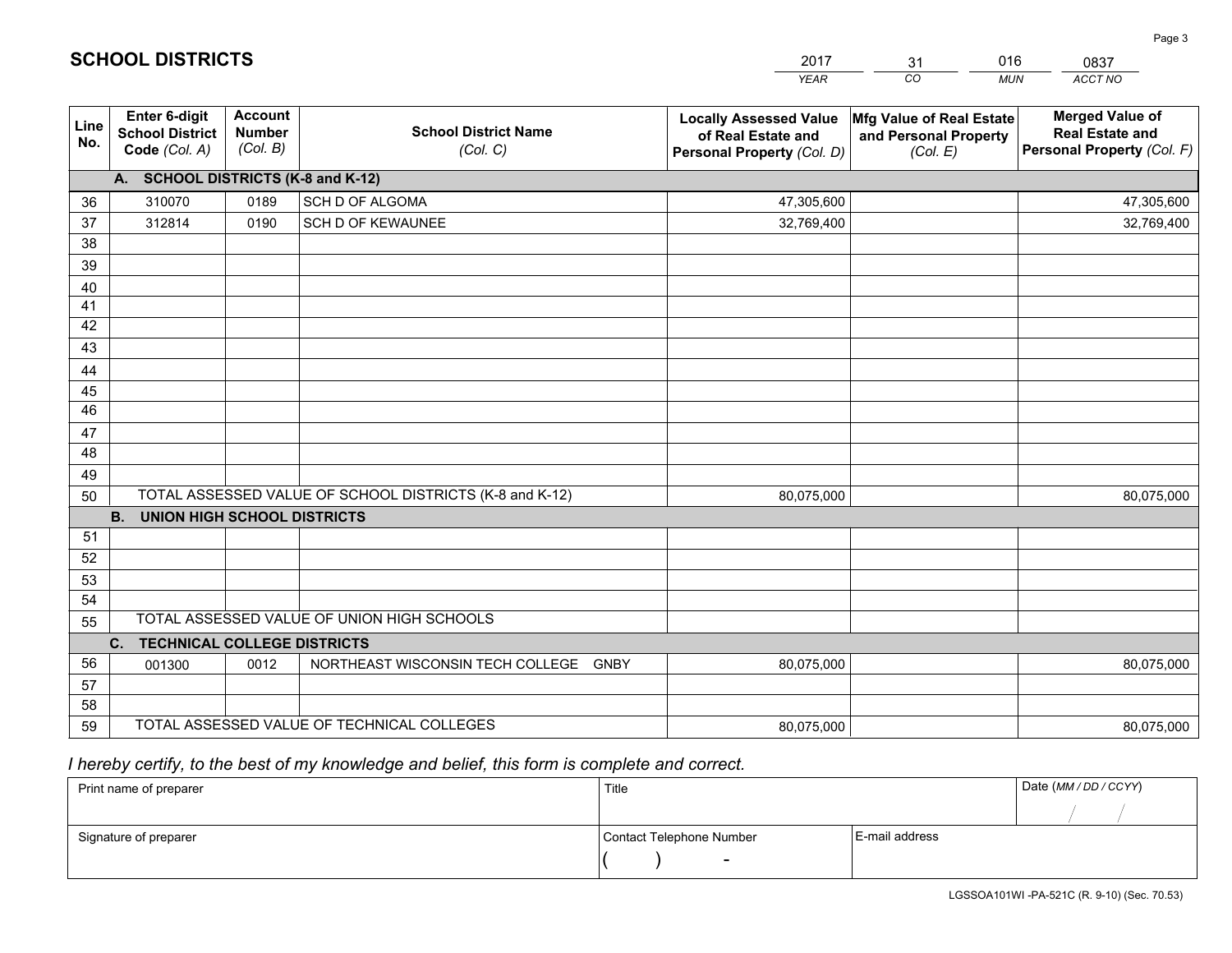### **HIGHLIGHTS**

- 1. Complete the Statement of Assessment after the Board of Review. Reflect any changes made there.
- 2. Use black ink to complete.
- 3. Line 16 must equal Line 50, Col D.
- 4. Line 55 must equal the total of K-8 schools listed on lines 36-49. Do not include K-12 schools in this comparision.
- 5. Line 59, Col. D must equal Line 16.
- 6. Special District, School District and Technical College District values must include both real estate and personal property. Examples of Special districts are: town sanitary districts, public inland lake protection and rehabilitation districts, and metropolitan sewerage districts.
- 7. DO NOT INCLUDE Manufacturing property values.DOR will print these values on the final SOA.

SAMANTHA STAUBER TOWN OF PIERCE N5914 STATE HWY 42 KEWAUNEE, WI 54216

SAMANTHA STAUB<br>TOWN OF PIERCE

**STAUBER** 

KEWAUNEE, WI 54216 , C.T., C.T., L., C.T.<br>N5914 STATE HWY 42

 8. Accuracy of this form is very important. The values reported directly affect the equalized value DOR calculates for school and special districts.

#### **Page 1:**

 If not prefilled, enter the tax year,county and municipal code,municipal type, municipal name and county name on the top of form.

Check the Amended box, if filing an amended / corrected SOA.

 Report the parcel count, acres and assessed value of taxable general property, total parcel count, (real and personal), total acres, and values from final figures set by the Board of Review.

- A. Real Estate land and improvements (buildings, etc.) is reported on lines 1 8, total line 9.
- B. Personal Property is reported on lines 11 14, Column D, total line 15.
- C. To complete this report, use the computer produced summary of the assessment roll that shows these amounts.
- D. Use whole numbers only.
- E. Add each line across and each column down to verify entries.

### **Page 2:**

- A. Report Special Items (not subject to general property tax).
- 1. Private Forest Croplands and Managed Forest Lands are reported on lines 18,19, 20 and 21. Be sure to report assessed values **NOT** taxes.
- 2. You should have copies of the orders of entry, orders of withdrawal, etc., to update your assessment roll.
	- 3. Show hundredths of acres (e.g. 39.75).
- 4. Tax exempt lands are reported on line 22.
- 5. Omitted property and sec. 70.43, Wis. Stats., corrections of errors by assessor are reported on line 23. Report real estate and personal property separately. These should be for **prior years**, not something found on the current assessment roll after the board of review.
- B. Special District (Lines 24-35) Include the value of both real and personal property.
- The Department of Revenue (DOR) preprints much of the information regarding names and codes for schools, special districts,etc. If a district is not listed, enter the name and value only, DOR will enter the proper code.

## **Page 3 School Districts:**

Include the value of both real and personal property.

Report School District (regular, elementary, union high school, and technical college).

- 1. Regular (K-12) and Elementary (K-8) school values are reported on lines 36-49, total on line 50.
- 2. Union High School (UHS) (use only if elementary schools are listed on lines 36-49) are reported on lines 51-54. UHS total value (line 55) must equal to the total **elementary school** values reported on lines 36-49. Do notinclude K-12 schools in this comparison.
- 3. Technical College values are reported on lines 56-58, total on line 59.
- 4. Use the computer summary that shows these amounts to complete this report.

#### **This form is due the second Monday in June. File this report only after your Board of Review is complete.**

 *If you have questions: Return forms to:*

 Email: lgs@wisconsin.gov Wisconsin Department of RevenueCall:  $(608)$  266-2569 or  $(608)$  264-6892 Fax number: (608) 264-6887 PO Box 8971

Local Government Services Section 6-97

Madison WI 53708-8971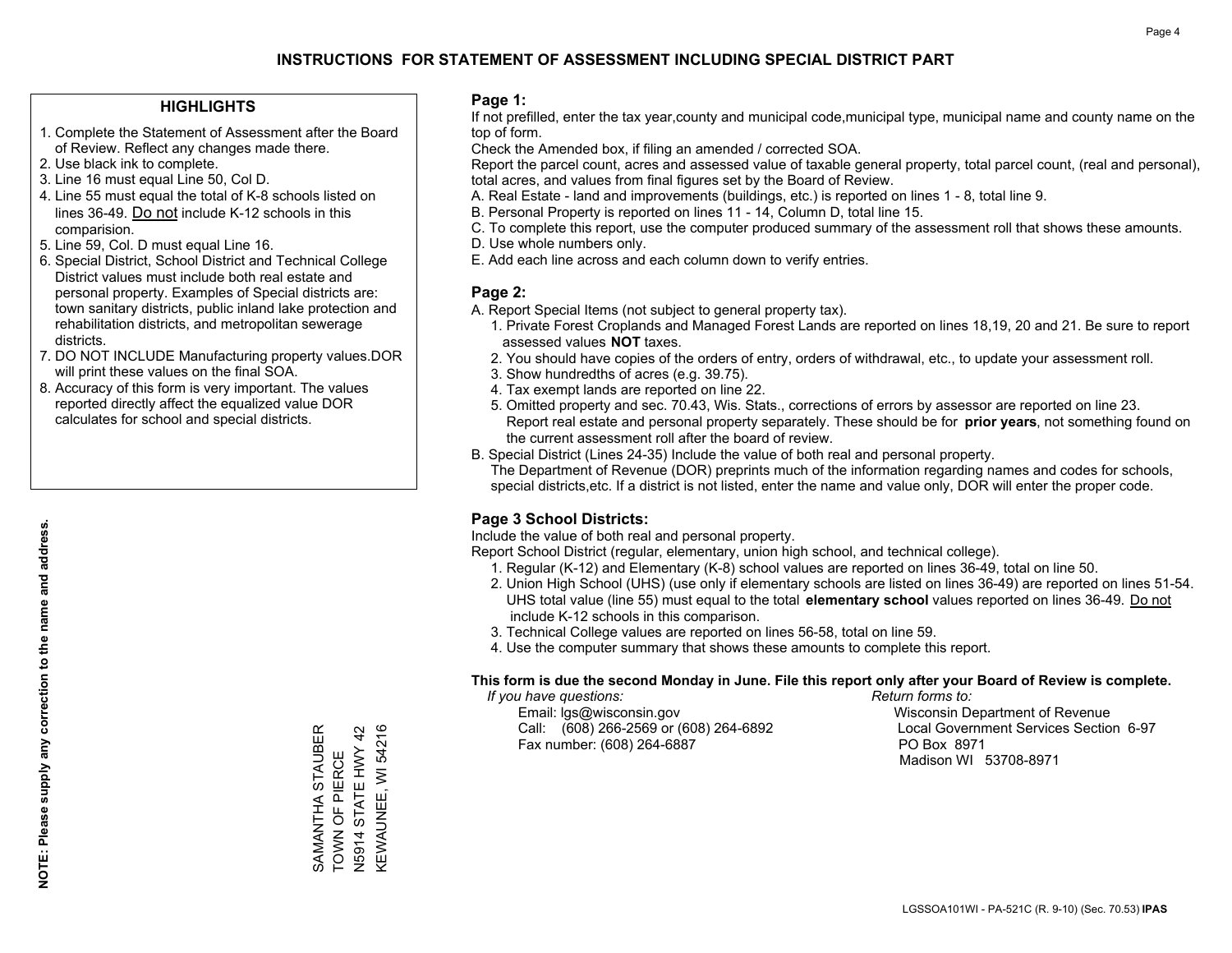**STATEMENT OF ASSESSMENT FOR 2017** 

| -31 | 018   | 0838    |
|-----|-------|---------|
| CO. | MI IN | ACCT NO |

|                | <b>FOR</b>                                                                                                                                                                                   | <b>TOWN OF</b><br><b>OF</b><br>Town - Village - City         | <b>RED RIVER</b>         |              | <b>KEWAUNEE COUNTY</b>                                   |                         |                      | <b>WHEN COMPLETING THIS DOCUMENT</b><br>DO NOT WRITE OVER X's OR IN SHADED AREAS |  |
|----------------|----------------------------------------------------------------------------------------------------------------------------------------------------------------------------------------------|--------------------------------------------------------------|--------------------------|--------------|----------------------------------------------------------|-------------------------|----------------------|----------------------------------------------------------------------------------|--|
|                |                                                                                                                                                                                              |                                                              | <b>Municipality Name</b> |              | <b>County Name</b>                                       |                         |                      |                                                                                  |  |
|                |                                                                                                                                                                                              | <b>REAL ESTATE</b>                                           |                          | PARCEL COUNT | NO. OF ACRES                                             | <b>VALUE OF</b>         | <b>VALUE OF</b>      | TOTAL VALUE OF LAND                                                              |  |
| Line<br>No.    |                                                                                                                                                                                              | (See Lines 18 - 22 for<br>other Real Estate)                 |                          |              | <b>WHOLE</b><br>TOTAL LAND   IMPROVEMENTS   NUMBERS ONLY | <b>LAND</b>             | <b>IMPROVEMENTS</b>  | AND IMPROVEMENTS                                                                 |  |
|                |                                                                                                                                                                                              |                                                              | Col. A                   | Col. B       | Col. C                                                   | Col. D                  | Col. E               | Col. F                                                                           |  |
| $\mathbf{1}$   |                                                                                                                                                                                              | <b>RESIDENTIAL - Class 1</b>                                 | 747                      | 674          | 1,016                                                    | 35,018,700              | 98,051,600           | 133,070,300                                                                      |  |
| $\overline{2}$ |                                                                                                                                                                                              | <b>COMMERCIAL - Class 2</b>                                  | 15                       | 15           | 24                                                       | 890,600                 | 3,407,000            | 4,297,600                                                                        |  |
| 3              |                                                                                                                                                                                              | MANUFACTURING - Class 3                                      |                          |              | 9                                                        | 111,100                 | 378,600              | 489,700                                                                          |  |
| 4              |                                                                                                                                                                                              | <b>AGRICULTURAL - Class 4</b>                                | 602                      |              | 14,382                                                   | 3,154,100               |                      | 3,154,100                                                                        |  |
| 5              |                                                                                                                                                                                              | <b>UNDEVELOPED - Class 5</b>                                 | 548                      |              | 2,561                                                    | 1,610,700               |                      | 1,610,700                                                                        |  |
| 6              |                                                                                                                                                                                              | AGRICULTURAL FOREST - Class 5m                               | 122                      |              | 1,263                                                    | 1,262,800               |                      | 1,262,800                                                                        |  |
| $\overline{7}$ |                                                                                                                                                                                              | FOREST LANDS - Class 6                                       | 59                       |              | 833                                                      | 1,654,400               |                      | 1,654,400                                                                        |  |
| 8              |                                                                                                                                                                                              | OTHER - Class 7                                              | 61                       | 59           | 121                                                      | 1,209,800               | 9,455,400            | 10,665,200                                                                       |  |
| 9              |                                                                                                                                                                                              | TOTAL - ALL COLUMNS                                          | 2,155                    | 749          | 20,209                                                   | 44,912,200              | 111,292,600          | 156,204,800                                                                      |  |
| 10             |                                                                                                                                                                                              | NUMBER OF PERSONAL PROPERTY ACCOUNTS IN ROLL                 |                          |              | 24                                                       | <b>LOCALLY ASSESSED</b> | <b>MANUFACTURING</b> | <b>MERGED</b>                                                                    |  |
| 11             |                                                                                                                                                                                              | BOATS AND OTHER WATERCRAFT NOT EXEMPT - Code 1               |                          |              |                                                          | $\mathbf{0}$            | ∩                    | $\Omega$                                                                         |  |
| 12             |                                                                                                                                                                                              | MACHINERY, TOOLS AND PATTERNS - Code 2                       |                          |              |                                                          | 326,800                 | 82,600               | 409,400                                                                          |  |
| 13             |                                                                                                                                                                                              | FURNITURE, FIXTURES AND EQUIPMENT - Code 3                   |                          |              |                                                          | 106,000                 | 115,300              | 221,300                                                                          |  |
| 14             |                                                                                                                                                                                              | ALL OTHER PERSONAL PROPERTY NOT EXEMPT - Codes 4A, 4B, 4C    |                          |              |                                                          | 32,100                  | 3,300                | 35,400                                                                           |  |
| 15             |                                                                                                                                                                                              | TOTAL OF PERSONAL PROPERTY NOT EXEMPT (Total of Lines 11-14) |                          |              |                                                          | 464,900                 | 201,200              | 666,100                                                                          |  |
| 16             | AGGREGATE ASSESSED VALUE OF ALL PROPERTY SUBJECT TO THE GENERAL PROPERTY TAX (Total of Lines 9F and 15F)<br>MUST EQUAL TOTAL VALUE OF THE SCHOOL DISTRICTS (K-12 PLUS K-8) - Line 50, Col. F |                                                              |                          |              |                                                          |                         | 156,870,900          |                                                                                  |  |
| 17             |                                                                                                                                                                                              | <b>BOARD OF REVIEW</b>                                       |                          |              | Name of Assessor                                         |                         | Telephone #          |                                                                                  |  |
|                | DATE OF FINAL ADJOURNMENT<br>05/09/2017<br><b>GARY TAICHER</b>                                                                                                                               |                                                              |                          |              |                                                          |                         | (920) 863-2913       |                                                                                  |  |

REMARKS

The Assessment Ratio to be used in calculating the estimated Fair Market Value on tax bills for this tax district is 1.015917868

This ratio should be used to convert assessed values to "Calculate Equalized Values" in Step 1 of the Lottery and Gaming Credit Calculations.<br>This ratio should be used in the "Computation of Tax Equivalent" schedule of the Commission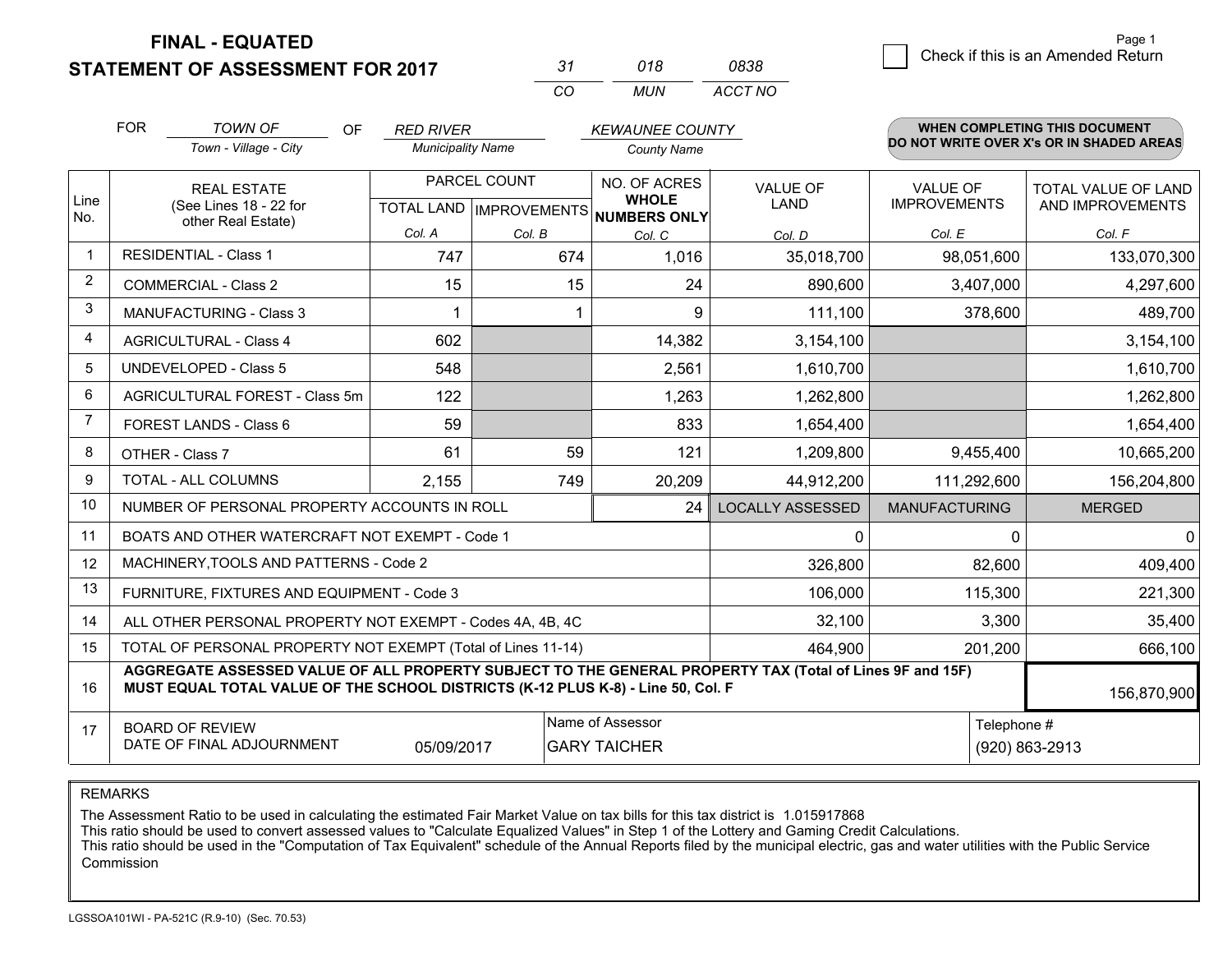*YEAR CO MUN ACCT NO* <sup>2017</sup> <sup>31</sup> <sup>018</sup> <sup>0838</sup>

Do not confuse FOREST LANDS (Line 7) with FOREST CROPS (in this section) - They are **NOT** the same

|    |                                                                                |                                             |  | Private Forest Crop - Reg Class @ 10¢ per acre                   |                                                                              | Private Forest Crop - Reg Class @ \$2.52 per acre             |                                                                    |           |                    |  |
|----|--------------------------------------------------------------------------------|---------------------------------------------|--|------------------------------------------------------------------|------------------------------------------------------------------------------|---------------------------------------------------------------|--------------------------------------------------------------------|-----------|--------------------|--|
| 18 | (a) PARCELS                                                                    | (b) ACRES                                   |  | (c) ASSESSED VALUE                                               |                                                                              | (d) PARCELS                                                   | (e) ACRES                                                          |           | (f) ASSESSED VALUE |  |
|    |                                                                                |                                             |  |                                                                  |                                                                              |                                                               |                                                                    |           |                    |  |
|    | Private Forest Crop - Special Class @ 20¢ per acre                             |                                             |  |                                                                  | Entered Before 2005 Managed Forest - Ferrous Mining CLOSED @ \$8.27 per acre |                                                               |                                                                    |           |                    |  |
| 19 | (a) PARCELS                                                                    | (b) ACRES                                   |  | (c) ASSESSED VALUE                                               |                                                                              | (d) PARCELS                                                   | (e) ACRES                                                          |           | (f) ASSESSED VALUE |  |
|    |                                                                                |                                             |  |                                                                  |                                                                              |                                                               |                                                                    |           |                    |  |
|    |                                                                                | Entered Before 2005 Managed Forest - OPEN @ |  | \$.79 per acre                                                   |                                                                              |                                                               | Entered Before 2005 Managed Forest - CLOSED @ \$1.87 per acre      |           |                    |  |
| 20 | (a) PARCELS                                                                    | (b) ACRES                                   |  | (c) ASSESSED VALUE                                               |                                                                              | (d) PARCELS                                                   | (e) ACRES                                                          |           | (f) ASSESSED VALUE |  |
|    |                                                                                |                                             |  |                                                                  | 29                                                                           | 862.79                                                        |                                                                    | 1,725,600 |                    |  |
|    | Entered After 2004 Managed Forest - OPEN @<br>\$2.14 per acre                  |                                             |  |                                                                  |                                                                              | Entered After 2004 Managed Forest - CLOSED @ \$10.68 per acre |                                                                    |           |                    |  |
| 21 | (a) PARCELS                                                                    | (b) ACRES                                   |  | (c) ASSESSED VALUE                                               |                                                                              | (d) PARCELS<br>(e) ACRES                                      |                                                                    |           | (f) ASSESSED VALUE |  |
|    |                                                                                |                                             |  |                                                                  |                                                                              |                                                               |                                                                    |           |                    |  |
|    |                                                                                | 59.54                                       |  | 119,100                                                          |                                                                              | 20                                                            | 547.97                                                             |           | 1,095,900          |  |
| 22 | (a) County Forest Cropland Acres                                               |                                             |  | (b) Federal Acres                                                | (c) State Acres                                                              |                                                               | (d) County (NOT FOREST CROP) Acres                                 |           | (e) Other Acres    |  |
|    |                                                                                |                                             |  |                                                                  |                                                                              | 194.35                                                        | 27.52                                                              |           | 41.01              |  |
|    |                                                                                |                                             |  | Assessed Value of Omitted Property From Prior Years (Sec. 70.44) |                                                                              |                                                               | Assessed Value of Sec. 70.43 Corrections of Errors by Assessors    |           |                    |  |
|    |                                                                                | (a) REAL ESTATE                             |  | (b) PERSONAL                                                     |                                                                              |                                                               | (c1) REAL ESTATE                                                   |           | (c2) PERSONAL      |  |
| 23 |                                                                                |                                             |  |                                                                  |                                                                              |                                                               |                                                                    |           |                    |  |
|    | Manufacturing Equated Value of Omitted Property From Prior Years (Sec. 70.995) |                                             |  |                                                                  |                                                                              |                                                               | Mfg. Equated Value of Sec.70.43 Corrections of Errors by Assessors |           |                    |  |
|    |                                                                                | (d) REAL ESTATE                             |  | (e) PERSONAL                                                     |                                                                              | (f1) REAL ESTATE                                              |                                                                    |           | (f2) PERSONAL      |  |
|    |                                                                                |                                             |  |                                                                  |                                                                              |                                                               |                                                                    |           |                    |  |

## **SPECIAL DISTRICTS**

| Line<br>No. | <b>Enter 6-digit</b><br>Special District<br>Code (Col. A) | Account<br>Number<br>(Col. B) | <b>Special District Name</b><br>(Col. C) | <b>Locally Assessed Value</b><br>of Real Estate and<br><b>Personal Property (Col. D)</b> | Mfg Value of Real Estate<br>and Personal Property<br>(Col. E) | <b>Merged Value of</b><br><b>Real Estate and</b><br>Personal Property (Col. F) |
|-------------|-----------------------------------------------------------|-------------------------------|------------------------------------------|------------------------------------------------------------------------------------------|---------------------------------------------------------------|--------------------------------------------------------------------------------|
| 24          | 055040                                                    | 0026                          | <b>GREEN BAY METRO SEWER DISTRICT</b>    | 67,271,000                                                                               | 690,900                                                       | 67,961,900                                                                     |
| 25          | 057230                                                    | 0040                          | DYCKESVILLE SANITARY DISTRICT            | 67,325,600                                                                               | 690,900                                                       | 68,016,500                                                                     |
| 26          |                                                           |                               |                                          |                                                                                          |                                                               |                                                                                |
| 27          |                                                           |                               |                                          |                                                                                          |                                                               |                                                                                |
| 28          |                                                           |                               |                                          |                                                                                          |                                                               |                                                                                |
| 29          |                                                           |                               |                                          |                                                                                          |                                                               |                                                                                |
| 30          |                                                           |                               |                                          |                                                                                          |                                                               |                                                                                |
| 31          |                                                           |                               |                                          |                                                                                          |                                                               |                                                                                |
| 32          |                                                           |                               |                                          |                                                                                          |                                                               |                                                                                |
| 33          |                                                           |                               |                                          |                                                                                          |                                                               |                                                                                |
| 34          |                                                           |                               |                                          |                                                                                          |                                                               |                                                                                |
| 35          |                                                           |                               |                                          |                                                                                          |                                                               |                                                                                |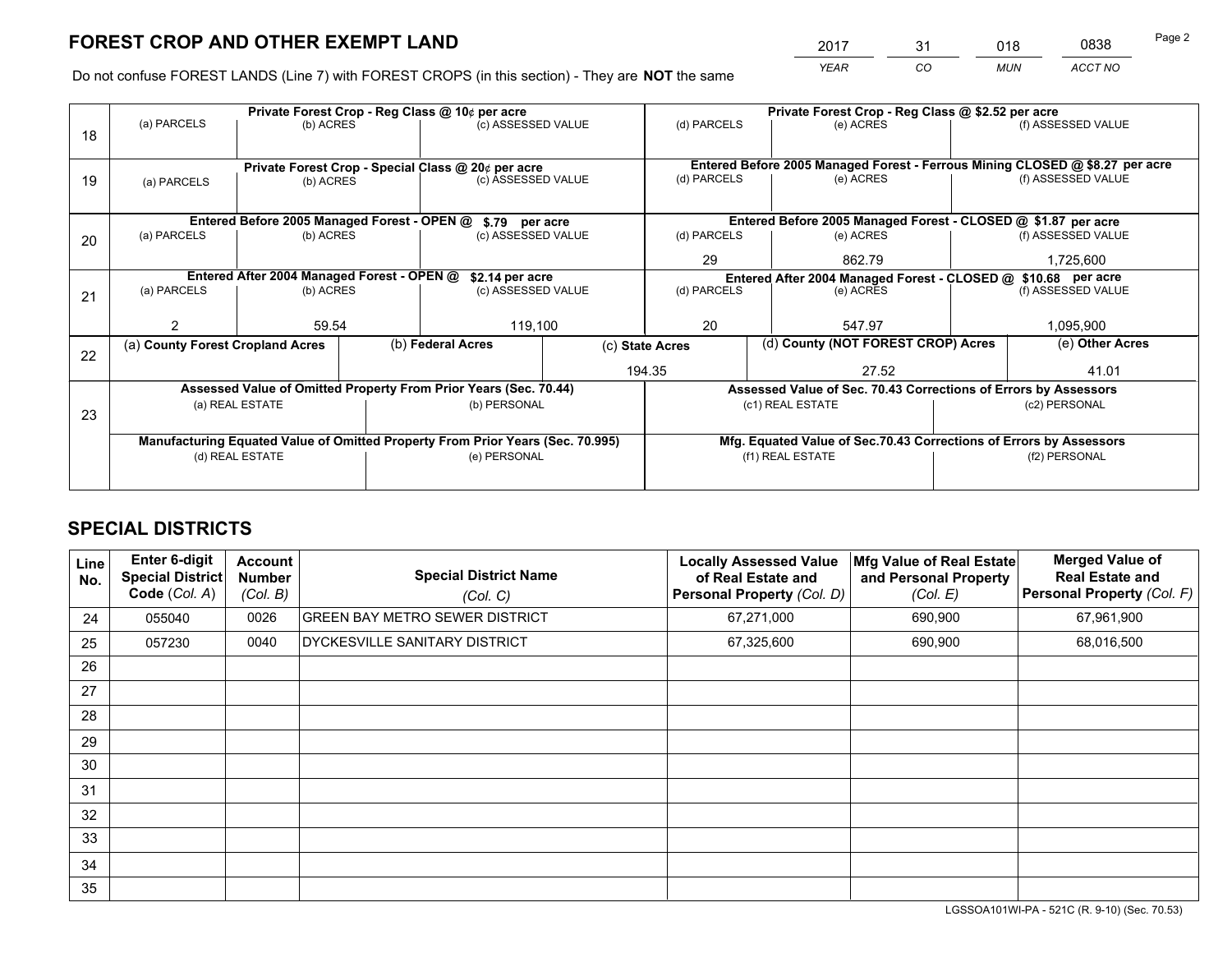|             |                                                                 |                                             |                                                         | <b>YEAR</b>                                                                       | CO<br><b>MUN</b>                                                     | ACCT NO                                                                        |
|-------------|-----------------------------------------------------------------|---------------------------------------------|---------------------------------------------------------|-----------------------------------------------------------------------------------|----------------------------------------------------------------------|--------------------------------------------------------------------------------|
| Line<br>No. | <b>Enter 6-digit</b><br><b>School District</b><br>Code (Col. A) | <b>Account</b><br><b>Number</b><br>(Col. B) | <b>School District Name</b><br>(Col. C)                 | <b>Locally Assessed Value</b><br>of Real Estate and<br>Personal Property (Col. D) | <b>Mfg Value of Real Estate</b><br>and Personal Property<br>(Col. E) | <b>Merged Value of</b><br><b>Real Estate and</b><br>Personal Property (Col. F) |
|             | <b>SCHOOL DISTRICTS (K-8 and K-12)</b><br>A.                    |                                             |                                                         |                                                                                   |                                                                      |                                                                                |
| 36          | 313220                                                          | 0191                                        | SCH D OF LUXEMBURG-CASCO                                | 156,180,000                                                                       | 690,900                                                              | 156,870,900                                                                    |
| 37          |                                                                 |                                             |                                                         |                                                                                   |                                                                      |                                                                                |
| 38          |                                                                 |                                             |                                                         |                                                                                   |                                                                      |                                                                                |
| 39          |                                                                 |                                             |                                                         |                                                                                   |                                                                      |                                                                                |
| 40          |                                                                 |                                             |                                                         |                                                                                   |                                                                      |                                                                                |
| 41<br>42    |                                                                 |                                             |                                                         |                                                                                   |                                                                      |                                                                                |
| 43          |                                                                 |                                             |                                                         |                                                                                   |                                                                      |                                                                                |
| 44          |                                                                 |                                             |                                                         |                                                                                   |                                                                      |                                                                                |
| 45          |                                                                 |                                             |                                                         |                                                                                   |                                                                      |                                                                                |
| 46          |                                                                 |                                             |                                                         |                                                                                   |                                                                      |                                                                                |
| 47          |                                                                 |                                             |                                                         |                                                                                   |                                                                      |                                                                                |
| 48          |                                                                 |                                             |                                                         |                                                                                   |                                                                      |                                                                                |
| 49          |                                                                 |                                             |                                                         |                                                                                   |                                                                      |                                                                                |
| 50          |                                                                 |                                             | TOTAL ASSESSED VALUE OF SCHOOL DISTRICTS (K-8 and K-12) | 156,180,000                                                                       | 690,900                                                              | 156,870,900                                                                    |
|             | <b>B.</b><br><b>UNION HIGH SCHOOL DISTRICTS</b>                 |                                             |                                                         |                                                                                   |                                                                      |                                                                                |
| 51<br>52    |                                                                 |                                             |                                                         |                                                                                   |                                                                      |                                                                                |
| 53          |                                                                 |                                             |                                                         |                                                                                   |                                                                      |                                                                                |
| 54          |                                                                 |                                             |                                                         |                                                                                   |                                                                      |                                                                                |
| 55          |                                                                 |                                             | TOTAL ASSESSED VALUE OF UNION HIGH SCHOOLS              |                                                                                   |                                                                      |                                                                                |
|             | $C_{1}$<br><b>TECHNICAL COLLEGE DISTRICTS</b>                   |                                             |                                                         |                                                                                   |                                                                      |                                                                                |
| 56          | 001300                                                          | 0012                                        | NORTHEAST WISCONSIN TECH COLLEGE<br><b>GNBY</b>         | 156,180,000                                                                       | 690,900                                                              | 156,870,900                                                                    |
| 57          |                                                                 |                                             |                                                         |                                                                                   |                                                                      |                                                                                |
| 58          |                                                                 |                                             |                                                         |                                                                                   |                                                                      |                                                                                |
| 59          |                                                                 |                                             | TOTAL ASSESSED VALUE OF TECHNICAL COLLEGES              | 156,180,000                                                                       | 690,900                                                              | 156,870,900                                                                    |

31

018

## *I hereby certify, to the best of my knowledge and belief, this form is complete and correct.*

**SCHOOL DISTRICTS**

| Print name of preparer | Title                    |                | Date (MM / DD / CCYY) |
|------------------------|--------------------------|----------------|-----------------------|
|                        |                          |                |                       |
| Signature of preparer  | Contact Telephone Number | E-mail address |                       |
|                        | $\overline{\phantom{0}}$ |                |                       |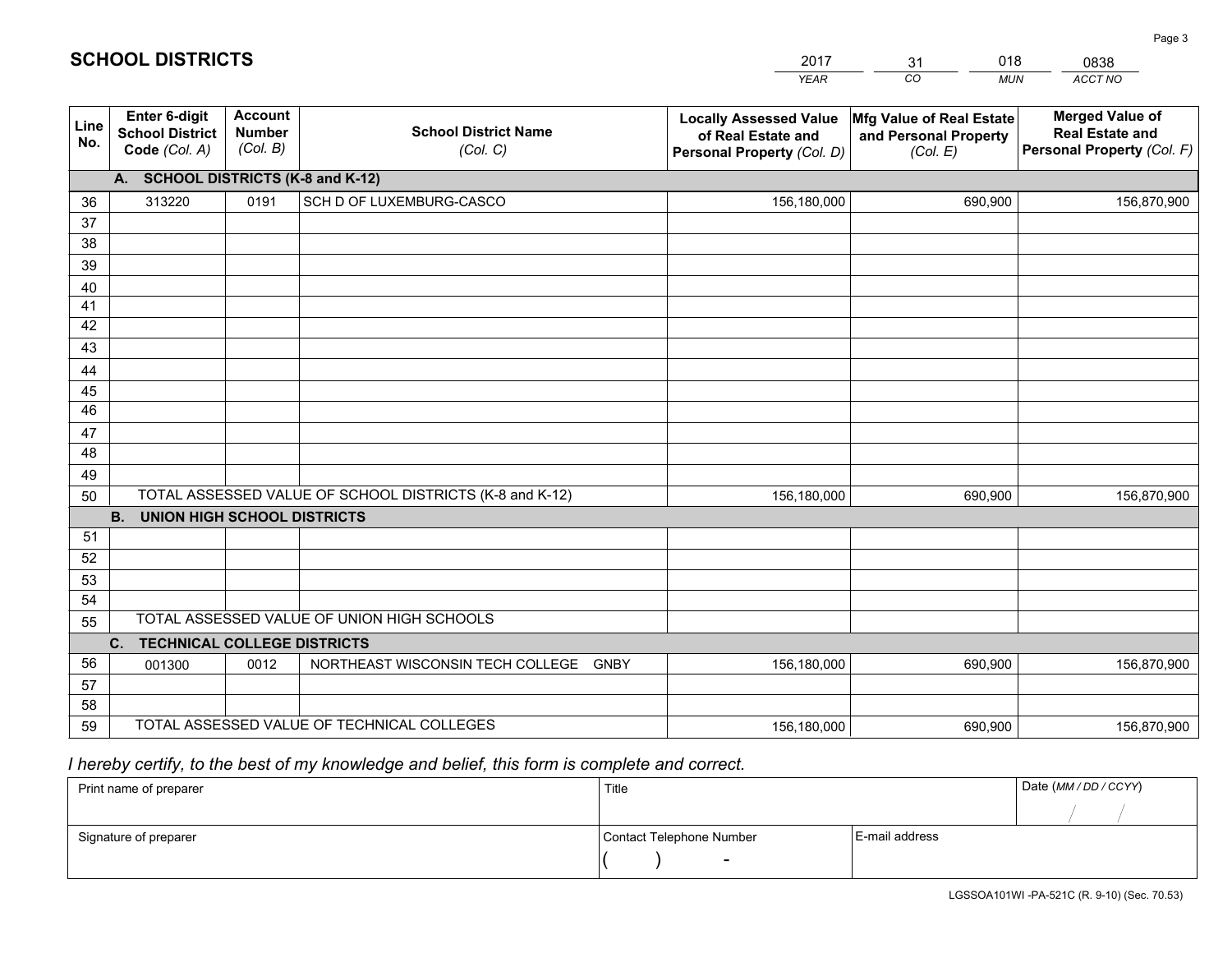### **HIGHLIGHTS**

- 1. Complete the Statement of Assessment after the Board of Review. Reflect any changes made there.
- 2. Use black ink to complete.

**NOTE: Please supply any correction to the name and address.**

NOTE: Please supply any correction to the name and address.

- 3. Line 16 must equal Line 50, Col D.
- 4. Line 55 must equal the total of K-8 schools listed on lines 36-49. Do not include K-12 schools in this comparision.
- 5. Line 59, Col. D must equal Line 16.
- 6. Special District, School District and Technical College District values must include both real estate and personal property. Examples of Special districts are: town sanitary districts, public inland lake protection and rehabilitation districts, and metropolitan sewerage districts.
- 7. DO NOT INCLUDE Manufacturing property values.DOR will print these values on the final SOA.
- 8. Accuracy of this form is very important. The values reported directly affect the equalized value DOR calculates for school and special districts.

#### **Page 1:**

 If not prefilled, enter the tax year,county and municipal code,municipal type, municipal name and county name on the top of form.

Check the Amended box, if filing an amended / corrected SOA.

 Report the parcel count, acres and assessed value of taxable general property, total parcel count, (real and personal), total acres, and values from final figures set by the Board of Review.

- A. Real Estate land and improvements (buildings, etc.) is reported on lines 1 8, total line 9.
- B. Personal Property is reported on lines 11 14, Column D, total line 15.
- C. To complete this report, use the computer produced summary of the assessment roll that shows these amounts.
- D. Use whole numbers only.
- E. Add each line across and each column down to verify entries.

### **Page 2:**

- A. Report Special Items (not subject to general property tax).
- 1. Private Forest Croplands and Managed Forest Lands are reported on lines 18,19, 20 and 21. Be sure to report assessed values **NOT** taxes.
- 2. You should have copies of the orders of entry, orders of withdrawal, etc., to update your assessment roll.
	- 3. Show hundredths of acres (e.g. 39.75).
- 4. Tax exempt lands are reported on line 22.
- 5. Omitted property and sec. 70.43, Wis. Stats., corrections of errors by assessor are reported on line 23. Report real estate and personal property separately. These should be for **prior years**, not something found on the current assessment roll after the board of review.
- B. Special District (Lines 24-35) Include the value of both real and personal property.

 The Department of Revenue (DOR) preprints much of the information regarding names and codes for schools, special districts,etc. If a district is not listed, enter the name and value only, DOR will enter the proper code.

## **Page 3 School Districts:**

Include the value of both real and personal property.

Report School District (regular, elementary, union high school, and technical college).

- 1. Regular (K-12) and Elementary (K-8) school values are reported on lines 36-49, total on line 50.
- 2. Union High School (UHS) (use only if elementary schools are listed on lines 36-49) are reported on lines 51-54. UHS total value (line 55) must equal to the total **elementary school** values reported on lines 36-49. Do notinclude K-12 schools in this comparison.
- 3. Technical College values are reported on lines 56-58, total on line 59.
- 4. Use the computer summary that shows these amounts to complete this report.

#### **This form is due the second Monday in June. File this report only after your Board of Review is complete.**

 *If you have questions: Return forms to:*

 Email: lgs@wisconsin.gov Wisconsin Department of RevenueCall:  $(608)$  266-2569 or  $(608)$  264-6892 Fax number: (608) 264-6887 PO Box 8971

Local Government Services Section 6-97 Madison WI 53708-8971

ERIC CORROY

TOWN OF RED RIVER N8885 COUNTY ROAD DK LUXEMBURG, WI 54217

LUXEMBURG, WI 54217

ERIC CORROY<br>TOWN OF RED RIVER<br>N8885 COUNTY ROAD DK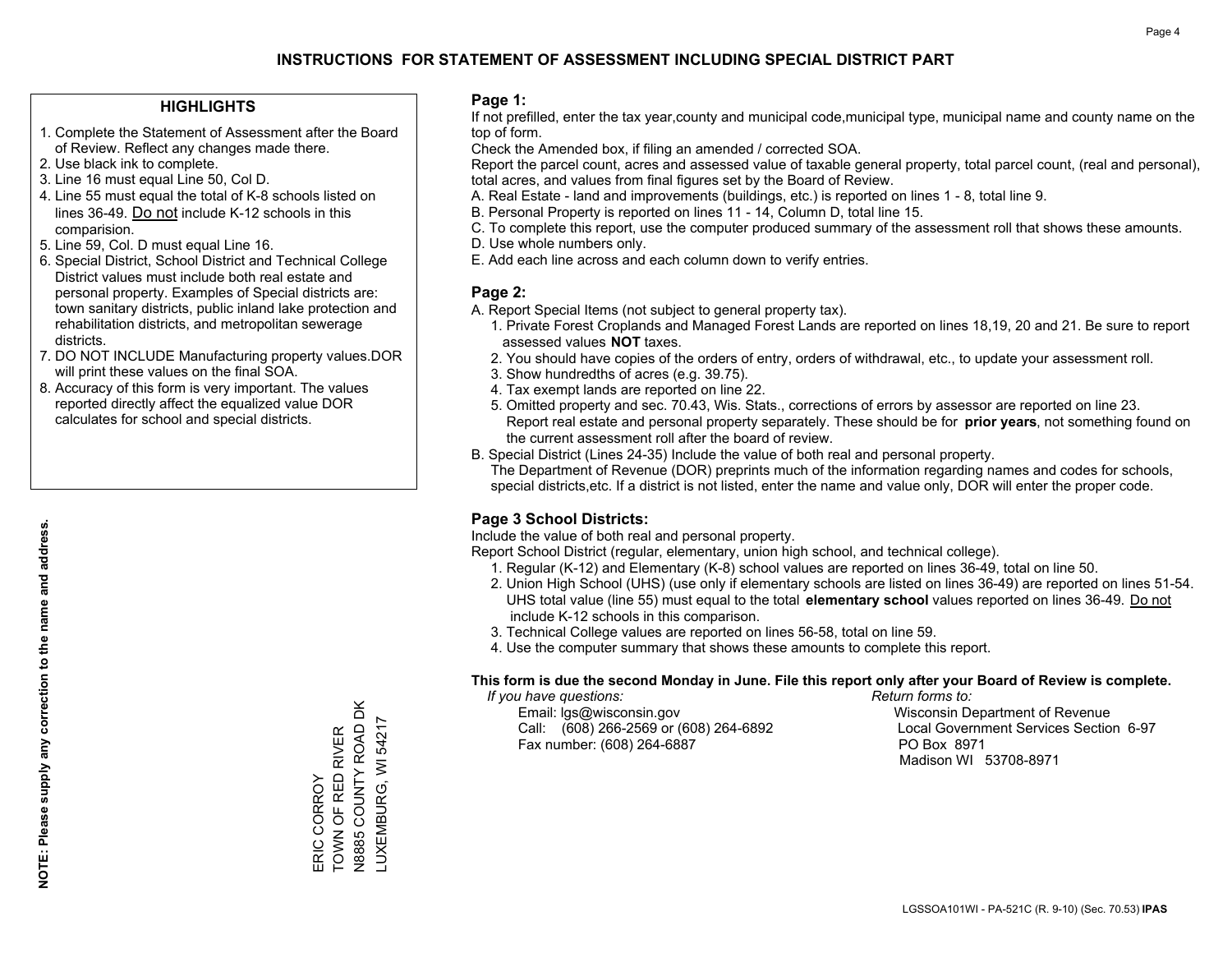## **STATEMENT OF ASSESSMENT FOR 2017**

| - 37     | กวก | 0839    |
|----------|-----|---------|
| $\cdots$ | MUN | ACCT NO |

|                | <b>FOR</b>                                                                                                                                                                                   | <b>TOWN OF</b><br>OF                                         | <b>WEST KEWAUNEE</b>     |                                                      | <b>KEWAUNEE COUNTY</b> |                         |                                        | WHEN COMPLETING THIS DOCUMENT            |
|----------------|----------------------------------------------------------------------------------------------------------------------------------------------------------------------------------------------|--------------------------------------------------------------|--------------------------|------------------------------------------------------|------------------------|-------------------------|----------------------------------------|------------------------------------------|
|                |                                                                                                                                                                                              | Town - Village - City                                        | <b>Municipality Name</b> |                                                      | <b>County Name</b>     |                         |                                        | DO NOT WRITE OVER X's OR IN SHADED AREAS |
| Line<br>No.    | <b>REAL ESTATE</b><br>(See Lines 18 - 22 for                                                                                                                                                 |                                                              |                          | PARCEL COUNT<br>TOTAL LAND IMPROVEMENTS NUMBERS ONLY |                        | VALUE OF<br><b>LAND</b> | <b>VALUE OF</b><br><b>IMPROVEMENTS</b> | TOTAL VALUE OF LAND<br>AND IMPROVEMENTS  |
|                |                                                                                                                                                                                              | other Real Estate)                                           | Col. A                   | Col. B                                               | Col. C                 | Col. D                  | Col. E                                 | Col. F                                   |
|                | <b>RESIDENTIAL - Class 1</b>                                                                                                                                                                 |                                                              | 532                      | 496                                                  | 1,468                  | 10,482,200              | 61,352,100                             | 71,834,300                               |
| $\overline{2}$ |                                                                                                                                                                                              | <b>COMMERCIAL - Class 2</b>                                  | 33                       | 25                                                   | 72                     | 295,600                 | 1,757,700                              | 2,053,300                                |
| 3              |                                                                                                                                                                                              | <b>MANUFACTURING - Class 3</b>                               | $\Omega$                 | 0                                                    | $\Omega$               | $\mathbf{0}$            | 0                                      | $\Omega$                                 |
| $\overline{4}$ |                                                                                                                                                                                              | <b>AGRICULTURAL - Class 4</b>                                | 600                      |                                                      | 13,274                 | 2,400,000               |                                        | 2,400,000                                |
| 5              |                                                                                                                                                                                              | <b>UNDEVELOPED - Class 5</b>                                 | 450                      |                                                      | 2,279                  | 4,033,900               |                                        | 4,033,900                                |
| 6              |                                                                                                                                                                                              | AGRICULTURAL FOREST - Class 5m                               | 183                      |                                                      | 1,445                  | 2,372,000               |                                        | 2,372,000                                |
| 7              |                                                                                                                                                                                              | FOREST LANDS - Class 6                                       | 77                       |                                                      | 1,076                  | 3,547,700               |                                        | 3,547,700                                |
| 8              |                                                                                                                                                                                              | OTHER - Class 7                                              | 96                       | 92                                                   | 242                    | 1,259,900               | 14,299,600                             | 15,559,500                               |
| $\mathbf{Q}$   |                                                                                                                                                                                              | TOTAL - ALL COLUMNS                                          | 1,971                    | 613                                                  | 19,856                 | 24,391,300              | 77,409,400                             | 101,800,700                              |
| 10             |                                                                                                                                                                                              | NUMBER OF PERSONAL PROPERTY ACCOUNTS IN ROLL                 |                          |                                                      | 48                     | <b>LOCALLY ASSESSED</b> | <b>MANUFACTURING</b>                   | <b>MERGED</b>                            |
| 11             |                                                                                                                                                                                              | BOATS AND OTHER WATERCRAFT NOT EXEMPT - Code 1               |                          |                                                      |                        | $\mathbf{0}$            | 0                                      | $\mathbf 0$                              |
| 12             |                                                                                                                                                                                              | MACHINERY, TOOLS AND PATTERNS - Code 2                       |                          |                                                      |                        | 385,300                 | 41,100                                 | 426,400                                  |
| 13             |                                                                                                                                                                                              | FURNITURE, FIXTURES AND EQUIPMENT - Code 3                   |                          |                                                      |                        | 54,800                  | 0                                      | 54,800                                   |
| 14             |                                                                                                                                                                                              | ALL OTHER PERSONAL PROPERTY NOT EXEMPT - Codes 4A, 4B, 4C    |                          |                                                      |                        | 133,500                 | 0                                      | 133,500                                  |
| 15             |                                                                                                                                                                                              | TOTAL OF PERSONAL PROPERTY NOT EXEMPT (Total of Lines 11-14) |                          |                                                      | 573,600                | 41,100                  | 614,700                                |                                          |
| 16             | AGGREGATE ASSESSED VALUE OF ALL PROPERTY SUBJECT TO THE GENERAL PROPERTY TAX (Total of Lines 9F and 15F)<br>MUST EQUAL TOTAL VALUE OF THE SCHOOL DISTRICTS (K-12 PLUS K-8) - Line 50, Col. F |                                                              |                          |                                                      |                        |                         |                                        | 102,415,400                              |
| 17             |                                                                                                                                                                                              | <b>BOARD OF REVIEW</b>                                       |                          |                                                      | Name of Assessor       |                         | Telephone #                            |                                          |
|                | DATE OF FINAL ADJOURNMENT<br>06/29/2017<br><b>MELISSA DARON</b>                                                                                                                              |                                                              |                          |                                                      |                        |                         | (920) 776-1353                         |                                          |

REMARKS

The Assessment Ratio to be used in calculating the estimated Fair Market Value on tax bills for this tax district is .959080813<br>This ratio should be used to convert assessed values to "Calculate Equalized Values" in Step 1 Commission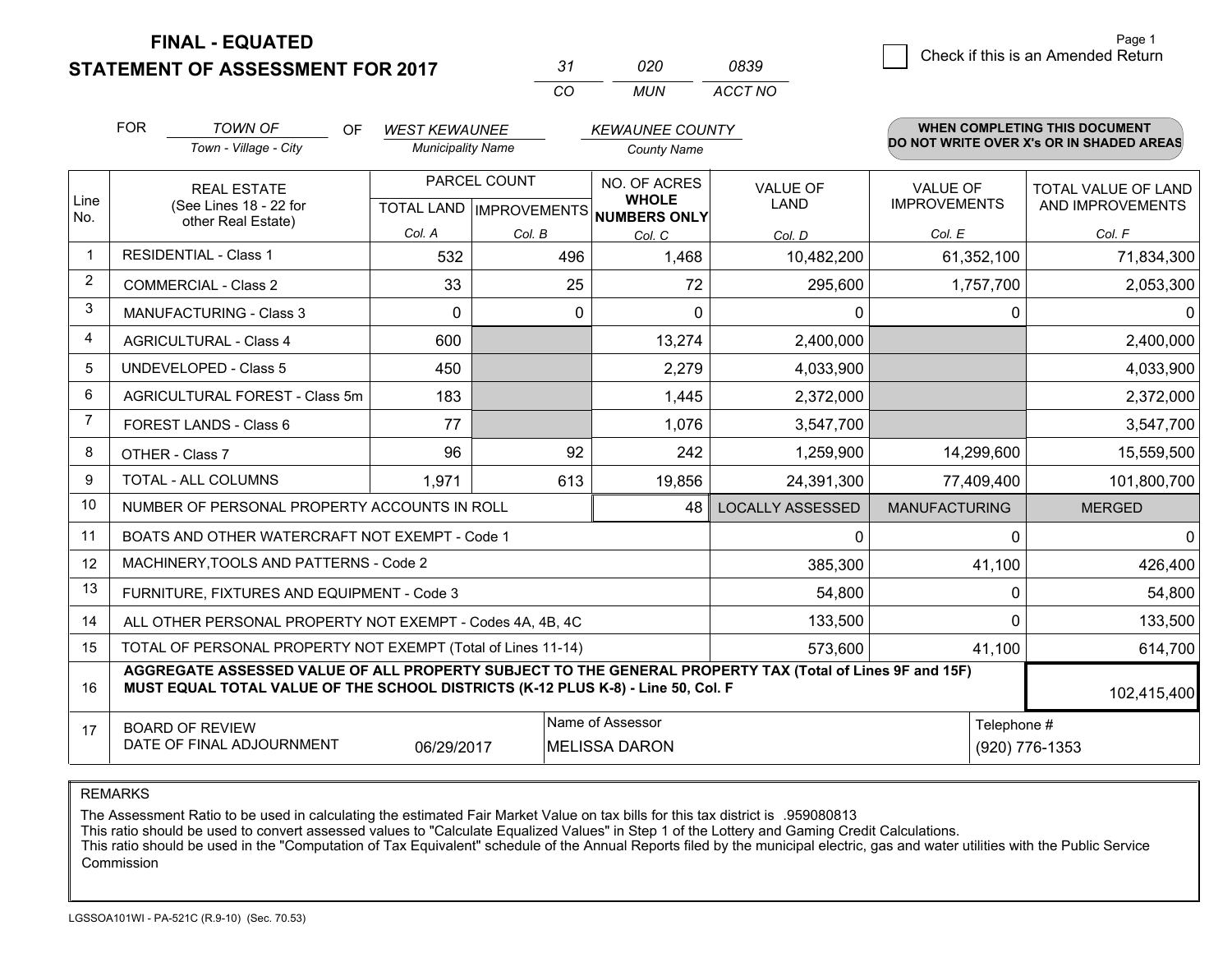*YEAR CO MUN ACCT NO* <sup>2017</sup> <sup>31</sup> <sup>020</sup> <sup>0839</sup>

Do not confuse FOREST LANDS (Line 7) with FOREST CROPS (in this section) - They are **NOT** the same

|    |                                                                                |                                                                 |  | Private Forest Crop - Reg Class @ 10¢ per acre                   |                 | Private Forest Crop - Reg Class @ \$2.52 per acre             |                                                                              |                                    |                    |  |
|----|--------------------------------------------------------------------------------|-----------------------------------------------------------------|--|------------------------------------------------------------------|-----------------|---------------------------------------------------------------|------------------------------------------------------------------------------|------------------------------------|--------------------|--|
| 18 | (a) PARCELS                                                                    | (b) ACRES                                                       |  | (c) ASSESSED VALUE                                               |                 | (d) PARCELS                                                   | (e) ACRES                                                                    |                                    | (f) ASSESSED VALUE |  |
|    |                                                                                |                                                                 |  |                                                                  |                 |                                                               | Entered Before 2005 Managed Forest - Ferrous Mining CLOSED @ \$8.27 per acre |                                    |                    |  |
| 19 | (a) PARCELS                                                                    | Private Forest Crop - Special Class @ 20¢ per acre<br>(b) ACRES |  | (c) ASSESSED VALUE                                               |                 | (d) PARCELS                                                   | (e) ACRES                                                                    |                                    | (f) ASSESSED VALUE |  |
|    |                                                                                |                                                                 |  |                                                                  |                 | Entered Before 2005 Managed Forest - CLOSED @ \$1.87 per acre |                                                                              |                                    |                    |  |
|    |                                                                                | Entered Before 2005 Managed Forest - OPEN @                     |  | \$.79 per acre                                                   |                 |                                                               |                                                                              |                                    |                    |  |
| 20 | (a) PARCELS                                                                    | (b) ACRES                                                       |  | (c) ASSESSED VALUE                                               |                 | (d) PARCELS                                                   | (e) ACRES                                                                    |                                    | (f) ASSESSED VALUE |  |
|    |                                                                                |                                                                 |  |                                                                  | 26              | 478.46                                                        |                                                                              | 1,578,900                          |                    |  |
|    | Entered After 2004 Managed Forest - OPEN @<br>\$2.14 per acre                  |                                                                 |  |                                                                  |                 | Entered After 2004 Managed Forest - CLOSED @ \$10.68 per acre |                                                                              |                                    |                    |  |
| 21 | (a) PARCELS                                                                    | (b) ACRES                                                       |  | (c) ASSESSED VALUE                                               |                 | (d) PARCELS<br>(e) ACRES                                      |                                                                              |                                    | (f) ASSESSED VALUE |  |
|    |                                                                                |                                                                 |  |                                                                  |                 |                                                               |                                                                              |                                    |                    |  |
|    |                                                                                | 40                                                              |  | 132,000                                                          |                 | 19<br>410.45                                                  |                                                                              | 1,354,600                          |                    |  |
| 22 | (a) County Forest Cropland Acres                                               |                                                                 |  | (b) Federal Acres                                                | (c) State Acres |                                                               |                                                                              | (d) County (NOT FOREST CROP) Acres |                    |  |
|    |                                                                                |                                                                 |  |                                                                  |                 | 1,881.43                                                      | 668.86                                                                       |                                    | 101.99             |  |
|    |                                                                                |                                                                 |  | Assessed Value of Omitted Property From Prior Years (Sec. 70.44) |                 |                                                               | Assessed Value of Sec. 70.43 Corrections of Errors by Assessors              |                                    |                    |  |
|    |                                                                                | (a) REAL ESTATE                                                 |  | (b) PERSONAL                                                     |                 |                                                               | (c1) REAL ESTATE                                                             |                                    | (c2) PERSONAL      |  |
| 23 |                                                                                |                                                                 |  |                                                                  |                 |                                                               |                                                                              |                                    |                    |  |
|    | Manufacturing Equated Value of Omitted Property From Prior Years (Sec. 70.995) |                                                                 |  |                                                                  |                 |                                                               | Mfg. Equated Value of Sec.70.43 Corrections of Errors by Assessors           |                                    |                    |  |
|    |                                                                                | (d) REAL ESTATE                                                 |  | (e) PERSONAL                                                     |                 | (f1) REAL ESTATE                                              |                                                                              |                                    | (f2) PERSONAL      |  |
|    |                                                                                |                                                                 |  |                                                                  |                 |                                                               |                                                                              |                                    |                    |  |
|    |                                                                                |                                                                 |  |                                                                  |                 |                                                               |                                                                              |                                    |                    |  |

## **SPECIAL DISTRICTS**

| Line<br>No. | Enter 6-digit<br><b>Special District</b> | <b>Account</b><br><b>Number</b> | <b>Special District Name</b> | <b>Locally Assessed Value</b><br>of Real Estate and | Mfg Value of Real Estate<br>and Personal Property | <b>Merged Value of</b><br><b>Real Estate and</b> |
|-------------|------------------------------------------|---------------------------------|------------------------------|-----------------------------------------------------|---------------------------------------------------|--------------------------------------------------|
|             | Code (Col. A)                            | (Col. B)                        | (Col. C)                     | Personal Property (Col. D)                          | (Col. E)                                          | Personal Property (Col. F)                       |
| 24          |                                          |                                 |                              |                                                     |                                                   |                                                  |
| 25          |                                          |                                 |                              |                                                     |                                                   |                                                  |
| 26          |                                          |                                 |                              |                                                     |                                                   |                                                  |
| 27          |                                          |                                 |                              |                                                     |                                                   |                                                  |
| 28          |                                          |                                 |                              |                                                     |                                                   |                                                  |
| 29          |                                          |                                 |                              |                                                     |                                                   |                                                  |
| 30          |                                          |                                 |                              |                                                     |                                                   |                                                  |
| 31          |                                          |                                 |                              |                                                     |                                                   |                                                  |
| 32          |                                          |                                 |                              |                                                     |                                                   |                                                  |
| 33          |                                          |                                 |                              |                                                     |                                                   |                                                  |
| 34          |                                          |                                 |                              |                                                     |                                                   |                                                  |
| 35          |                                          |                                 |                              |                                                     |                                                   |                                                  |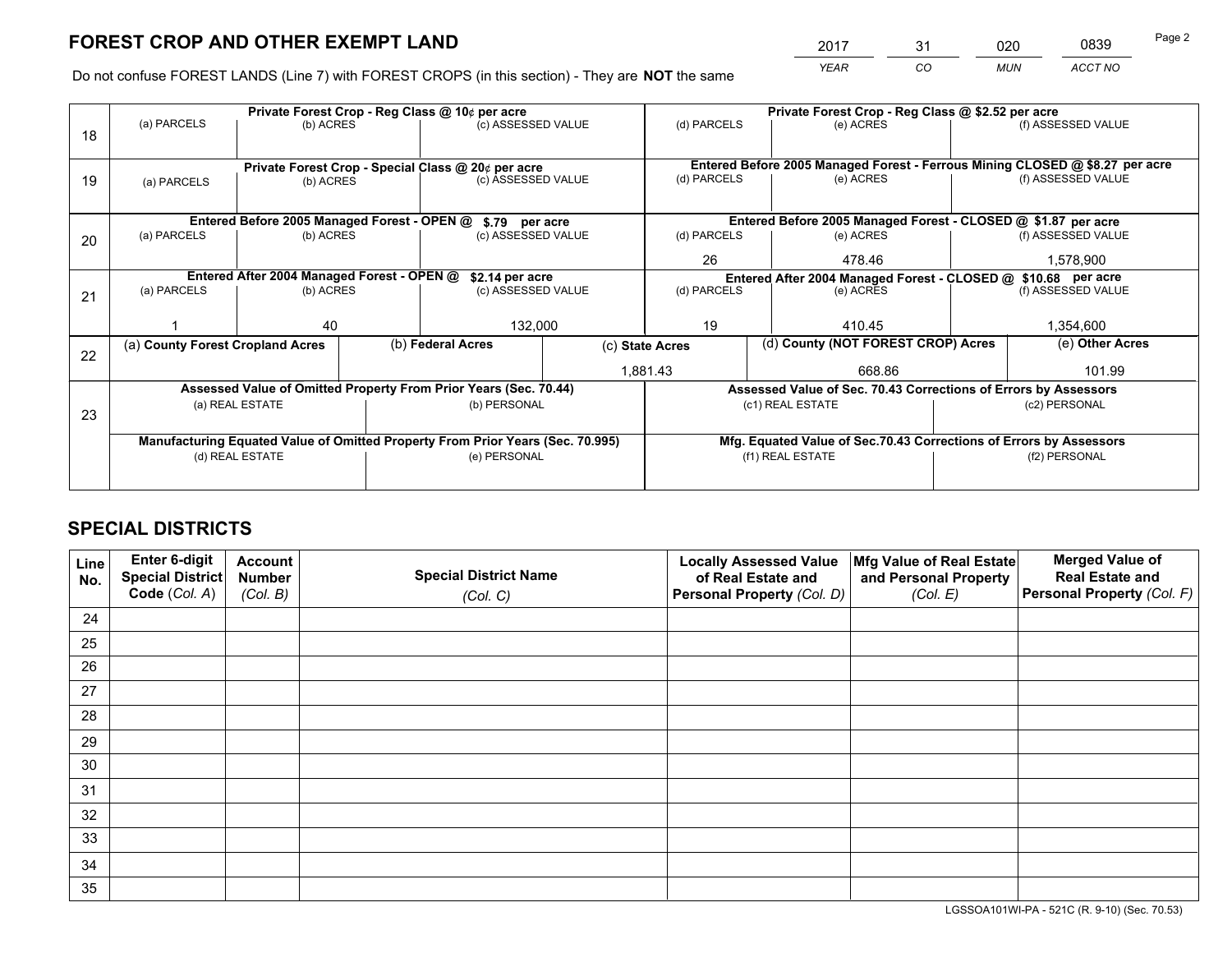|             |                                                          |                                             |                                                         | <b>YEAR</b>                                                                       | CO<br><b>MUN</b>                                              | ACCT NO                                                                        |
|-------------|----------------------------------------------------------|---------------------------------------------|---------------------------------------------------------|-----------------------------------------------------------------------------------|---------------------------------------------------------------|--------------------------------------------------------------------------------|
| Line<br>No. | Enter 6-digit<br><b>School District</b><br>Code (Col. A) | <b>Account</b><br><b>Number</b><br>(Col. B) | <b>School District Name</b><br>(Col. C)                 | <b>Locally Assessed Value</b><br>of Real Estate and<br>Personal Property (Col. D) | Mfg Value of Real Estate<br>and Personal Property<br>(Col. E) | <b>Merged Value of</b><br><b>Real Estate and</b><br>Personal Property (Col. F) |
|             | A. SCHOOL DISTRICTS (K-8 and K-12)                       |                                             |                                                         |                                                                                   |                                                               |                                                                                |
| 36          | 312814                                                   | 0190                                        | SCH D OF KEWAUNEE                                       | 102,374,300                                                                       | 41,100                                                        | 102,415,400                                                                    |
| 37          |                                                          |                                             |                                                         |                                                                                   |                                                               |                                                                                |
| 38          |                                                          |                                             |                                                         |                                                                                   |                                                               |                                                                                |
| 39          |                                                          |                                             |                                                         |                                                                                   |                                                               |                                                                                |
| 40          |                                                          |                                             |                                                         |                                                                                   |                                                               |                                                                                |
| 41<br>42    |                                                          |                                             |                                                         |                                                                                   |                                                               |                                                                                |
| 43          |                                                          |                                             |                                                         |                                                                                   |                                                               |                                                                                |
|             |                                                          |                                             |                                                         |                                                                                   |                                                               |                                                                                |
| 44<br>45    |                                                          |                                             |                                                         |                                                                                   |                                                               |                                                                                |
| 46          |                                                          |                                             |                                                         |                                                                                   |                                                               |                                                                                |
| 47          |                                                          |                                             |                                                         |                                                                                   |                                                               |                                                                                |
| 48          |                                                          |                                             |                                                         |                                                                                   |                                                               |                                                                                |
| 49          |                                                          |                                             |                                                         |                                                                                   |                                                               |                                                                                |
| 50          |                                                          |                                             | TOTAL ASSESSED VALUE OF SCHOOL DISTRICTS (K-8 and K-12) | 102,374,300                                                                       | 41,100                                                        | 102,415,400                                                                    |
|             | <b>B.</b><br>UNION HIGH SCHOOL DISTRICTS                 |                                             |                                                         |                                                                                   |                                                               |                                                                                |
| 51          |                                                          |                                             |                                                         |                                                                                   |                                                               |                                                                                |
| 52          |                                                          |                                             |                                                         |                                                                                   |                                                               |                                                                                |
| 53          |                                                          |                                             |                                                         |                                                                                   |                                                               |                                                                                |
| 54          |                                                          |                                             |                                                         |                                                                                   |                                                               |                                                                                |
| 55          |                                                          |                                             | TOTAL ASSESSED VALUE OF UNION HIGH SCHOOLS              |                                                                                   |                                                               |                                                                                |
|             | C.<br><b>TECHNICAL COLLEGE DISTRICTS</b>                 |                                             |                                                         |                                                                                   |                                                               |                                                                                |
| 56          | 001300                                                   | 0012                                        | NORTHEAST WISCONSIN TECH COLLEGE<br><b>GNBY</b>         | 102,374,300                                                                       | 41,100                                                        | 102,415,400                                                                    |
| 57          |                                                          |                                             |                                                         |                                                                                   |                                                               |                                                                                |
| 58<br>59    |                                                          |                                             | TOTAL ASSESSED VALUE OF TECHNICAL COLLEGES              |                                                                                   |                                                               |                                                                                |
|             |                                                          |                                             |                                                         | 102,374,300                                                                       | 41,100                                                        | 102,415,400                                                                    |

31

020

 *I hereby certify, to the best of my knowledge and belief, this form is complete and correct.*

**SCHOOL DISTRICTS**

| Print name of preparer | Title                    |                | Date (MM / DD / CCYY) |
|------------------------|--------------------------|----------------|-----------------------|
|                        |                          |                |                       |
| Signature of preparer  | Contact Telephone Number | E-mail address |                       |
|                        | $\sim$                   |                |                       |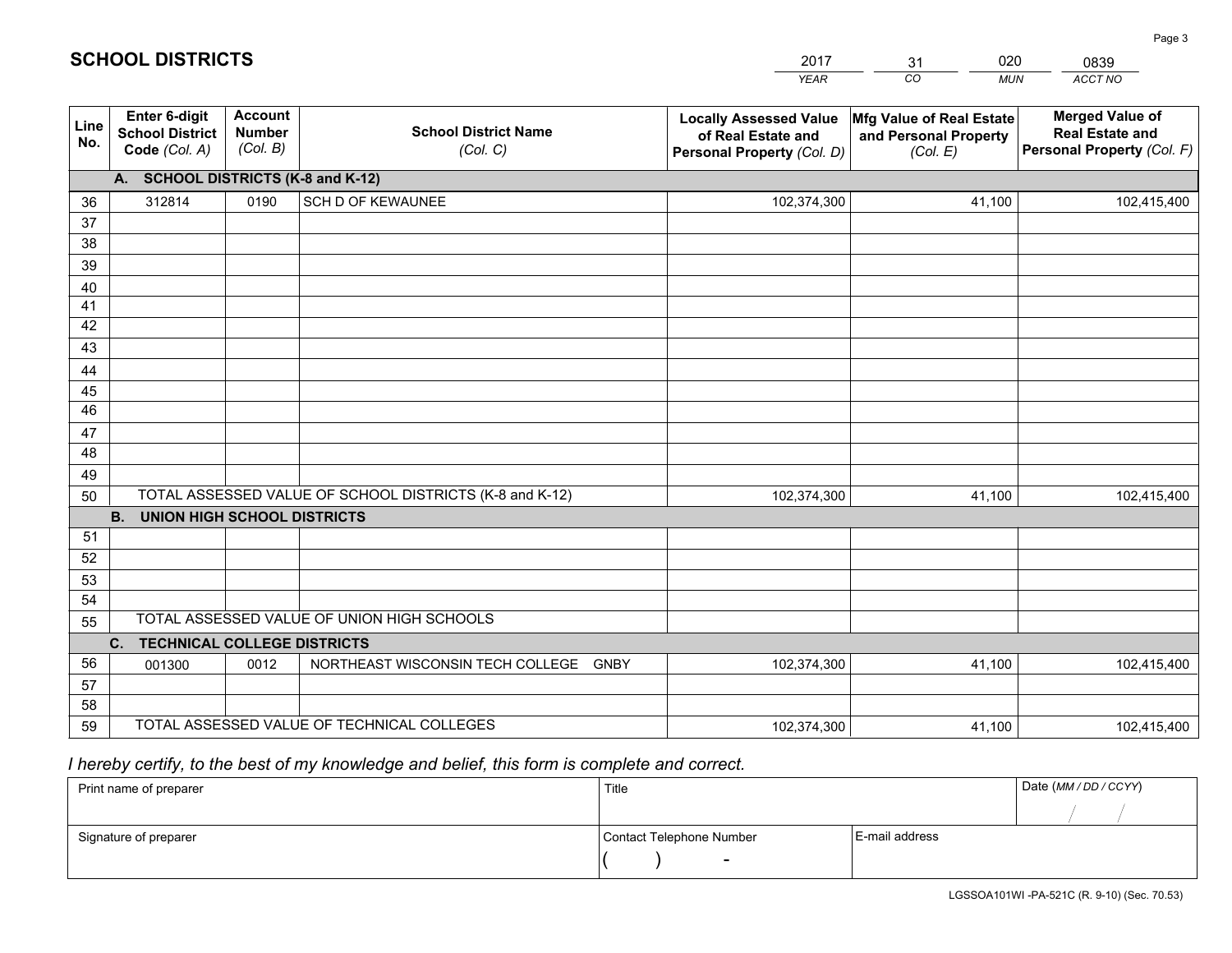### **HIGHLIGHTS**

- 1. Complete the Statement of Assessment after the Board of Review. Reflect any changes made there.
- 2. Use black ink to complete.
- 3. Line 16 must equal Line 50, Col D.
- 4. Line 55 must equal the total of K-8 schools listed on lines 36-49. Do not include K-12 schools in this comparision.
- 5. Line 59, Col. D must equal Line 16.
- 6. Special District, School District and Technical College District values must include both real estate and personal property. Examples of Special districts are: town sanitary districts, public inland lake protection and rehabilitation districts, and metropolitan sewerage districts.
- 7. DO NOT INCLUDE Manufacturing property values.DOR will print these values on the final SOA.
- 8. Accuracy of this form is very important. The values reported directly affect the equalized value DOR calculates for school and special districts.

#### **Page 1:**

 If not prefilled, enter the tax year,county and municipal code,municipal type, municipal name and county name on the top of form.

Check the Amended box, if filing an amended / corrected SOA.

 Report the parcel count, acres and assessed value of taxable general property, total parcel count, (real and personal), total acres, and values from final figures set by the Board of Review.

- A. Real Estate land and improvements (buildings, etc.) is reported on lines 1 8, total line 9.
- B. Personal Property is reported on lines 11 14, Column D, total line 15.
- C. To complete this report, use the computer produced summary of the assessment roll that shows these amounts.
- D. Use whole numbers only.
- E. Add each line across and each column down to verify entries.

## **Page 2:**

- A. Report Special Items (not subject to general property tax).
- 1. Private Forest Croplands and Managed Forest Lands are reported on lines 18,19, 20 and 21. Be sure to report assessed values **NOT** taxes.
- 2. You should have copies of the orders of entry, orders of withdrawal, etc., to update your assessment roll.
	- 3. Show hundredths of acres (e.g. 39.75).
- 4. Tax exempt lands are reported on line 22.
- 5. Omitted property and sec. 70.43, Wis. Stats., corrections of errors by assessor are reported on line 23. Report real estate and personal property separately. These should be for **prior years**, not something found on the current assessment roll after the board of review.
- B. Special District (Lines 24-35) Include the value of both real and personal property.
- The Department of Revenue (DOR) preprints much of the information regarding names and codes for schools, special districts,etc. If a district is not listed, enter the name and value only, DOR will enter the proper code.

## **Page 3 School Districts:**

Include the value of both real and personal property.

Report School District (regular, elementary, union high school, and technical college).

- 1. Regular (K-12) and Elementary (K-8) school values are reported on lines 36-49, total on line 50.
- 2. Union High School (UHS) (use only if elementary schools are listed on lines 36-49) are reported on lines 51-54. UHS total value (line 55) must equal to the total **elementary school** values reported on lines 36-49. Do notinclude K-12 schools in this comparison.
- 3. Technical College values are reported on lines 56-58, total on line 59.
- 4. Use the computer summary that shows these amounts to complete this report.

#### **This form is due the second Monday in June. File this report only after your Board of Review is complete.**

 *If you have questions: Return forms to:*

 Email: lgs@wisconsin.gov Wisconsin Department of RevenueCall:  $(608)$  266-2569 or  $(608)$  264-6892 Fax number: (608) 264-6887 PO Box 8971

Local Government Services Section 6-97 Madison WI 53708-8971

BONNIE PURZNER<br>TOWN OF WEST KEWAUNEE TOWN OF WEST KEWAUNEE N4336 KAY ROAD<br>KEWAUNEE, WI 54216 KEWAUNEE, WI 54216 BONNIE PURZNER N4336 KAY ROAD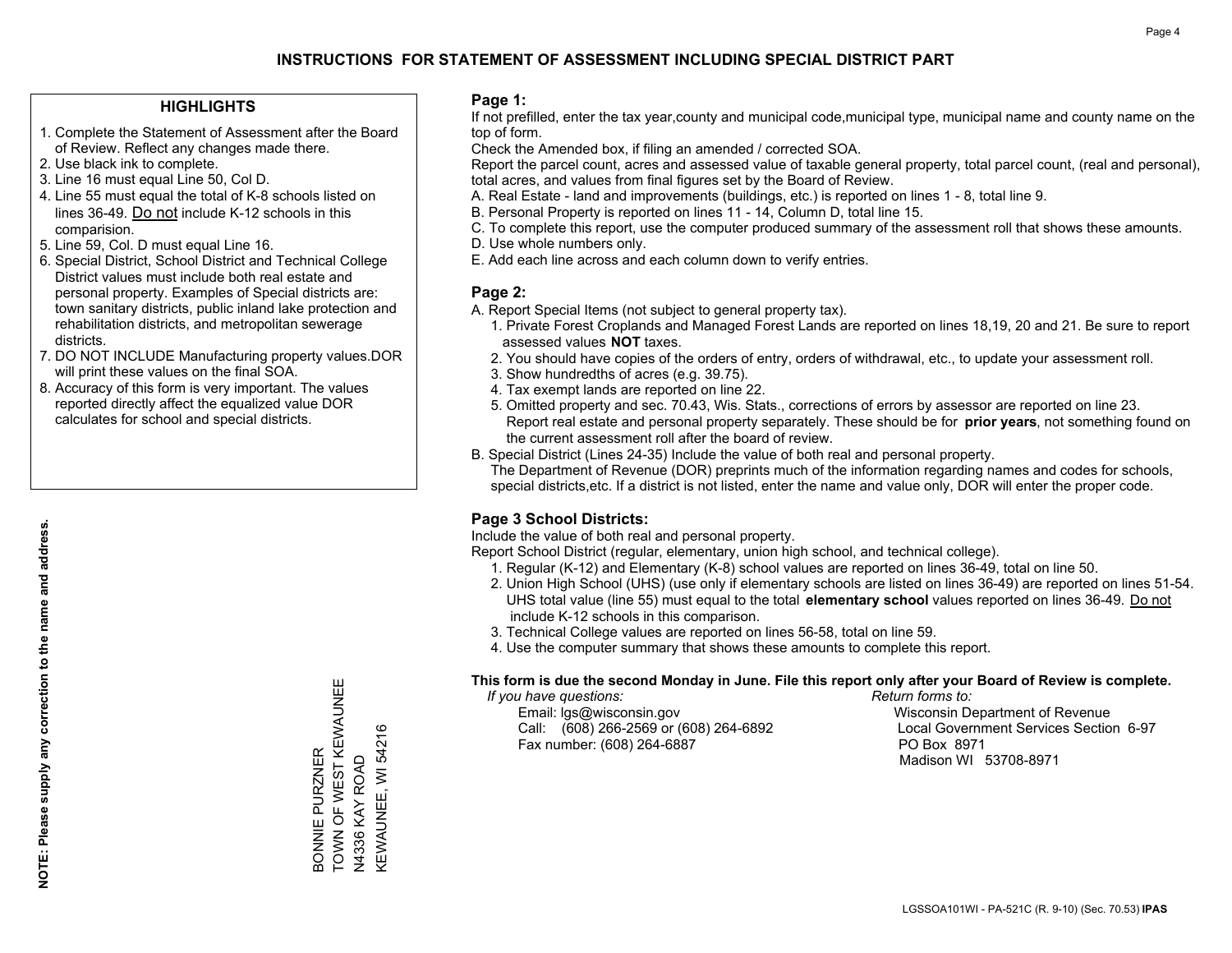## **STATEMENT OF ASSESSMENT FOR 2017**

*CO MUN <sup>31</sup> <sup>111</sup> ACCT NO0840*

|                | <b>FOR</b>         | <b>VILLAGE OF</b><br>OF                                                                                                                                                                      | CASCO                    |                | <b>KEWAUNEE COUNTY</b>                              |                         |                      | <b>WHEN COMPLETING THIS DOCUMENT</b>     |
|----------------|--------------------|----------------------------------------------------------------------------------------------------------------------------------------------------------------------------------------------|--------------------------|----------------|-----------------------------------------------------|-------------------------|----------------------|------------------------------------------|
|                |                    | Town - Village - City                                                                                                                                                                        | <b>Municipality Name</b> |                | <b>County Name</b>                                  |                         |                      | DO NOT WRITE OVER X's OR IN SHADED AREAS |
|                | <b>REAL ESTATE</b> |                                                                                                                                                                                              | PARCEL COUNT             |                | NO. OF ACRES                                        | <b>VALUE OF</b>         | <b>VALUE OF</b>      | <b>TOTAL VALUE OF LAND</b>               |
| Line<br>No.    |                    | (See Lines 18 - 22 for<br>other Real Estate)                                                                                                                                                 |                          |                | <b>WHOLE</b><br>TOTAL LAND MPROVEMENTS NUMBERS ONLY | <b>LAND</b>             | <b>IMPROVEMENTS</b>  | AND IMPROVEMENTS                         |
|                |                    |                                                                                                                                                                                              | Col. A                   | Col. B         | Col. C                                              | Col. D                  | Col. E               | Col. F                                   |
| $\mathbf 1$    |                    | <b>RESIDENTIAL - Class 1</b>                                                                                                                                                                 | 266                      | 218            | 49                                                  | 3,582,600               | 18,631,500           | 22,214,100                               |
| $\overline{2}$ |                    | <b>COMMERCIAL - Class 2</b>                                                                                                                                                                  | 29                       | 22             | 14                                                  | 464,100                 | 3,173,475            | 3,637,575                                |
| 3              |                    | <b>MANUFACTURING - Class 3</b>                                                                                                                                                               | 3                        | 3              | 14                                                  | 76,400                  | 479,800              | 556,200                                  |
| 4              |                    | <b>AGRICULTURAL - Class 4</b>                                                                                                                                                                | 23                       |                | 97                                                  | 15,900                  |                      | 15,900                                   |
| 5              |                    | <b>UNDEVELOPED - Class 5</b>                                                                                                                                                                 | $\Omega$                 |                | $\mathbf{0}$                                        | $\Omega$                |                      | <sup>0</sup>                             |
| 6              |                    | AGRICULTURAL FOREST - Class 5m                                                                                                                                                               | 1                        |                | 8                                                   | 10,000                  |                      | 10,000                                   |
| $\overline{7}$ |                    | FOREST LANDS - Class 6                                                                                                                                                                       | 0                        |                | $\mathbf{0}$                                        | $\Omega$                |                      | 0                                        |
| 8              |                    | OTHER - Class 7                                                                                                                                                                              | $\overline{2}$           | $\overline{2}$ | $\overline{2}$                                      | 18,000                  | 8,800                | 26,800                                   |
| 9              |                    | <b>TOTAL - ALL COLUMNS</b>                                                                                                                                                                   | 324                      | 245            | 184                                                 | 4,167,000               | 22,293,575           | 26,460,575                               |
| 10             |                    | NUMBER OF PERSONAL PROPERTY ACCOUNTS IN ROLL                                                                                                                                                 |                          |                | 29                                                  | <b>LOCALLY ASSESSED</b> | <b>MANUFACTURING</b> | <b>MERGED</b>                            |
| 11             |                    | BOATS AND OTHER WATERCRAFT NOT EXEMPT - Code 1                                                                                                                                               |                          |                |                                                     | 0                       | 0                    | 0                                        |
| 12             |                    | MACHINERY, TOOLS AND PATTERNS - Code 2                                                                                                                                                       |                          |                |                                                     | 150,150                 | 11,800               | 161,950                                  |
| 13             |                    | FURNITURE, FIXTURES AND EQUIPMENT - Code 3                                                                                                                                                   |                          |                |                                                     | 128,900                 | 14,800               | 143,700                                  |
| 14             |                    | ALL OTHER PERSONAL PROPERTY NOT EXEMPT - Codes 4A, 4B, 4C                                                                                                                                    |                          |                |                                                     | 30,000                  | 103,500              | 133,500                                  |
| 15             |                    | TOTAL OF PERSONAL PROPERTY NOT EXEMPT (Total of Lines 11-14)                                                                                                                                 |                          |                |                                                     | 309,050                 | 130,100              | 439,150                                  |
| 16             |                    | AGGREGATE ASSESSED VALUE OF ALL PROPERTY SUBJECT TO THE GENERAL PROPERTY TAX (Total of Lines 9F and 15F)<br>MUST EQUAL TOTAL VALUE OF THE SCHOOL DISTRICTS (K-12 PLUS K-8) - Line 50, Col. F |                          |                |                                                     | 26,899,725              |                      |                                          |
| 17             |                    | <b>BOARD OF REVIEW</b>                                                                                                                                                                       |                          |                | Name of Assessor                                    |                         | Telephone #          |                                          |
|                |                    | DATE OF FINAL ADJOURNMENT                                                                                                                                                                    | 05/09/2017               |                | <b>BILL GERRITS</b>                                 |                         |                      | (920) 851-0074                           |

REMARKS

The Assessment Ratio to be used in calculating the estimated Fair Market Value on tax bills for this tax district is .906461803<br>This ratio should be used to convert assessed values to "Calculate Equalized Values" in Step 1 Commission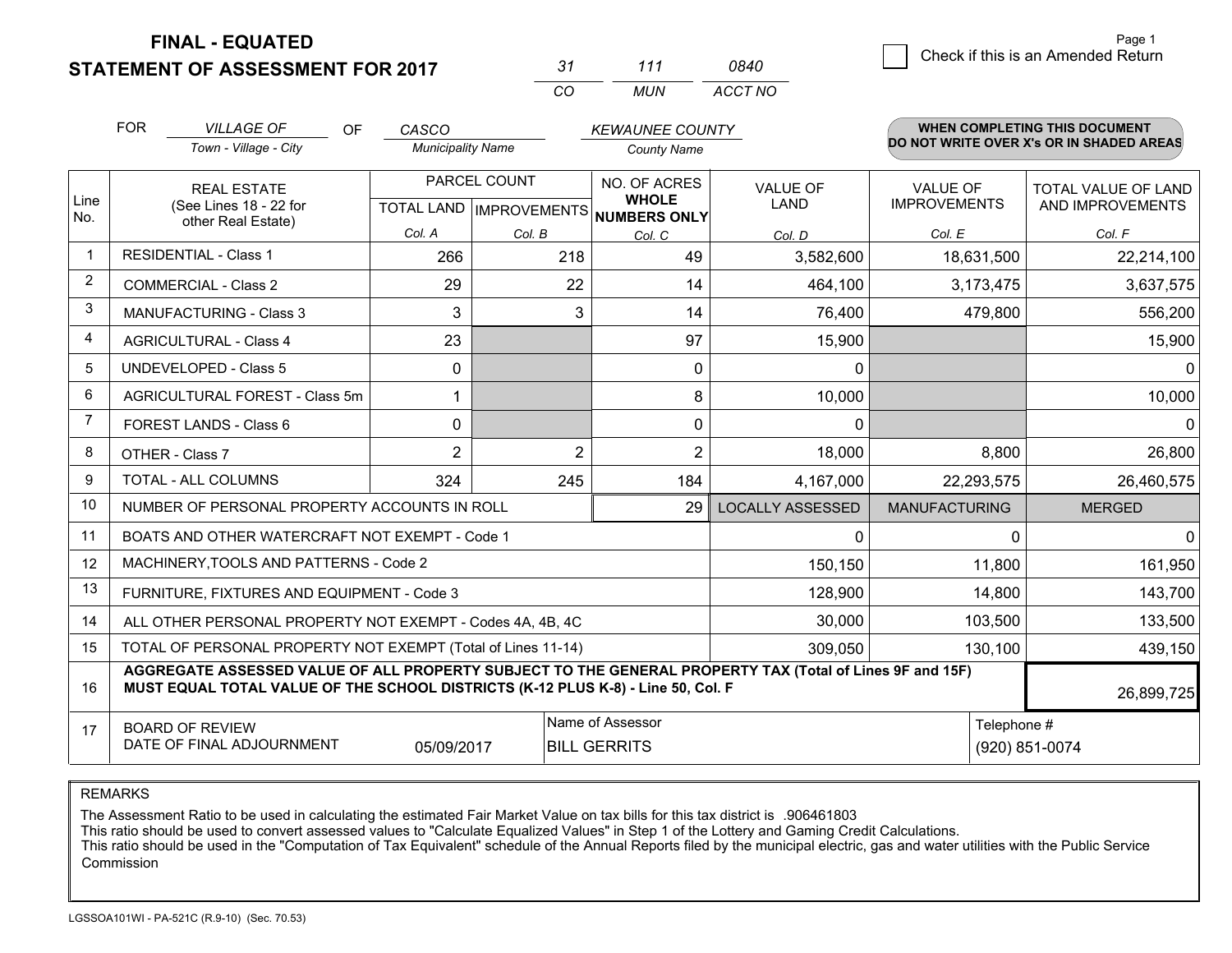*YEAR CO MUN ACCT NO* <sup>2017</sup> <sup>31</sup> <sup>111</sup> <sup>0840</sup>

Do not confuse FOREST LANDS (Line 7) with FOREST CROPS (in this section) - They are **NOT** the same

|    | Private Forest Crop - Reg Class @ 10¢ per acre                |                                                       |  |                                                                                |                                                               | Private Forest Crop - Reg Class @ \$2.52 per acre               |                                                                              |                 |                    |  |
|----|---------------------------------------------------------------|-------------------------------------------------------|--|--------------------------------------------------------------------------------|---------------------------------------------------------------|-----------------------------------------------------------------|------------------------------------------------------------------------------|-----------------|--------------------|--|
| 18 | (a) PARCELS                                                   | (b) ACRES                                             |  | (c) ASSESSED VALUE                                                             |                                                               | (d) PARCELS                                                     | (e) ACRES                                                                    |                 | (f) ASSESSED VALUE |  |
|    |                                                               |                                                       |  |                                                                                |                                                               |                                                                 |                                                                              |                 |                    |  |
|    |                                                               |                                                       |  | Private Forest Crop - Special Class @ 20¢ per acre                             |                                                               |                                                                 | Entered Before 2005 Managed Forest - Ferrous Mining CLOSED @ \$8.27 per acre |                 |                    |  |
| 19 | (a) PARCELS                                                   | (b) ACRES                                             |  | (c) ASSESSED VALUE                                                             |                                                               | (d) PARCELS                                                     | (e) ACRES                                                                    |                 | (f) ASSESSED VALUE |  |
|    |                                                               |                                                       |  |                                                                                |                                                               |                                                                 |                                                                              |                 |                    |  |
|    |                                                               | Entered Before 2005 Managed Forest - OPEN @           |  | \$.79 per acre                                                                 |                                                               |                                                                 | Entered Before 2005 Managed Forest - CLOSED @ \$1.87 per acre                |                 |                    |  |
| 20 | (a) PARCELS                                                   | (b) ACRES                                             |  | (c) ASSESSED VALUE                                                             |                                                               | (d) PARCELS                                                     | (e) ACRES                                                                    |                 | (f) ASSESSED VALUE |  |
|    |                                                               |                                                       |  |                                                                                |                                                               | $\overline{2}$                                                  | 28                                                                           |                 | 33,600             |  |
|    | Entered After 2004 Managed Forest - OPEN @<br>\$2.14 per acre |                                                       |  |                                                                                | Entered After 2004 Managed Forest - CLOSED @ \$10.68 per acre |                                                                 |                                                                              |                 |                    |  |
| 21 | (a) PARCELS                                                   | (b) ACRES                                             |  | (c) ASSESSED VALUE                                                             |                                                               | (d) PARCELS<br>(e) ACRES                                        |                                                                              |                 | (f) ASSESSED VALUE |  |
|    |                                                               |                                                       |  |                                                                                |                                                               |                                                                 |                                                                              |                 |                    |  |
|    |                                                               | (b) Federal Acres<br>(a) County Forest Cropland Acres |  |                                                                                | (c) State Acres                                               | (d) County (NOT FOREST CROP) Acres                              |                                                                              | (e) Other Acres |                    |  |
| 22 |                                                               |                                                       |  |                                                                                |                                                               |                                                                 |                                                                              |                 |                    |  |
|    |                                                               |                                                       |  |                                                                                |                                                               |                                                                 | .38                                                                          |                 | 38.59              |  |
|    |                                                               |                                                       |  | Assessed Value of Omitted Property From Prior Years (Sec. 70.44)               |                                                               | Assessed Value of Sec. 70.43 Corrections of Errors by Assessors |                                                                              |                 |                    |  |
| 23 |                                                               | (a) REAL ESTATE                                       |  | (b) PERSONAL                                                                   |                                                               |                                                                 | (c1) REAL ESTATE                                                             |                 | (c2) PERSONAL      |  |
|    |                                                               |                                                       |  |                                                                                |                                                               |                                                                 |                                                                              |                 |                    |  |
|    |                                                               |                                                       |  | Manufacturing Equated Value of Omitted Property From Prior Years (Sec. 70.995) |                                                               |                                                                 | Mfg. Equated Value of Sec.70.43 Corrections of Errors by Assessors           |                 |                    |  |
|    |                                                               | (d) REAL ESTATE                                       |  | (e) PERSONAL                                                                   |                                                               |                                                                 | (f1) REAL ESTATE                                                             |                 | (f2) PERSONAL      |  |
|    |                                                               |                                                       |  |                                                                                |                                                               |                                                                 |                                                                              |                 |                    |  |

## **SPECIAL DISTRICTS**

| Line<br>No. | Enter 6-digit<br><b>Special District</b> | <b>Account</b><br><b>Number</b> | <b>Special District Name</b> | <b>Locally Assessed Value</b><br>of Real Estate and | Mfg Value of Real Estate<br>and Personal Property | <b>Merged Value of</b><br><b>Real Estate and</b> |
|-------------|------------------------------------------|---------------------------------|------------------------------|-----------------------------------------------------|---------------------------------------------------|--------------------------------------------------|
|             | Code (Col. A)                            | (Col. B)                        | (Col. C)                     | Personal Property (Col. D)                          | (Col. E)                                          | Personal Property (Col. F)                       |
| 24          |                                          |                                 |                              |                                                     |                                                   |                                                  |
| 25          |                                          |                                 |                              |                                                     |                                                   |                                                  |
| 26          |                                          |                                 |                              |                                                     |                                                   |                                                  |
| 27          |                                          |                                 |                              |                                                     |                                                   |                                                  |
| 28          |                                          |                                 |                              |                                                     |                                                   |                                                  |
| 29          |                                          |                                 |                              |                                                     |                                                   |                                                  |
| 30          |                                          |                                 |                              |                                                     |                                                   |                                                  |
| 31          |                                          |                                 |                              |                                                     |                                                   |                                                  |
| 32          |                                          |                                 |                              |                                                     |                                                   |                                                  |
| 33          |                                          |                                 |                              |                                                     |                                                   |                                                  |
| 34          |                                          |                                 |                              |                                                     |                                                   |                                                  |
| 35          |                                          |                                 |                              |                                                     |                                                   |                                                  |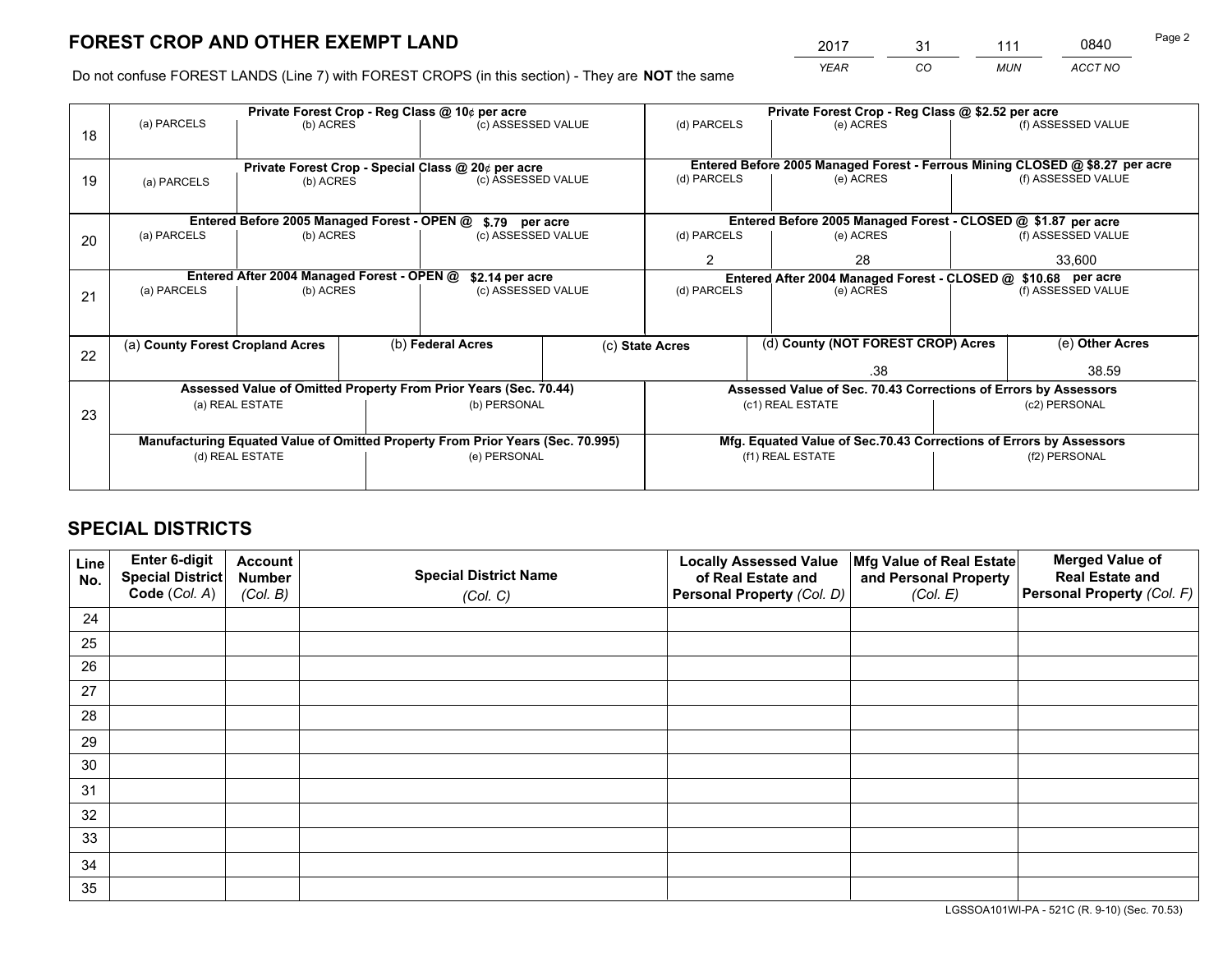|             |                                                          |                                             |                                                         | <b>YEAR</b>                                                                       | CO<br><b>MUN</b>                                              | ACCT NO                                                                        |
|-------------|----------------------------------------------------------|---------------------------------------------|---------------------------------------------------------|-----------------------------------------------------------------------------------|---------------------------------------------------------------|--------------------------------------------------------------------------------|
| Line<br>No. | Enter 6-digit<br><b>School District</b><br>Code (Col. A) | <b>Account</b><br><b>Number</b><br>(Col. B) | <b>School District Name</b><br>(Col. C)                 | <b>Locally Assessed Value</b><br>of Real Estate and<br>Personal Property (Col. D) | Mfg Value of Real Estate<br>and Personal Property<br>(Col. E) | <b>Merged Value of</b><br><b>Real Estate and</b><br>Personal Property (Col. F) |
|             | A. SCHOOL DISTRICTS (K-8 and K-12)                       |                                             |                                                         |                                                                                   |                                                               |                                                                                |
| 36          | 313220                                                   | 0191                                        | SCH D OF LUXEMBURG-CASCO                                | 26,213,425                                                                        | 686,300                                                       | 26,899,725                                                                     |
| 37          |                                                          |                                             |                                                         |                                                                                   |                                                               |                                                                                |
| 38          |                                                          |                                             |                                                         |                                                                                   |                                                               |                                                                                |
| 39          |                                                          |                                             |                                                         |                                                                                   |                                                               |                                                                                |
| 40          |                                                          |                                             |                                                         |                                                                                   |                                                               |                                                                                |
| 41          |                                                          |                                             |                                                         |                                                                                   |                                                               |                                                                                |
| 42          |                                                          |                                             |                                                         |                                                                                   |                                                               |                                                                                |
| 43          |                                                          |                                             |                                                         |                                                                                   |                                                               |                                                                                |
| 44          |                                                          |                                             |                                                         |                                                                                   |                                                               |                                                                                |
| 45<br>46    |                                                          |                                             |                                                         |                                                                                   |                                                               |                                                                                |
| 47          |                                                          |                                             |                                                         |                                                                                   |                                                               |                                                                                |
| 48          |                                                          |                                             |                                                         |                                                                                   |                                                               |                                                                                |
| 49          |                                                          |                                             |                                                         |                                                                                   |                                                               |                                                                                |
| 50          |                                                          |                                             | TOTAL ASSESSED VALUE OF SCHOOL DISTRICTS (K-8 and K-12) | 26,213,425                                                                        | 686,300                                                       | 26,899,725                                                                     |
|             | <b>B.</b><br><b>UNION HIGH SCHOOL DISTRICTS</b>          |                                             |                                                         |                                                                                   |                                                               |                                                                                |
| 51          |                                                          |                                             |                                                         |                                                                                   |                                                               |                                                                                |
| 52          |                                                          |                                             |                                                         |                                                                                   |                                                               |                                                                                |
| 53          |                                                          |                                             |                                                         |                                                                                   |                                                               |                                                                                |
| 54          |                                                          |                                             |                                                         |                                                                                   |                                                               |                                                                                |
| 55          |                                                          |                                             | TOTAL ASSESSED VALUE OF UNION HIGH SCHOOLS              |                                                                                   |                                                               |                                                                                |
|             | C.<br><b>TECHNICAL COLLEGE DISTRICTS</b>                 |                                             |                                                         |                                                                                   |                                                               |                                                                                |
| 56          | 001300                                                   | 0012                                        | NORTHEAST WISCONSIN TECH COLLEGE GNBY                   | 26,213,425                                                                        | 686,300                                                       | 26,899,725                                                                     |
| 57          |                                                          |                                             |                                                         |                                                                                   |                                                               |                                                                                |
| 58          |                                                          |                                             |                                                         |                                                                                   |                                                               |                                                                                |
| 59          |                                                          |                                             | TOTAL ASSESSED VALUE OF TECHNICAL COLLEGES              | 26,213,425                                                                        | 686,300                                                       | 26,899,725                                                                     |

31

111

## *I hereby certify, to the best of my knowledge and belief, this form is complete and correct.*

**SCHOOL DISTRICTS**

| Print name of preparer | Title                    |                | Date (MM / DD / CCYY) |
|------------------------|--------------------------|----------------|-----------------------|
|                        |                          |                |                       |
| Signature of preparer  | Contact Telephone Number | E-mail address |                       |
|                        | $\overline{\phantom{0}}$ |                |                       |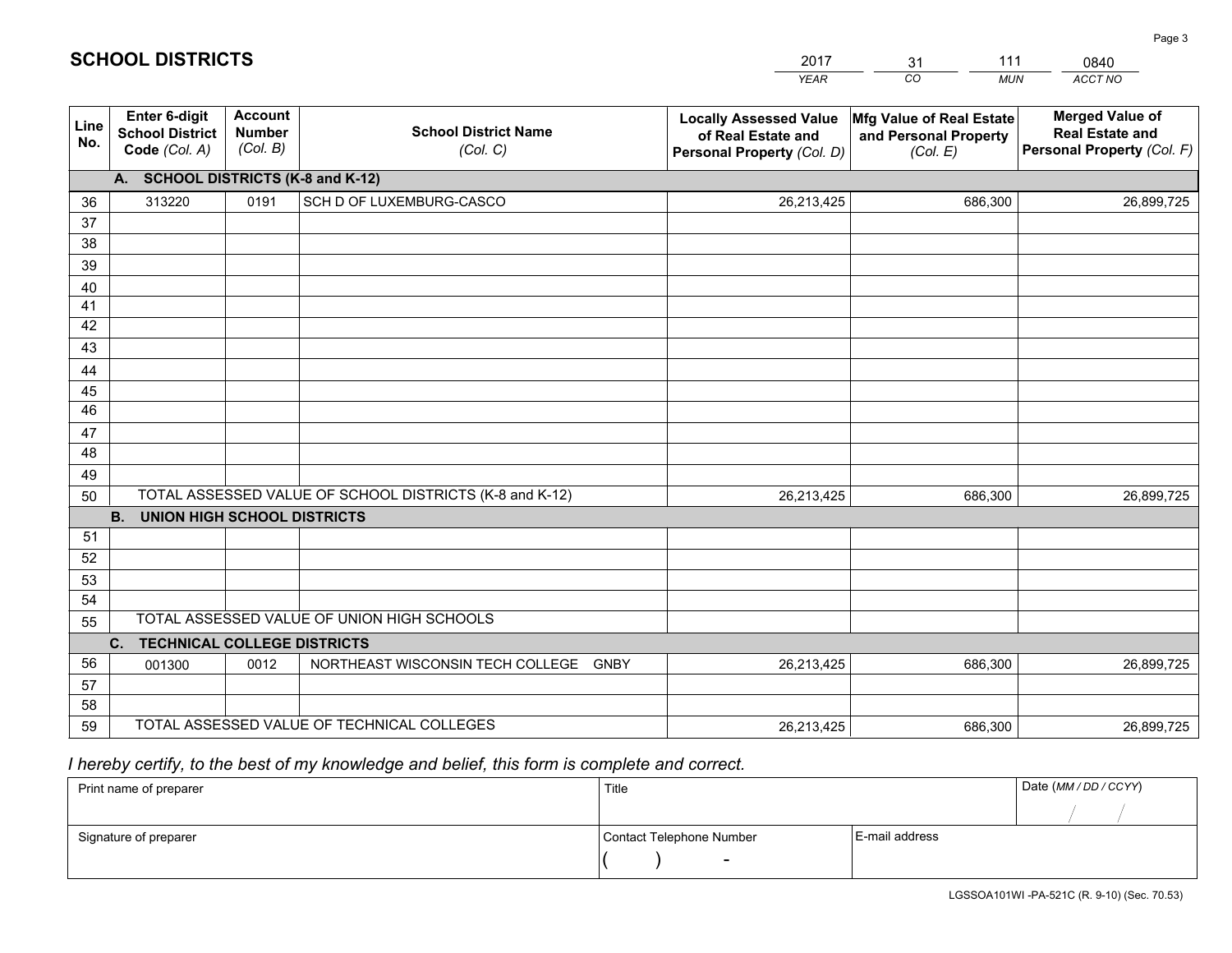### **HIGHLIGHTS**

- 1. Complete the Statement of Assessment after the Board of Review. Reflect any changes made there.
- 2. Use black ink to complete.
- 3. Line 16 must equal Line 50, Col D.
- 4. Line 55 must equal the total of K-8 schools listed on lines 36-49. Do not include K-12 schools in this comparision.
- 5. Line 59, Col. D must equal Line 16.
- 6. Special District, School District and Technical College District values must include both real estate and personal property. Examples of Special districts are: town sanitary districts, public inland lake protection and rehabilitation districts, and metropolitan sewerage districts.
- 7. DO NOT INCLUDE Manufacturing property values.DOR will print these values on the final SOA.

PATRICIA YAGODINSKI VILLAGE OF CASCO 311 CHURCH AVENUE CASCO, WI 54205

311 CHURCH AVENUE VILLAGE OF CASCO

CASCO, WI 54205

PATRICIA YAGODINSKI

 8. Accuracy of this form is very important. The values reported directly affect the equalized value DOR calculates for school and special districts.

#### **Page 1:**

 If not prefilled, enter the tax year,county and municipal code,municipal type, municipal name and county name on the top of form.

Check the Amended box, if filing an amended / corrected SOA.

 Report the parcel count, acres and assessed value of taxable general property, total parcel count, (real and personal), total acres, and values from final figures set by the Board of Review.

- A. Real Estate land and improvements (buildings, etc.) is reported on lines 1 8, total line 9.
- B. Personal Property is reported on lines 11 14, Column D, total line 15.
- C. To complete this report, use the computer produced summary of the assessment roll that shows these amounts.
- D. Use whole numbers only.
- E. Add each line across and each column down to verify entries.

### **Page 2:**

- A. Report Special Items (not subject to general property tax).
- 1. Private Forest Croplands and Managed Forest Lands are reported on lines 18,19, 20 and 21. Be sure to report assessed values **NOT** taxes.
- 2. You should have copies of the orders of entry, orders of withdrawal, etc., to update your assessment roll.
	- 3. Show hundredths of acres (e.g. 39.75).
- 4. Tax exempt lands are reported on line 22.
- 5. Omitted property and sec. 70.43, Wis. Stats., corrections of errors by assessor are reported on line 23. Report real estate and personal property separately. These should be for **prior years**, not something found on the current assessment roll after the board of review.
- B. Special District (Lines 24-35) Include the value of both real and personal property.

 The Department of Revenue (DOR) preprints much of the information regarding names and codes for schools, special districts,etc. If a district is not listed, enter the name and value only, DOR will enter the proper code.

## **Page 3 School Districts:**

Include the value of both real and personal property.

Report School District (regular, elementary, union high school, and technical college).

- 1. Regular (K-12) and Elementary (K-8) school values are reported on lines 36-49, total on line 50.
- 2. Union High School (UHS) (use only if elementary schools are listed on lines 36-49) are reported on lines 51-54. UHS total value (line 55) must equal to the total **elementary school** values reported on lines 36-49. Do notinclude K-12 schools in this comparison.
- 3. Technical College values are reported on lines 56-58, total on line 59.
- 4. Use the computer summary that shows these amounts to complete this report.

#### **This form is due the second Monday in June. File this report only after your Board of Review is complete.**

 *If you have questions: Return forms to:*

 Email: lgs@wisconsin.gov Wisconsin Department of RevenueCall:  $(608)$  266-2569 or  $(608)$  264-6892 Fax number: (608) 264-6887 PO Box 8971

Local Government Services Section 6-97

Madison WI 53708-8971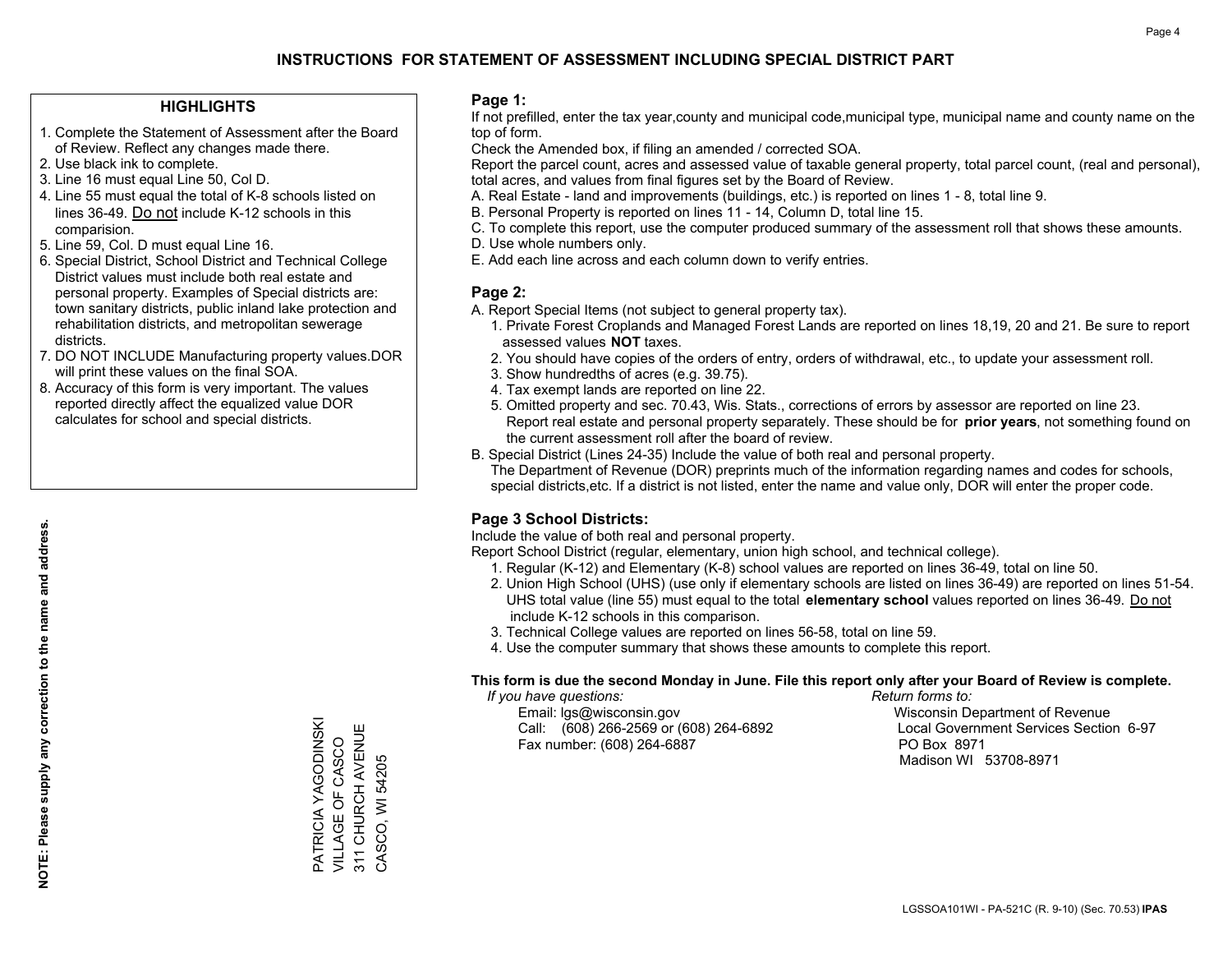**STATEMENT OF ASSESSMENT FOR 2017** 

| -31 | 146 | 0841    |
|-----|-----|---------|
| ΩO  | MUN | ACCT NO |

|                | <b>FOR</b><br><b>VILLAGE OF</b><br>OF.<br>Town - Village - City                                                                                                                              | <b>LUXEMBURG</b><br><b>Municipality Name</b> |                                           | <b>KEWAUNEE COUNTY</b><br><b>County Name</b>        |                                        |                                        | <b>WHEN COMPLETING THIS DOCUMENT</b><br>DO NOT WRITE OVER X's OR IN SHADED AREAS |
|----------------|----------------------------------------------------------------------------------------------------------------------------------------------------------------------------------------------|----------------------------------------------|-------------------------------------------|-----------------------------------------------------|----------------------------------------|----------------------------------------|----------------------------------------------------------------------------------|
| Line<br>No.    | <b>REAL ESTATE</b><br>(See Lines 18 - 22 for<br>other Real Estate)                                                                                                                           |                                              | PARCEL COUNT<br>TOTAL LAND   IMPROVEMENTS | NO. OF ACRES<br><b>WHOLE</b><br><b>NUMBERS ONLY</b> | <b>VALUE OF</b><br>LAND                | <b>VALUE OF</b><br><b>IMPROVEMENTS</b> | TOTAL VALUE OF LAND<br>AND IMPROVEMENTS                                          |
|                |                                                                                                                                                                                              | Col. A                                       | Col. B                                    | Col. C                                              | Col. D                                 | Col. E                                 | Col. F                                                                           |
| -1             | <b>RESIDENTIAL - Class 1</b>                                                                                                                                                                 | 814                                          | 747                                       | 358                                                 | 21,446,600                             | 103,326,000                            | 124,772,600                                                                      |
| 2              | <b>COMMERCIAL - Class 2</b>                                                                                                                                                                  | 157                                          | 131                                       | 289                                                 | 6,207,700                              | 37,028,200                             | 43,235,900                                                                       |
| 3              | <b>MANUFACTURING - Class 3</b>                                                                                                                                                               | 10                                           | 9                                         | 42                                                  | 455,900                                | 5,810,100                              | 6,266,000                                                                        |
| 4              | <b>AGRICULTURAL - Class 4</b>                                                                                                                                                                | 91                                           |                                           | 308                                                 | 61,300                                 |                                        | 61,300                                                                           |
| 5              | UNDEVELOPED - Class 5                                                                                                                                                                        | 4                                            |                                           | 22                                                  | 33,000                                 |                                        | 33,000                                                                           |
| 6              | AGRICULTURAL FOREST - Class 5m                                                                                                                                                               | 3                                            |                                           | 29                                                  | 27,000                                 |                                        | 27,000                                                                           |
| $\overline{7}$ | FOREST LANDS - Class 6                                                                                                                                                                       |                                              |                                           | 2                                                   | 11,700                                 |                                        | 11,700                                                                           |
| 8              | OTHER - Class 7                                                                                                                                                                              | $\Omega$                                     | $\Omega$                                  | $\Omega$                                            | 0                                      | $\Omega$                               | 0                                                                                |
| 9              | TOTAL - ALL COLUMNS                                                                                                                                                                          | 1,080                                        | 887                                       | 1,050                                               | 28,243,200                             | 146, 164, 300                          | 174,407,500                                                                      |
| 10             | NUMBER OF PERSONAL PROPERTY ACCOUNTS IN ROLL                                                                                                                                                 |                                              |                                           | 149                                                 | <b>LOCALLY ASSESSED</b>                | <b>MANUFACTURING</b>                   | <b>MERGED</b>                                                                    |
| 11             | BOATS AND OTHER WATERCRAFT NOT EXEMPT - Code 1                                                                                                                                               |                                              |                                           |                                                     | 0                                      | $\Omega$                               | $\Omega$                                                                         |
| 12             | MACHINERY, TOOLS AND PATTERNS - Code 2                                                                                                                                                       |                                              |                                           |                                                     | 1,498,700                              | 629,900                                | 2,128,600                                                                        |
| 13             | FURNITURE, FIXTURES AND EQUIPMENT - Code 3                                                                                                                                                   |                                              |                                           |                                                     | 1,590,900                              | 176,100                                | 1,767,000                                                                        |
| 14             | ALL OTHER PERSONAL PROPERTY NOT EXEMPT - Codes 4A, 4B, 4C                                                                                                                                    |                                              |                                           |                                                     | 155,000                                | 34,600                                 | 189,600                                                                          |
| 15             | TOTAL OF PERSONAL PROPERTY NOT EXEMPT (Total of Lines 11-14)                                                                                                                                 |                                              |                                           | 3,244,600                                           | 840,600                                | 4,085,200                              |                                                                                  |
| 16             | AGGREGATE ASSESSED VALUE OF ALL PROPERTY SUBJECT TO THE GENERAL PROPERTY TAX (Total of Lines 9F and 15F)<br>MUST EQUAL TOTAL VALUE OF THE SCHOOL DISTRICTS (K-12 PLUS K-8) - Line 50, Col. F |                                              |                                           |                                                     |                                        |                                        |                                                                                  |
| 17             | <b>BOARD OF REVIEW</b><br>DATE OF FINAL ADJOURNMENT                                                                                                                                          | 06/06/2017                                   |                                           | Name of Assessor                                    | ASSOCIATED APPRAISAL CONSULTANTS, INC. | Telephone #                            | (920) 749-1995                                                                   |

REMARKS

The Assessment Ratio to be used in calculating the estimated Fair Market Value on tax bills for this tax district is .982423286

This ratio should be used to convert assessed values to "Calculate Equalized Values" in Step 1 of the Lottery and Gaming Credit Calculations.<br>This ratio should be used in the "Computation of Tax Equivalent" schedule of the Commission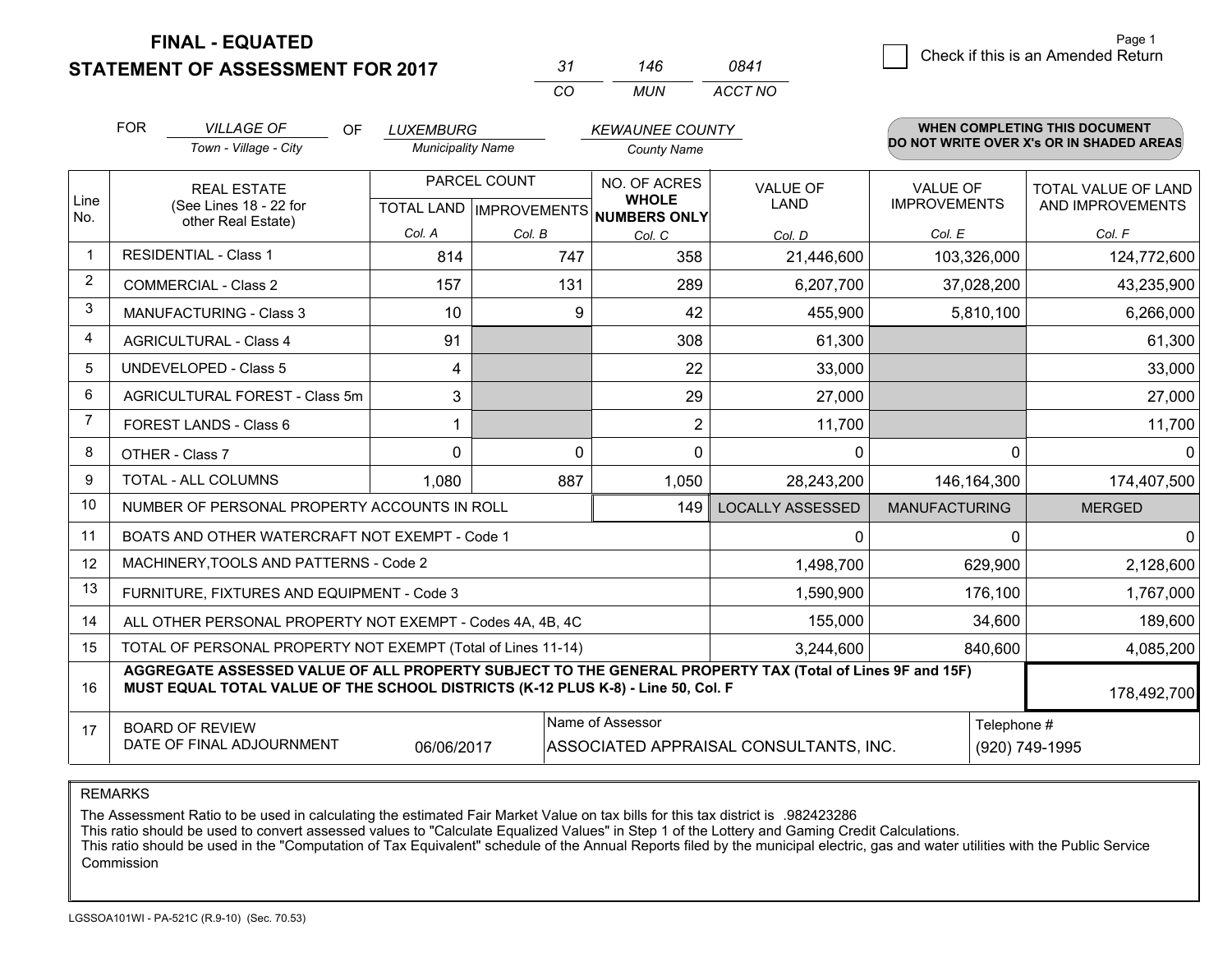*YEAR CO MUN ACCT NO* <sup>2017</sup> <sup>31</sup> <sup>146</sup> <sup>0841</sup>

Do not confuse FOREST LANDS (Line 7) with FOREST CROPS (in this section) - They are **NOT** the same

|    |                                                               |                                                          |                                                                          | Private Forest Crop - Reg Class @ 10¢ per acre                                 |                                                               | Private Forest Crop - Reg Class @ \$2.52 per acre                  |                                                                              |                    |                    |
|----|---------------------------------------------------------------|----------------------------------------------------------|--------------------------------------------------------------------------|--------------------------------------------------------------------------------|---------------------------------------------------------------|--------------------------------------------------------------------|------------------------------------------------------------------------------|--------------------|--------------------|
| 18 | (a) PARCELS                                                   | (b) ACRES                                                |                                                                          | (c) ASSESSED VALUE                                                             |                                                               | (d) PARCELS                                                        | (e) ACRES                                                                    |                    | (f) ASSESSED VALUE |
|    |                                                               |                                                          |                                                                          |                                                                                |                                                               |                                                                    | Entered Before 2005 Managed Forest - Ferrous Mining CLOSED @ \$8.27 per acre |                    |                    |
| 19 | (a) PARCELS                                                   | (b) ACRES                                                | Private Forest Crop - Special Class @ 20¢ per acre<br>(c) ASSESSED VALUE |                                                                                | (d) PARCELS<br>(e) ACRES                                      |                                                                    |                                                                              | (f) ASSESSED VALUE |                    |
|    |                                                               |                                                          |                                                                          |                                                                                |                                                               |                                                                    | Entered Before 2005 Managed Forest - CLOSED @ \$1.87 per acre                |                    |                    |
| 20 | (a) PARCELS                                                   | Entered Before 2005 Managed Forest - OPEN @<br>(b) ACRES |                                                                          | \$.79 per acre<br>(c) ASSESSED VALUE                                           |                                                               | (d) PARCELS                                                        | (e) ACRES                                                                    |                    | (f) ASSESSED VALUE |
|    | Entered After 2004 Managed Forest - OPEN @<br>\$2.14 per acre |                                                          |                                                                          |                                                                                | Entered After 2004 Managed Forest - CLOSED @ \$10.68 per acre |                                                                    |                                                                              |                    |                    |
| 21 | (a) PARCELS                                                   | (b) ACRES                                                |                                                                          | (c) ASSESSED VALUE                                                             |                                                               | (d) PARCELS                                                        | (e) ACRES                                                                    |                    | (f) ASSESSED VALUE |
|    |                                                               |                                                          |                                                                          |                                                                                |                                                               |                                                                    |                                                                              |                    |                    |
|    | (a) County Forest Cropland Acres                              |                                                          |                                                                          | (b) Federal Acres                                                              |                                                               | (c) State Acres                                                    | (d) County (NOT FOREST CROP) Acres                                           |                    | (e) Other Acres    |
| 22 |                                                               |                                                          |                                                                          |                                                                                | 39.94                                                         |                                                                    |                                                                              |                    | 175.93             |
|    |                                                               |                                                          |                                                                          | Assessed Value of Omitted Property From Prior Years (Sec. 70.44)               |                                                               | Assessed Value of Sec. 70.43 Corrections of Errors by Assessors    |                                                                              |                    |                    |
| 23 |                                                               | (a) REAL ESTATE                                          |                                                                          | (b) PERSONAL                                                                   |                                                               | (c1) REAL ESTATE                                                   |                                                                              | (c2) PERSONAL      |                    |
|    |                                                               |                                                          |                                                                          |                                                                                |                                                               |                                                                    |                                                                              |                    |                    |
|    |                                                               |                                                          |                                                                          | Manufacturing Equated Value of Omitted Property From Prior Years (Sec. 70.995) |                                                               | Mfg. Equated Value of Sec.70.43 Corrections of Errors by Assessors |                                                                              |                    |                    |
|    | (d) REAL ESTATE                                               |                                                          | (e) PERSONAL                                                             |                                                                                |                                                               | (f1) REAL ESTATE                                                   |                                                                              | (f2) PERSONAL      |                    |
|    |                                                               |                                                          |                                                                          |                                                                                |                                                               |                                                                    |                                                                              |                    |                    |

## **SPECIAL DISTRICTS**

| Line<br>No. | Enter 6-digit<br><b>Special District</b><br>Code (Col. A) | <b>Account</b><br><b>Number</b><br>(Col. B) | <b>Special District Name</b><br>(Col. C) | <b>Locally Assessed Value</b><br>of Real Estate and<br>Personal Property (Col. D) | Mfg Value of Real Estate<br>and Personal Property<br>(Col. E) | <b>Merged Value of</b><br><b>Real Estate and</b><br>Personal Property (Col. F) |
|-------------|-----------------------------------------------------------|---------------------------------------------|------------------------------------------|-----------------------------------------------------------------------------------|---------------------------------------------------------------|--------------------------------------------------------------------------------|
| 24          | 055040                                                    | 0026                                        | <b>GREEN BAY METRO SEWER DISTRICT</b>    | 171,386,100                                                                       | 7,106,600                                                     | 178,492,700                                                                    |
| 25          |                                                           |                                             |                                          |                                                                                   |                                                               |                                                                                |
| 26          |                                                           |                                             |                                          |                                                                                   |                                                               |                                                                                |
| 27          |                                                           |                                             |                                          |                                                                                   |                                                               |                                                                                |
| 28          |                                                           |                                             |                                          |                                                                                   |                                                               |                                                                                |
| 29          |                                                           |                                             |                                          |                                                                                   |                                                               |                                                                                |
| 30          |                                                           |                                             |                                          |                                                                                   |                                                               |                                                                                |
| 31          |                                                           |                                             |                                          |                                                                                   |                                                               |                                                                                |
| 32          |                                                           |                                             |                                          |                                                                                   |                                                               |                                                                                |
| 33          |                                                           |                                             |                                          |                                                                                   |                                                               |                                                                                |
| 34          |                                                           |                                             |                                          |                                                                                   |                                                               |                                                                                |
| 35          |                                                           |                                             |                                          |                                                                                   |                                                               |                                                                                |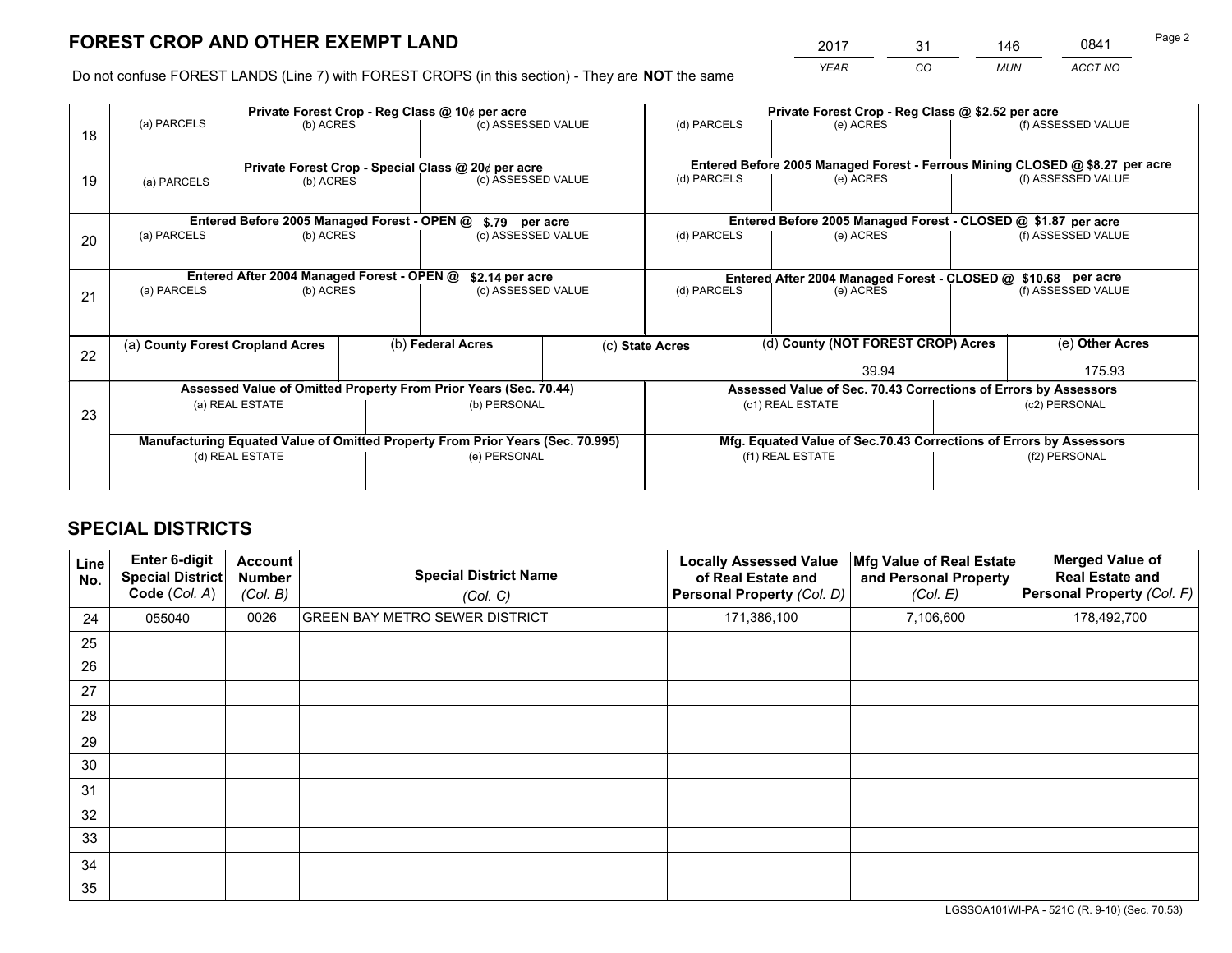|             |                                                                 |                                             |                                                         | <b>YEAR</b>                                                                       | CO<br><b>MUN</b>                                              | ACCT NO                                                                        |
|-------------|-----------------------------------------------------------------|---------------------------------------------|---------------------------------------------------------|-----------------------------------------------------------------------------------|---------------------------------------------------------------|--------------------------------------------------------------------------------|
| Line<br>No. | <b>Enter 6-digit</b><br><b>School District</b><br>Code (Col. A) | <b>Account</b><br><b>Number</b><br>(Col. B) | <b>School District Name</b><br>(Col. C)                 | <b>Locally Assessed Value</b><br>of Real Estate and<br>Personal Property (Col. D) | Mfg Value of Real Estate<br>and Personal Property<br>(Col. E) | <b>Merged Value of</b><br><b>Real Estate and</b><br>Personal Property (Col. F) |
|             | <b>SCHOOL DISTRICTS (K-8 and K-12)</b><br>A.                    |                                             |                                                         |                                                                                   |                                                               |                                                                                |
| 36          | 313220                                                          | 0191                                        | SCH D OF LUXEMBURG-CASCO                                | 171,386,100                                                                       | 7,106,600                                                     | 178,492,700                                                                    |
| 37          |                                                                 |                                             |                                                         |                                                                                   |                                                               |                                                                                |
| 38          |                                                                 |                                             |                                                         |                                                                                   |                                                               |                                                                                |
| 39          |                                                                 |                                             |                                                         |                                                                                   |                                                               |                                                                                |
| 40          |                                                                 |                                             |                                                         |                                                                                   |                                                               |                                                                                |
| 41<br>42    |                                                                 |                                             |                                                         |                                                                                   |                                                               |                                                                                |
| 43          |                                                                 |                                             |                                                         |                                                                                   |                                                               |                                                                                |
| 44          |                                                                 |                                             |                                                         |                                                                                   |                                                               |                                                                                |
| 45          |                                                                 |                                             |                                                         |                                                                                   |                                                               |                                                                                |
| 46          |                                                                 |                                             |                                                         |                                                                                   |                                                               |                                                                                |
| 47          |                                                                 |                                             |                                                         |                                                                                   |                                                               |                                                                                |
| 48          |                                                                 |                                             |                                                         |                                                                                   |                                                               |                                                                                |
| 49          |                                                                 |                                             |                                                         |                                                                                   |                                                               |                                                                                |
| 50          |                                                                 |                                             | TOTAL ASSESSED VALUE OF SCHOOL DISTRICTS (K-8 and K-12) | 171,386,100                                                                       | 7,106,600                                                     | 178,492,700                                                                    |
|             | <b>B.</b><br><b>UNION HIGH SCHOOL DISTRICTS</b>                 |                                             |                                                         |                                                                                   |                                                               |                                                                                |
| 51          |                                                                 |                                             |                                                         |                                                                                   |                                                               |                                                                                |
| 52          |                                                                 |                                             |                                                         |                                                                                   |                                                               |                                                                                |
| 53          |                                                                 |                                             |                                                         |                                                                                   |                                                               |                                                                                |
| 54          |                                                                 |                                             | TOTAL ASSESSED VALUE OF UNION HIGH SCHOOLS              |                                                                                   |                                                               |                                                                                |
| 55          | $C_{1}$                                                         |                                             |                                                         |                                                                                   |                                                               |                                                                                |
| 56          | <b>TECHNICAL COLLEGE DISTRICTS</b><br>001300                    | 0012                                        | NORTHEAST WISCONSIN TECH COLLEGE GNBY                   | 171,386,100                                                                       | 7,106,600                                                     | 178,492,700                                                                    |
| 57          |                                                                 |                                             |                                                         |                                                                                   |                                                               |                                                                                |
| 58          |                                                                 |                                             |                                                         |                                                                                   |                                                               |                                                                                |
| 59          |                                                                 |                                             | TOTAL ASSESSED VALUE OF TECHNICAL COLLEGES              | 171,386,100                                                                       | 7,106,600                                                     | 178,492,700                                                                    |

31

146

 *I hereby certify, to the best of my knowledge and belief, this form is complete and correct.*

**SCHOOL DISTRICTS**

| Print name of preparer | Title                    |                | Date (MM / DD / CCYY) |
|------------------------|--------------------------|----------------|-----------------------|
|                        |                          |                |                       |
| Signature of preparer  | Contact Telephone Number | E-mail address |                       |
|                        |                          |                |                       |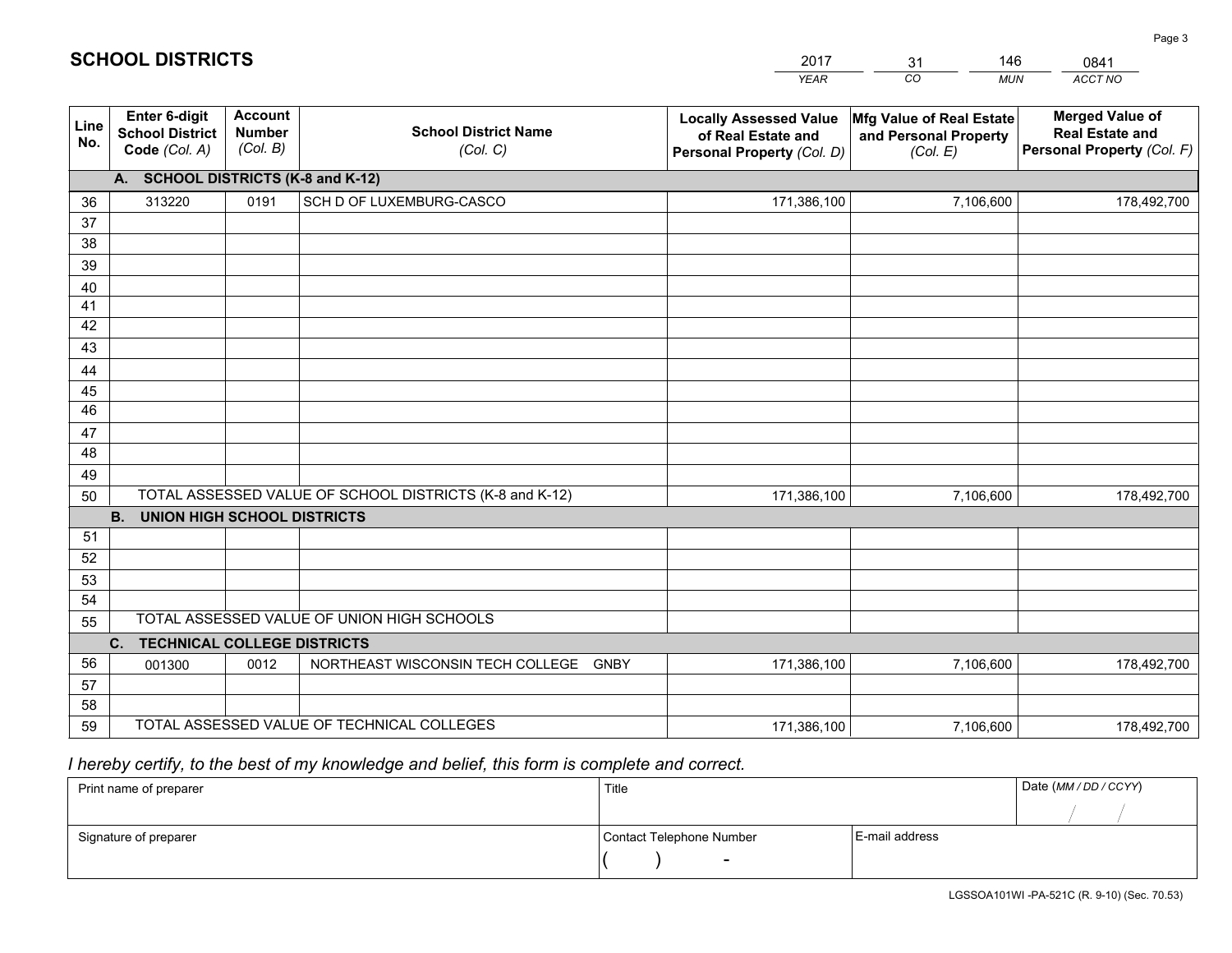### **HIGHLIGHTS**

- 1. Complete the Statement of Assessment after the Board of Review. Reflect any changes made there.
- 2. Use black ink to complete.
- 3. Line 16 must equal Line 50, Col D.
- 4. Line 55 must equal the total of K-8 schools listed on lines 36-49. Do not include K-12 schools in this comparision.
- 5. Line 59, Col. D must equal Line 16.
- 6. Special District, School District and Technical College District values must include both real estate and personal property. Examples of Special districts are: town sanitary districts, public inland lake protection and rehabilitation districts, and metropolitan sewerage districts.
- 7. DO NOT INCLUDE Manufacturing property values.DOR will print these values on the final SOA.
- 8. Accuracy of this form is very important. The values reported directly affect the equalized value DOR calculates for school and special districts.

#### **Page 1:**

 If not prefilled, enter the tax year,county and municipal code,municipal type, municipal name and county name on the top of form.

Check the Amended box, if filing an amended / corrected SOA.

 Report the parcel count, acres and assessed value of taxable general property, total parcel count, (real and personal), total acres, and values from final figures set by the Board of Review.

- A. Real Estate land and improvements (buildings, etc.) is reported on lines 1 8, total line 9.
- B. Personal Property is reported on lines 11 14, Column D, total line 15.
- C. To complete this report, use the computer produced summary of the assessment roll that shows these amounts.
- D. Use whole numbers only.
- E. Add each line across and each column down to verify entries.

### **Page 2:**

- A. Report Special Items (not subject to general property tax).
- 1. Private Forest Croplands and Managed Forest Lands are reported on lines 18,19, 20 and 21. Be sure to report assessed values **NOT** taxes.
- 2. You should have copies of the orders of entry, orders of withdrawal, etc., to update your assessment roll.
	- 3. Show hundredths of acres (e.g. 39.75).
- 4. Tax exempt lands are reported on line 22.
- 5. Omitted property and sec. 70.43, Wis. Stats., corrections of errors by assessor are reported on line 23. Report real estate and personal property separately. These should be for **prior years**, not something found on the current assessment roll after the board of review.
- B. Special District (Lines 24-35) Include the value of both real and personal property.
- The Department of Revenue (DOR) preprints much of the information regarding names and codes for schools, special districts,etc. If a district is not listed, enter the name and value only, DOR will enter the proper code.

## **Page 3 School Districts:**

Include the value of both real and personal property.

Report School District (regular, elementary, union high school, and technical college).

- 1. Regular (K-12) and Elementary (K-8) school values are reported on lines 36-49, total on line 50.
- 2. Union High School (UHS) (use only if elementary schools are listed on lines 36-49) are reported on lines 51-54. UHS total value (line 55) must equal to the total **elementary school** values reported on lines 36-49. Do notinclude K-12 schools in this comparison.
- 3. Technical College values are reported on lines 56-58, total on line 59.
- 4. Use the computer summary that shows these amounts to complete this report.

#### **This form is due the second Monday in June. File this report only after your Board of Review is complete.**

 *If you have questions: Return forms to:*

 Email: lgs@wisconsin.gov Wisconsin Department of RevenueCall:  $(608)$  266-2569 or  $(608)$  264-6892 Fax number: (608) 264-6887 PO Box 8971

Local Government Services Section 6-97 Madison WI 53708-8971

LUXEMBURG, WI 54217 - 0307 LUXEMBURG, WI 54217 - 0307 VILLAGE OF LUXEMBURG MILISSA STIPE<br>VILLAGE OF LUXEMBURG MILISSA STIPE BOX 307 PO BOX 307  $\overline{S}$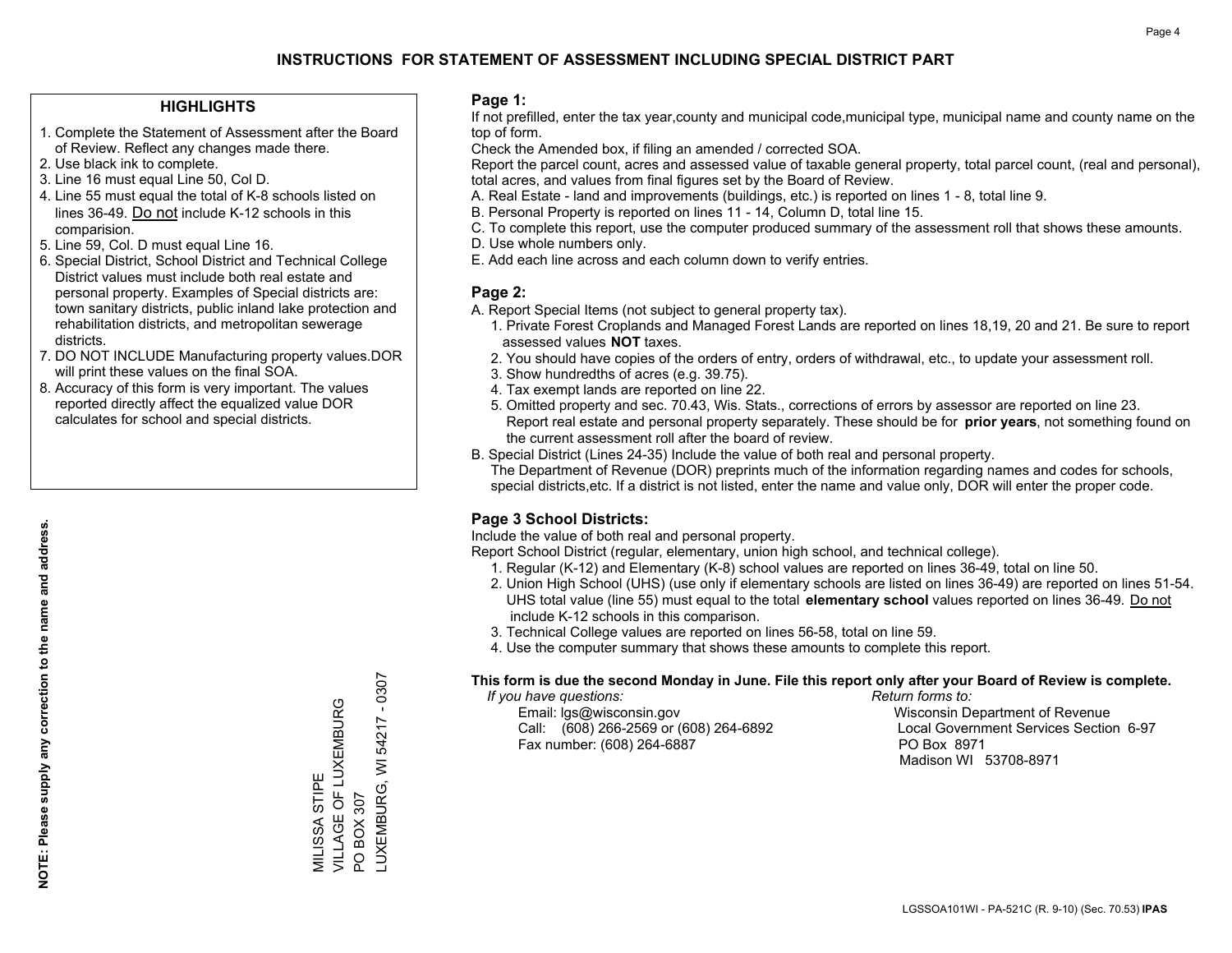**STATEMENT OF ASSESSMENT FOR 2017** 

| -31 | 201  | กล42    |
|-----|------|---------|
| CO. | MUN. | ACCT NO |

|                | <b>FOR</b><br>CITY OF<br>OF.<br><b>ALGOMA</b>                                                                                                                                                |                                                           |                          | <b>KEWAUNEE COUNTY</b> |                                      |                         | <b>WHEN COMPLETING THIS DOCUMENT</b>   |                                          |  |
|----------------|----------------------------------------------------------------------------------------------------------------------------------------------------------------------------------------------|-----------------------------------------------------------|--------------------------|------------------------|--------------------------------------|-------------------------|----------------------------------------|------------------------------------------|--|
|                |                                                                                                                                                                                              | Town - Village - City                                     | <b>Municipality Name</b> |                        | <b>County Name</b>                   |                         |                                        | DO NOT WRITE OVER X's OR IN SHADED AREAS |  |
| Line           |                                                                                                                                                                                              | <b>REAL ESTATE</b>                                        |                          | PARCEL COUNT           | NO. OF ACRES<br><b>WHOLE</b>         | VALUE OF<br>LAND        | <b>VALUE OF</b><br><b>IMPROVEMENTS</b> | TOTAL VALUE OF LAND                      |  |
| No.            |                                                                                                                                                                                              | (See Lines 18 - 22 for<br>other Real Estate)              |                          |                        | TOTAL LAND IMPROVEMENTS NUMBERS ONLY |                         |                                        | AND IMPROVEMENTS                         |  |
|                |                                                                                                                                                                                              |                                                           | Col. A                   | Col. B                 | Col. C                               | Col. D                  | Col. E                                 | Col. F                                   |  |
| $\mathbf 1$    |                                                                                                                                                                                              | <b>RESIDENTIAL - Class 1</b>                              | 1,439                    | 1,333                  | 134                                  | 19,972,700              | 95,742,700                             | 115,715,400                              |  |
| $\overline{2}$ |                                                                                                                                                                                              | <b>COMMERCIAL - Class 2</b>                               | 202                      | 173                    | 141                                  | 5,571,900               | 26,332,400                             | 31,904,300                               |  |
| 3              |                                                                                                                                                                                              | MANUFACTURING - Class 3                                   | 17                       | 12                     | 88                                   | 973,200                 | 6,963,400                              | 7,936,600                                |  |
| 4              |                                                                                                                                                                                              | <b>AGRICULTURAL - Class 4</b>                             | 16                       |                        | 169                                  | 30,200                  |                                        | 30,200                                   |  |
| 5              |                                                                                                                                                                                              | UNDEVELOPED - Class 5                                     | 17                       |                        | 112                                  | 63,700                  |                                        | 63,700                                   |  |
| 6              | AGRICULTURAL FOREST - Class 5m                                                                                                                                                               |                                                           | 3                        |                        | 15                                   | 12,400                  |                                        | 12,400                                   |  |
| $\overline{7}$ | FOREST LANDS - Class 6                                                                                                                                                                       |                                                           | 4                        |                        | 20                                   | 40,500                  |                                        | 40,500                                   |  |
| 8              |                                                                                                                                                                                              | OTHER - Class 7                                           | 3                        | 3                      | $\overline{2}$                       | 19,700                  | 60,800                                 | 80,500                                   |  |
| 9              |                                                                                                                                                                                              | TOTAL - ALL COLUMNS                                       | 1,701                    | 1,521                  | 681                                  | 26,684,300              | 129,099,300                            | 155,783,600                              |  |
| 10             |                                                                                                                                                                                              | NUMBER OF PERSONAL PROPERTY ACCOUNTS IN ROLL              |                          |                        | 151                                  | <b>LOCALLY ASSESSED</b> | <b>MANUFACTURING</b>                   | <b>MERGED</b>                            |  |
| 11             |                                                                                                                                                                                              | BOATS AND OTHER WATERCRAFT NOT EXEMPT - Code 1            |                          |                        |                                      | 0                       |                                        | 0<br>0                                   |  |
| 12             |                                                                                                                                                                                              | MACHINERY, TOOLS AND PATTERNS - Code 2                    |                          |                        |                                      | 623,800                 | 1,650,100                              | 2,273,900                                |  |
| 13             |                                                                                                                                                                                              | FURNITURE, FIXTURES AND EQUIPMENT - Code 3                |                          |                        |                                      | 2,177,900               | 542,600                                | 2,720,500                                |  |
| 14             |                                                                                                                                                                                              | ALL OTHER PERSONAL PROPERTY NOT EXEMPT - Codes 4A, 4B, 4C |                          | 140,200                | 750,000                              | 890,200                 |                                        |                                          |  |
| 15             | TOTAL OF PERSONAL PROPERTY NOT EXEMPT (Total of Lines 11-14)<br>2,941,900                                                                                                                    |                                                           |                          |                        |                                      |                         | 2,942,700                              | 5,884,600                                |  |
| 16             | AGGREGATE ASSESSED VALUE OF ALL PROPERTY SUBJECT TO THE GENERAL PROPERTY TAX (Total of Lines 9F and 15F)<br>MUST EQUAL TOTAL VALUE OF THE SCHOOL DISTRICTS (K-12 PLUS K-8) - Line 50, Col. F |                                                           |                          |                        |                                      |                         |                                        | 161,668,200                              |  |
| 17             |                                                                                                                                                                                              | <b>BOARD OF REVIEW</b>                                    |                          |                        | Name of Assessor                     |                         |                                        | Telephone #                              |  |
|                | DATE OF FINAL ADJOURNMENT<br><b>MICHAEL MUELVER</b><br>06/07/2017                                                                                                                            |                                                           |                          |                        |                                      |                         |                                        | (715) 369-2952                           |  |

REMARKS

The Assessment Ratio to be used in calculating the estimated Fair Market Value on tax bills for this tax district is .971660605

This ratio should be used to convert assessed values to "Calculate Equalized Values" in Step 1 of the Lottery and Gaming Credit Calculations.<br>This ratio should be used in the "Computation of Tax Equivalent" schedule of the Commission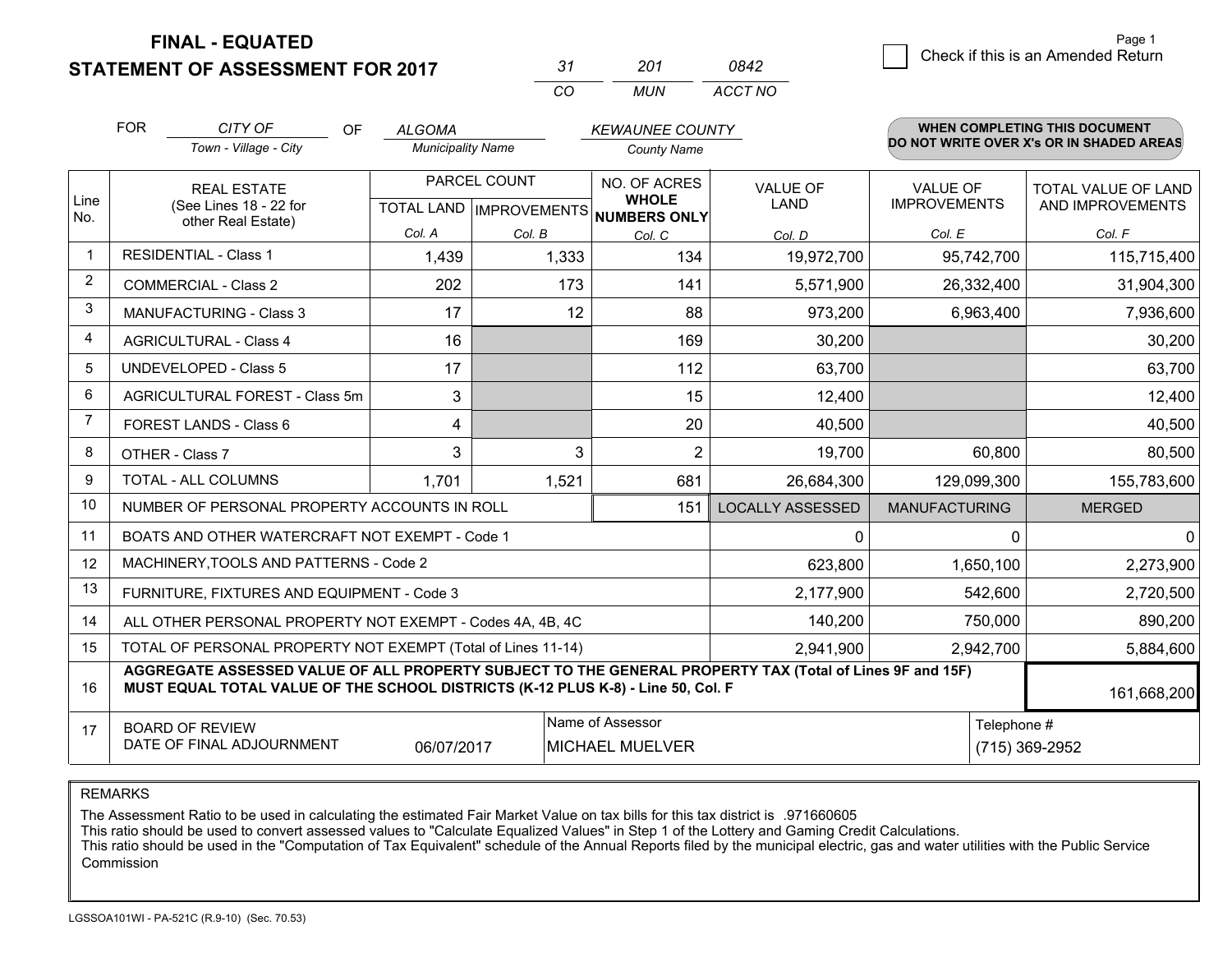*YEAR CO MUN ACCT NO* 2017 31 201 0842

Do not confuse FOREST LANDS (Line 7) with FOREST CROPS (in this section) - They are **NOT** the same

|    |                                                                                |                                                                 | Private Forest Crop - Reg Class @ 10¢ per acre |                                                                  | Private Forest Crop - Reg Class @ \$2.52 per acre |                                                                              |                                                                    |                 |                    |                    |
|----|--------------------------------------------------------------------------------|-----------------------------------------------------------------|------------------------------------------------|------------------------------------------------------------------|---------------------------------------------------|------------------------------------------------------------------------------|--------------------------------------------------------------------|-----------------|--------------------|--------------------|
| 18 | (a) PARCELS                                                                    | (b) ACRES                                                       |                                                | (c) ASSESSED VALUE                                               |                                                   | (d) PARCELS                                                                  | (e) ACRES                                                          |                 |                    | (f) ASSESSED VALUE |
|    |                                                                                |                                                                 |                                                |                                                                  |                                                   | Entered Before 2005 Managed Forest - Ferrous Mining CLOSED @ \$8.27 per acre |                                                                    |                 |                    |                    |
| 19 | (a) PARCELS                                                                    | Private Forest Crop - Special Class @ 20¢ per acre<br>(b) ACRES |                                                | (c) ASSESSED VALUE                                               |                                                   | (d) PARCELS                                                                  | (e) ACRES                                                          |                 |                    | (f) ASSESSED VALUE |
|    |                                                                                | Entered Before 2005 Managed Forest - OPEN @                     |                                                | \$.79 per acre                                                   |                                                   |                                                                              | Entered Before 2005 Managed Forest - CLOSED @ \$1.87 per acre      |                 |                    |                    |
|    | (a) PARCELS                                                                    | (b) ACRES                                                       |                                                | (c) ASSESSED VALUE                                               |                                                   | (d) PARCELS                                                                  | (e) ACRES                                                          |                 |                    | (f) ASSESSED VALUE |
| 20 |                                                                                |                                                                 |                                                |                                                                  |                                                   |                                                                              |                                                                    |                 |                    |                    |
|    |                                                                                | Entered After 2004 Managed Forest - OPEN @                      |                                                | \$2.14 per acre                                                  |                                                   | Entered After 2004 Managed Forest - CLOSED @ \$10.68 per acre                |                                                                    |                 |                    |                    |
| 21 | (a) PARCELS                                                                    | (b) ACRES                                                       |                                                | (c) ASSESSED VALUE                                               |                                                   | (d) PARCELS<br>(e) ACRES                                                     |                                                                    |                 | (f) ASSESSED VALUE |                    |
|    |                                                                                |                                                                 |                                                |                                                                  |                                                   |                                                                              |                                                                    |                 |                    |                    |
|    |                                                                                | (b) Federal Acres<br>(a) County Forest Cropland Acres           |                                                | (c) State Acres                                                  | (d) County (NOT FOREST CROP) Acres                |                                                                              |                                                                    | (e) Other Acres |                    |                    |
| 22 |                                                                                |                                                                 |                                                |                                                                  |                                                   | .67<br>3.64                                                                  |                                                                    |                 | 86.57              |                    |
|    |                                                                                |                                                                 |                                                | Assessed Value of Omitted Property From Prior Years (Sec. 70.44) |                                                   |                                                                              | Assessed Value of Sec. 70.43 Corrections of Errors by Assessors    |                 |                    |                    |
|    |                                                                                | (a) REAL ESTATE                                                 |                                                |                                                                  | (b) PERSONAL                                      | (c1) REAL ESTATE                                                             |                                                                    |                 | (c2) PERSONAL      |                    |
| 23 |                                                                                |                                                                 |                                                |                                                                  |                                                   |                                                                              |                                                                    |                 |                    |                    |
|    | Manufacturing Equated Value of Omitted Property From Prior Years (Sec. 70.995) |                                                                 |                                                |                                                                  |                                                   |                                                                              | Mfg. Equated Value of Sec.70.43 Corrections of Errors by Assessors |                 |                    |                    |
|    | (d) REAL ESTATE                                                                |                                                                 |                                                | (e) PERSONAL                                                     |                                                   | (f1) REAL ESTATE                                                             |                                                                    |                 | (f2) PERSONAL      |                    |
|    |                                                                                |                                                                 |                                                |                                                                  |                                                   |                                                                              |                                                                    |                 |                    |                    |

## **SPECIAL DISTRICTS**

| Line<br>No. | Enter 6-digit<br><b>Special District</b> | <b>Account</b><br><b>Number</b> | <b>Special District Name</b> | <b>Locally Assessed Value</b><br>of Real Estate and | Mfg Value of Real Estate<br>and Personal Property | <b>Merged Value of</b><br><b>Real Estate and</b> |
|-------------|------------------------------------------|---------------------------------|------------------------------|-----------------------------------------------------|---------------------------------------------------|--------------------------------------------------|
|             | Code (Col. A)                            | (Col. B)                        | (Col. C)                     | Personal Property (Col. D)                          | (Col. E)                                          | Personal Property (Col. F)                       |
| 24          |                                          |                                 |                              |                                                     |                                                   |                                                  |
| 25          |                                          |                                 |                              |                                                     |                                                   |                                                  |
| 26          |                                          |                                 |                              |                                                     |                                                   |                                                  |
| 27          |                                          |                                 |                              |                                                     |                                                   |                                                  |
| 28          |                                          |                                 |                              |                                                     |                                                   |                                                  |
| 29          |                                          |                                 |                              |                                                     |                                                   |                                                  |
| 30          |                                          |                                 |                              |                                                     |                                                   |                                                  |
| 31          |                                          |                                 |                              |                                                     |                                                   |                                                  |
| 32          |                                          |                                 |                              |                                                     |                                                   |                                                  |
| 33          |                                          |                                 |                              |                                                     |                                                   |                                                  |
| 34          |                                          |                                 |                              |                                                     |                                                   |                                                  |
| 35          |                                          |                                 |                              |                                                     |                                                   |                                                  |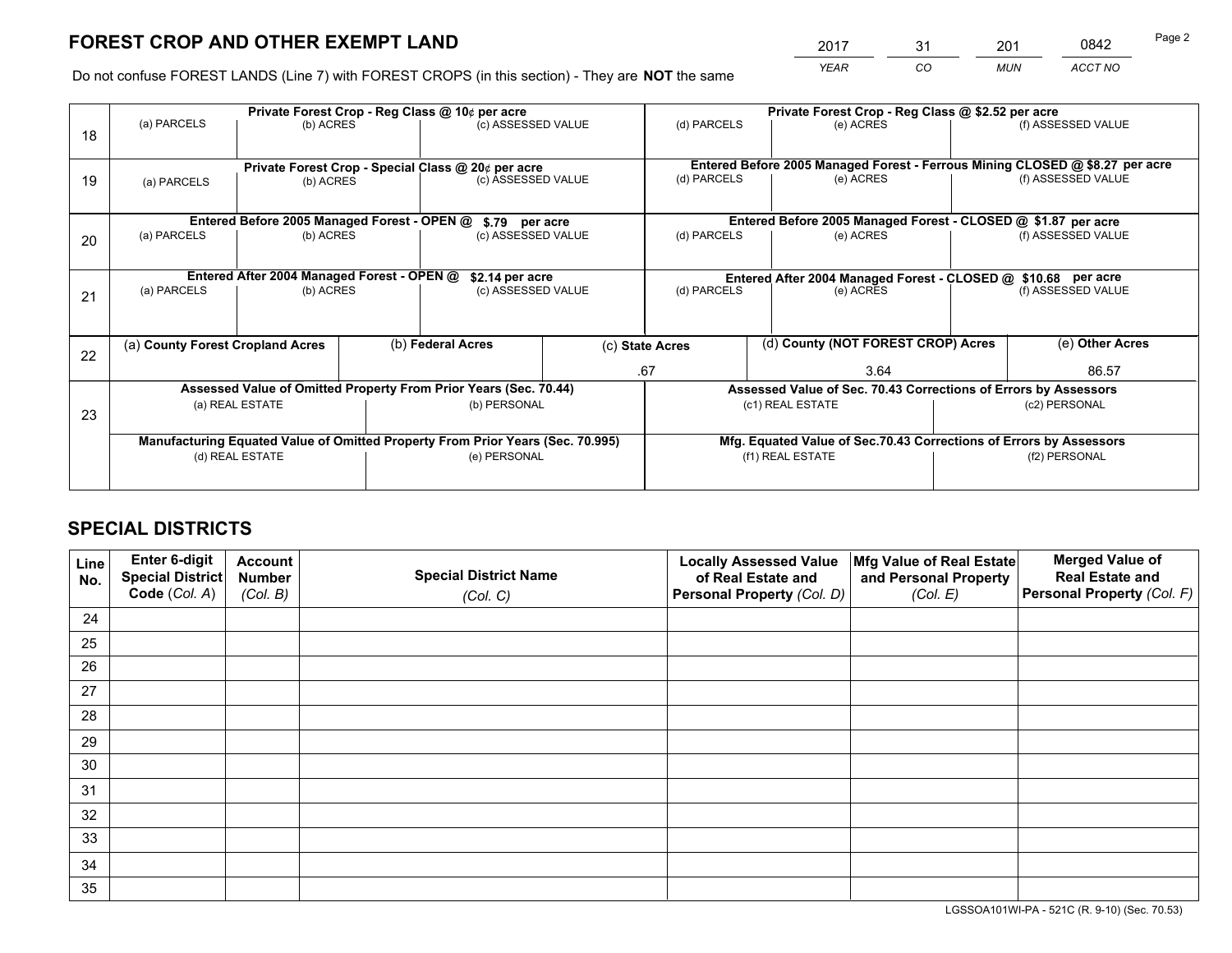|             |                                                                 |                                             |                                                         | <b>YEAR</b>                                                                       | CO<br><b>MUN</b>                                              | ACCT NO                                                                        |
|-------------|-----------------------------------------------------------------|---------------------------------------------|---------------------------------------------------------|-----------------------------------------------------------------------------------|---------------------------------------------------------------|--------------------------------------------------------------------------------|
| Line<br>No. | <b>Enter 6-digit</b><br><b>School District</b><br>Code (Col. A) | <b>Account</b><br><b>Number</b><br>(Col. B) | <b>School District Name</b><br>(Col. C)                 | <b>Locally Assessed Value</b><br>of Real Estate and<br>Personal Property (Col. D) | Mfg Value of Real Estate<br>and Personal Property<br>(Col. E) | <b>Merged Value of</b><br><b>Real Estate and</b><br>Personal Property (Col. F) |
|             | A. SCHOOL DISTRICTS (K-8 and K-12)                              |                                             |                                                         |                                                                                   |                                                               |                                                                                |
| 36          | 310070                                                          | 0189                                        | SCH D OF ALGOMA                                         | 150,788,900                                                                       | 10,879,300                                                    | 161,668,200                                                                    |
| 37          |                                                                 |                                             |                                                         |                                                                                   |                                                               |                                                                                |
| 38          |                                                                 |                                             |                                                         |                                                                                   |                                                               |                                                                                |
| 39          |                                                                 |                                             |                                                         |                                                                                   |                                                               |                                                                                |
| 40          |                                                                 |                                             |                                                         |                                                                                   |                                                               |                                                                                |
| 41          |                                                                 |                                             |                                                         |                                                                                   |                                                               |                                                                                |
| 42          |                                                                 |                                             |                                                         |                                                                                   |                                                               |                                                                                |
| 43          |                                                                 |                                             |                                                         |                                                                                   |                                                               |                                                                                |
| 44<br>45    |                                                                 |                                             |                                                         |                                                                                   |                                                               |                                                                                |
| 46          |                                                                 |                                             |                                                         |                                                                                   |                                                               |                                                                                |
| 47          |                                                                 |                                             |                                                         |                                                                                   |                                                               |                                                                                |
| 48          |                                                                 |                                             |                                                         |                                                                                   |                                                               |                                                                                |
| 49          |                                                                 |                                             |                                                         |                                                                                   |                                                               |                                                                                |
| 50          |                                                                 |                                             | TOTAL ASSESSED VALUE OF SCHOOL DISTRICTS (K-8 and K-12) | 150,788,900                                                                       | 10,879,300                                                    | 161,668,200                                                                    |
|             | <b>B. UNION HIGH SCHOOL DISTRICTS</b>                           |                                             |                                                         |                                                                                   |                                                               |                                                                                |
| 51          |                                                                 |                                             |                                                         |                                                                                   |                                                               |                                                                                |
| 52          |                                                                 |                                             |                                                         |                                                                                   |                                                               |                                                                                |
| 53          |                                                                 |                                             |                                                         |                                                                                   |                                                               |                                                                                |
| 54          |                                                                 |                                             |                                                         |                                                                                   |                                                               |                                                                                |
| 55          |                                                                 |                                             | TOTAL ASSESSED VALUE OF UNION HIGH SCHOOLS              |                                                                                   |                                                               |                                                                                |
|             | C.<br><b>TECHNICAL COLLEGE DISTRICTS</b>                        |                                             |                                                         |                                                                                   |                                                               |                                                                                |
| 56          | 001300                                                          | 0012                                        | NORTHEAST WISCONSIN TECH COLLEGE<br>GNBY                | 150,788,900                                                                       | 10,879,300                                                    | 161,668,200                                                                    |
| 57<br>58    |                                                                 |                                             |                                                         |                                                                                   |                                                               |                                                                                |
| 59          |                                                                 |                                             | TOTAL ASSESSED VALUE OF TECHNICAL COLLEGES              | 150,788,900                                                                       | 10,879,300                                                    | 161,668,200                                                                    |
|             |                                                                 |                                             |                                                         |                                                                                   |                                                               |                                                                                |

31

201

 *I hereby certify, to the best of my knowledge and belief, this form is complete and correct.*

**SCHOOL DISTRICTS**

| Print name of preparer | Title                    |                | Date (MM / DD / CCYY) |
|------------------------|--------------------------|----------------|-----------------------|
|                        |                          |                |                       |
| Signature of preparer  | Contact Telephone Number | E-mail address |                       |
|                        | $\overline{\phantom{0}}$ |                |                       |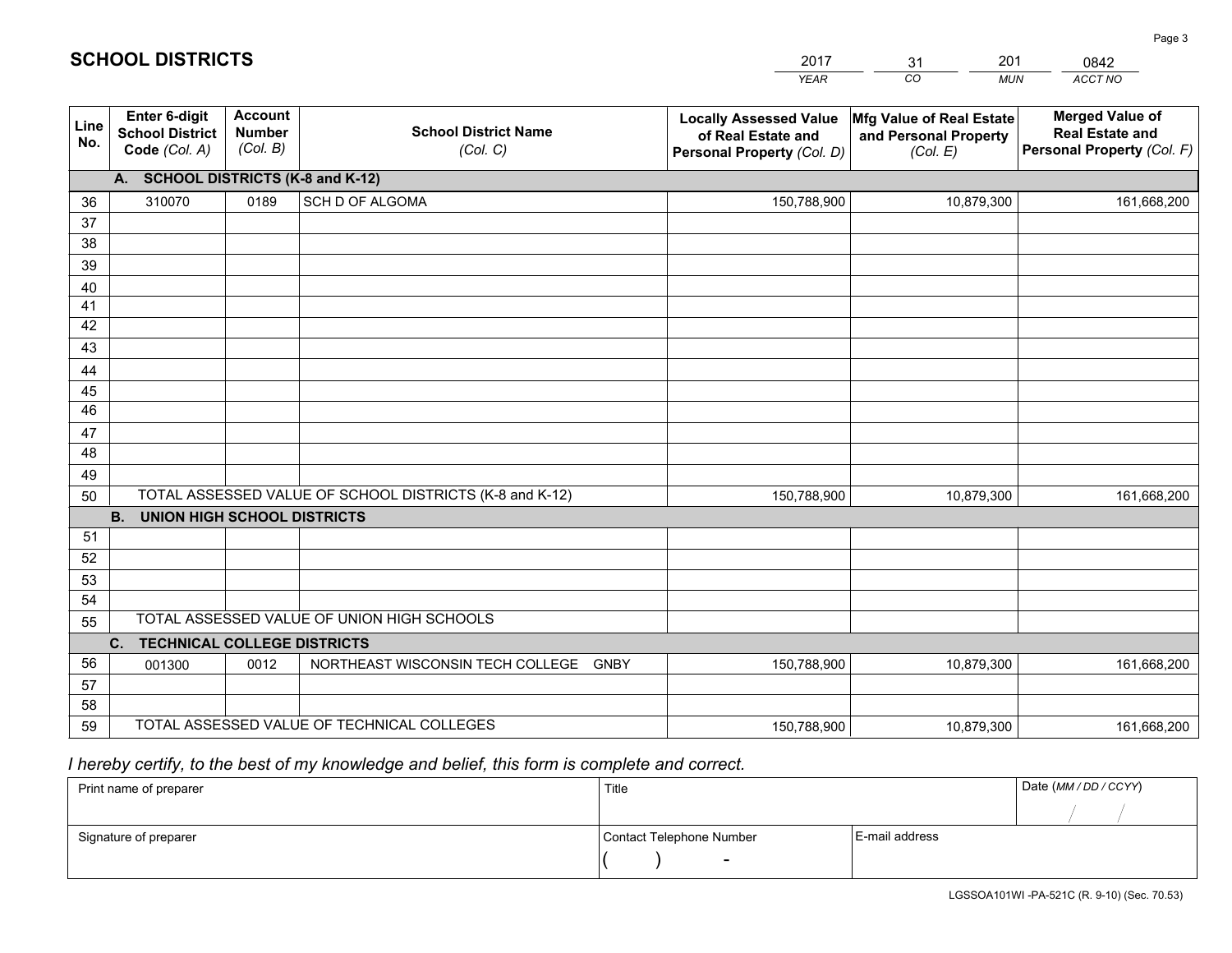### **HIGHLIGHTS**

- 1. Complete the Statement of Assessment after the Board of Review. Reflect any changes made there.
- 2. Use black ink to complete.
- 3. Line 16 must equal Line 50, Col D.
- 4. Line 55 must equal the total of K-8 schools listed on lines 36-49. Do not include K-12 schools in this comparision.
- 5. Line 59, Col. D must equal Line 16.
- 6. Special District, School District and Technical College District values must include both real estate and personal property. Examples of Special districts are: town sanitary districts, public inland lake protection and rehabilitation districts, and metropolitan sewerage districts.
- 7. DO NOT INCLUDE Manufacturing property values.DOR will print these values on the final SOA.
- 8. Accuracy of this form is very important. The values reported directly affect the equalized value DOR calculates for school and special districts.

#### **Page 1:**

 If not prefilled, enter the tax year,county and municipal code,municipal type, municipal name and county name on the top of form.

Check the Amended box, if filing an amended / corrected SOA.

 Report the parcel count, acres and assessed value of taxable general property, total parcel count, (real and personal), total acres, and values from final figures set by the Board of Review.

- A. Real Estate land and improvements (buildings, etc.) is reported on lines 1 8, total line 9.
- B. Personal Property is reported on lines 11 14, Column D, total line 15.
- C. To complete this report, use the computer produced summary of the assessment roll that shows these amounts.
- D. Use whole numbers only.
- E. Add each line across and each column down to verify entries.

### **Page 2:**

- A. Report Special Items (not subject to general property tax).
- 1. Private Forest Croplands and Managed Forest Lands are reported on lines 18,19, 20 and 21. Be sure to report assessed values **NOT** taxes.
- 2. You should have copies of the orders of entry, orders of withdrawal, etc., to update your assessment roll.
	- 3. Show hundredths of acres (e.g. 39.75).
- 4. Tax exempt lands are reported on line 22.
- 5. Omitted property and sec. 70.43, Wis. Stats., corrections of errors by assessor are reported on line 23. Report real estate and personal property separately. These should be for **prior years**, not something found on the current assessment roll after the board of review.
- B. Special District (Lines 24-35) Include the value of both real and personal property.

 The Department of Revenue (DOR) preprints much of the information regarding names and codes for schools, special districts,etc. If a district is not listed, enter the name and value only, DOR will enter the proper code.

## **Page 3 School Districts:**

Include the value of both real and personal property.

Report School District (regular, elementary, union high school, and technical college).

- 1. Regular (K-12) and Elementary (K-8) school values are reported on lines 36-49, total on line 50.
- 2. Union High School (UHS) (use only if elementary schools are listed on lines 36-49) are reported on lines 51-54. UHS total value (line 55) must equal to the total **elementary school** values reported on lines 36-49. Do notinclude K-12 schools in this comparison.
- 3. Technical College values are reported on lines 56-58, total on line 59.
- 4. Use the computer summary that shows these amounts to complete this report.

#### **This form is due the second Monday in June. File this report only after your Board of Review is complete.**

 *If you have questions: Return forms to:*

 Email: lgs@wisconsin.gov Wisconsin Department of RevenueCall:  $(608)$  266-2569 or  $(608)$  264-6892 Fax number: (608) 264-6887 PO Box 8971

Local Government Services Section 6-97 Madison WI 53708-8971

 $-1353$ ALGOMA, WI 54201 - 1353 ALGOMA, WI 54201 CITY OF ALGOMA JEFF WISWELL<br>CITY OF ALGOMA 416 FREMONT ST 416 FREMONT ST JEFF WISWELL

**NOTE: Please supply any correction to the name and address.**

NOTE: Please supply any correction to the name and address.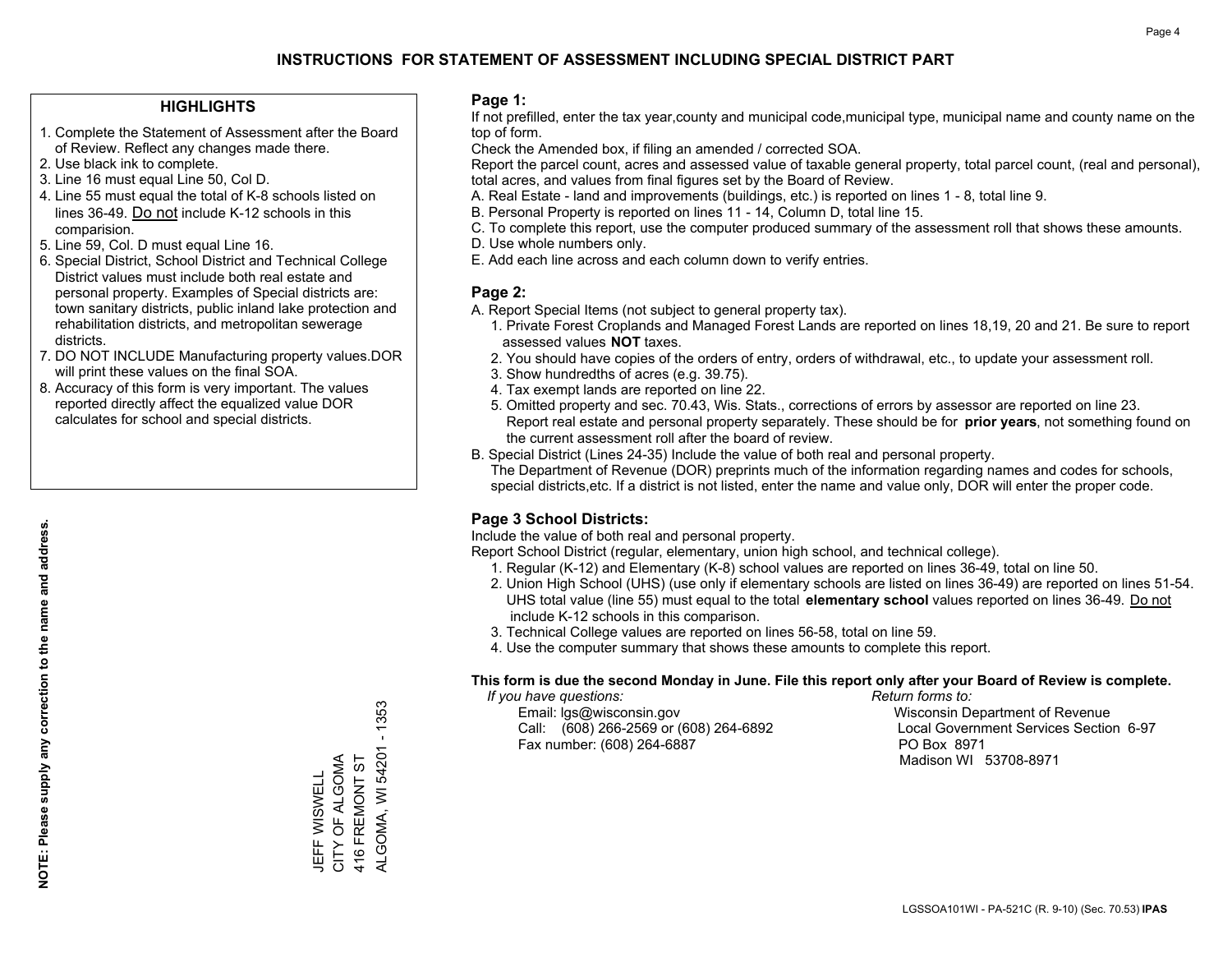**STATEMENT OF ASSESSMENT FOR 2017** 

| -31 | 241 | 0843    |
|-----|-----|---------|
| CO. | MUN | ACCT NO |

|                | <b>FOR</b><br>CITY OF<br><b>OF</b><br><b>KEWAUNEE</b><br>Town - Village - City<br><b>Municipality Name</b>                                                                                   |                                                           | <b>KEWAUNEE COUNTY</b> |                | WHEN COMPLETING THIS DOCUMENT<br>DO NOT WRITE OVER X's OR IN SHADED AREAS |                         |                      |                            |  |
|----------------|----------------------------------------------------------------------------------------------------------------------------------------------------------------------------------------------|-----------------------------------------------------------|------------------------|----------------|---------------------------------------------------------------------------|-------------------------|----------------------|----------------------------|--|
|                |                                                                                                                                                                                              |                                                           |                        |                | <b>County Name</b>                                                        |                         |                      |                            |  |
|                | <b>REAL ESTATE</b>                                                                                                                                                                           |                                                           |                        | PARCEL COUNT   | NO. OF ACRES                                                              | <b>VALUE OF</b>         | <b>VALUE OF</b>      | <b>TOTAL VALUE OF LAND</b> |  |
| Line<br>No.    |                                                                                                                                                                                              | (See Lines 18 - 22 for<br>other Real Estate)              |                        |                | <b>WHOLE</b><br>TOTAL LAND MPROVEMENTS NUMBERS ONLY                       | LAND                    | <b>IMPROVEMENTS</b>  | AND IMPROVEMENTS           |  |
|                |                                                                                                                                                                                              |                                                           | Col. A                 | Col. B         | Col. C                                                                    | Col. D                  | Col. E               | Col. F                     |  |
| $\mathbf{1}$   |                                                                                                                                                                                              | <b>RESIDENTIAL - Class 1</b>                              | 1,200                  | 1,080          | 411                                                                       | 23,231,300              | 91,843,500           | 115,074,800                |  |
| 2              |                                                                                                                                                                                              | <b>COMMERCIAL - Class 2</b>                               | 181                    | 139            | 151                                                                       | 6,830,900               | 25,432,700           | 32,263,600                 |  |
| 3              |                                                                                                                                                                                              | <b>MANUFACTURING - Class 3</b>                            | 9                      | 7              | 55                                                                        | 632,300                 | 3,720,900            | 4,353,200                  |  |
| 4              |                                                                                                                                                                                              | <b>AGRICULTURAL - Class 4</b>                             | 51                     |                | 601                                                                       | 98,700                  |                      | 98,700                     |  |
| 5              |                                                                                                                                                                                              | <b>UNDEVELOPED - Class 5</b>                              | 27                     |                | 152                                                                       | 48,400                  |                      | 48,400                     |  |
| 6              |                                                                                                                                                                                              | AGRICULTURAL FOREST - Class 5m                            | 3                      |                | 29                                                                        | 28,300                  |                      | 28,300                     |  |
| $\overline{7}$ | FOREST LANDS - Class 6                                                                                                                                                                       |                                                           | 3                      |                | 20                                                                        | 40,700                  |                      | 40,700                     |  |
| 8              | OTHER - Class 7                                                                                                                                                                              |                                                           | 8                      | $\overline{7}$ | 13                                                                        | 61,800                  | 790,300              | 852,100                    |  |
| 9              |                                                                                                                                                                                              | TOTAL - ALL COLUMNS                                       | 1,482                  | 1,233          | 1,432                                                                     | 30,972,400              | 121,787,400          | 152,759,800                |  |
| 10             |                                                                                                                                                                                              | NUMBER OF PERSONAL PROPERTY ACCOUNTS IN ROLL              |                        |                | 148                                                                       | <b>LOCALLY ASSESSED</b> | <b>MANUFACTURING</b> | <b>MERGED</b>              |  |
| 11             |                                                                                                                                                                                              | BOATS AND OTHER WATERCRAFT NOT EXEMPT - Code 1            |                        |                |                                                                           | 500                     | 0                    | 500                        |  |
| 12             |                                                                                                                                                                                              | MACHINERY, TOOLS AND PATTERNS - Code 2                    |                        |                |                                                                           | 845,900                 | 81,300               | 927,200                    |  |
| 13             |                                                                                                                                                                                              | FURNITURE, FIXTURES AND EQUIPMENT - Code 3                |                        |                |                                                                           | 2,005,100               | 330,300              | 2,335,400                  |  |
| 14             |                                                                                                                                                                                              | ALL OTHER PERSONAL PROPERTY NOT EXEMPT - Codes 4A, 4B, 4C |                        | 138,000        | 148,800                                                                   | 286,800                 |                      |                            |  |
| 15             | TOTAL OF PERSONAL PROPERTY NOT EXEMPT (Total of Lines 11-14)                                                                                                                                 |                                                           |                        |                |                                                                           |                         | 560,400              | 3,549,900                  |  |
| 16             | AGGREGATE ASSESSED VALUE OF ALL PROPERTY SUBJECT TO THE GENERAL PROPERTY TAX (Total of Lines 9F and 15F)<br>MUST EQUAL TOTAL VALUE OF THE SCHOOL DISTRICTS (K-12 PLUS K-8) - Line 50, Col. F |                                                           |                        |                |                                                                           |                         |                      | 156,309,700                |  |
| 17             |                                                                                                                                                                                              | <b>BOARD OF REVIEW</b>                                    |                        |                | Name of Assessor                                                          |                         |                      | Telephone #                |  |
|                |                                                                                                                                                                                              | DATE OF FINAL ADJOURNMENT                                 | 06/01/2017             |                | <b>MICHAEL MUELVER</b>                                                    |                         |                      | (715) 369-2952             |  |

REMARKS

The Assessment Ratio to be used in calculating the estimated Fair Market Value on tax bills for this tax district is .967800313

This ratio should be used to convert assessed values to "Calculate Equalized Values" in Step 1 of the Lottery and Gaming Credit Calculations.<br>This ratio should be used in the "Computation of Tax Equivalent" schedule of the Commission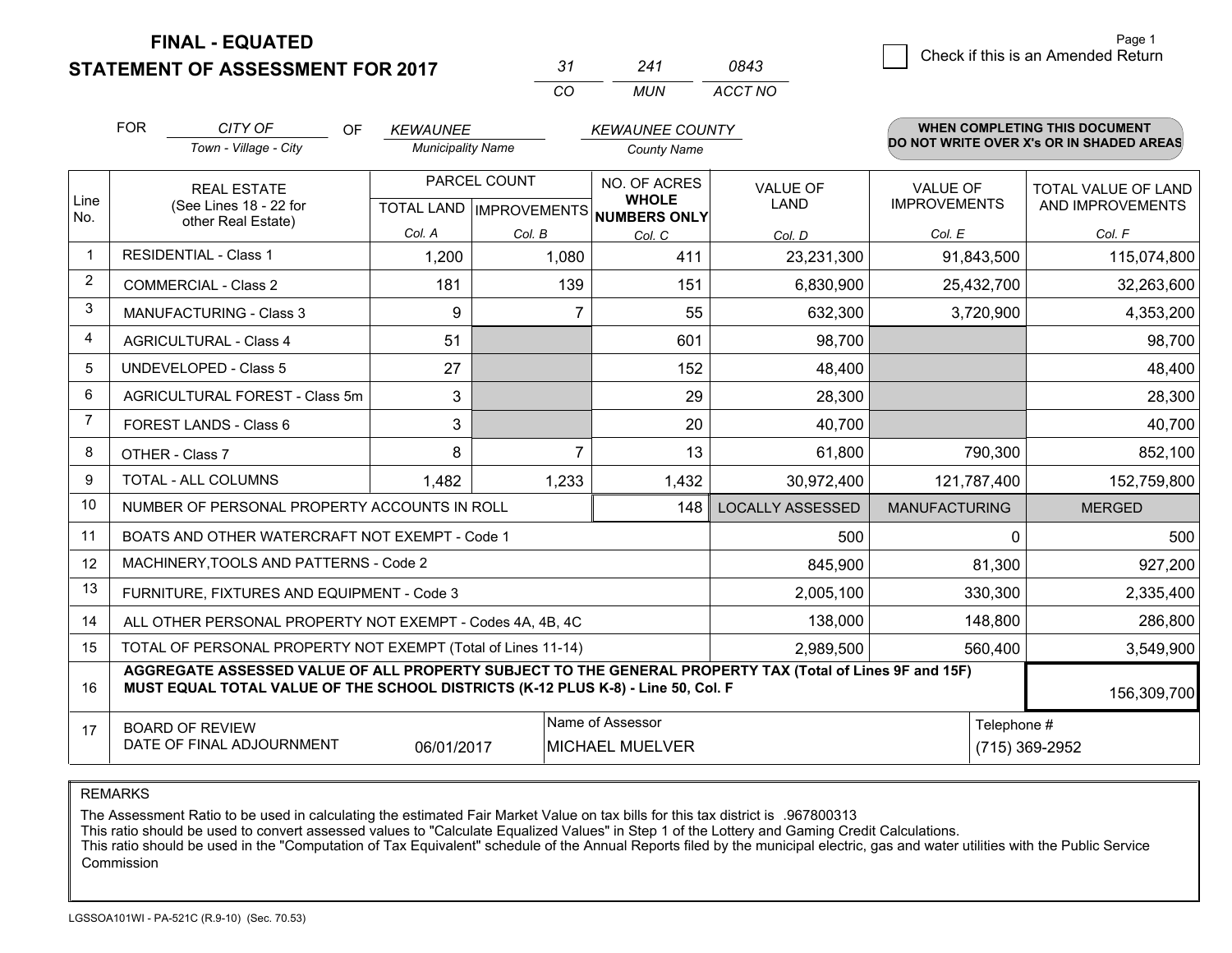*YEAR CO MUN ACCT NO* <sup>2017</sup> <sup>31</sup> <sup>241</sup> <sup>0843</sup>

Do not confuse FOREST LANDS (Line 7) with FOREST CROPS (in this section) - They are **NOT** the same

|    |                                                                                | Private Forest Crop - Reg Class @ 10¢ per acre                   |  |                    |                 | Private Forest Crop - Reg Class @ \$2.52 per acre                            |                                                                    |                                                               |                    |  |
|----|--------------------------------------------------------------------------------|------------------------------------------------------------------|--|--------------------|-----------------|------------------------------------------------------------------------------|--------------------------------------------------------------------|---------------------------------------------------------------|--------------------|--|
| 18 | (a) PARCELS                                                                    | (c) ASSESSED VALUE<br>(b) ACRES                                  |  |                    | (d) PARCELS     | (e) ACRES                                                                    |                                                                    | (f) ASSESSED VALUE                                            |                    |  |
|    | Private Forest Crop - Special Class @ 20¢ per acre                             |                                                                  |  |                    |                 | Entered Before 2005 Managed Forest - Ferrous Mining CLOSED @ \$8.27 per acre |                                                                    |                                                               |                    |  |
| 19 | (b) ACRES<br>(a) PARCELS                                                       |                                                                  |  | (c) ASSESSED VALUE |                 | (d) PARCELS                                                                  | (e) ACRES                                                          |                                                               | (f) ASSESSED VALUE |  |
|    |                                                                                | Entered Before 2005 Managed Forest - OPEN @                      |  | \$.79 per acre     |                 |                                                                              | Entered Before 2005 Managed Forest - CLOSED @ \$1.87 per acre      |                                                               |                    |  |
| 20 | (a) PARCELS<br>(b) ACRES                                                       |                                                                  |  | (c) ASSESSED VALUE |                 | (d) PARCELS                                                                  | (e) ACRES                                                          |                                                               | (f) ASSESSED VALUE |  |
|    | Entered After 2004 Managed Forest - OPEN @                                     |                                                                  |  |                    | \$2.14 per acre |                                                                              |                                                                    | Entered After 2004 Managed Forest - CLOSED @ \$10.68 per acre |                    |  |
| 21 | (a) PARCELS                                                                    | (b) ACRES                                                        |  | (c) ASSESSED VALUE |                 | (d) PARCELS                                                                  | (e) ACRES                                                          |                                                               | (f) ASSESSED VALUE |  |
| 22 | (a) County Forest Cropland Acres                                               |                                                                  |  | (b) Federal Acres  |                 | (c) State Acres                                                              | (d) County (NOT FOREST CROP) Acres                                 |                                                               | (e) Other Acres    |  |
|    |                                                                                |                                                                  |  |                    |                 | 9.57                                                                         |                                                                    | 155.86                                                        |                    |  |
|    |                                                                                | Assessed Value of Omitted Property From Prior Years (Sec. 70.44) |  |                    |                 |                                                                              | Assessed Value of Sec. 70.43 Corrections of Errors by Assessors    |                                                               |                    |  |
| 23 | (a) REAL ESTATE                                                                |                                                                  |  | (b) PERSONAL       |                 | (c1) REAL ESTATE                                                             |                                                                    |                                                               | (c2) PERSONAL      |  |
|    | Manufacturing Equated Value of Omitted Property From Prior Years (Sec. 70.995) |                                                                  |  |                    |                 |                                                                              | Mfg. Equated Value of Sec.70.43 Corrections of Errors by Assessors |                                                               |                    |  |
|    | (d) REAL ESTATE                                                                |                                                                  |  | (e) PERSONAL       |                 |                                                                              | (f1) REAL ESTATE                                                   |                                                               | (f2) PERSONAL      |  |
|    |                                                                                |                                                                  |  |                    |                 |                                                                              |                                                                    |                                                               |                    |  |

## **SPECIAL DISTRICTS**

| Line<br>No. | Enter 6-digit<br>Special District<br>Code (Col. A) | <b>Account</b><br><b>Number</b> | <b>Special District Name</b> | <b>Locally Assessed Value</b><br>of Real Estate and | Mfg Value of Real Estate<br>and Personal Property | <b>Merged Value of</b><br><b>Real Estate and</b><br>Personal Property (Col. F) |
|-------------|----------------------------------------------------|---------------------------------|------------------------------|-----------------------------------------------------|---------------------------------------------------|--------------------------------------------------------------------------------|
|             |                                                    | (Col. B)                        | (Col. C)                     | Personal Property (Col. D)                          | (Col. E)                                          |                                                                                |
| 24          |                                                    |                                 |                              |                                                     |                                                   |                                                                                |
| 25          |                                                    |                                 |                              |                                                     |                                                   |                                                                                |
| 26          |                                                    |                                 |                              |                                                     |                                                   |                                                                                |
| 27          |                                                    |                                 |                              |                                                     |                                                   |                                                                                |
| 28          |                                                    |                                 |                              |                                                     |                                                   |                                                                                |
| 29          |                                                    |                                 |                              |                                                     |                                                   |                                                                                |
| 30          |                                                    |                                 |                              |                                                     |                                                   |                                                                                |
| 31          |                                                    |                                 |                              |                                                     |                                                   |                                                                                |
| 32          |                                                    |                                 |                              |                                                     |                                                   |                                                                                |
| 33          |                                                    |                                 |                              |                                                     |                                                   |                                                                                |
| 34          |                                                    |                                 |                              |                                                     |                                                   |                                                                                |
| 35          |                                                    |                                 |                              |                                                     |                                                   |                                                                                |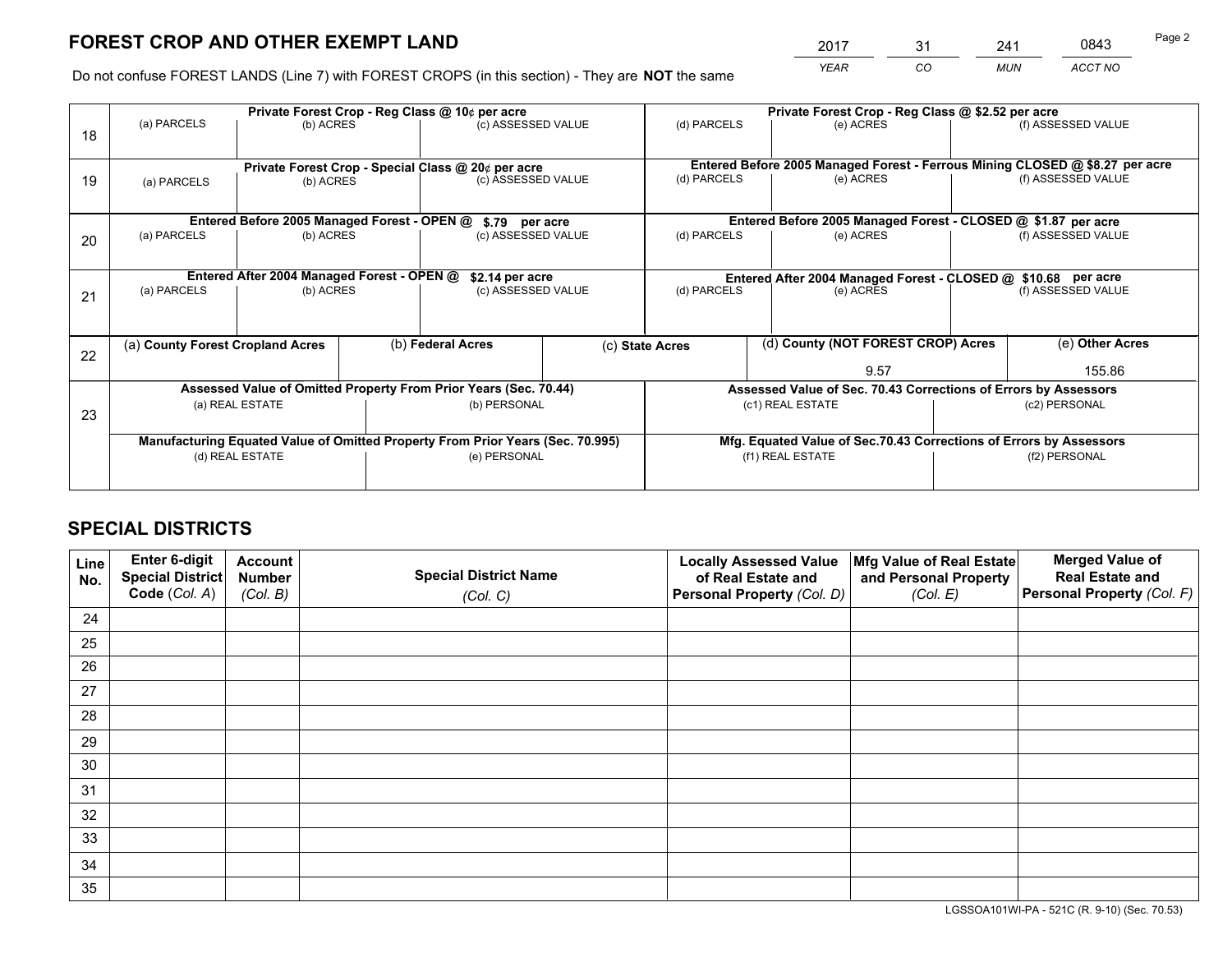|             |                                                          |                                             |                                                         | <b>YEAR</b>                                                                       | CO<br><b>MUN</b>                                              | ACCT NO                                                                        |
|-------------|----------------------------------------------------------|---------------------------------------------|---------------------------------------------------------|-----------------------------------------------------------------------------------|---------------------------------------------------------------|--------------------------------------------------------------------------------|
| Line<br>No. | Enter 6-digit<br><b>School District</b><br>Code (Col. A) | <b>Account</b><br><b>Number</b><br>(Col. B) | <b>School District Name</b><br>(Col. C)                 | <b>Locally Assessed Value</b><br>of Real Estate and<br>Personal Property (Col. D) | Mfg Value of Real Estate<br>and Personal Property<br>(Col. E) | <b>Merged Value of</b><br><b>Real Estate and</b><br>Personal Property (Col. F) |
|             | A. SCHOOL DISTRICTS (K-8 and K-12)                       |                                             |                                                         |                                                                                   |                                                               |                                                                                |
| 36          | 312814                                                   | 0190                                        | SCH D OF KEWAUNEE                                       | 151,396,100                                                                       | 4,913,600                                                     | 156,309,700                                                                    |
| 37          |                                                          |                                             |                                                         |                                                                                   |                                                               |                                                                                |
| 38          |                                                          |                                             |                                                         |                                                                                   |                                                               |                                                                                |
| 39          |                                                          |                                             |                                                         |                                                                                   |                                                               |                                                                                |
| 40          |                                                          |                                             |                                                         |                                                                                   |                                                               |                                                                                |
| 41<br>42    |                                                          |                                             |                                                         |                                                                                   |                                                               |                                                                                |
| 43          |                                                          |                                             |                                                         |                                                                                   |                                                               |                                                                                |
|             |                                                          |                                             |                                                         |                                                                                   |                                                               |                                                                                |
| 44<br>45    |                                                          |                                             |                                                         |                                                                                   |                                                               |                                                                                |
| 46          |                                                          |                                             |                                                         |                                                                                   |                                                               |                                                                                |
| 47          |                                                          |                                             |                                                         |                                                                                   |                                                               |                                                                                |
| 48          |                                                          |                                             |                                                         |                                                                                   |                                                               |                                                                                |
| 49          |                                                          |                                             |                                                         |                                                                                   |                                                               |                                                                                |
| 50          |                                                          |                                             | TOTAL ASSESSED VALUE OF SCHOOL DISTRICTS (K-8 and K-12) | 151,396,100                                                                       | 4,913,600                                                     | 156,309,700                                                                    |
|             | <b>B.</b><br><b>UNION HIGH SCHOOL DISTRICTS</b>          |                                             |                                                         |                                                                                   |                                                               |                                                                                |
| 51          |                                                          |                                             |                                                         |                                                                                   |                                                               |                                                                                |
| 52          |                                                          |                                             |                                                         |                                                                                   |                                                               |                                                                                |
| 53          |                                                          |                                             |                                                         |                                                                                   |                                                               |                                                                                |
| 54          |                                                          |                                             |                                                         |                                                                                   |                                                               |                                                                                |
| 55          |                                                          |                                             | TOTAL ASSESSED VALUE OF UNION HIGH SCHOOLS              |                                                                                   |                                                               |                                                                                |
|             | C.<br><b>TECHNICAL COLLEGE DISTRICTS</b>                 |                                             |                                                         |                                                                                   |                                                               |                                                                                |
| 56          | 001300                                                   | 0012                                        | NORTHEAST WISCONSIN TECH COLLEGE<br><b>GNBY</b>         | 151,396,100                                                                       | 4,913,600                                                     | 156,309,700                                                                    |
| 57<br>58    |                                                          |                                             |                                                         |                                                                                   |                                                               |                                                                                |
| 59          |                                                          |                                             | TOTAL ASSESSED VALUE OF TECHNICAL COLLEGES              | 151,396,100                                                                       | 4,913,600                                                     | 156,309,700                                                                    |
|             |                                                          |                                             |                                                         |                                                                                   |                                                               |                                                                                |

31

241

 *I hereby certify, to the best of my knowledge and belief, this form is complete and correct.*

**SCHOOL DISTRICTS**

| Print name of preparer | Title                    |                | Date (MM / DD / CCYY) |
|------------------------|--------------------------|----------------|-----------------------|
|                        |                          |                |                       |
| Signature of preparer  | Contact Telephone Number | E-mail address |                       |
|                        | $\sim$                   |                |                       |